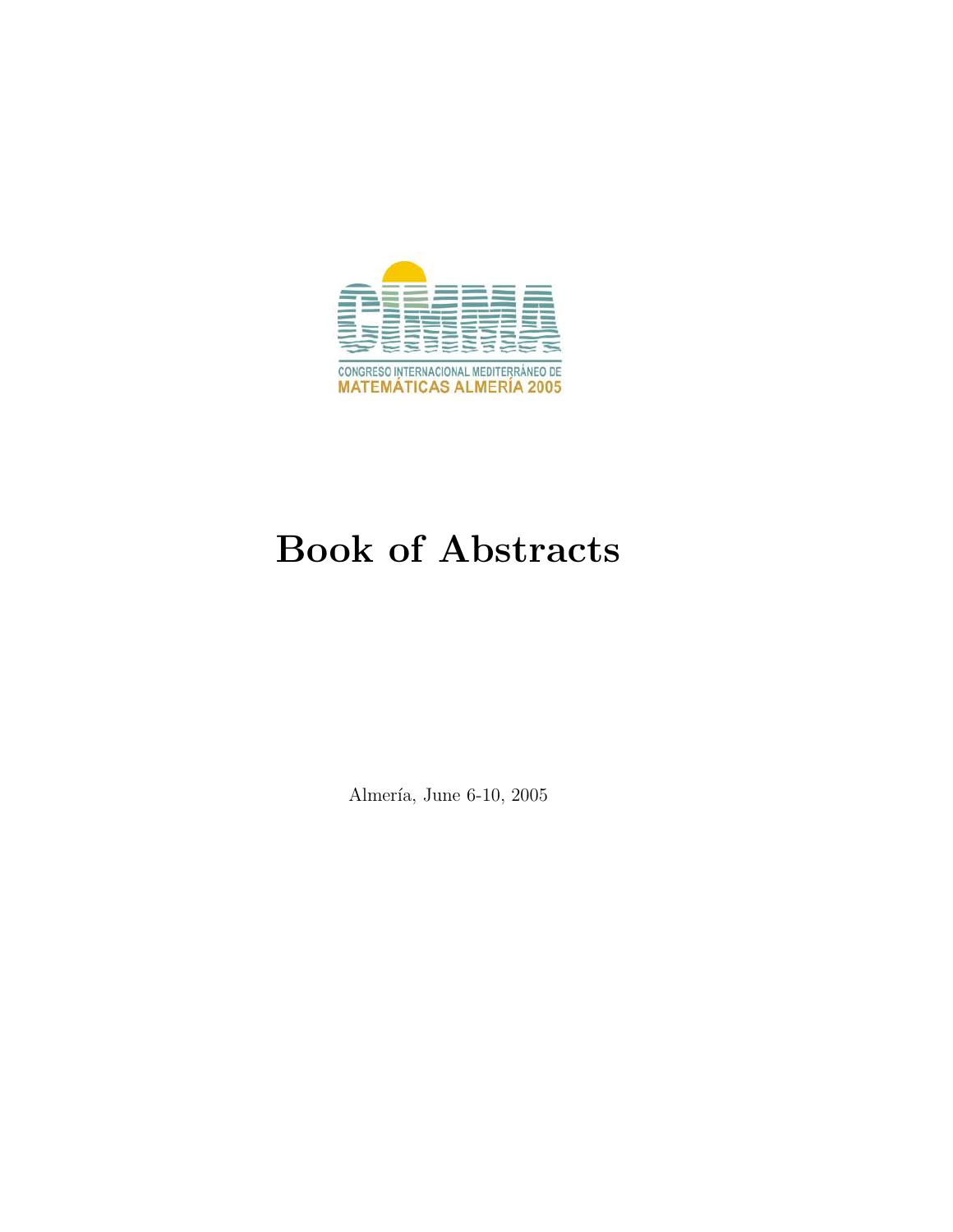## CIMMA 2005

 $\operatorname{Facultad}$ de Ciencias Experimentales, Universidad de Almería E-04120 La Cañada de San Urbano, Almería, Spain. E-mail: cimma05@ual.es; URL: www.ual.es/congresos/CIMMA2005

Edición y texto: CIMMA 2005 Diseño de logotipo y poster: Miguel Rodríguez López Impresión: IMYPROGRAF K2, S.L.L. (Gráficas K2).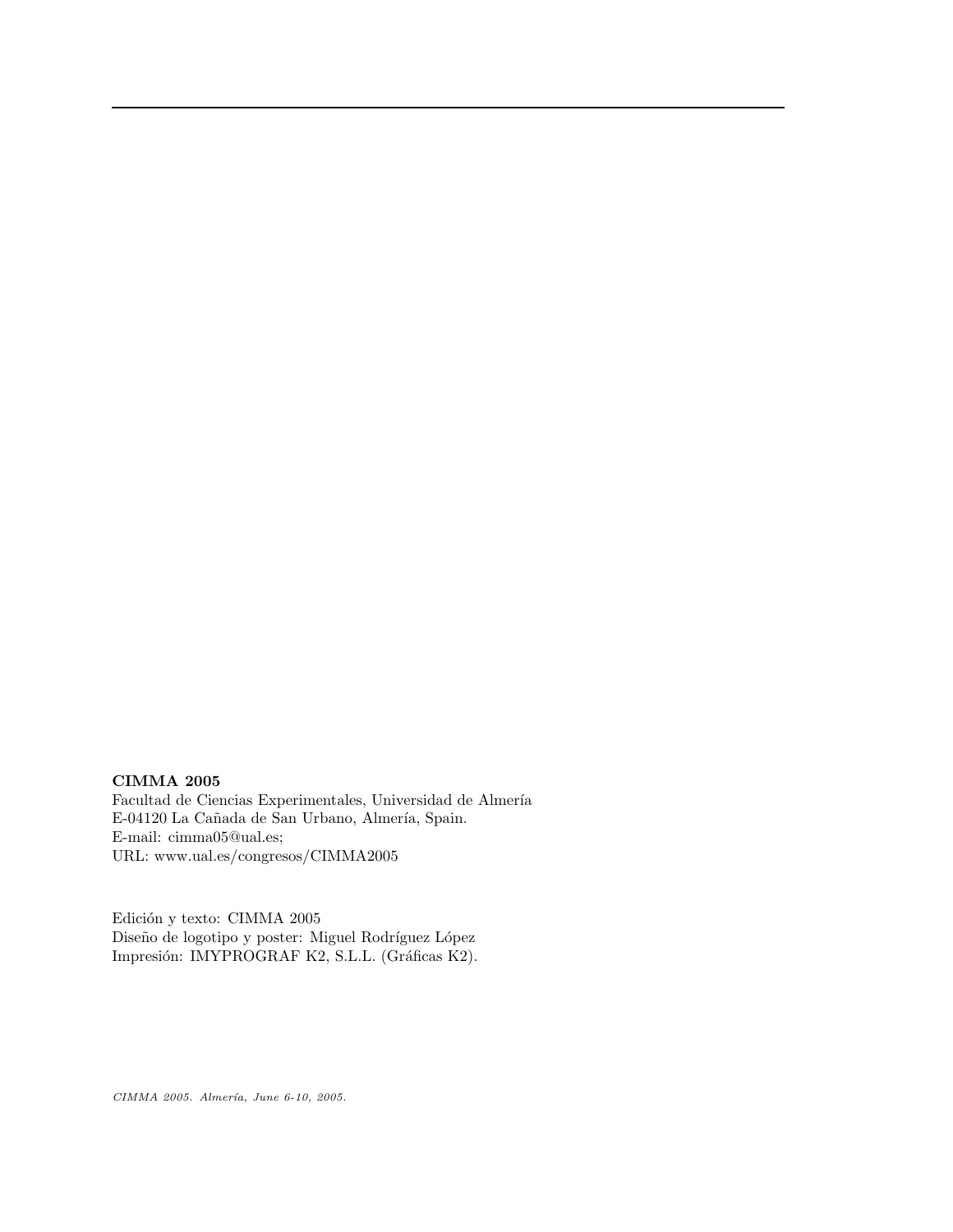# **Contents**

<span id="page-2-0"></span>

| Contents                                                                        | 3                                                        |
|---------------------------------------------------------------------------------|----------------------------------------------------------|
| Introduction                                                                    | 5<br>$\overline{5}$<br>6<br>6<br>6<br>7                  |
| <b>Plenary Talks</b>                                                            | 9                                                        |
| Talks by Sessions<br>3. Approximation, Special Functions and Numerical Analysis | 11<br>11<br>21<br>27<br>39<br>47<br>59<br>63<br>65<br>69 |
| <b>Posters</b>                                                                  | 75                                                       |
| List of Participants                                                            | 93                                                       |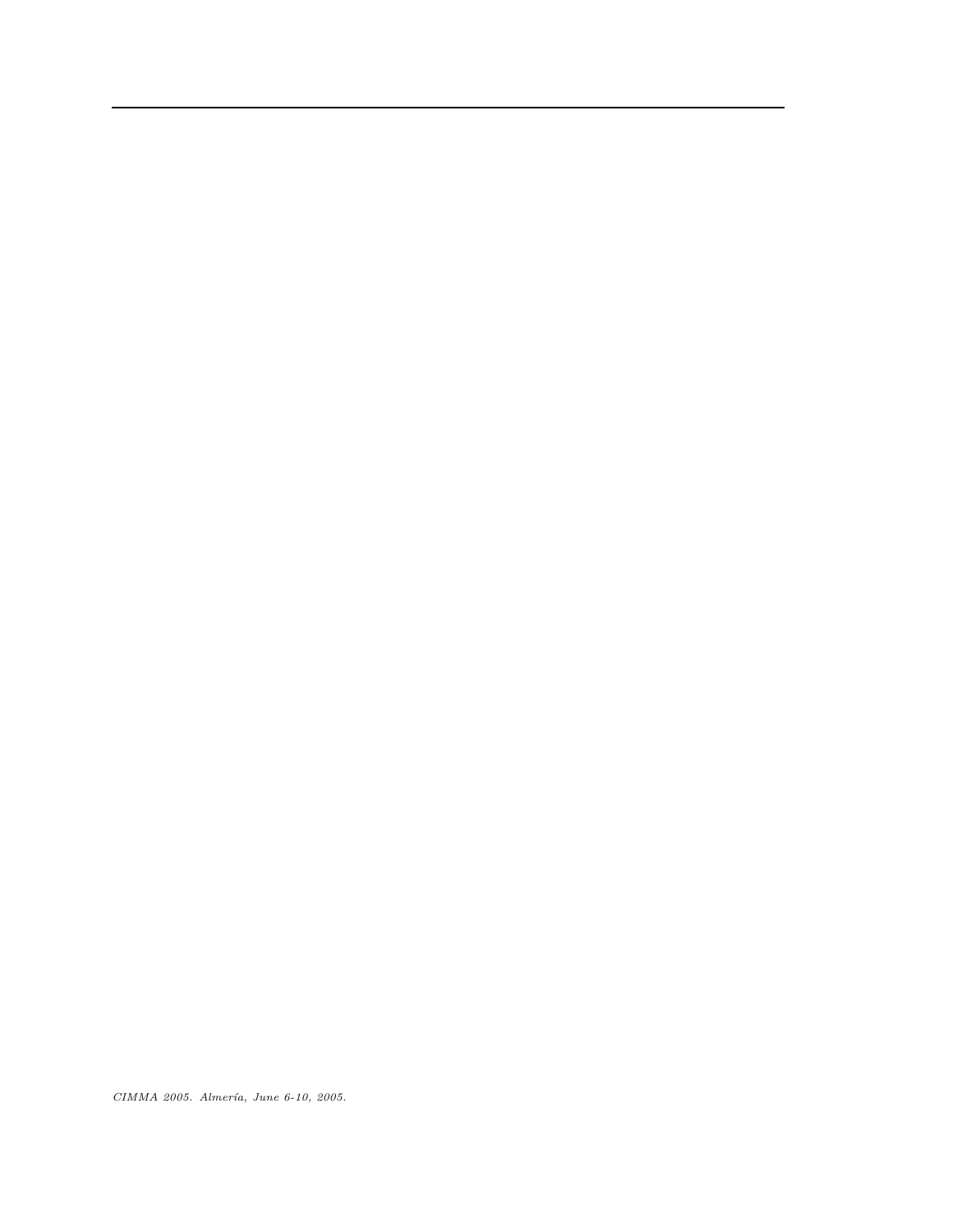# <span id="page-4-0"></span>Introduction

## <span id="page-4-1"></span>Welcome

Dear Participant,

Welcome to the International Mediterranean Congress of Mathematics Almería 2005 (CIMMA 2005), which has gathered about 300 mathematicians from more than 30 countries. During these days you will have the opportunity to attend the lectures of three excellent plenary speakers, to work within one of nine Special Sessions, and to interact with your colleagues during two Poster Sessions. We hope that you will be also able to find time for the Social Program we have arranged, as well as for an informal exchange with people from Almería, and to enjoy beaches, gastronomy and other local attractions.

The venue of CIMMA 2005 is a relatively young University of Almería. This university, although not very large according to Spanish standards, has been offering undergraduate and graduate studies in Mathematics for more than 10 years. Some of the students will be helping you as volunteers, whose contribution we wish to acknowledge. The Secretariat and the meeting rooms for the special sessions will be located in "Aulario I", right in front of the Mediterranean.

This event is celebrated within the framework of the XVth Mediterranean Games Almería 2005. That is because the life in our city, usually rather busy, these days might be even hectic. We hope you will forgive any inconvenience it may cause, and enjoy the excitement of a major event.

Members of the Organizing Committee have spent countless hours arranging all the aspects of this Congress. CIMMA 2005 was made possible also by the support of the authorities of this university, and by a contribution of many collaborating institutions, whose list you will find in the next page. Finally, the Mediterranean Journal of Mathematics and Birkhäuser Verlag have agreed to publish an issue of their journal, containing articles by invited speakers of CIMMA 2005. Thanks to all of them.

This booklet contains the abstracts of the invited and plenary lectures and contributed talks, listed within each session in alphabetical order according to the speaker, followed by abstracts of posters. At the end you will find the list of participants with their affiliation and electronic address.

Thank you for coming and enjoy the meeting!

THE ORGANIZING COMMITTEE Almería, June 6, 2005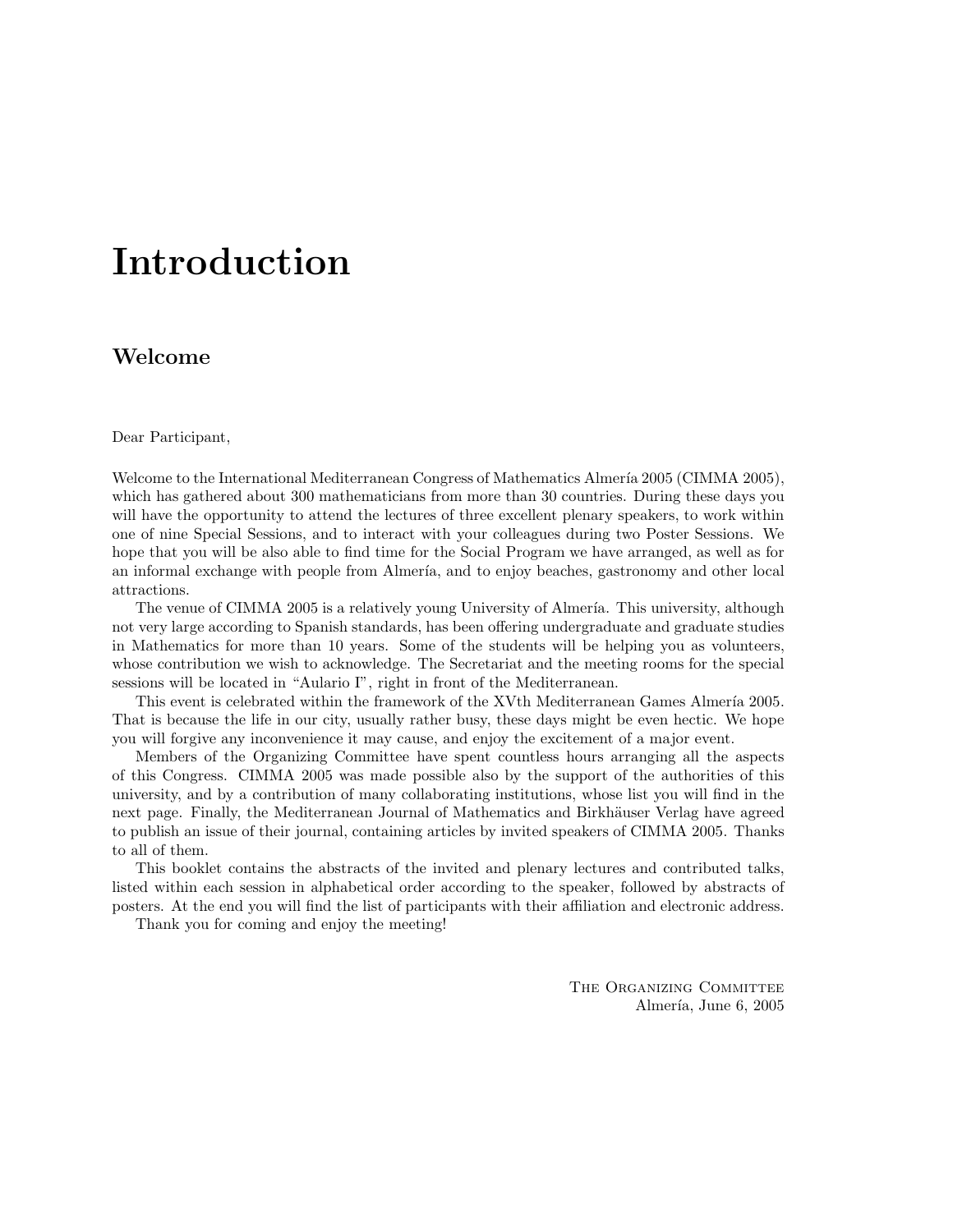# <span id="page-5-0"></span>Collaborating Institutions

- $\bullet~$ Universidad de Almería:
	- Vicerrectorado de Investigación y Desarrollo Tecnológico;
	- Vicerrectorado de Extensi´on Universitaria;
	- Facultad de Ciencias Experimentales;
	- Vicerrectorado de Estudiantes.
- Ministerio de Educación y Ciencia.
- Consejería de Educación de la Junta de Andalucía.
- XV Juegos del Mediterráneo Almería 2005.
- $\bullet$  Ayuntamiento de Almería.
- Ayuntamiento de Roquetas de Mar.
- Costa de Almería. Patronato Provincial de Turismo. Diputación de Almería.
- Centre de Recerca Matem`atica (Barcelona).
- Laboratoire de Mathématiques Paul Painlevé (Lille).
- Real Sociedad Matemática Española.

## <span id="page-5-1"></span>Honorary Committee

- The President of the Community of Andalucía: Excmo. Sr. D. Manuel Chaves González.
- The Rector of the Universidad de Almería: Excmo. Sr. D. Alfredo Martínez Almécija.
- The Mayor of the City of Almería: Ilmo. Sr. D. Luis Rogelio Rodríguez Comendador Pérez.
- The President of the Diputación de Almería: Ilmo. Sr. D. José Añez Sanchez.
- The Mayor of the city of Roquetas de Mar: Sr. D. Gabriel Amat Ayllon.

## <span id="page-5-2"></span>Organizing Committee

Juan Carlos Navarro Pascual (coordinator) José L. Rodríguez Blancas (secretary) El Amin Kaidi Lhachmi Miguel A. Sánchez Granero (vice-secretary) Bernardo Lafuerza Guillén Enrique de Amo Artero Pedro López Artés José Escoriza López  $\qquad \qquad \qquad$  Andrei Martínez Finkelshtein Amelia García Luengo  $Juan\ José\ Moreno\ Balcazar$ Francisco Gil Cuadra Blas Torrecillas Jover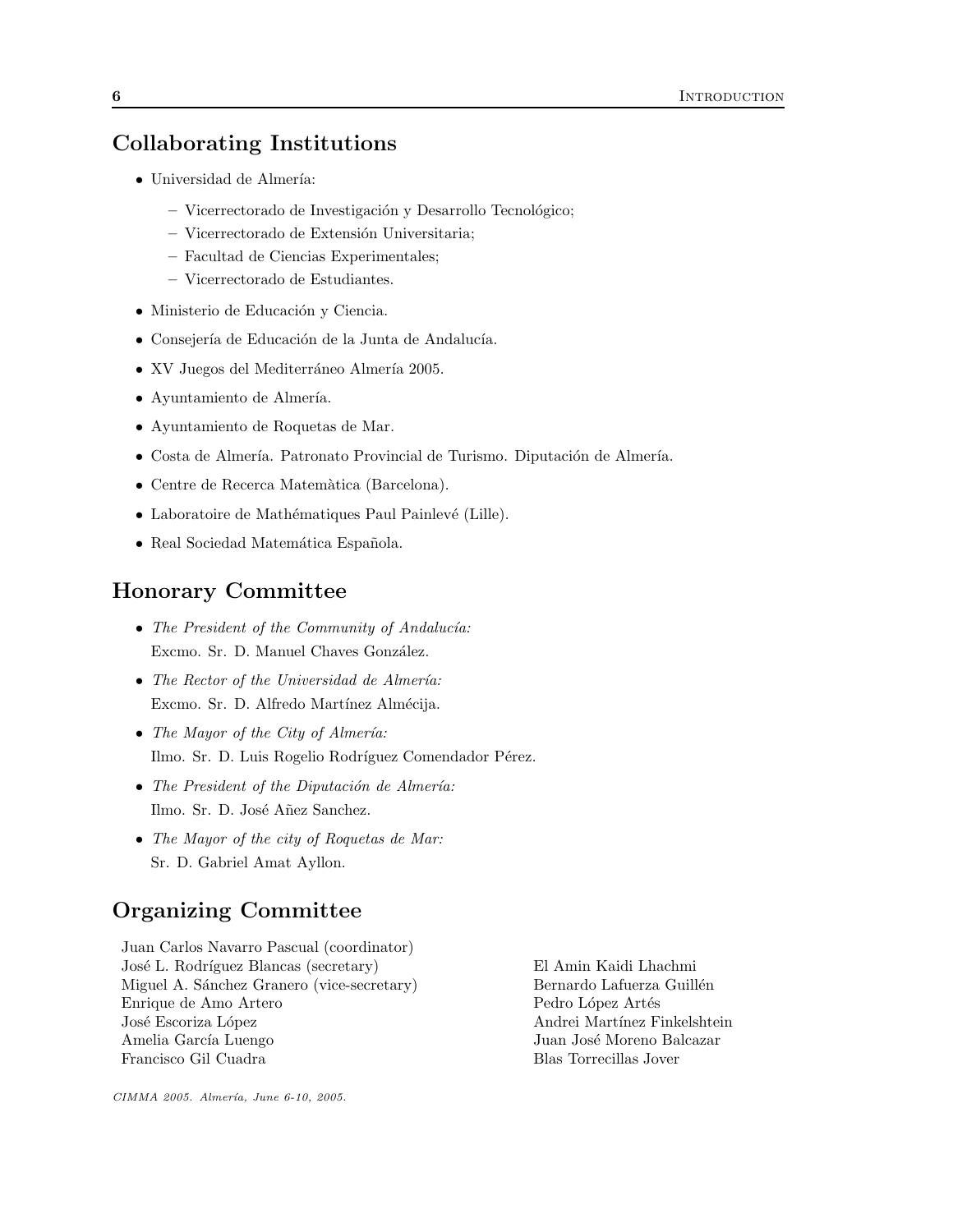# <span id="page-6-0"></span>Organizing Committees for Sessions

## 1. Algebras and their Representations

Luis Oyonarte (local coordinator), Antonio Morales Campoy (Almería), Justo Peralta López (Almería), Maribel Ramírez Álvarez (Almería), Freddy Van Oystaeyen (Antwerp).

## 2. Geometry and Topology

José L. Rodríguez Blancas (local coordinator), Carles Casacuberta (Barcelona), Frank Neumann (Leicester).

#### 3. Approximation, Special Functions and Numerical Analysis

Andrei Martínez Finkelshtein (local coordinator), Bernhard Beckermann (Lille), Juan José Moreno Balcázar (Almería), Pedro López Artés (Almería).

#### 4. Functional Analysis and its Applications

El Amin Kaidi (local coordinator), Enrique de Amo Artero (Almería), José Carmona Tapia (Almería), Antonio Jiménez Vargas (Almería), Juan Carlos Navarro Pascual (Almería).

### 5. General Topology and its Applications

Miguel A. Sánchez Granero (local coordinator), Francisco G. Arenas (Almería), Jesús Rodríguez López (Valencia), Salvador Romaguera (Valencia).

#### 6. Probabilistic Spaces, Copulae and t-norms. Applications

Bernardo Lafuerza Guillén (coorinator), Manuel Úbeda Flores (Almería).

#### 7. Random Models and Design of Experiments

Amelia V. García Luengo (local coordinator), José Miguel Angulo Ibáñez (Granada), Juan Cuadra Carreño (Almería), Ramón Gutiérrez Jaímez (Granada), Conrado M. Manuel García (Madrid).

## 8. Financial Mathematics and Mathematical Economics

Salvador Cruz Rambaud (local coordinator), José García Pérez (Almería).

## 9. Mathematics Education

Francisco Gil Cuadra (local coordinator), María Francisca Moreno Carretero (Almería).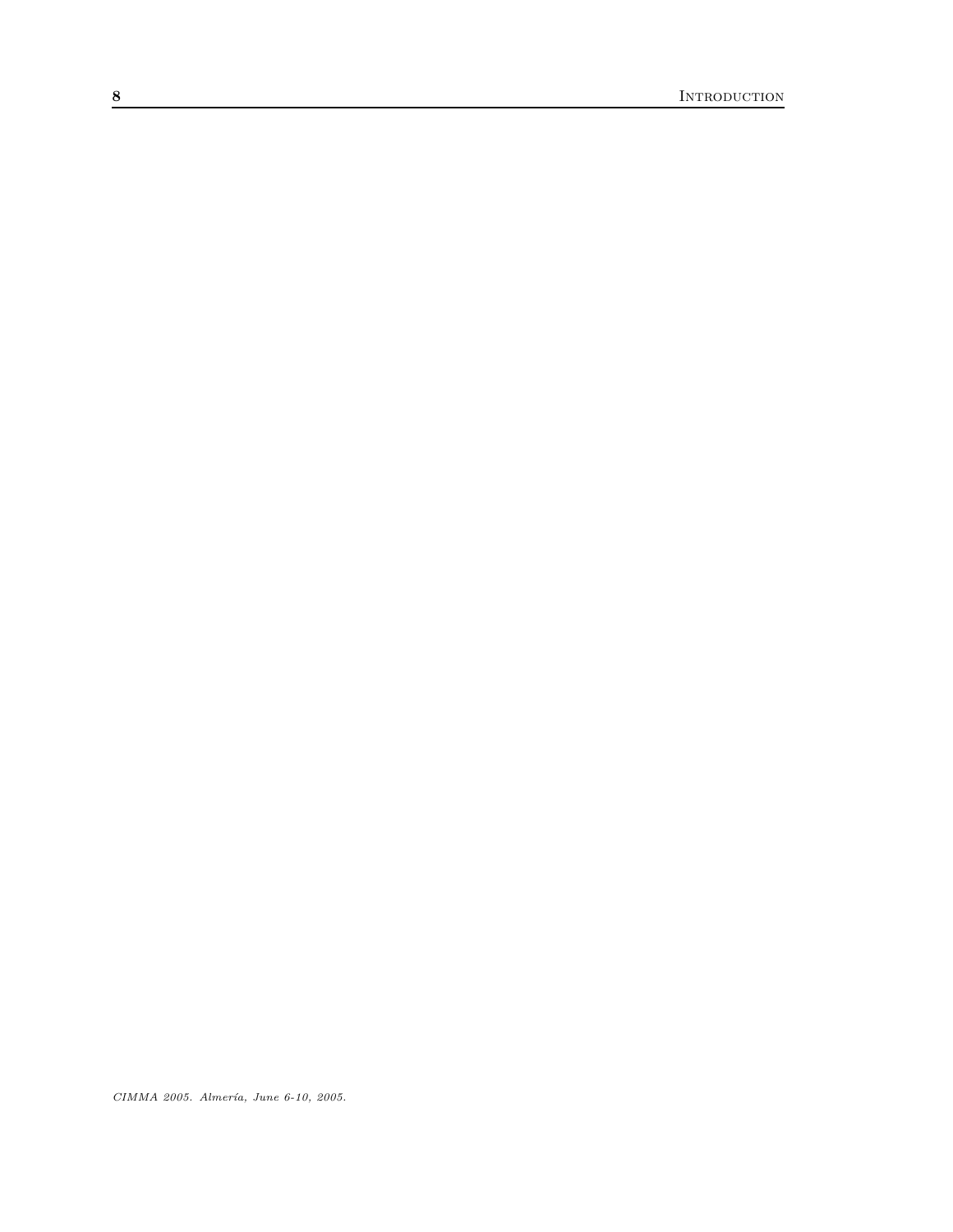# <span id="page-8-0"></span>Plenary Talks

Chebycheff and Belyi polynomials, Dessins d'enfants, Beauville surfaces and Group Theory

# CATANESE, FABRIZIO

UNIVERSITY OF BAYREUTH (GERMANY)

In the year 1978 Beauville was able to construct a surface with vanishing geometric genus, quotient of the product of two Fermat curves.

I observed later, in the course of investigating the surfaces which are quotients of products of curves, that the Beauville surface enjoys a property of STRONG RIGIDITY, i.e., every surface with the same fundamental group and the same Euler number, is biholomorphic to the Beauville surface.

I defined then the Beauville surfaces as the surfaces isogenous to a product of 2 curves which are rigid (this implies biholomorphicity or antibiholomorphicity to the given surface).

These surfaces are very interesting because of an action of the Galois Group of Q on its moduli space, which changes the Topology of the corresponding surfaces. We have therefore a generalization of the Program of Grothendieck, "Dessins d'enfants", in order to obtain interesting representations of the above Galois Group.

In my talk, before I will describe certain new results obtained in cooperation with Ingrid Bauer and Fritz Grunewald, I will dedicate myself to the description of very elementary examples and questions. Starting from the group of field automorphisms of  $\mathbb R$  and  $\mathbb C$ , I will consider, as a baby example of Grothendieck's program, the polynomials with only two critical values. Since one can assume w.l.o.g. that these critical values are only 0 and 1, or  $-1$ ,  $+1$ , we have an action of the group of automorphisms of  $\mathbb C$  on this class of polynomials. Such polynomials are the well known polynomials of Chebycheff and Belyi, for which I will give a characterization and explicit formulae.

Then I will dedicate myself briefly to the Dream of Grothendieck, describe the "Dessins d'enfants" and the relation between triangular curves and Beauville surfaces (through Belyi's Theorem).

Finally, I will give some results and conjectures, which relate the classification of Beauville surfaces with questions in the theory of finite groups.

Mathematical models for technology, medicine and sport

#### QUARTERONI, ALFIO

POLITECNICO DI MILANO AND EPFL (SWITZERLAND)

In this talk I will review some classical mathematical models to describe complex phenomena in continuum mechanics. Applications will concern aerodynamics, hydrodynamics, cardiovascular flow problems, and problems arising from sport competition.

The interest in the use of mathematical modelling and numerical simulation in the study of the cardiovascular system (and its inherent pathologies) has greatly increased in the past few years. We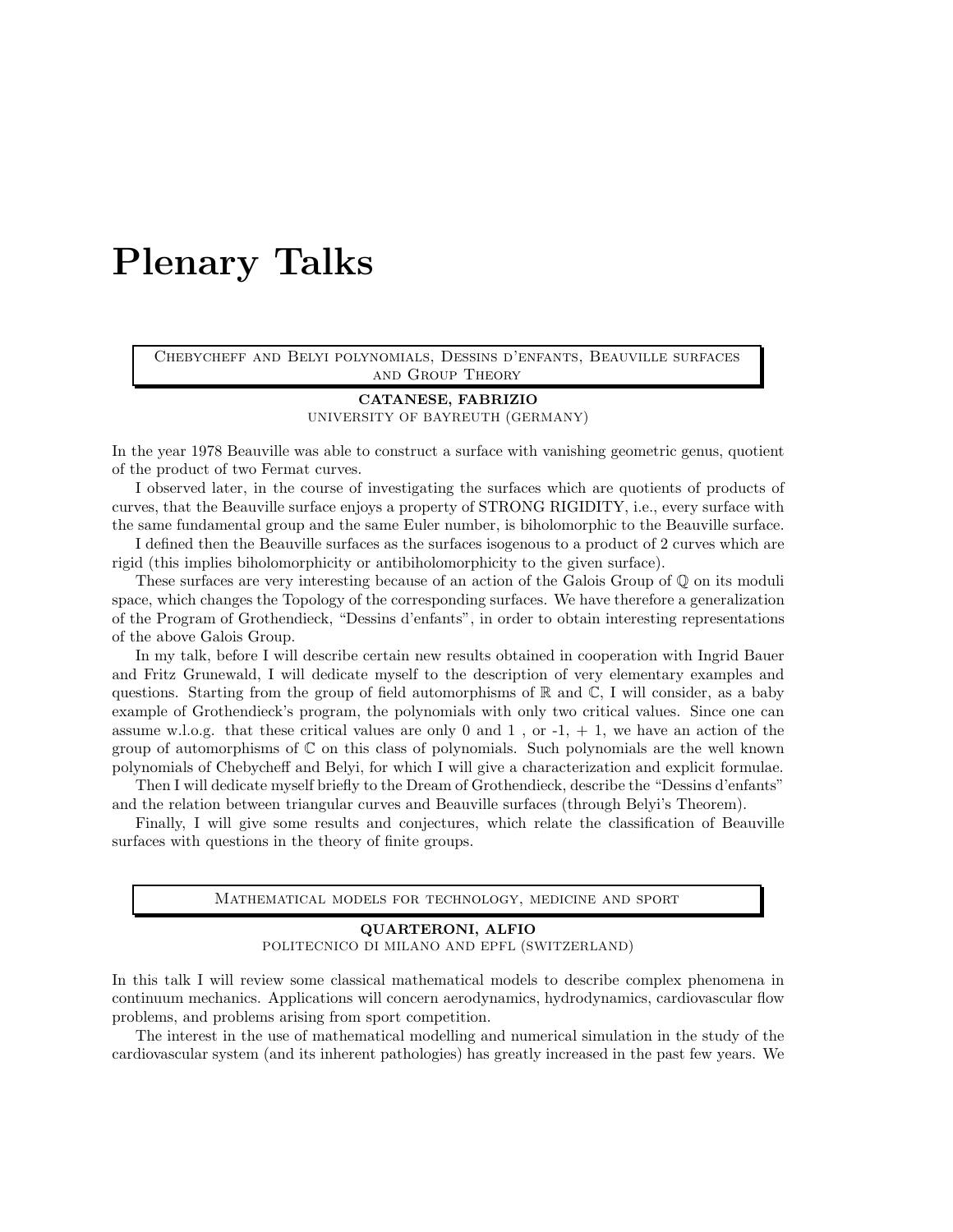will describe the mechanical interaction of blood flow with arterial walls and simulate numerically the complex fluid-structure interaction problem in large arteries.

In sport, mathematical models are often used to try to enhance performances of athletes as well as to improve the design of vehicles that are used in the various disciplines. In particular we will mention recent results achieved in the design of America's cup yachts as well as Olympic rowing hulls and swim suites.

More in general, we will highlight the role of scientific computing in everyday analysis of problems of real life interest.

WHICH GROUPS ARE LINEAR?

## ZELMANOV, EFIM UNIVERSITY OF CALIFORNIA (UNITED STATES)

It is an open problem whether the free pro-p groups (and some other "large" groups) are linear. I will discuss connections of this problem to the theory of PI-algebras and, what is more surprising, to Lie algebras graded by root systems.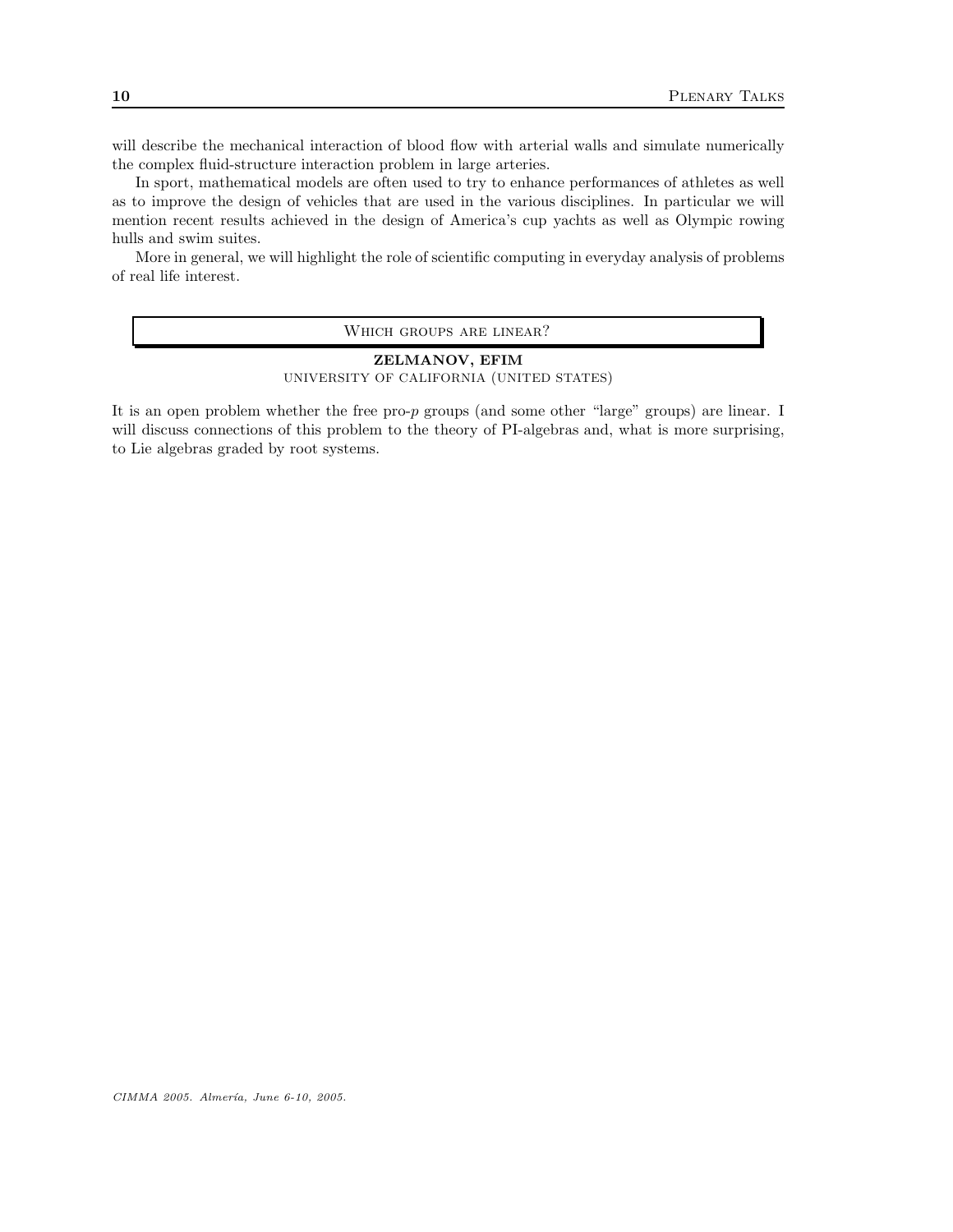# <span id="page-10-0"></span>Talks by Sessions

# <span id="page-10-1"></span>1. Algebras and their Representations

ON  $SL(2, p)$ -CONSTRUCTION OF UNIMODULAR LATTICES

# AHMADZADEH-RAJI, MEHRDAD

RAZI UNIVERSITY (IRAN)

We will introduce a construction of lattices by using the Higher Power Resisue codes. The lattices obtained by this construction are all invariant under an action of the group  $SL(2, p)$  on the vector space  $\mathbb{R}^{(3(p+1))}$ . The centralizer C of this action is a Q-algebra acting on  $\mathbb{R}^{(3(p+1))}$ . Invertible elements in C act on the set  $SL(2, p)$ -invariant lattices. Certain even unimodular lattices are shown to be constructed by this method. This includes some Niemeier lattices. Using certain elements of this Q-algebra we define a lifting for both higher power residue codes and quadratic residue codes. Certain self dual codes are obtained by this procedure.

> Finite-dimensional absolute valued algebras containing a central idempotent

## ABDELLATIF, ROCHDI

UNIVERSITY OF CASABLANCA (MOROCCO)

We give a classification for those absolute valued real algebras containing a non zero central idempotent and we solve the isomorphism problem. The triviality of the group of automorphisms can happen in dimension 8 and is equivalent to the non existence of 4-dimensional subalgebras.

Gorenstein local cohomology modules

#### ASADOLLAHI DEHAGHI, JAVAD SHAHRE-KORD UNIVERSITY (IRAN)

Let R be a commutative noetherian rings and  $\mathfrak a$  be an ideal of R. Grothendieck-Hartshorne local cohomology theory has become indispensable for many mathematicians working in the theory of commutative Noetherian rings. There are several approaches to this cohomology: it can be computed as the right derived functors of the **a**-torsion functor  $\Gamma_{\mathfrak{a}}(-) = \bigcup_{n \in N} 0 :_{(-)} \mathfrak{a}^n$  as well as using ' $Ext_R$ ' functors, that is the *i*th local cohomology of N with respect to  $\mathfrak{a}$ , denoted  $H_{\mathfrak{a}}^{i}(N)$ , is isomorphic to  $\lim_{n \to \infty} Ext_R^i(R/\mathfrak{a}^n, N)$ . In this talk, using relative 'Ext' functors with respect to the class of Gorenstein injective modules, we give a generalization of local cohomology theory. It is closely related to the generalized local cohomology modules, introduced by J. Herzog. We present some vanishing and non-vanishing results of Gorenstein local cohomology modules over Gorenstein rings.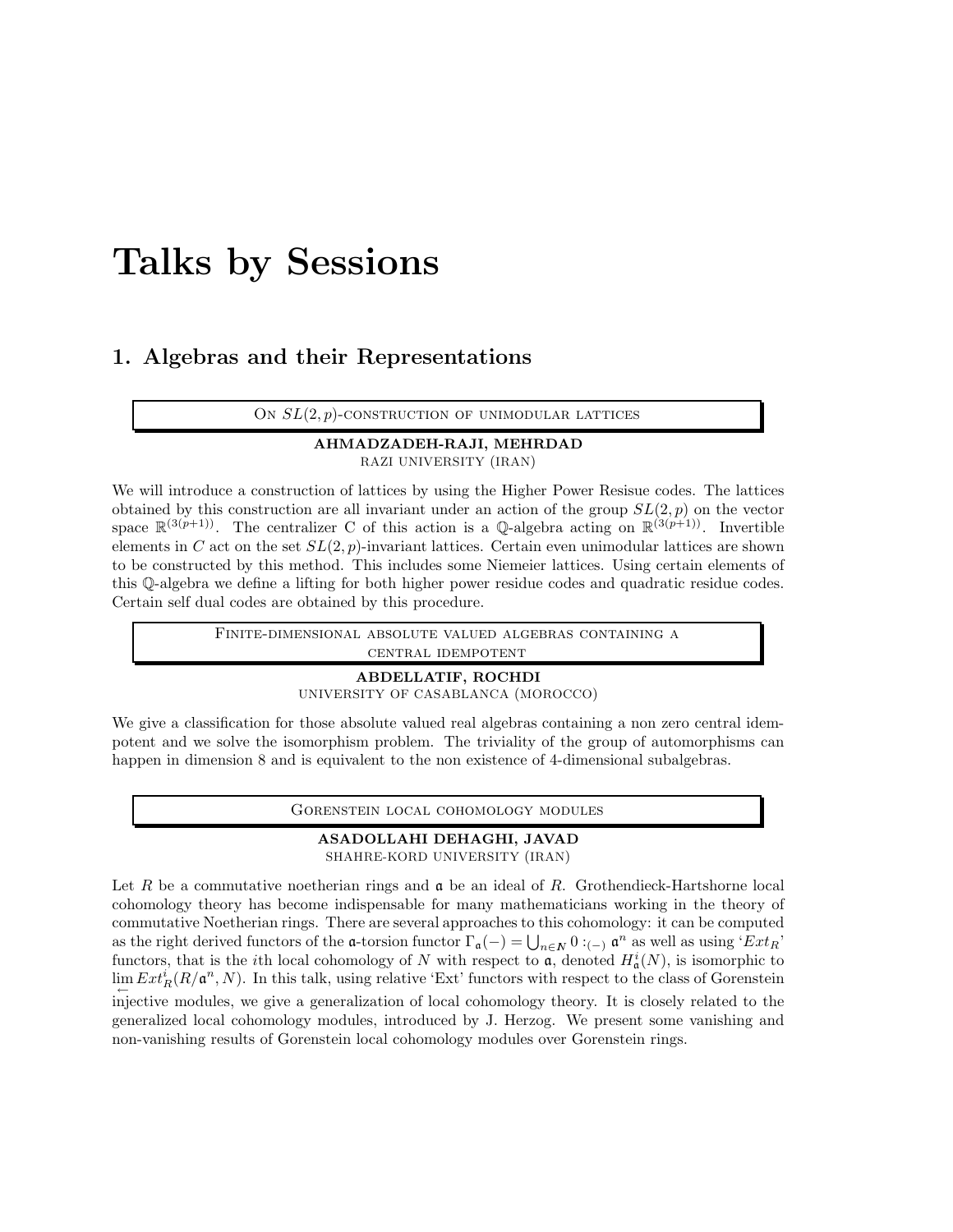#### Hollow modules

#### AZIZI, ABDULRASOOL SHIRAZ UNIVERSITY (IRAN)

Let R be a commutative ring with identity. An R-module M is said to be a hollow module if the set of maximal submodules of  $M$  is empty or for every maximal submodule  $N$  of  $M$ , and for every submodule K of M, the equality  $N + K = M$  implies that  $K = M$ . In this paper we will characterize hollow modules. In particular we will characterize modules whose submodules are hollow.

ON COMMUTATIVE FGI-RINGS

## BARRY, MAMADOU

CHEIKH ANTA DIOP UNIVERSITY (SENEGAL)

Let R be a ring. An R–module M is said to have property  $(I)$  if every injective endomorphism of M is an automorphism of M. Let  $F_R$  be the class of finitely generated R-modules and  $I_R$  the class of  $R$ -modules satisfying property  $(I)$ . In this note we characterize commutative rings for which  $F_R = I_R$ .

Tilting modules are of finite type

## BAZZONI, SILVANA UNIVERSITÀ DI PADOVA (ITALY)

A right R-module T is tilting if and only if  $T^{\perp} = GenT$ , where  $GenT$  is the class of modules generated by T and  $T^{\perp} = \{M \in Mod \; R \; | \; Ext_R^1(T, M) = 0\}$ . A tilting module T is of finite type (countable type) provided there is a set  $S$  of finitely presented (countably presented) right R-modules of p.d. $\leq 1$  such that  $T^{\perp} = \mathcal{S}^{\perp}$ . In the talk I will illustrate our main result :

**Theorem 1.** Every tilting module over an arbitrary ring  $R$  is of finite type.

The proof uses results proved in [3], in particular the result stating that tilting modules are of countable type and is based on a characterization of a factorization property of maps between some type of countable direct sums of modules. This characterization is a generalization of Bass and Azumaya's stationary conditions for the projectivity of countable presented flat modules (cfr. [2], [1]). The key tool will be the closure under direct sums of the class  $T^{\perp}$ . This is a joint work with Dolors Herbera.

- [1] G. Azumaya, Finite splitness and projectivity, J. Alg., 106 (1987), pp. 114–134.
- [2] H. Bass, Finitistic dimension and a homological generalization of semi-primary rings, Trans. Amer. Math. Soc., 95 (1960), pp. 466–488.
- [3] S. BAZZONI, P. EKLOF, J. TRLIFAJ, Tilting cotorsion pairs, to appear in Bull. London Math. Soc.

Lambda determinants, group characters, and perfect matchings (main talk)

## BENKART, GEORGIA UNIVERSITY OF WISCONSIN (UNITED STATES)

This talk will survey some of the connections among these three topics, and their relations to such subjects as alternating sign matrices and representation theory.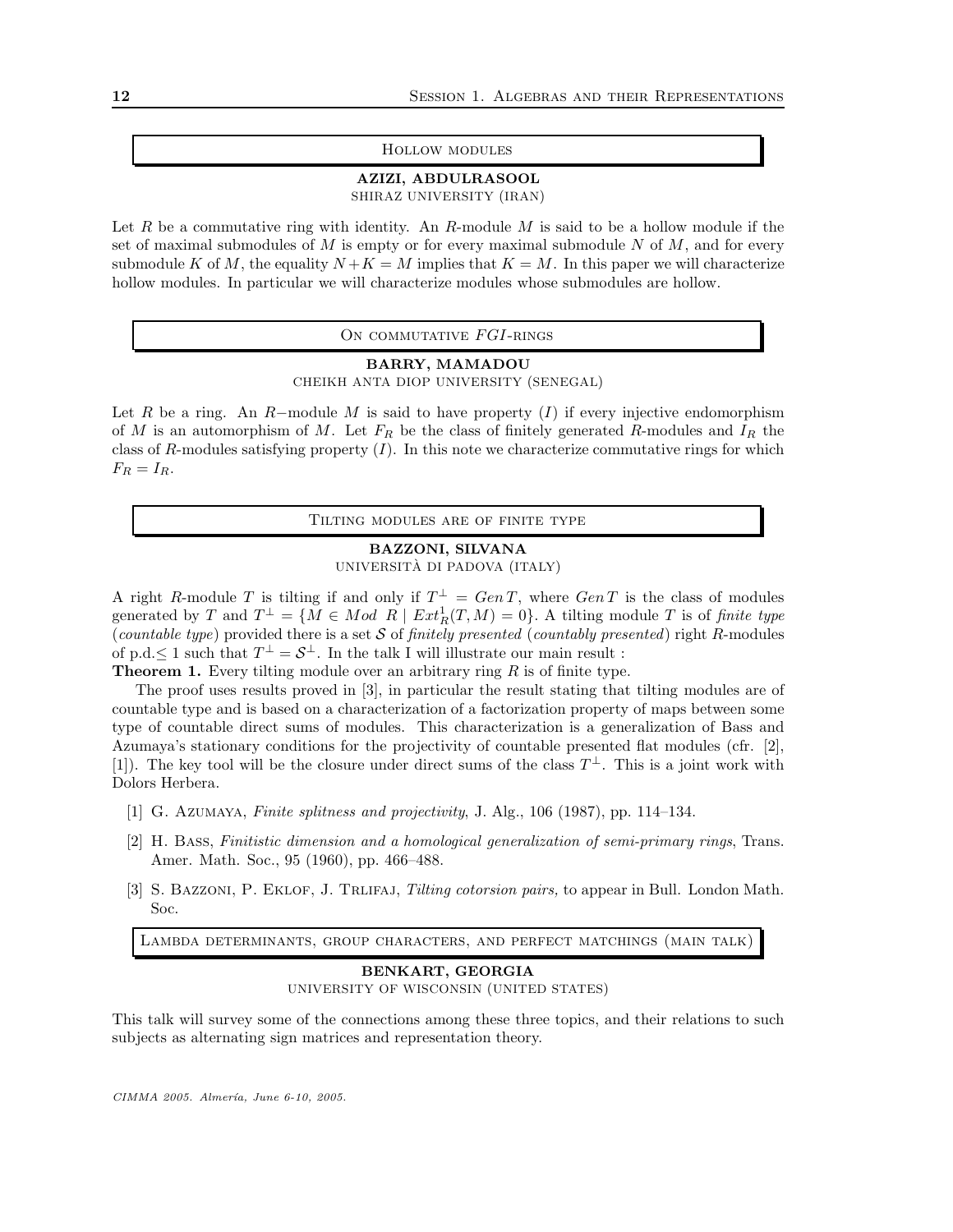#### On torsionfree classes which are not precover classes

## BICAN, LADISLAV

CHARLES UNIVERSITY (CZECH REPUBLIC)

In the class of all exact torsion theories the torsionfree classes are cover (precover) classes if and only if the classes of torsionfree relatively injective modules or relatively exact modules are cover (precover) classes and this happens exactly if and only if the torsion theory is of finite type. Using the transfinite induction a new construction of a torsionfree relatively injective cover of an arbitrary module with respect to Goldie's torsion theory of finite type can be given.

#### $K_1$  of corner skew Laurent polynomial rings and applications

### BRUSTENGA, MIQUEL UNIVERSITAT AUTÒNOMA DE BARCELONA (SPAIN)

We give a description of the Whitehead group of a corner skew Laurent polynomial ring  $A[t_+, t_-; \alpha]$ associated to an isomorphism  $\alpha: A \to pAp$  from a unital associative ring A onto a corner ring  $pAp$ . Using this, we compute the Whitehead group of the Leavitt algebras of type  $(1, n)$ .

ON NORMED COALGEBRAS

#### CHOULLI, HANAN

UNIVERSITY ABDLMALEK ESSAAIDI (MOROCCO)

In this talk, we are interested by normed coalgebras. For us, a coalgebra  $(C, \Delta, \epsilon)$  is said to be normed if  $C$  is a normed vector space overe complexe or real field, the coproduct and the counit are continuous with respect to the projective tensor norm in  $C \otimes C$ . Some relevant counterexamples are indicated. It is also given an important classes of normed coalgebras. We are interested to relate the structure of a coalgebra to the norm.

Algebra applications to coding theory

## COUSELO HERNANDEZ, ELENA ´

UNIVERSIDAD DE OVIEDO (SPAIN)

We give a complete description of the best parameters of linear codes that correspond to the left ideals in loop algebras  $F_qG$  for  $q \in \{2, 3, 4, 5\}$  and  $|G| \leq 7$ , and also in group algebras for all group with  $|G| \leq 12$ . We distinguish the linearly optimal codes, the codes lying on the Varshamov– Gilbert bound as well al those that achieve the Plotkin bound. The results show the importance of investigation of codes generated by non-semisimple and non-commutative group algebras.

On coFrobenius Hopf algebras

## CUADRA, JUAN UNIVERSIDAD DE ALMER´IA (SPAIN)

One of the most important notions in Hopf algebra theory is the notion of integral. A left integral for a Hopf algebra H (over a field k) is a k-linear map  $\int_l \in H^*$  such that  $h^* \int_l = h^*(1) \int_l$  for all h<sup>\*</sup> ∈ H<sup>\*</sup>. Hopf algebras having a non-zero left integral are called *coFrobenius* and they have been extensively studied in the literature.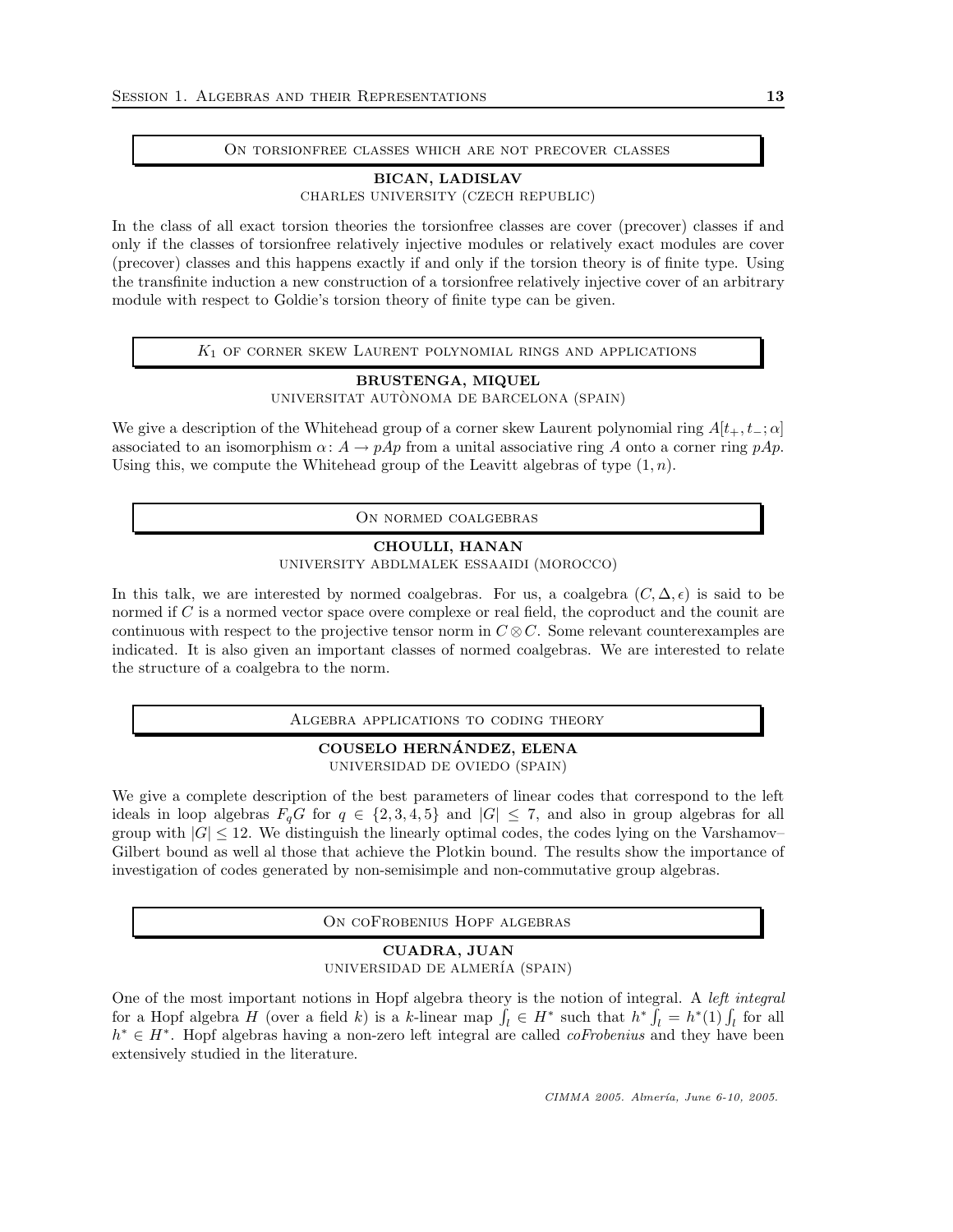Radford showed that a coFrobenius Hopf algebra  $H$  whose coradical  $H_0$  is a subalgebra has finite coradical filtration. Andruskiewitsch and Dăscălescu proved later on that a Hopf algebra with finite coradical filtration is necessarily coFrobenius and they conjectured that any coFrobenius Hopf algebra has finite coradical filtration.

In this talk we will present several partial results about this conjecture. We will provide an alternative formulation of this conjecture in terms of an upper bound for the Loewy length of the injective hulls of the simple comodules. Two new sufficient conditions for a coFrobenius Hopf algebra to have finite coradical filtration will be then derived. One of these conditions will be used to show that the conjecture holds for the Hopf algebra of regular functions of an algebraic group with integral over a perfect field. We will also present several characterizations of non-cosemisimple coFrobenius Hopf algebras.

#### Comatrix corings and invertible bimodules

#### EL KAOUTIT, LAIACHI UNIVERSIDAD DE GRANADA (SPAIN)

We extend, by using different methods, Masuoka's result concerning the isomorphism between the group of invertible bimodules in a non-commutative ring extension and the group of automorphisms of the associated Sweedler's canonical coring, to the class of finite comatrix corings introduced by the authors.

This is a joint work with J. Gómez-Torrecillas.

New simple Lie superalgebras (main talk)

## ELDUQUE, ALBERTO

UNIVERSIDAD DE ZARAGOZA (SPAIN)

Symplectic (respectively orthogonal) triple systems provide constructions of Lie algebras (resp. superalgebras). However, in characteristic 3, it is shown that this role can be interchanged and that Lie superalgebras (resp. algebras) can be built out of symplectic triple systems (resp. orthogonal triple systems) with a different construction. As a consequence, new simple finite dimensional Lie superalgebras, as well as new models of some nonclassical simple Lie algebras, over fields of characteristic 3, will be obtained.

Gorenstein categories and Tate cohomology on projective schemes (MAIN TALK)

## ENOCHS, EDGAR E.

UNIVERSITY OF KENTUCKY ( (LEXINGTON, KY, UNITED STATES)

If R is a Gorenstein local ring, a module over R has finite projective dimension if and only if it has finite injective dimension. Also the finitistic projective and injective dimensions of R are finite. So we say that a Grothendieck category  $A$  is Gorenstein if it has the analogous properties and if it has a generator of finite injective dimension. We show that a Grothendieck category  $A$  with enough projectives is Gorenstein if and only if it has finite global Gorenstein projective and injective dimensions. Finally we prove that the category of quasi-coherent sheaves on a projective scheme is Gorenstein if and only if the scheme has at most Gorenstein singularities. In this case we show that we can then define Tate cohomological functors on such categories.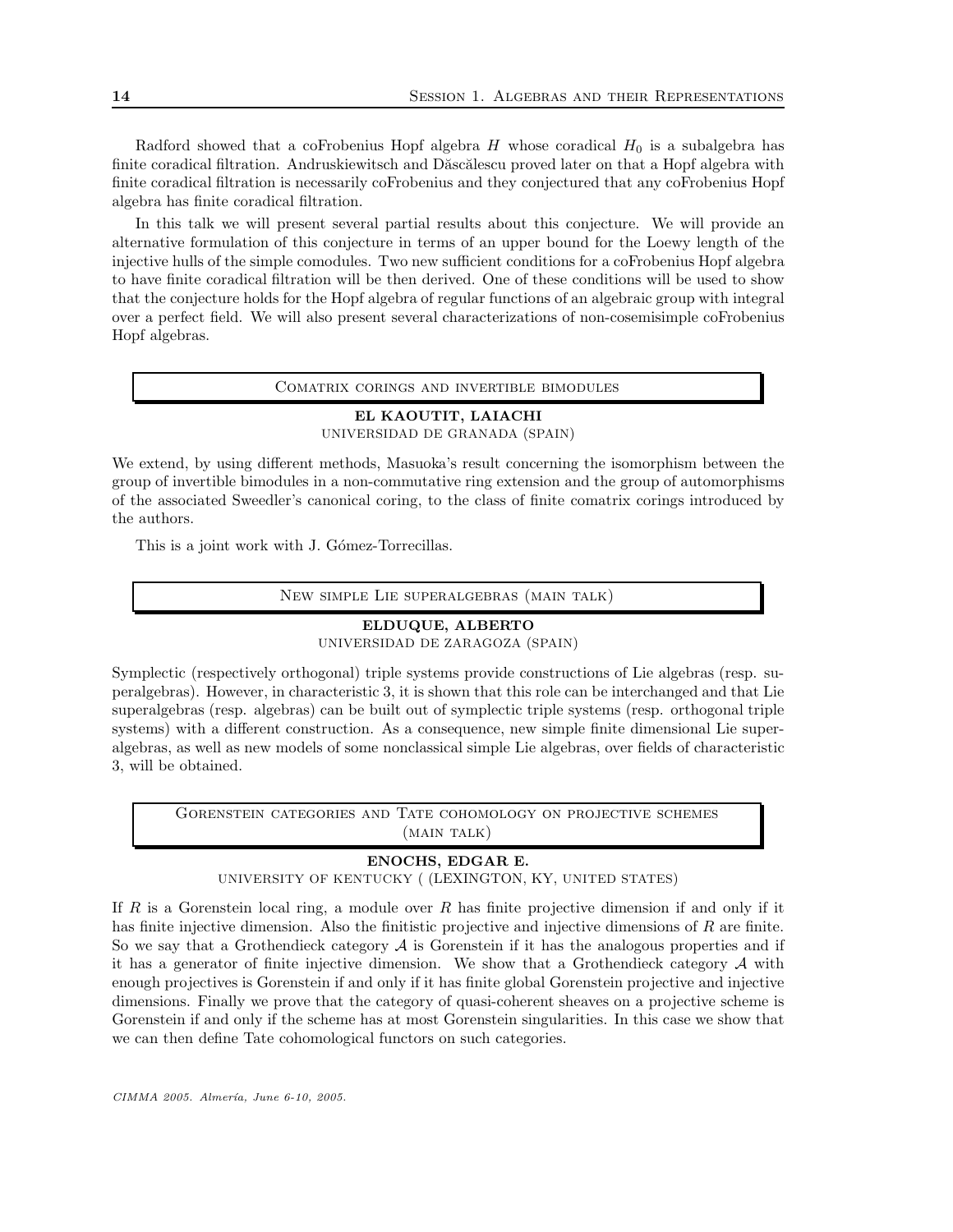#### On co-noetherian rings

## ESSANNOUNI, HASSANE

MOHAMMED V -AGDAL (MOROCCO)

Let R be a semilocal ring and  $J$  its Jacobson radical. We show that the injective hull of every simple left R-module is artinian iff the endomorphism ring of the injective hull of  $R/J$  is left noetherian. We also consider a commutative ring R over which every artinian module is of the form  $L \oplus (\bigoplus_{i=1}^{n} E_i)$ with  $L$  of finite length and each  $E_i$  is an injective hull of a simple module.

## THE GROUP OF COVERING AUTOMORPHISMS OF A QUASI-COHERENT SHEAF

ESTRADA DOMÍNGUEZ, SERGIO UNIVERSIDAD DE GRANADA (SPAIN)

CoGalois groups appear in a natural way in the study of covers. They generalize the well-known group of covering automorphisms associated to a universal covering space. Recently it has been proved that each quasi-coherent sheaf over the projective line  $\mathbf{P}^1(R)$  (R is a commutative ring) admits a flat cover, so we have the associated coGalois group of the cover. In general the problem of computing the coGalois group is difficult. In this talk we study a wide class of quasi-coherent sheaves whose associated coGalois group admits a very accurate description in terms of topological properties. This class includes finitely generated and cogenerated sheaves, so in particular vector bundless.

REGULAR REDUCTIVE SEMIGROUP  $E$ -SUBCOMPACTIFICATION

#### FATTAHI, ABDOLMAJID RAZI UNIVERSITY (IRAN)

In this article we consider reductive semigroups and give a characterization of regular reductive semigroups. Then we state the enveloping semigroup of a flow generated by the action of a semitopological semigroup on any of its semigroup compactifications, and show that this notion is closely related to the reductivity of the semigroup compactification.

The Brauer group of Azumaya corings and the second cohomology group

## FEMIC, BOJANA

UNIVERSIDAD DE ALMER´IA (SPAIN)

Let R be a commutative ring. If R is a field, then the Brauer group of R can be described completely using Galois cohomology. Over a commutative ring, Galois cohomology describes the Brauer group only partially; in this case, we have to consider more general cohomology theories, like Amitsur cohomology or étale cohomology. Classical results are the following.

Let  $S$  be a commutative faithfully flat extension of  $R$ . Then we have a canonical embedding

 $Br(S/R) \rightarrow H^1(S/R, \underline{Pic}),$ 

where  $Br(S/R)$  is the part of the Brauer group of R split by S, and  $H^1(S/R, \underline{Pic})$  is the first Amitsur cohomology groups with values in the category of invertible modules, as introduced by Villamayor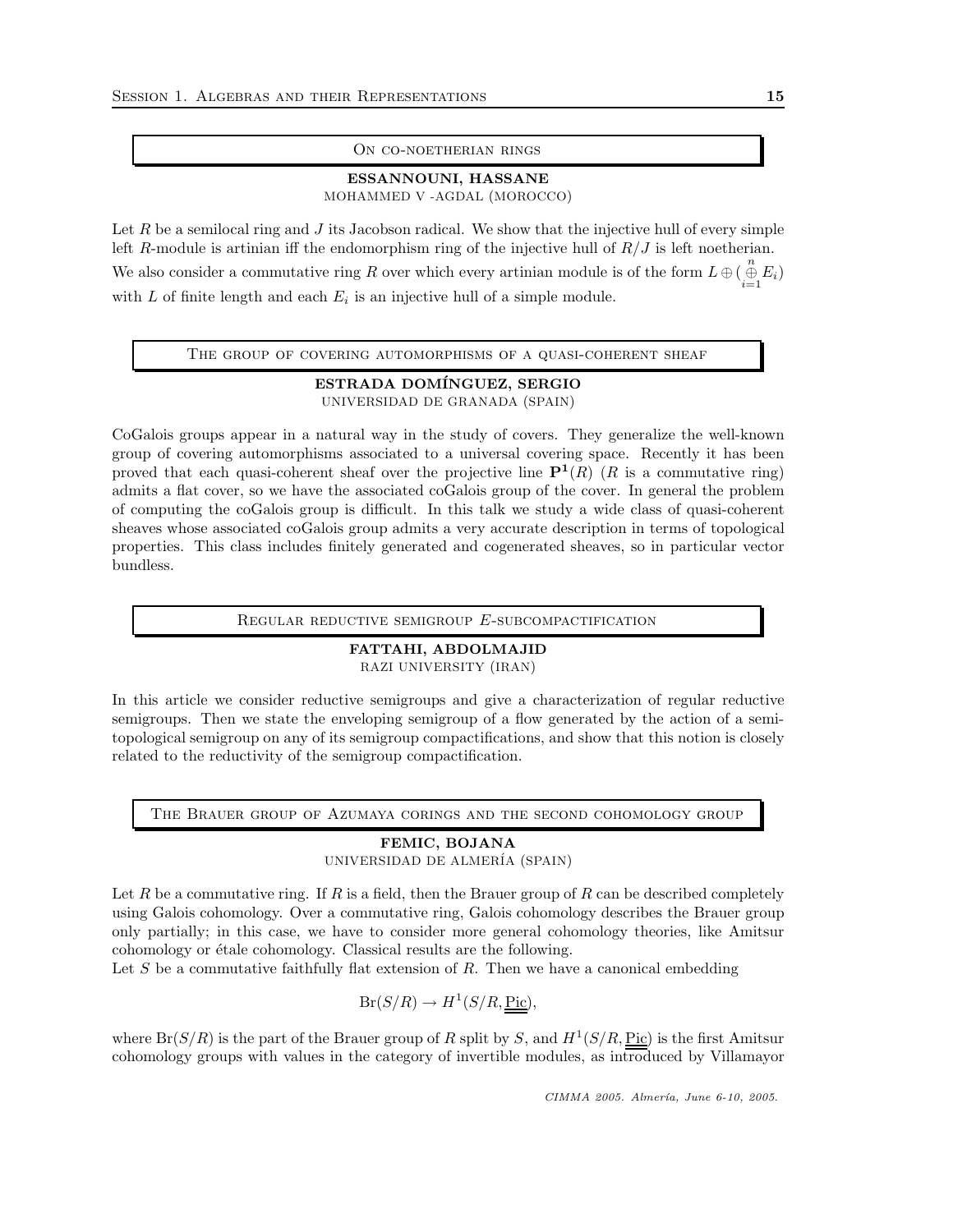and Zelinsky. This embedding is an isomorphism if S is finitely generated and projective as an R-module. As a consequence, we have an embedding of the full Brauer group into the second cohomology group  $H^2(R, \mathbb{G}_m)$ . This embedding is not surjective, since the Brauer group is torsion and the second cohomology group is not torsion in general. A famous result of Gabber states that the Brauer group is precisely the torsion part of the second cohomology group.

In this talk, we propose an alternative definition of the Brauer group, and we show that this new Brauer group is isomorphic to the full second cohomology group. The elements of this Brauer group are represented by corings over a faithfully flat extension  $S$  of  $R$ , which become isomorphic to the comatrix coring after faithfully flat base extension. Such a coring is called an Azumaya  $S/R$ -coring. We introduce an equivalence relation on the set of isomorphism classes of Azumaya corings, and the quotient forms a monoid under the operation introduced by the tensor product. This monoid is denoted by  $\text{Bc}(R)$ . We then show that

 $\operatorname{Bc}(S/R) \cong H^1(S/R, \underline{\operatorname{Pic}}),$ 

and this implies easily that  $\text{Bc}(R) \cong H^2(R, \mathbb{G}_m)$ . This is joint work with S. Caenepeel.

 $H_v$ -Field of fractions and  $H_v$ -Quotient rings

### GHADIRIHERATI, MANSOUR UNIVERSITY OF YAZD (IRAN)

The largest class of algebraic hyperstructures satisfying the ring and field axioms are the  $H<sub>v</sub>$ -ring and  $H_v$ -field. In this paper we define  $H_v$ -quotiont rings of an  $H_v$ -ring and  $H_v$ -field of fractions of a hyper integral domain. Some interesting results concerning those  $H_v$ -ring and  $H_v$ -field are proved.

Crossed products for weak structures

### GONZÁLEZ RODRÍGUEZ, RAMÓN UNIVERSIDAD DE VIGO (SPAIN)

The aim of this talk, is to introduce a general notion of crossed product in a weak context, which generalizes the ones defined by Blattner, Cohen and Montgomery, Doi and Takeuchi in the context of Hopf algebras and the one given by Brzeziński for entwined structures. Also, the crossed products that arises in weak contexts, for example, crossed products for weak Hopf algebras living in a symmetric monoidal category with split idempotents and crossed products for weak C-cleft extensions associated to weak entwined structures in braided monoidal categories with equalizers and coequalizers, are particular instances of this general notion.

Flat cotorsion modules and pure-injectivity (main talk)

## GUIL ASENSIO, PEDRO ANTONIO UNIVERSIDAD DE MURCIA (SPAIN)

The category Flat-R of flat modules over an associative ring with identity R is a locally finitelly presented additive category that admits a theory of purity in which pure-injective objects coincide with flat cotorsion right R-modules. This is the starting point of a series of joint works with I. Herzog in which we try to get a better understanding of the structure of these categories; as well as the behaviour of these modules.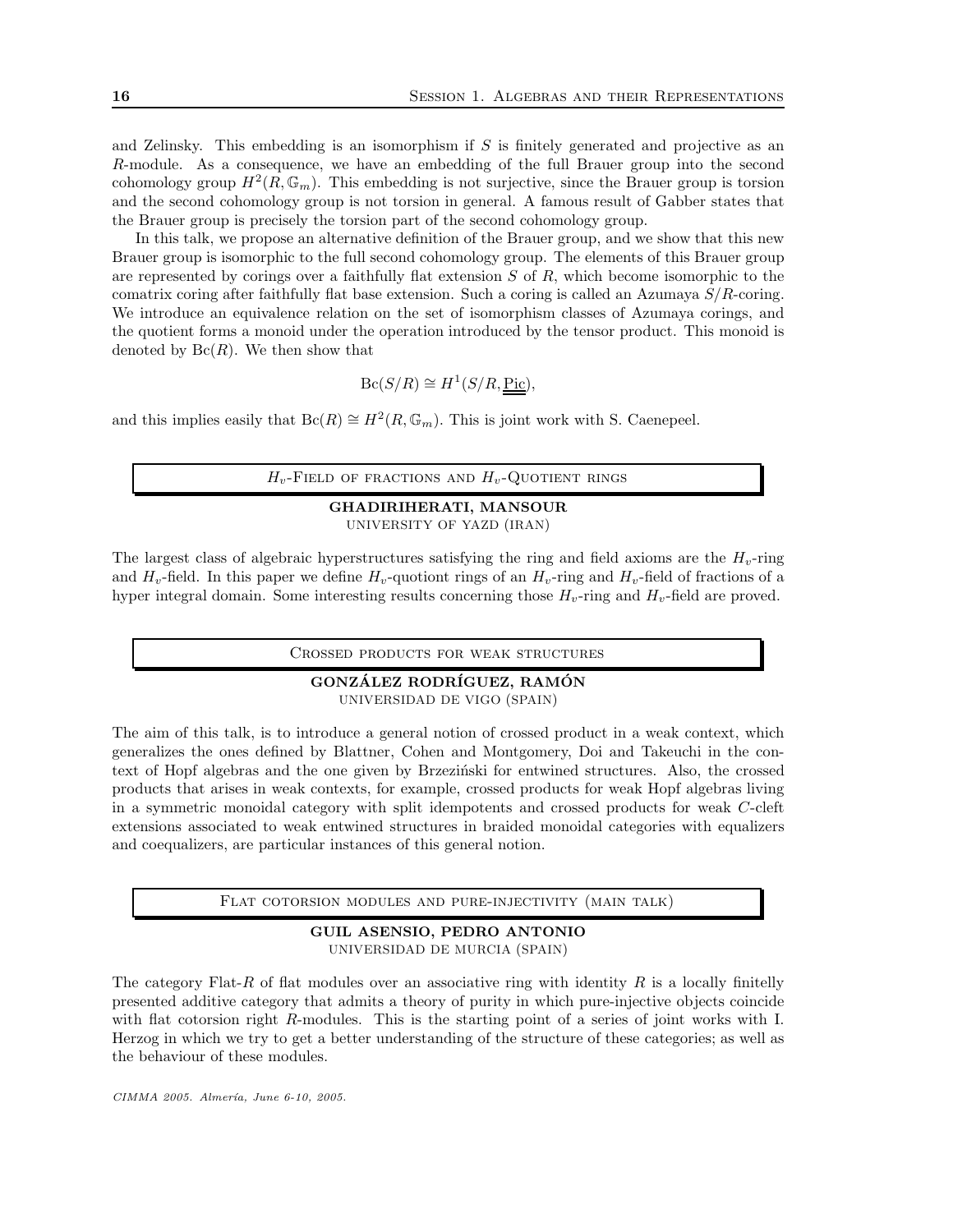In this talk we will survey these results and give some new properties of these categories. In our approach, we develop a method for studying indecomposable flat cotorsion modules in terms of simple subfunctors of continuous functors from  $Flat-R$  to Ab. This allows us to show that the class of indecomposable flat cotorsion modules forms a set that "purely cogenerates" the category of flat modules over the ring  $R$ . We will also discuss the possible construction of a Spectrum for the category Flat-R.

- [1] L. ANGELERI-HUGEL AND M. SAORÍN, Modules with perfect decomposition, preprint.
- [2] L. Bican, R. El Bashir and E. Enochs, All modules have flat covers, Bull. London Math. Soc. 33 (2001), pp. 385–390.
- [3] W. W. CRAWLEY-BOEVEY, Lovally finitely presented additive categories, Comm. Algebra., 22 (1994), pp. 1641–1674.
- [4] P. A. GUIL ASENSIO AND I. HERZOG, Left cotorsion rings, Bull. London Math. Soc., 34 (2004), pp. 303–309.
- [5] P.A. GUIL ASENSIO AND I. HERZOG, Sigma-cotorsion modules, Advances i n Math., 191 (2005), pp. 11–28.
- [6] P. A. GUIL ASENSIO AND I. HERZOG, *Cotorsion modules and divisibility matrix subgroups*, preprint.
- [7] P. A. GUIL ASENSIO AND I. HERZOG, Simple functors in the category of flat modules, in progress.
- [8] H. KRAUSE, *Exactly definable categories*, J. Algebra, 201 (1998), pp.  $456-492$

Gorenstein injective modules over commutative noetherian rings (main talk)

JENDA, OVERTOUN AUBURN UNIVERSITY (UNITED STATES)

An  $R$ -module  $M$  is said to be *Gorenstein injective* if there exists an exact sequence

$$
\cdots \to E_1 \to E_0 \to E^0 \to E^1 \to \ldots
$$

of injective R-modules with  $M = \text{Ker}(E^0 \to E^1)$  such that  $\text{Hom}_R(E, -)$  leaves the sequence exact whenever  $E$  is an injective  $R$ -module. Clearly, every injective  $R$ -module is Gorenstein injective, and it is easy to see that a Gorenstein injective R-module has finite injective dimension if and only if it is injective. Furthermore, if  $R$  is a Gorenstein ring of dimension  $n$ , then every mth cosyzygy is Gorenstein injective whenever  $m \geq n$ . So we have an abundant supply of Gorenstein injective modules. In this talk, we will outline various properties of Gorenstein injective modules. In particular, we will study interesting properties of Bass invariants and R-sequences and their applications to Gorenstein injective modules over commutative noetherian rings. We will then explore some basic structure theorems for these modules as compared to injective modules in view of the desired Metatheorem: Every result in classical homological algebra has a counterpart in Gorenstein homological algebra.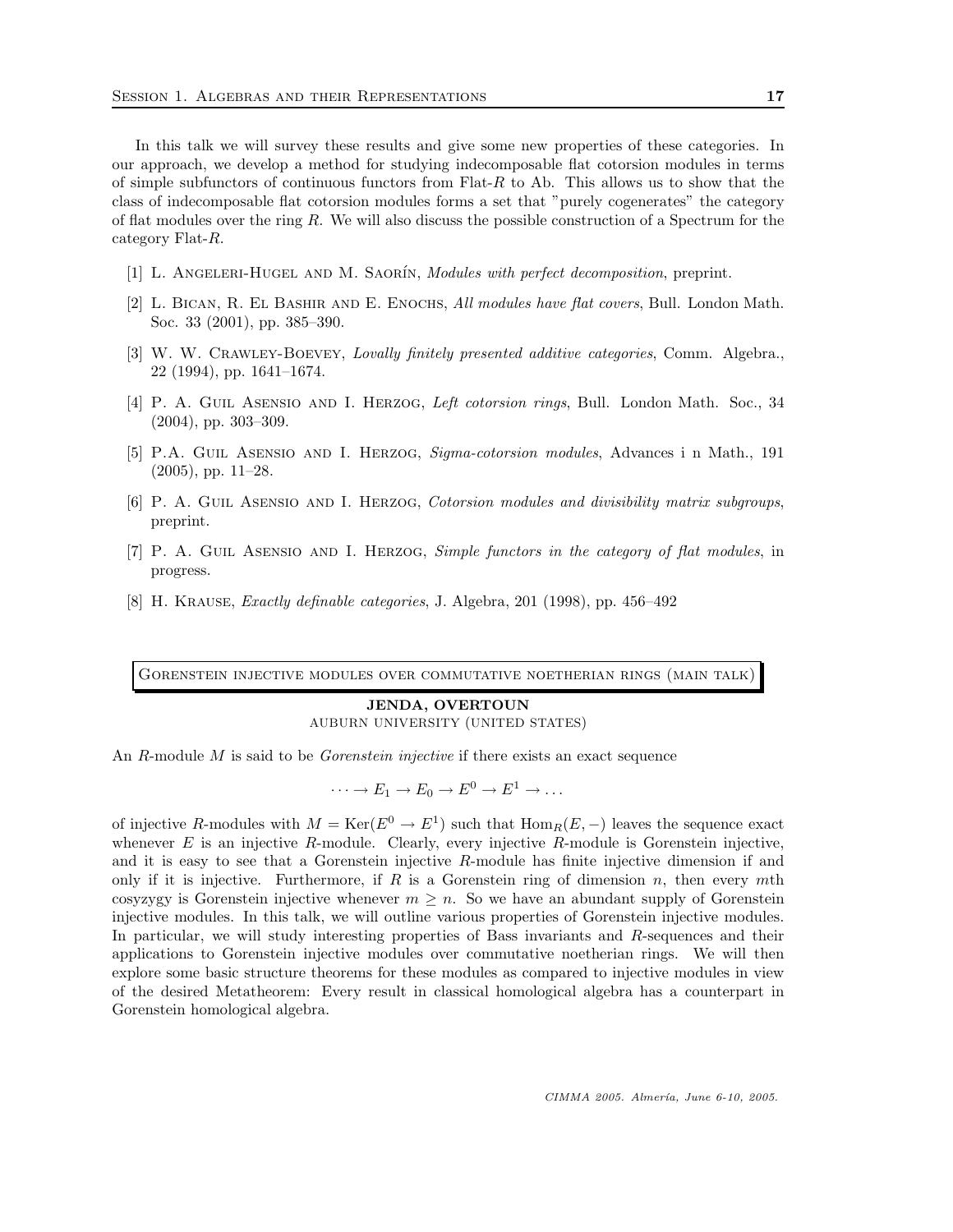Jordan derivation and Jordan automorphisms of triangular matrix algebra

#### L'MOUFADAL, BEN YAKOUB UNIVERSITÉ ABDELMALEK ESSAÂDI (MOROCCO)

We investigate Jordan derivations of a class of algebras called triangular algebras. We prove that any Jordan derivation on such an algebra U is a derivation and with some conditions, any Jordan automorphism of U is either an automorphism or an anti-automorphism.

On the role of rings and modules in algebraic coding theory (main talk)

## LOPEZ-PERMOUTH, SERGIO ´

OHIO UNIVERSITY (UNITED STATES)

We consider foundational and theoretical aspects of coding theory over rings and modules. Topics discussed include the role of rings and modules as alphabets in coding theory and the necessity to explore metrics other than the traditional Hamming weight on such alphabets. We survey attempts to extend the classical results of coding theory over finite fields to this new setting. We also address rings as an ambient (rather than as an alphabet) for block and convolutional codes. This talk is partially based on a recent expository paper by Greferath and López-Permouth.

Deformation by quantification and rigidity of enveloping algebras

# MAKHLOUF, ABDENACER

UNIVERSITÉ DE HAUTE ALSACE (FRANCE)

The aim of the talk is to show how a deformation of the linear Poisson structure associated to a Lie algebra induces a deformation of its enveloping algebra. We call a Lie algebra strongly rigid if its enveloping algebra has no nontrivial deformation. The properties of such Lie algebras are studied. I show that a strongly rigid Lie algebra has to be rigid as Lie algebra and, in addition, his second scalar cohomology group has to vanish.

ON PRIME Z-GRADED LIE ALGEBRAS OF GROWTH ONE (MAIN TALK)

#### MARTÍNEZ LÓPEZ, CONSUELO UNIVERSIDAD DE OVIEDO (SPAIN)

A Z-graded Lie algebra having a decomposition  $L = [L_i, L_j] \subseteq L_{i+j}$ . O. Mathieu classified all graded simple Lie algebras under the assumption of polynomial growth of dimensions dim  $L_i$ . He proved that every such algebra is a (twisted) loop algebra of Cartan type or the Virasoro algebra Vir. The problem of classification of Z-graded Lie superalgebras with dim  $L_i$  uniformly bounded from above is still open. The case when the even part of  $L$  contains Vir has particular interest, since it corresponds to superconformal algebras. We will consider a modification of the result proved by Mathieu, obtaining a classification of Z-graded prime Lie algebras, having in mind the future application to the study of the even part of a superconformal algebra.

CONTACT ALGEBRAS

#### MOHAMED SGHIR, EL YAAQUOUBI ABDELMALEK ESSAADI (MOROCCO)

The aim of this work is to solve a problem stated by Kirillov in his paper: Local lie algebras. Poison algebras and symplectic algebras are well known.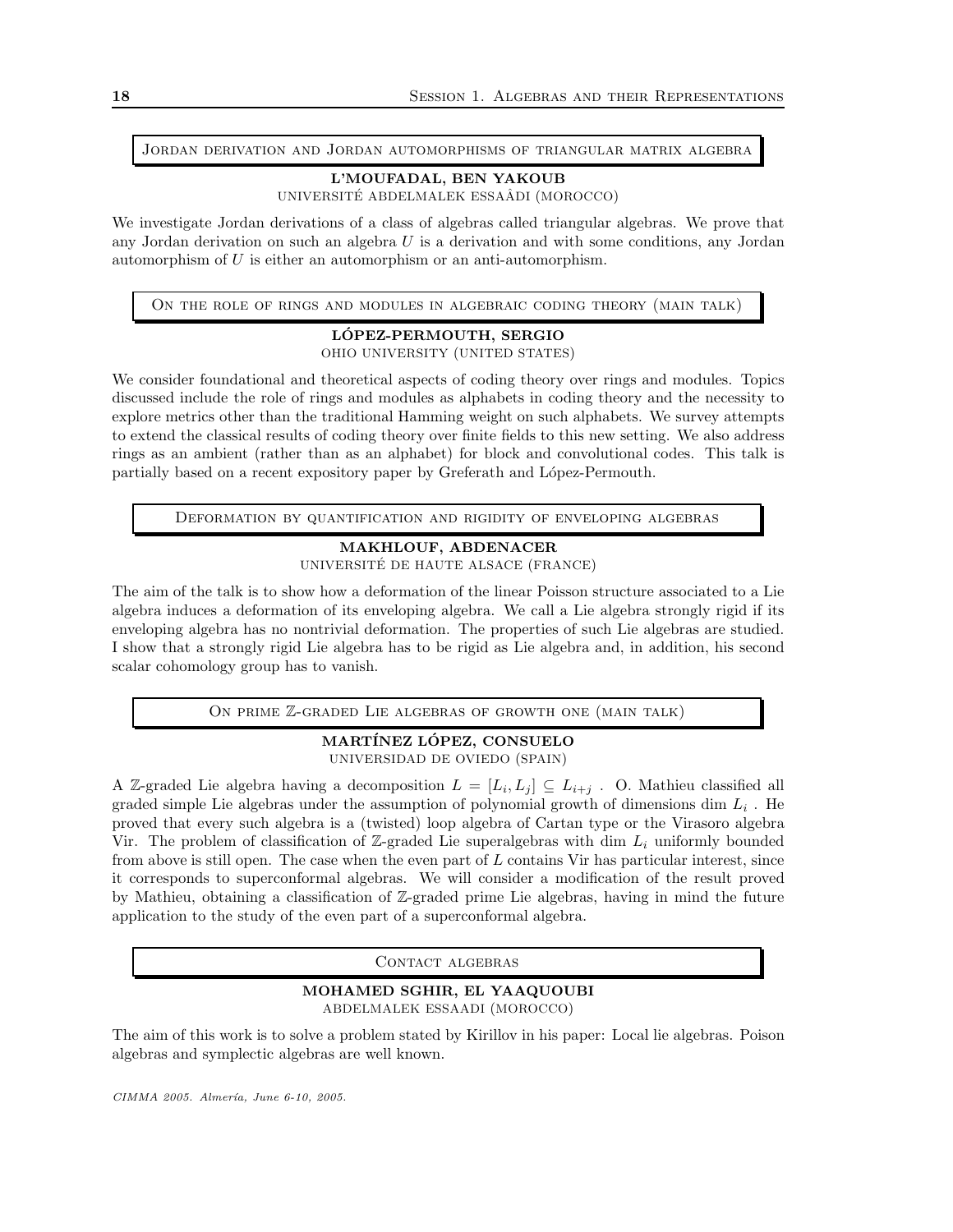It is necessary to introduce Contact algebras to complete the scheme. Then we precise this notion. And we unify all those algebras and others by defining the Jacobi algebras. When all of this is in place, we establish that there is a one-to-one correspondance between contact algebras and transitive Jacobi algebras. This answers Kirillov's problem.

On stable localizations of coalgebras

#### NAVARRO GARULO, GABRIEL UNIVERSIDAD DE GRANADA (SPAIN)

The localizing subcategories of a comodule category have been studied in several papers with satisfactory results. In this context, idempotents elements of the dual algebra plays a crucial rôle to permit us to give an explicit description of the localization functor and to characterize some important classes of localizing subcategories; results are particularly satisfactory in the study of stable localizations which we characterized by semicentral idempotents elements.

This is a joint research with P. Jara, L. Merino and J. F. Ruíz.

Ring of quotients of path algebras

## ORTEGA ESPARZA, EDUARD UNIVERSITAT AUTÒNOMA DE BARCELONA (SPAIN)

The main effort in this talk will be to compute the maximal right/left/symmetric ring of quotients (in Utumi sense) of a path algebra of a finite/locally finite oriented graph.

Characterizations of FGI-duo-rings

## SANGHARE, MAMADOU

UNIVERSITE CHEIKH ANTA DIOP DE DAKAR (SENEGAL)

A unital left R-module  $R_M$  is said to have property (I) if every injective endomorphism of M is an automorphism of  $R_M$ . The ring R is called left (right) FGI-ring if every left (right) R-module with property (I) is finitely generated, R is called  $FGI$ -duo-ring if it is both a left and right  $FGI$ -duo-ring. A ring  $R$  is called duo-ring if every left (right) ideal of  $R$  is a two sided ideal.

In this note we show that a duo-ring is  $FGI$ -duo-ring if and only if it is an artinian principal ideal duo-ring.

Finite Z-gradings of simple associative algebras

#### SILES, MERCEDES UNIVERSIDAD DE MÁLAGA (SPAIN)

We show that every finite  $\mathbb{Z}$ -grading of a simple associative algebra A comes from a Peirce decomposition induced by a complete system of orthogonal idempotents lying in the maximal left quotient algebra of  $A$  (which coincides with the graded maximal left quotient algebra of  $A$ ). Moreover, a nontrivial 3-grading can be found. This grading provides 3-gradings in simple Z-graded Lie algebras. Some consequences are obtained for left nonsingular algebras with a finite Z-grading.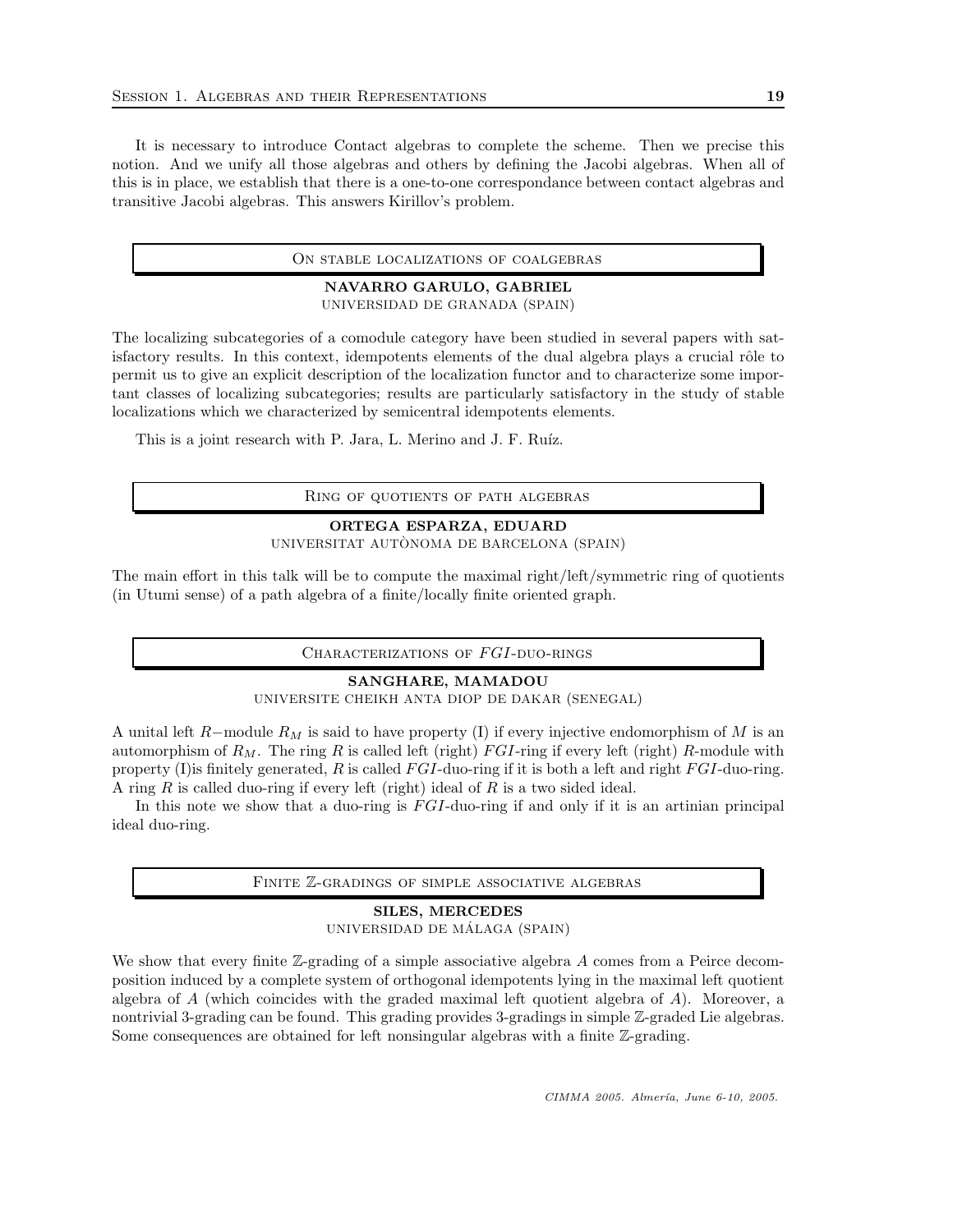#### Nil subrings of endomorphism rings (main talk)

#### SMALL, LANCE

UNIVERSITY OF CALIFORNIA AT SAN DIEGO (UNITED STATES)

Various nil implies nilpotence theorems will be discussed. In particular, we shall show that nil subrings of endomorphism rings of finitely generated modules over affine PI rings are nilpotent. This result will be applied to show that weakly Engel Lie subalgebras of affine PI algebras are Lie nilpotent.

This is joint work with R. Guralnick and E. Zelmanov.

#### Artinian rings and modules (main talk)

#### SMITH, PATRICK

THE UNIVERSITY OF GLASGOW (UNITED KINGDOM)

Let R be a ring. An R-module M satisfies the  $(H)$ -condition if the annihilator of M in R is the annihilator of a finite subset of  $M$ . It is well known that if  $R$  is a right Artinian ring then every right R-module satisfies the  $(H)$ -condition. However, for any commutative ring R, every finitely generated R-module satisfies the  $(H)$ -condition. In general, it turns out that if every countably generated right R-module satisfies the  $(H)$ -condition then R is a right Artinian ring. This result and various other results concerning Artinian rings and modules will be presented.

Tilting equivalences

# TONOLO, ALBERTO

UNIVERSITÀ DI PADOVA (ITALY)

Let  $R$  and  $S$  be arbitrary associative rings. The purpose of this talk is to describe the equivalences induced by  $\text{Hom}_R(V, -)$ ,  $\text{Hom}_S(V, -)$  and their derived functors with  $_R V_S$  partial tilting bimodule, without any finiteness condition.

TBA (MAIN TALK)

VAN OYSTAEYEN, FREDDY UNIVERSITY OF ANTWERP (BELGIUM)

Cohomology for comodules: Separable and Maschke functors

### VERCRUYSSE, JOOST

VRIJE UNIVERSITEIT BRUSSEL (BELGIUM)

The notion of a Maschke functor was first introduced and studied by S. Caenepeel and G. Militaru. One of the remarkable facts is that every separable functor is a Maschke functor and the converse is true in some particular and interesting cases, such as the forgetful functor  $\mathcal{M}_H \to \mathcal{M}_k$ , where H is a Hopf algebra over k. In the proper formulation; this last statement goes back to a classical result of M. Sweedler.

Generalising a cohomological treatment of comodules over corings by F. Guwman to the framework of comonads, we further investigate the relation between separable and Maschke functors. In particular we obtain the result that the separability of a large class of (forgetful) functors is equivalent with the fact that a closely related functor is Maschke.

This is a joint work with L. El Kaoutit from Granada.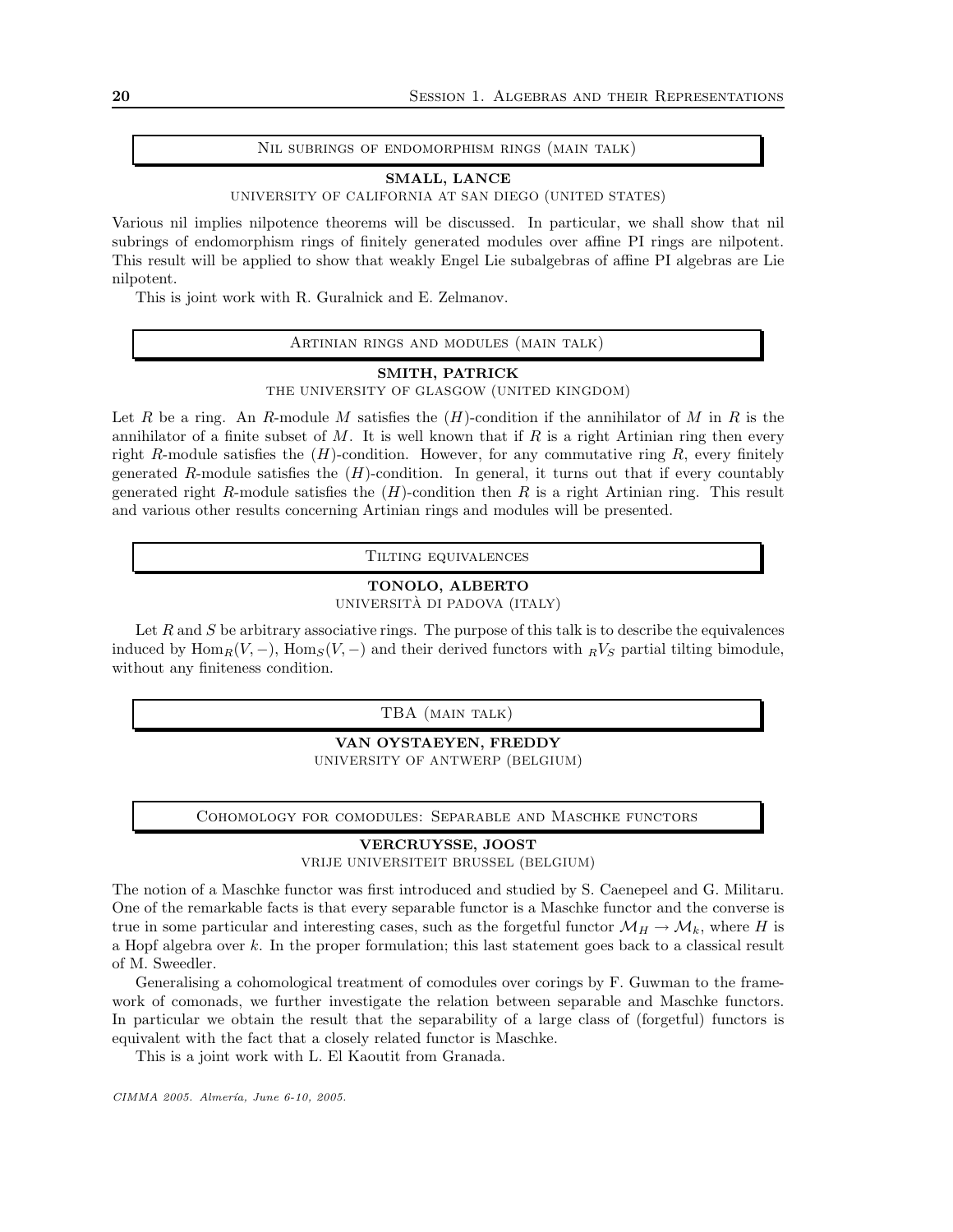# <span id="page-20-0"></span>2. Geometry and Topology

Geometry of abelian covers and special ballquotients (main talk)

## BAUER, INGRID UNIVERSITY OF BAYREUTH (GERMANY)

In this talk we will describe the construction of a minimal smooth algebraic surface over the complex numbers of general type with  $K^2 = 45$  and  $p_q = 4$ .

This result is motivated on one hand by the following question of F. Enriques

Try to construct surfaces having a birational canonical map (so-called simple canonical surfaces) with geometric genus  $p_q = 4$  and  $K^2$  as high as possible.

In fact, Enriques even conjectured that the highest possible value for  $K2$  should be 24, based on the conjecture that the expected number of moduli should be strictly positive. There already exist counterexamples by work of Catanese and Liedke, but our example is the best possible, since  $c_1^2 = 3c_2$ , which is the bound given by the Bogomolov–Miyaoka–Yau inequality.

It is well known nowadays, that surfaces lying on the border of the Bogomolov–Miyaoka–Yau inequality are etale quotients of the twodimensional complex ball.

We construct our surface as  $(\mathbb{Z}/5\mathbb{Z})^2$  covering of the plane ramified exactly in the lines of a complete quadrangle. Any such cover, once it is smooth, gives a surface with  $K^2 = 4$  and  $\chi = 5$ . We are done, once we prove that there is a regular surface between the constructed ones. In order to do this we give an algebraic topological description of Abelian covers, which allows to calculate the character sheaves of an Abelian covering with group  $G$  once we know the first homology group  $H_1$  of the base minus the branch divisor and the surjective homomorphism

 $H_1 \to G$ 

explicitly. We finally remark that this surface is an etale quotient of the Hirzebruch surface (given as the Kummer covering of the complex plane ramified in a complete quadrangle). These have already been studied by M. Kato, but he only found irregular examples.

This is a joint work with F. Grunewald and F. Catanese.

Mirror symmetry and toric super Calabi–Yau Manifolds

#### BELHAJ, ADIL OTTAWA UNIVERSITY (CANADA)

In this talk, we discuss mirror symmetry of super Calabi–Yau manifolds constructed as fermionic extensions of compact toric varieties. We mainly study the case where the linear sigma A-model contains as many fermionic fields as there are  $U(1)$  factors in the gauge group. After integrating out all the fermions, we find that there is a relation between the super Calabi–Yau conditions of the Amodel and quasi-homogeneity of the B-model, and that the degree of the associated superpotential in the B-model is given in terms of the determinant of the fermion charge matrix of the A-model. Illustrating applications will be given.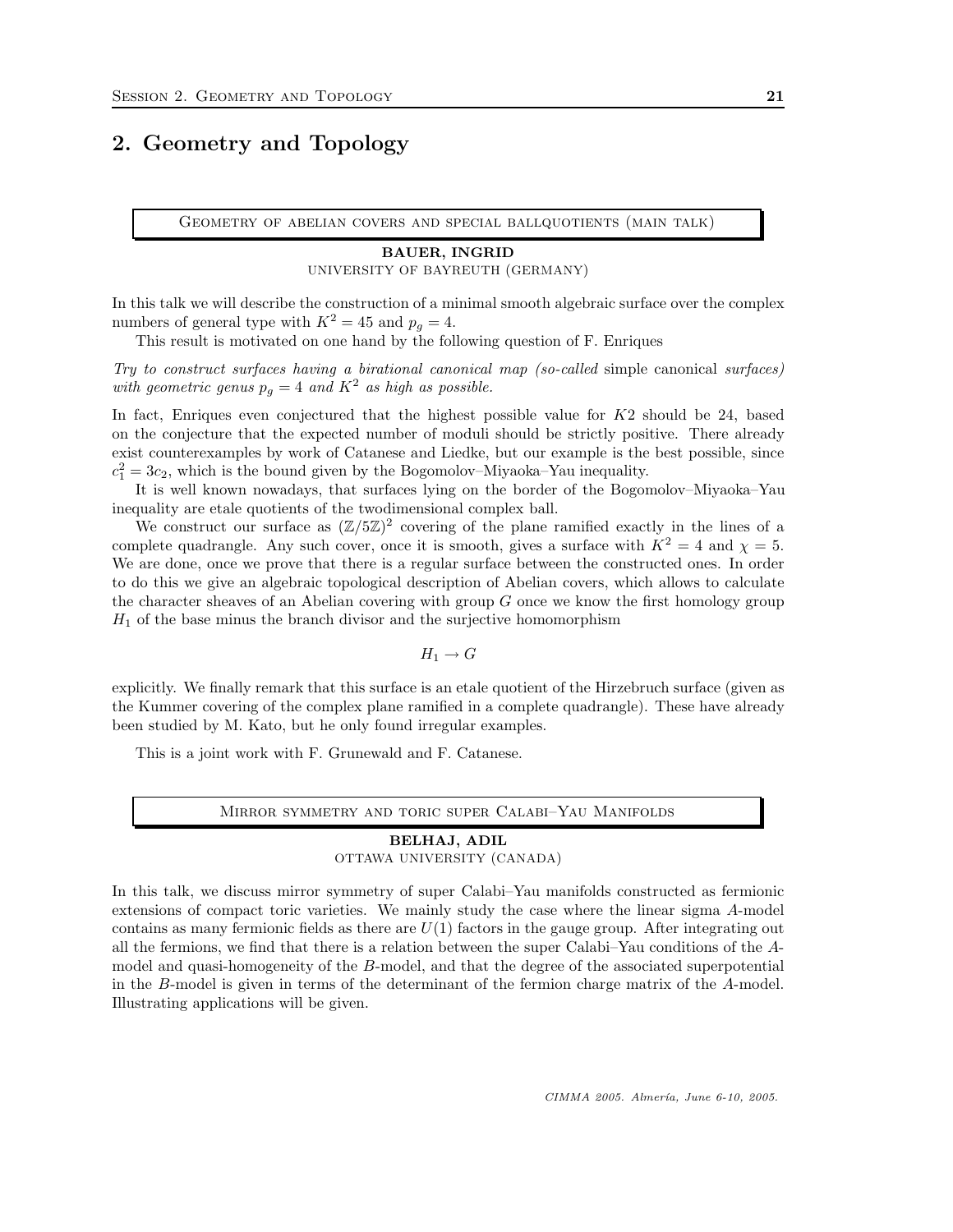Compressible ends of leaves in foliated 3−manifolds

CHARITOS, CHARALAMPOS AGRICULTURAL UNIVERSITY OF ATHENS (GREECE)

In this work we generalize the classical Poincar´e–Bendixson theorem for 2−dimensional leaves in 3−manifolds.

Consider a closed orientable 3-dimensional manifold M equipped with an orientable foliation  $\mathcal F$ of dimension two. An end e of a non-compact leaf L is defined by a decreasing sequence ...  $\supset K_n \supset$  $K_{n+1}$  ⊃ ... such that: each  $K_n$  is a closed 2–dimensional submanifold of L whose boundary  $\partial K_n$  is diffeomorphic to the unit sphere  $S^1$  and  $\cap_n K_n = \emptyset$ .

The e-limit set of L is defined by  $e - \lim(L) = \bigcap_i K_i$ ; as usual  $K_i$  denotes the closure of  $K_i$  in M. An end  $e = (K_n)_{n=1,2...}$  is called *cylindrical* if  $K_1$  (and hence each  $K_i$ ) is diffeomorphic to  $S^1 \times [0, +\infty)$ . Moreover the cylindrical end e will be called *compressible* if there exists a 2−dimensional disc D embedded in M such that:

(i)  $\partial D \subset K_1$ , and  $\partial D$  is a non-contractible curve in L,

(ii) D is transverse to L along  $\partial D$ .

The main result of this work is the following:

**Theorem** If e is a cylindrical and compressible end of a leaf  $L$ , then the e-limit set of  $L$  is a torus.

Cellularization of classifying spaces

## FLORES DÍAZ, RAMÓN JESÚS

UNIVERSIDAD AUTÓNOMA DE BARCELONA (SPAIN)

Given a group  $G$ , the p-primary part of the homotopy theory of its classifying space can be studied through Dror-Farjoun's cellularization functor CW with regard to the classifying space of  $\mathbb{Z}/p$ . In this talk we will consider the cases of finite groups and, more generally, compact Lie groups.

Principal holomorphic torus bundles over tori

### FREDIANI, PAOLA UNIVERSITÀ DI PAVIA (ITALY)

I'll report on a joint work with F. Catanese in which we develope the investigation of deformations in the large of torus fibrations over tori already started by Catanese in a previous paper. In particular it is possible to show that the class of principal elliptic bundles over tori whose topological extension class is non degenerate is closed for deformation in the large. We also use these techniques to study real structures on such bundles.

GENERALISED TEICHMÜLLER SPACES AND HIGGS BUNDLES (MAIN TALK)

#### GARCÍA-PRADA, OSCAR CSIC (SPAIN)

It is well-known that the Teichmüller space of a compact surface parametrizes complex, conformal and hyperbolic structures on the surface. Teichmüller space can also be identified with a component of the moduli space of representations of the fundamental group of the surface in  $PSL(2,\mathbf{R})$ . It turns out that one can replace  $PSL(2, \mathbf{R})$  by a large class of Lie groups rataining some of the special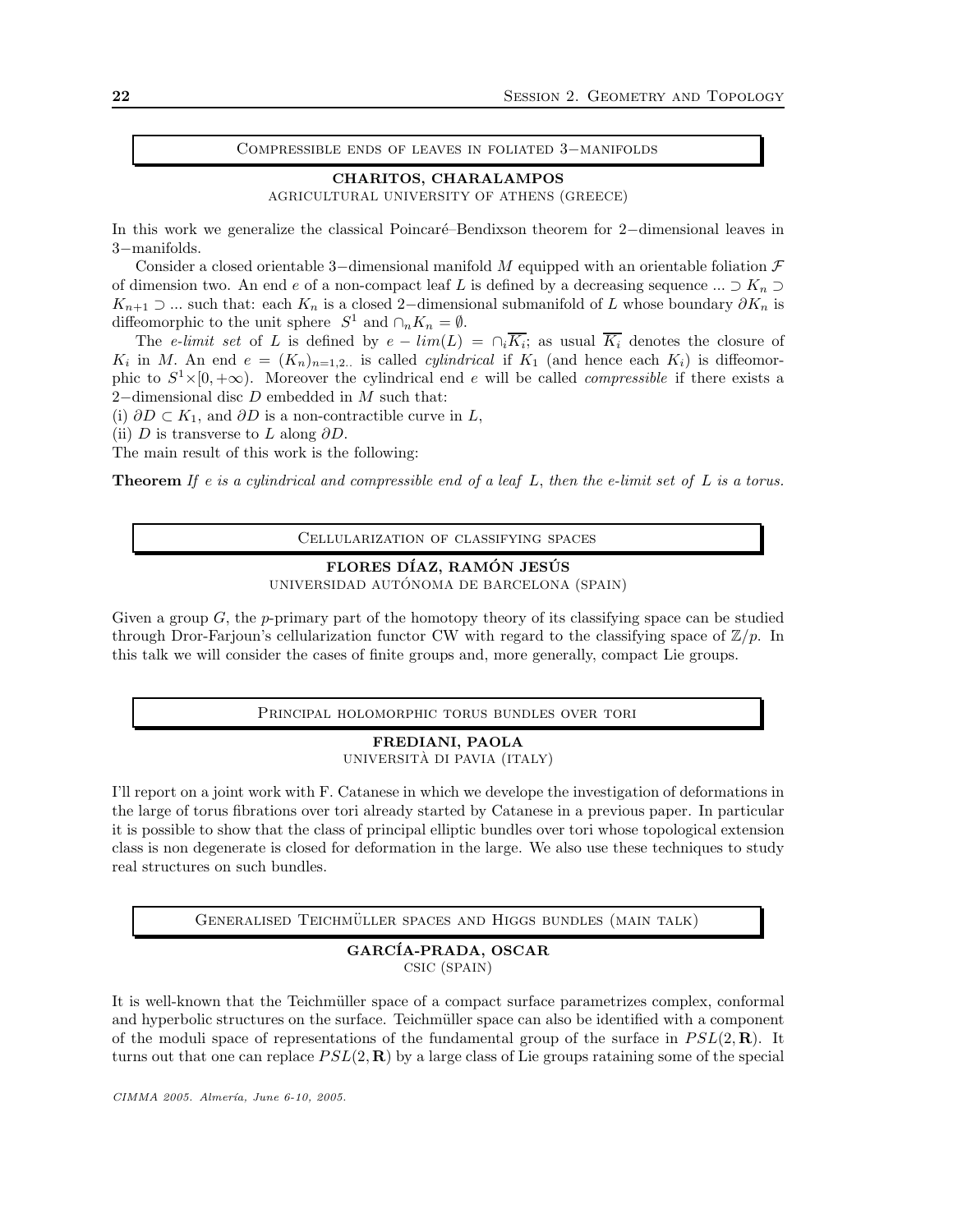features that characterize Teichmüller theory, but whose geometric meaning is still very mysterious. In this talk, we study some of these generalisations by means of the theory of Higgs bundles  $\frac{1}{2}$ very powerful tool in holomorphic geometry.

Rational torus-equivariant cohomology theories and Jacobians of curves (MAIN TALK)

## GREENLEES, JOHN

UNIVERSITY OF SHEFFIELD (UNITED KINGDOM)

By considering behaviour at various isotropy groups and taking account of the localization theorem, one may construct an explicit abelian category  $A(G)$  which gives an algebraic approximation for rational G-equivariant cohomology theories when G is a torus.

The speaker and Shipley have proved that this actually gives a complete algebraic model. Since  $A(G)$  is so explicit, one may construct cohomology theories by writing down suitable objects of  $A(G)$ , and one source of interesting examples comes from the geometry of complex curves (the values of the cohomology theory are then related to sheaf cohomology of suitable line bundles over the curve or its Jacobian). The most familiar example is when  $G$  is the circle and we use an elliptic curve. In this case the speaker and Ando have shown that the elliptic cohomology is also the target of an equivariant version of the Ando–Hopkins–Strickland sigma genus. The talk will attempt to describe some of these examples and speculate on higher versions.

Classifying spaces, diffraction and moduli spaces of point patterns (MAIN TALK)

#### HUNTON, JOHN

UNIVERSITY OF LEICESTER (UNITED KINGDOM)

The study of aperiodic but highly structured point sets in Euclidean space (such as the atomic positions of an ordered solid or 'quasicrystal') has led to the realisation of the importance of a number of associated topological spaces. In particular we have the 'continuous hull', a moduli space of patterns locally identical to the original pattern and whose K-theory mirrors the quantum mechanics of a particle in the solid, and the 'autocorrelation hull', whose geometry determines the X-ray diffraction properties of the solid. In turn these spaces have admitted a number of appealing structures which have aided specific calculations, such as descriptions in terms of fibre bundle structures or as pro-objects in various 'nice' geometric categories. In this talk we shall demonstrate the relationship between many of these spaces and descriptions by giving a unified approach in terms of classifying spaces of various interrelated topological categories.

Diagrams and torsors (main talk)

#### JARDINE, RICK

UNIVERSITY OF WESTERN ONTARIO (CANADA)

Maps between objects  $X$  and  $Y$  in a homotopy category can be identified with path components of a category of cocycles, in great generality. This correspondence is used to give a simple demonstration of the identification of isomorphism classes of torsors for sheaves of groups of with maps in the homotopy category of simplicial sheaves. For arbitrary index categories I, I-torsors are defined to be diagrams of equivalences which have trivial homotopy colimits. Homotopy colimit and derived pullback together define a bijection  $[*, BI] \cong \pi_0(I - Tors)$ ; this bijection exists quite generally, and specializes to definitions of higher torsors and motivic torsors.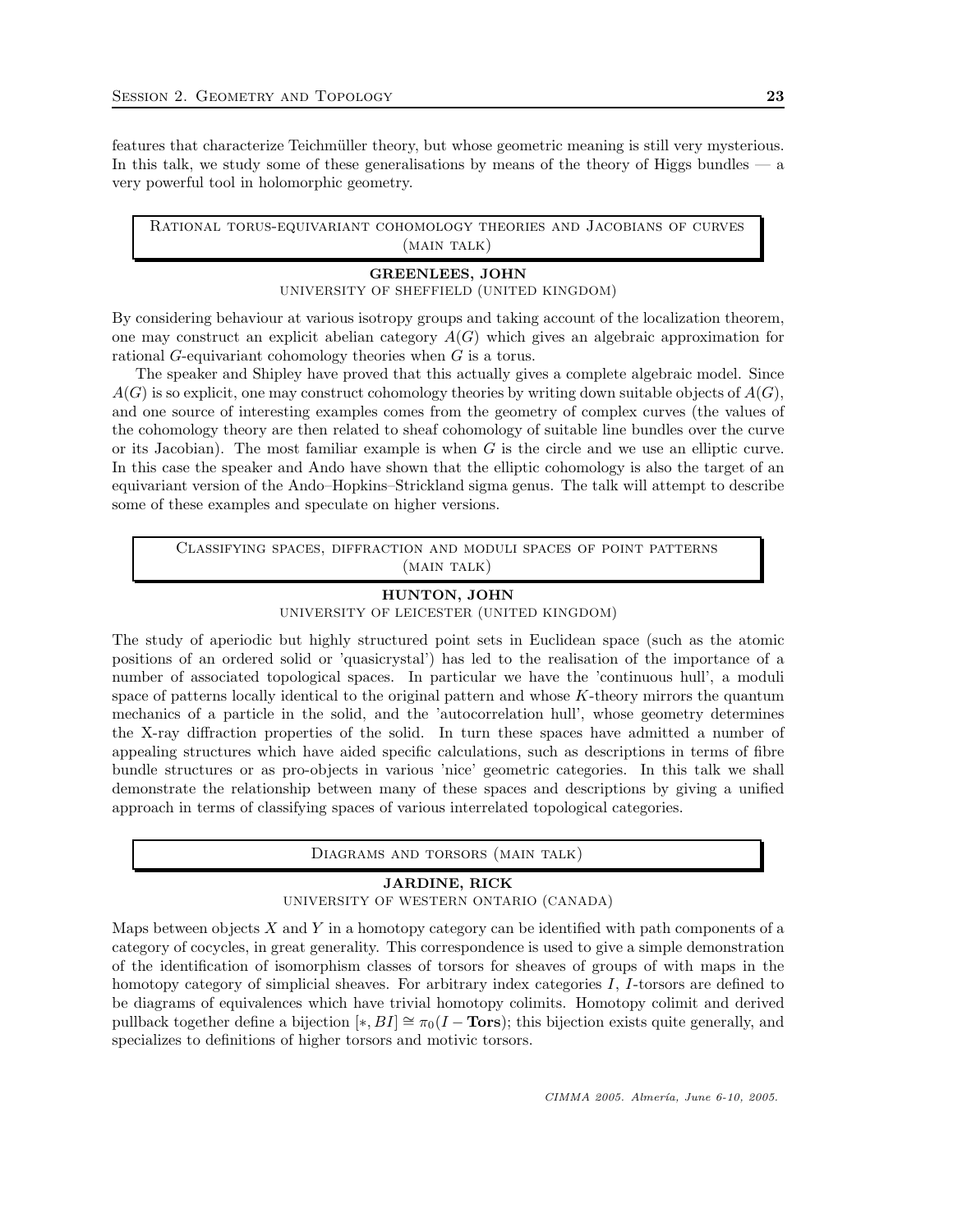#### Hamiltonian quantum product in equivariant cohomology

#### MUNDET, IGNASI

UNIVERSITAT DE BARCELONA (SPAIN)

We will explain how a certain generalization of the vortex equations allow to define invariants of compact symplectic manifolds endowed with a Hamiltonian action of the circle. These invariants are analogous to Gromov–Witten invariants, and in particular can be encoded in a new ring structure on the equivariant cohomology ring.

Triangulated track categories

### MURO, FERNANDO MAX-PLANCK-INSTITUT FÜR MATHEMATIK (GERMANY)

An additive track category  $A$  is a category enriched in abelian groupoids whose homotopy category  $\pi_0\mathbf{A}$  is additive. Suppose that such a category is endowed with a pseudofunctor  $\Sigma: \mathbf{A} \leadsto \mathbf{A}$  which induces an additive equivalence of categories  $\pi_0 \Sigma$ . In this talk we will show how, under two simple axioms, **A** and  $\Sigma$  determine an ordinary triangulated structure in  $\pi_0$ **A**. All common examples of triangulated categories arise in this way. We will also show how this induced triangulated structure only depends on  $\pi_0\mathbf{A}$ ,  $\pi_0\Sigma$  and a characteristic cohomology class in the translation cohomology of the endofunctor  $\pi_0 \Sigma$ .

ADDITIVITY FOR DERIVATOR  $K$ -THEORY (MAIN TALK)

## NEEMAN, AMNON

AUSTRALIAN NATIONAL UNIVERSITY (AUSTRALIA)

Following work of Grothendieck defining derivators, Maltsiniotis formulated certain K-theoretic conjecture. Garkusha proved the additivity conjecture for derivators coming from Waldhausen models, and we (Cisinski, Keller, Maltsiniotis and the speaker) can now prove a general statement.

Mixed Hodge structures and instanton bundles

#### PENACCHIO, OLIVIER CRM DE BARCELONA (SPAIN)

We will give a description of mixed Hodge structures in terms of instantons on some projective surfaces. The instanton numbers will be interpreted Hodge-theoretically. This description can be extended family-wise and yields a correspondence between families of instantons and families of mixed Hodge structures. Using this correspondence, we will then use moduli spaces of instantons to classify variations of mixed Hodge structures and next be interested in different compactifications of these moduli spaces.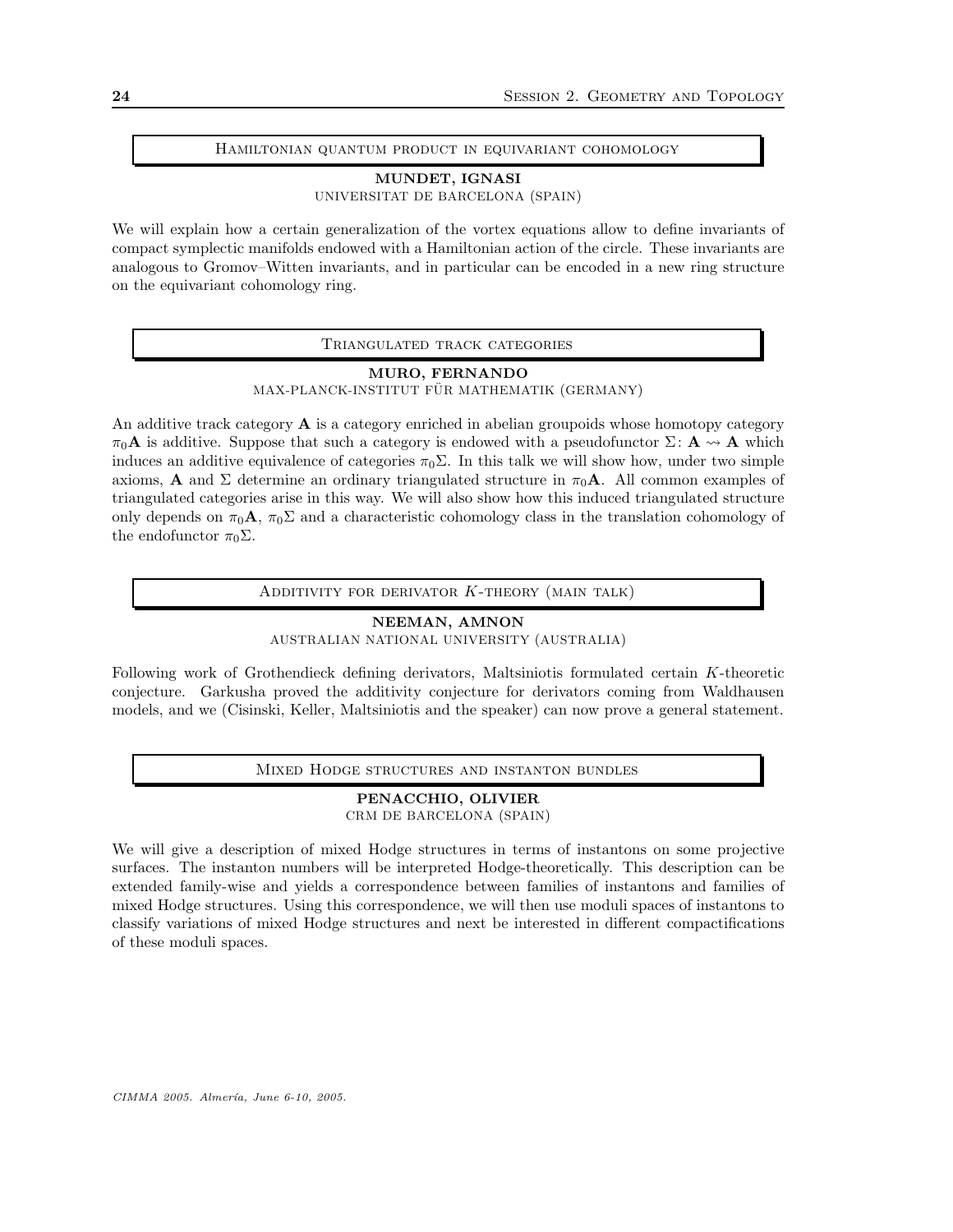#### FIBRATIONS OF LOW GENUS AND SURFACES WITH  $q = p_q = 1$

PIGNATELLI, ROBERTO UNIVERSITY OF TRENTO (ITALY)

I'll report on a joint work with F. Catanese (math.AG/0503294) where we gave structure theorems for fibrations (of surfaces to curves) of genus 2 and of genus 3 with nonhyperelliptic general fibre, and, among other applications, we have studied surfaces with  $q = p_q = 1$ , giving a complete classification of the case  $K^2 = 3$  (in particular disproving a conjecture of Catanese and Ciliberto).

CW HOMOTOPY TYPE OF THE SPACE OF MAPS TO A  $K(G, n)$ 

### SMREKAR, JAKA UNIVERSIDAD DE BARCELONA (SPAIN)

Let X and Y be  $CW$ -complexes. The space of maps from X to Y with the compact open topology does not necessarily have the homotopy type of a CW-complex. The question of whether it does or does not, for suitable choices of  $X$  and  $Y$ , sometimes relates or even reduces to well known problems of algebraic topology. We note in this context Miller's theorem on the Sullivan conjecture as well as the geometric Moore conjecture. Here we discuss this question for Y an Eilenberg–MacLane space  $K(G, n)$  with G abelian, and give a complete answer in terms of homology of X.

On Kan's loop group and the cobar construction

#### TONKS, ANDREW

LONDON METROPOLITAN UNIVERSITY (UNITED KINGDOM)

We discuss some new and somewhat surprising connections between the two classical constructions for loop spaces.

For  $K$  a 1-reduced simplicial set and  $CK$  the corresponding chain coalgebra, Adams' cobar construction  $\Omega$ CK provides a free chain algebra which is cubical in nature, while Kan's construction GK is a free simplicial group model.

An explicit quasi-isomorphism of chain algebras

$$
\phi : \Omega CK \to CGK
$$

was given by Szczarba in 1961. In this talk we demonstrate that  $\phi$  is a *homotopy equivalence* and has a homotopy inverse  $\psi$  which is also an algebra map.

In fact the cobar construction may be seen as a free subalgebra of  $CGK$ , and we have a *strong* deformation retraction of chain algebras

$$
H\left(\bigvee_{CGK}\underbrace{\psi}_{\phi}\Omega CK\right), \qquad \psi\phi=1,
$$

in which  $H : \phi \psi \simeq 1$  is a derivation homotopy.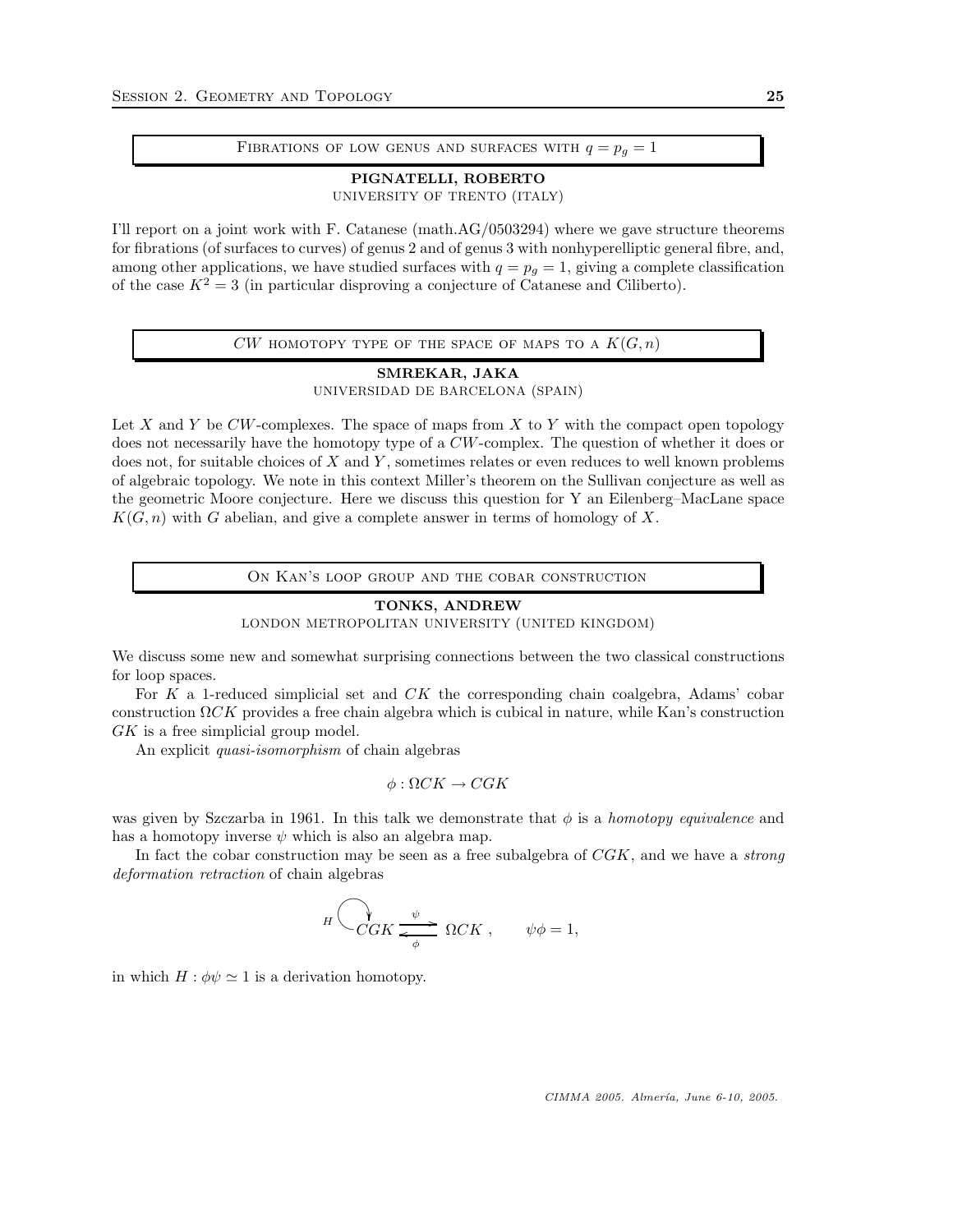#### ON THE COHOMOLOGY OF FINITE  $p$ -GROUPS

## VIRUEL, ANTONIO

UNIVERSIDAD DE MÁLAGA (SPAIN)

It is well known that non isomorphic  $p$ -groups may have isomorphic mod  $p$  cohomology algebras (even as algebras over the Steenrod algebra). In this talk we show how matric Massey products may be used to distinguish these cases.

This is a joint work with A. Díaz and A. Ruiz.

## STABLE AND UNSTABLE OPERATIONS IN  $p$ -LOCAL  $K$ -THEORY

WHITEHOUSE, SARAH UNIVERSITY OF SHEFFIELD (UNITED KINGDOM)

In previous work, an explicit description of the ring of stable degree zero operations in  $p$ -local complex K-theory was obtained. We will explain how to give a similar description for unstable additive operations and how to relate the rings of stable and unstable operations.

This is joint work with Francis Clarke and Martin Crossley.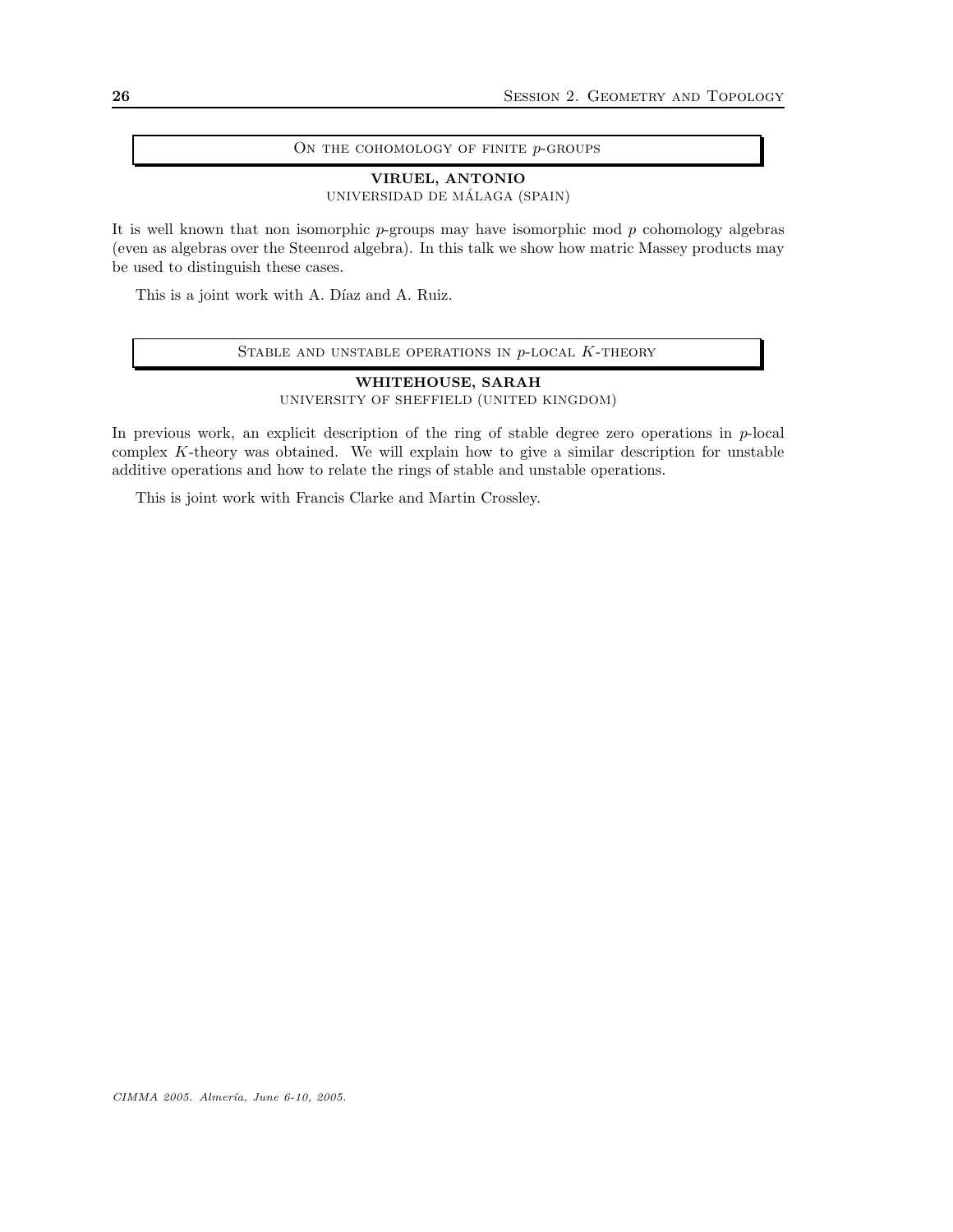# <span id="page-26-0"></span>3. Approximation, Special Functions and Numerical Analysis

Ratio asymptotic for polynomials of multiple orthogonality

## ALVAREZ ROCHA, IGNACIO ´ UNIVERSIDAD POLITÉCNICA DE MADRID (SPAIN)

Polynomials of multiple orthogonality associated to Angelesco and Nikishin systems have ratio asymptotic under general conditions for the measures. They satisfy a recurrence relation of more than three terms and the ratio asymptotic of the polynomials gives the asymptotic properties of the recurrence coefficients. In this work we investigate the connection between the properties of the recurrence coefficients and the ratio asymptotic for the corresponding polynomials as well as the connection with the band Hessenberg operators defined by the recurrence coefficients when general multiple orthogonal polynomials are considered. General conditions for the system of measures are assumed in such a way that at least Angelesco and Nikishin systems belong to the scope of the results presented here.

GMRES convergence bounds in terms of numerical range

## BECKERMANN, BERNHARD

LABO PAINLEVÉ, UNIVERSITÉ DE LILLE 1 (FRANCE)

Recently, in some joint work with Gorenov and Tyrtyshnikov we proposed some improvement of the Elman error bound for GMRES for solving general systems of equations. Here we will speak about some improvement, namely that the kth relative residual is bounded in norm by 3 times the convergence factor to the power k obtained by the numerical range of the matrix of coefficients.

ON ASYMPTOTICS OF  $L^p$  EXTREMAL POLYNOMIALS

#### BENZINE, RACHID

UNIVERSITY BADJI MOKHTAR ANNABA (ALGERIA)

We study the asymptotic behavior of  $L^p$  extremal polynomials corresponding to a measure with infinite discrete part off the circle or the curve. This is a joint research with Laskri Yamina.

Riccati matrix differential equations in the orthogonal polynomials theory

## BRANQUINHO, AMÍLCAR UNIVERSIDADE DE COIMBRA (PORTUGAL)

In this talk we work with sequences of monic polynomials,  $\{P_n\}$ , orthogonal with respect to a positive Borel measure,  $\mu$ , with support on the real line, such that the Stieltjes function  $F(z) = \int_{\mathbb{R}}$  $d \mu(x)$  $z - x$ verify a Riccati differential equations with polynomial coefficients, i.e.

$$
A(z)F'(z) = B(z)F^{2}(z) + C(z)F(z) + D(z)
$$

where  $A, B, C, D$  are polynomials of bounded degree. These sequences of polynomials are usually called of Laguerre–Hahn type.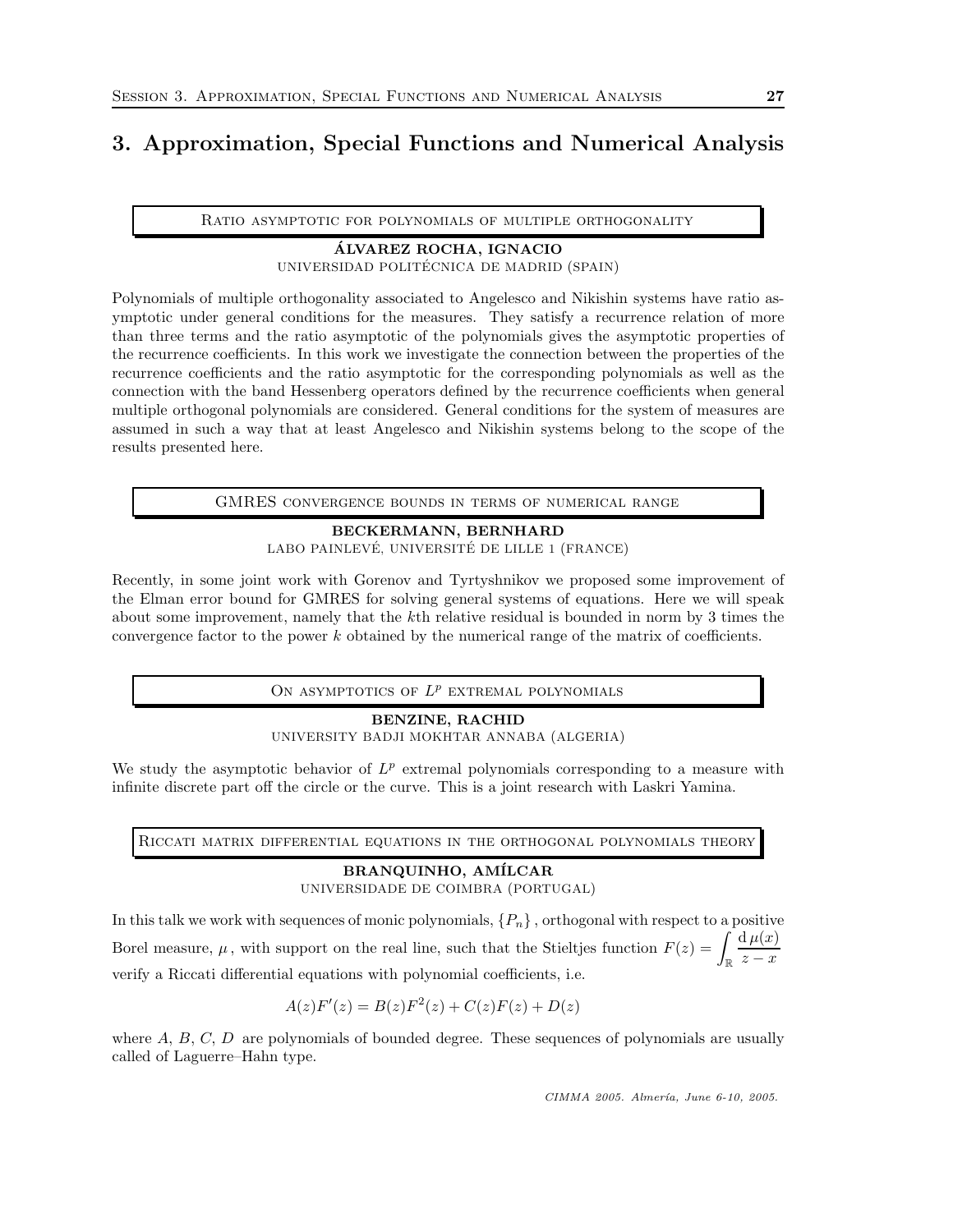Let  $\{P_n^{(1)}\}$  be the sequence of associated polynomials with respect to  $\mu$ . We show that  $\{P_n\}$  is of Laguerre–Hahn type if and only if, the sequences of matrix polynomials,  ${Y_n}$  defined by

$$
Y_n = \begin{pmatrix} P_{n+1} & P_n^{(1)} \\ P_n & P_{n-1}^{(1)} \end{pmatrix}, \quad n \in \mathbb{N},
$$

verifies a matrix Riccati differential equation of type

$$
AY'_n = \mathcal{B}_n Y_n - Y_n \mathcal{C}, \quad n \in \mathbb{N},\tag{1}
$$

where  $\mathcal{B}_n$  is a matrix of polynomials and

$$
\mathcal{C} = \begin{pmatrix} C/2 & -D \\ B & -c/2 \end{pmatrix} \, .
$$

Moreover, by solving equation [\(1\)](#page-85-0) we give an explicit form for the sequences of Laguerre–Hahn type, as well as the asymptotic behaviour for these type of orthogonal polynomials.

Optimization by the homogenization method for nonlinear elliptic Dirichlet systems

## CALVO JURADO, CARMEN UNIVERSIDAD DE EXTREMADURA (SPAIN)

Our aim is to study the existence of solution of control problems for nonlinear elliptic systems with Dirichlet boundary conditions. The control variables are the coefficients of the equations and the open set where they are posed. It is known that this class of problems has not solution in general, but using homogenization results about elliptic systems we can find at least a solution in a bigger set.

Some questions about the classification of matrix orthogonal polynomials

## CANTERO, MARÍA JOSÉ

UNIVERSIDAD DE ZARAGOZA (SPAIN)

In the scalar case, the properties that characterize the classical OP (Hermite, Laguerre, Jacobi and Bessel) are very well known. In this talk we will expose different posibilities to translate such properties to matrix OP, showing that not all the translated properties are equivalent.

The algebra of matrix valued differential operators associated to a given family of matrix valued orthogonal polynomials: some instructive examples

# CASTRO SMIRNOVA, MIRTA MAR´IA

UNIVERSIDAD DE SEVILLA (SPAIN)

Given a *fixed* family of orthogonal matrix polynomials  $P_n$  that are common eigenfunctions of *some* differential operator, with a *matrix valued* eigenvalue  $\Lambda_n$ , we consider the algebra of all such differential operators going along with  $P_n$ . Each differential operator will bring in its own sequence of matrix valued eigenvalues.

The richness of the problem is explored through a careful look at some explicit examples. Whereas in the scalar case (consisting exactly of the Hermite, Laguerre, Jacobi and Bessel polynomials) this algebra is always trivial, the examples here point to a very complex picture.

This is a joint research with F. A. Grünbaum, University of California, Berkeley.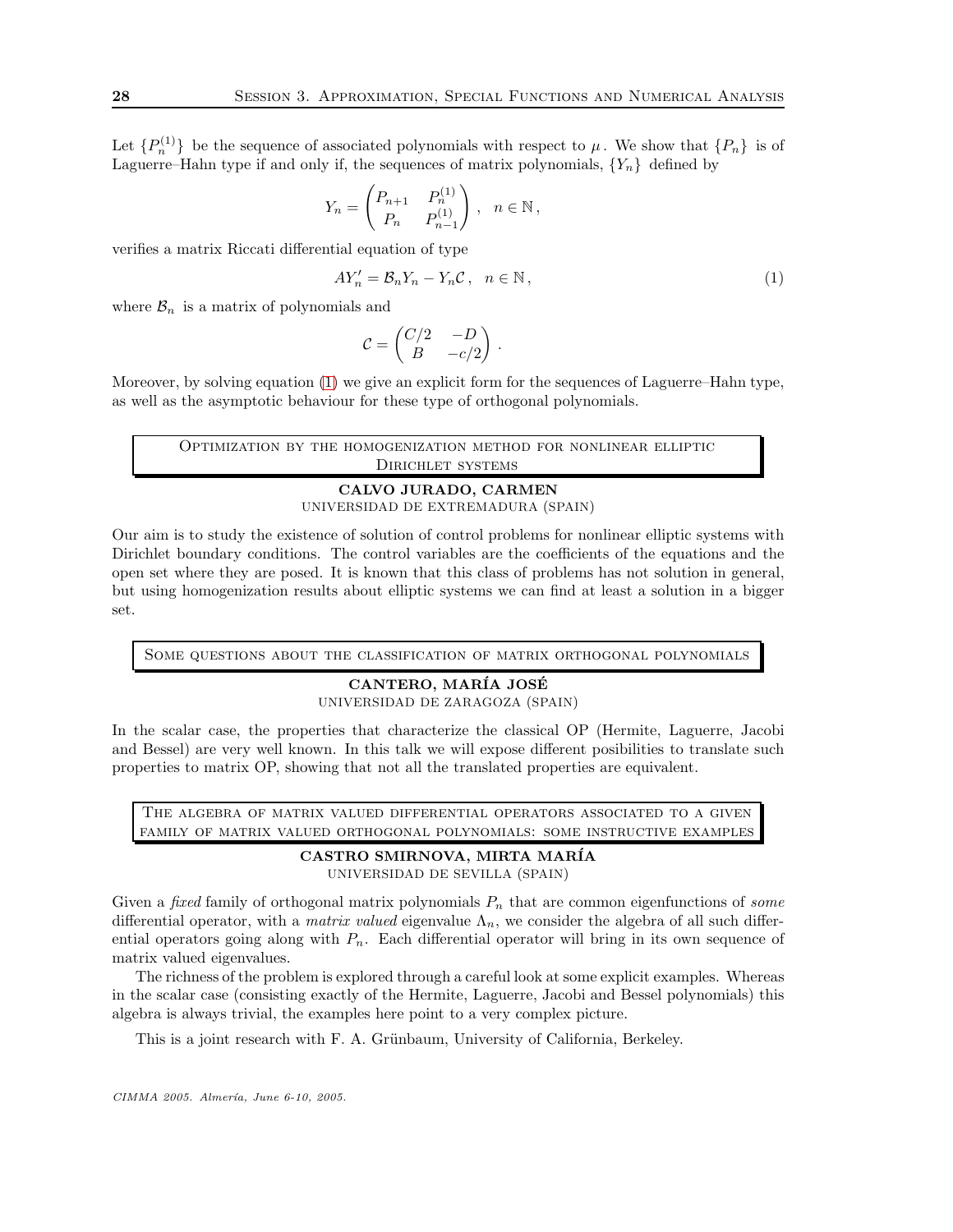Smallest eigenvalue of an infinite Hermitian definite positive matrix and THE MOMENT PROBLEM IN THE COMPLEX PLANE

## ESCRIBANO, CARMEN UNIVERSIDAD POLITÉCNICA DE MADRID (SPAIN)

For an infinite Hermitian definite positive matrix  $M$ , we study the impact of the asymptotic behaviour of the smallest eigenvalue  $\lambda_n$  of the truncated matrix  $M_n$  of size  $n \times n$  in some related topics of the moment problem in the complex plane. In particular, we show that the normality of the infinite Hessenberg matrix associated to M implies the convergence of  $\lambda_n$  to 0. We also study the relationship between the behaviour of the largest and smallest eigenvales of  $M_n$  and the absolute continuity of the measures associated with respect to the Lebesgue measure in the unit circle. This is a joint work with R. Gonzalo and E. Torrano.

AN ANALYSIS OF THE  $R$ -ORDER OF CONVERGENCE FOR NEWTON'S METHOD UNDER more general conditions than Kantorovich one's

## EZQUERRO FERNÁNDEZ, JOSÉ A. UNIVERSIDAD DE LA RIOJA (SPAIN)

The problem of approximating a solution of a nonlinear equation  $F(x) = 0$  is very interesting, since we can then solve a large number of different types of problems. So, if  $F$  is a nonlinear operator defined on a non-empty open convex subset  $\Omega$  of a Banach space X with values in a Banach space Y, the equation  $F(x) = 0$  can represent a differential equation, a boundary value problem, an integral equation, etc. The normal way to approximate a solution of  $F(x) = 0$  is by means of iterative processes. An iterative process is defined by an algorithm such that, from an initial approximation  $x_0$ , a sequence  $\{x_n\}$  is constructed satisfying  $\lim_n x_n = x^*$ , where  $F(x^*) = 0$ .

In the study of iterative methods there are two especially important sides: the convergence of the sequence  $\{x_n\}$  to a solution  $x^*$  of  $F(x) = 0$  and the speed of this convergence. So, we can do then different analysis of convergence: local, semilocal o global (depending on the required conditions).

The best known iteration to solve nonlinear equations is the Newton method:

$$
x_{n+1} = x_n - F'(x_n)^{-1} F(x_n), \quad n \ge 0, \quad \text{given } x_0,\tag{1}
$$

provided that  $F'(x_n)^{-1}$  exists for all  $n \geq 0$ . Most authors have studied the convergence of [\(1\)](#page-85-0) to a solution  $x^*$  of the equation  $F(x) = 0$  under the original conditions of Kantorovich, where it is supposed that the second Fréchet derivative  $F''$  is continuous and bounded in  $\Omega$  or the first Fréchet derivative  $F'$  is Lipschitz continuous in  $\Omega$  (see [1], [2], [5]).

On the other hand, the convergence properties depends on the choice of the distance  $\|\cdot\|$ , but for a given distance the speed of convergence of the sequence  $\{x_n\}$  is characterized by the speed of convergence of the sequence of non-negative numbers  $\|x^* - x_n\|$ . An important measure of the speed of convergence is the R-order of convergence (see [6]). It is known that a sequence  $\{x_n\}$  converges to x<sup>\*</sup> with R-order at least  $\tau > 1$  if there are constants  $C \in (0,\infty)$  and  $\gamma \in (0,1)$  such that  $||x^* - x_n|| \leq C\gamma^{\tau^n}$ ,  $n = 0, 1, \ldots$  If  $F''$  is continuous and bounded in  $\Omega$  or  $F'$  is Lipschitz continuous in  $\Omega$ , the convergence of the Newton iteration is R-quadratic.

For equations defined by differentiable operators, it has been considered the following generalizations of those conditions

$$
||F''(x)|| \le \omega(||x||), \quad x \in \Omega,
$$
\n<sup>(2)</sup>

$$
||F'(x) - F'(y)|| \le \omega(||x - y||), \quad x, y \in \Omega,
$$
\n(3)

where  $\omega : \mathbb{R}_+ \to \mathbb{R}_+$  is a monotonous continuous real function such that  $\omega(0) \geq 0$  (see [3–4]). Real majorizing sequences are usually used to prove the convergence of Newton's method and the R-order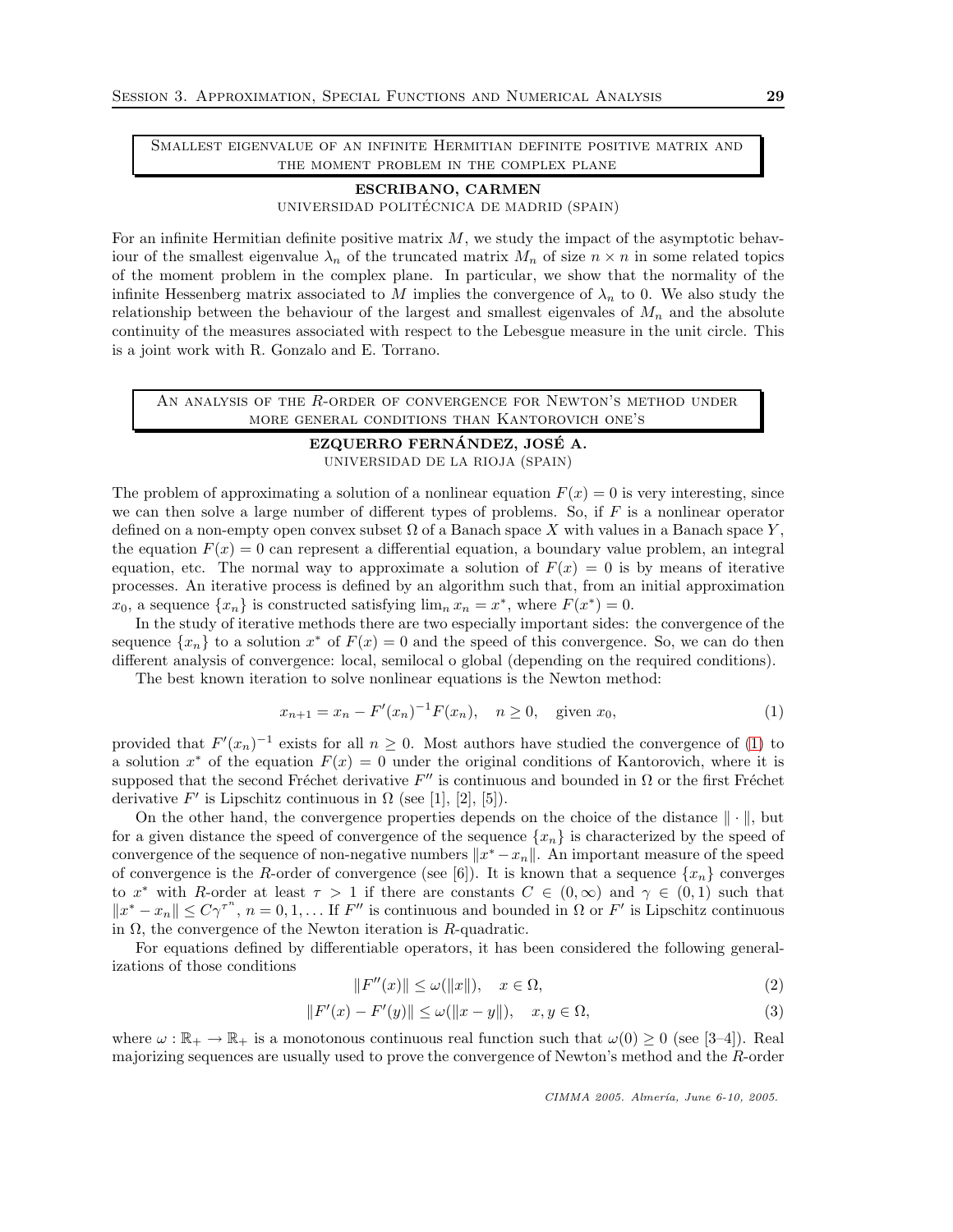of convergence two is analysed, but in [3] and [4], the difficulty in using majorizing sequences, when the required conditions are generalized, is laid out. An alternative technique, where some particular real sequences are involved, is provided. The application of this technique is very simple and allows us to generalized the results obtained under Newton-Kantorovich type conditions and establish the R-order of convergence of Newton's method under conditions [\(2\)](#page-86-0) or [\(3\)](#page-86-1). Studies about that are obtained and some sharp a priori error estimates are provided. So, the Newton method is of R-order at least two if [\(2\)](#page-86-0) hold and  $1+p$  if [\(3\)](#page-86-1) is satisfied with  $\omega(tz) \le t^p \omega(z)$ , for  $z > 0$ ,  $t \in [0,1]$ ,  $p \in [0,1]$ .

Finally, we apply the results mentioned above to nonlinear Hammerstein integral equations of the second kind.

- $[1]$  I. K. ARGYROS, Remarks on the convergence of Newton's method under Hölder continuity conditions, Tamkang J. Math., 23(1992), no. 4, pp. 269–277.
- [2] I. K. ARGYROS AND F. SZIDAROVSZKY, The theory and applications of iteration methods, CRC Press Inc., Boca Raton, Florida, 1993.
- [3] J. A. Ezquerro AND M. A. HERNÁNDEZ, On an application of Newton's method to nonlinear operators with w-conditioned second derivative, BIT 42 (2002), no. 3, pp. 519–530.
- $[4]$  J. A. Ezquerro and M. A. Hernández, *Generalized differentiability conditions for New*ton's method, IMA J. Numer. Anal., 22 (2002), pp. 187–205.
- [5] L. V. KANTOROVICH AND G. P. AKILOV, *Functional analysis*, Pergamon Press, Oxford, 1982.
- [6] F. A. POTRA AND V. PTAK, *Nondiscrete induction and iterative processes*, Pitman, New York, 1984.

The symmetric standard elliptic integrals with two or three large **PARAMETERS** 

#### FERREIRA, CHELO

UNIVERSIDAD DE ZARAGOZA (SPAIN)

Symmetric standard elliptic integrals are considered when two or three parameters are large and do not have any prescribed asymptotic relation between them. The analytic continuation method is used for deriving seven expansions of these integrals in inverse powers of the asymptotic parameters. Some of these expansions involve also logarithmic terms in the asymptotic variables. These expansions are uniformly convergent when the asymptotic parameters are greater than the remaining ones. Coefficients of these expansions involve hypergeometric functions with less parameters than the original integrals. Convergence speed of any of these expansions increases for increasing difference between the asymptotic variables and the remaining ones. All the expansions are accompanied by an error bound at any order of the approximation.

Riemann–Hilbert problems for a Generalized Nikishin System

FOULQUIE MORENO, ANA UNIVERSIDADE DE AVEIRO (PORTUGAL)

Recently it has been shown the multiple orthogonal polynomials as solutions of a Riemann–Hilbert problem. We try to extend to result to the class of Generalized Nikishin system and to give the normalization of this Riemann–Hilbert problem.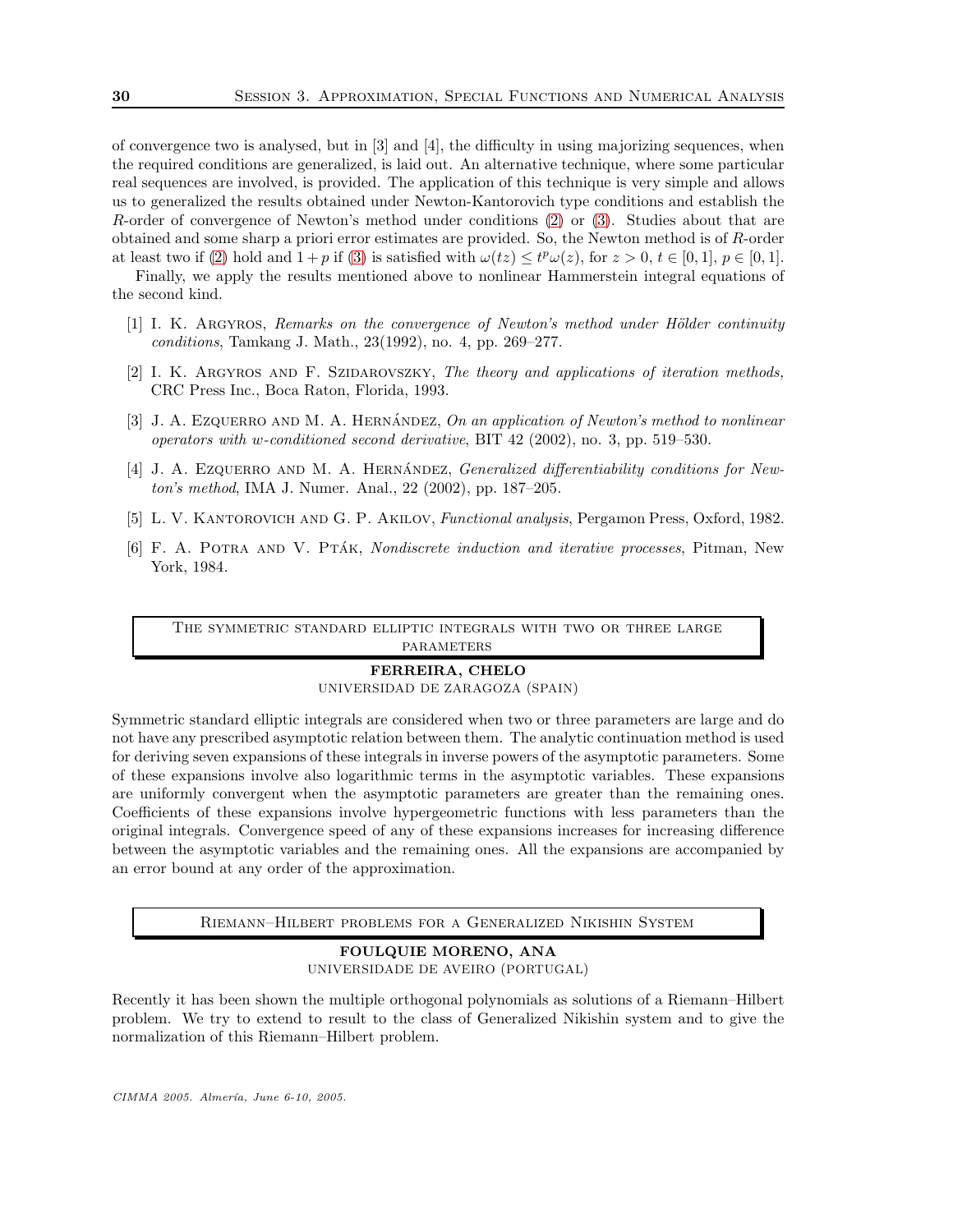A problem on generalized convexity and saturation of linear shape preserving operators

#### GARRANCHO, PEDRO I.E.S. ALBARIZA, MENGÍBAR, JAÉN (SPAIN)

Our main goal with this talk is to pose a problem in connection with a new definition of generalized convexity which extends the one detailed below stated by Bonsall in [1]. This is done in the first part. The second one deals with approximation theory and shows that the new definition, apart from the eventual theoretical interest, turns out to be useful to study the topic of saturation for certain sequences of linear shape preserving operators. In fact, here it lays the real motivation for the new notion of convexity and the necessity of solving the problem we are posing. The last part contains an application to the well-known operators of Meyer–König and Zeller.

**Definition**([1]) Let  $L(y) = 0$  denote the second-order linear differential equation

$$
L(y) \equiv D^2y + p_1(t)D^1y + p_2(t)y = 0.
$$

Consider an interval  $(a, b)$  such that  $L(y) = 0$  has a unique solution, continuous in  $(a, b)$ , taking any given real values  $y_1$  and  $y_2$  at any two given  $t_1$  and  $t_2$  within  $(a, b)$ . Assume that  $p_1(t)$  and  $p_2(t)$  are continuous and differentiable whenever this is required.

A real function  $f(t)$ , defined in  $(a, b)$  is said to be 'sub- $(L)$  in  $(a, b)$ ' if

$$
f(t) \le S(f, t_1, t_2)(t)
$$

for every  $t, t_1, t_2$  such that  $a < t_1 < t < t_2 < b$ ,  $S(f, t_1, t_2)$  being the solution of  $L(y) = 0$  taking the values  $f(t_1)$  and  $f(t_2)$  at  $t_1$  and  $t_2$ .

- [1] F. F. Bonsall, The characterization of generalized convex functions, Quart. J. Math. Oxford, 2 (1950), no. 1, pp. 100–111.
- [2] D. CÁRDENAS–MORALES AND P. GARRANCHO, Local saturation of conservative operators, Acta Math. Hungar., 100 (2003), no. 1-2, pp. 83–95.
- [3] D. CÁRDENAS–MORALES AND P. GARRANCHO,  $\hat{A}$  note on almost convex operators and saturation, Appl. Math. Lett., 17 (2004), pp. 711–715.
- [4] D. CARDENAS–MORALES AND P. GARRANCHO, *Convexity and conservative Approximation*, Annals of the Tiberiu Popoviciu Seminar of Functional Equations, Approximation and Convexity, 1 (2003), pp. 53–61.
- [5] S. J. KARLIN AND W. J. STUDDEN, *Tchebycheff Systems*, Interscience, New York, 1966.
- [6] G. G. LORENTZ AND L. L. SCHUMAKER, Saturation of positive operators, J. Approx. Theory, 5 (1972), pp. 413–424.
- [7] F. J. MUÑOZ-DELGADO, V. RAMÍREZ-GONZÁLEZ AND D. CÁRDENAS–MORALES,  $Qualitative$ Korovkin–type results on conservative approximation, J. Approx. Theory, 94 (1998), pp. 144– 159.

This is a joint research with Daniel Cárdenas Morales.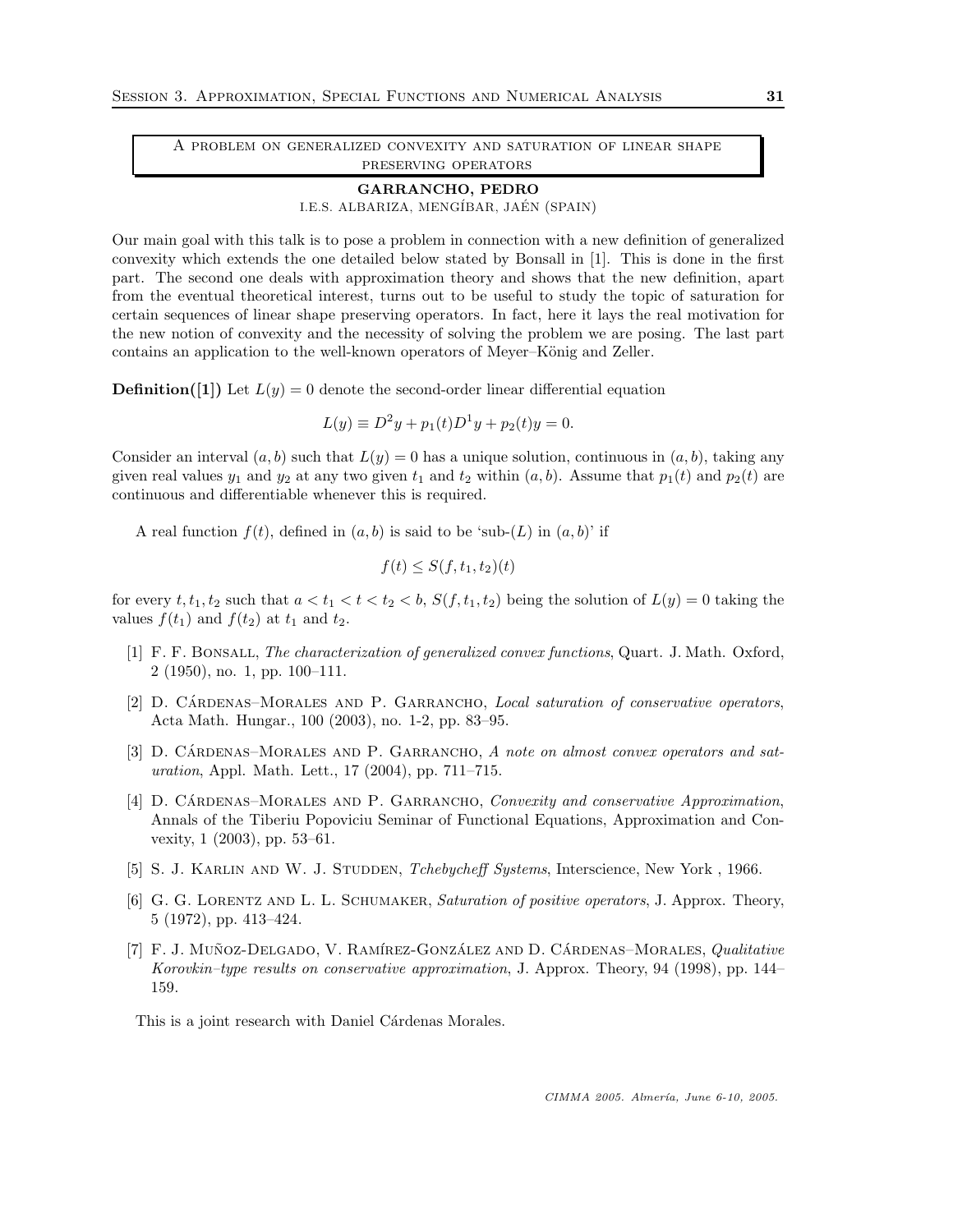#### Discrete spectra of complex Jacobi matrices

#### GOLINSKIY, LEONID

INSTITUTE FOR LOW TEMPERATURE PHYSICS AND ENGINEERING (UKRAINE)

We study the structure of the discrete spectrum of complex Jacobi matrices. In the case when such matrix is a compact perturbation of the discrete laplacian, we find the inclusion regions for its discrete spectrum provided that the first moment of perturbation is finite. If the matrix entries converge to their limits exponentially fast, we give a precise rate of convergence which implies the finiteness of the discrete spectrum. In the case when the background is real periodic we obtain conditions sufficient for the lack of the discrete spectrum.

#### Multisymplectic discretisation of higher order Lagrangians

## HERNANDEZ HEREDERO, RAFAEL ´ UNIVERSIDAD POLITÉCNICA DE MADRID (SPAIN)

A continuous Lagrangian system can be discretised in way that preserves the multisymplectic structure. A set of discrete Euler-Lagrange equations is obtained from a discretised Lagrangian, instead of discretising the continuous Euler-Lagrange equations. We report the state of our research in the case of higher order  $(> 1)$  Lagrangians.

ÉTUDE NUMÉRIQUE D'UN PROBLÈME DE COLONNES CHROMATOGRAPHIQUES À TROIS niveaux

#### LIDOUH, ABDELUAAB

UNIVERSITÉ MOHAMED PREMIER, OUJDA (MOROCCO)

We study numerically a mathematical model describing a flux of gas through a chromatographic column to three levels: the zeolite crystals, the pellets (containing crystals) and the columns

A theoretical study, proving the existence and the uniqueness of the solution, and a sketch of the numerical study has already been made by the first author [1].

The difficulty of the numerical study resides in the fact that the equations are parabolic coupled, either by the conditions to the limits or by the second members. In addition several parameters, supposed known theoretically, are not given by the experimental device, what makes the problem more interesting of the numerical point of view.

[1] A. BRILLARD, Flow modelling of chemical species through a chromatographic column, Accepted in Mathematical and Computer Modelling.

ASYMPTOTIC BEHAVIOUR OF  $\int_0^\infty f(t)h(xt)dt$  BY MEANS OF ANALYTIC CONTINUATION

## LÓPEZ, JOSÉ L. UNIVERDIDAD PÚBLICA DE NAVARRA (SPAIN)

We present a method for deriving asymptotic expansions of  $\int_0^\infty f(t)h(xt)dt$  for small x based on analytic continuation. Essentially, this technique only requires for  $f(t)$  and  $h(t)$  to have asymptotic expansions at  $t = \infty$  and  $t = 0$  respectively. It is inspired on the McClure and Wong's theory based on distributions. As well as in McClure and Wong's method, the expansion is given in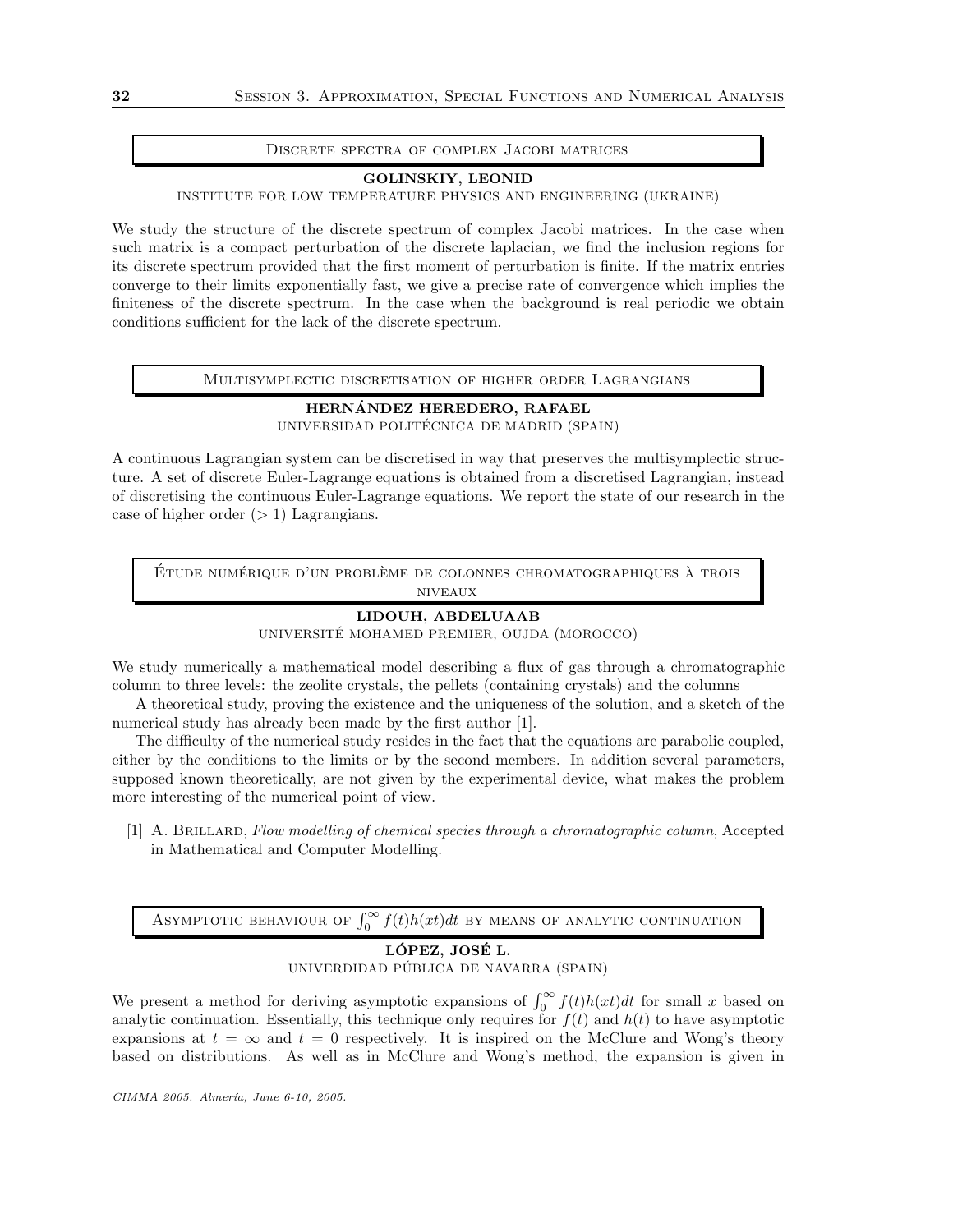terms of two asymptotic sequences of powers of  $x$ . The coefficients of both sequences are given in terms of Mellin transforms of  $h(t)$  and  $f(t)$ . The remainder term of the expansion is given by  $\int_0^\infty f_n(t)h_m(xt)dt$ , where  $f_n(t)$  and  $h_m(t)$  are the remainders in the expansions of  $f(t)$  and  $h(t)$ respectively. Error bounds for the remainder are derived under additional conditions on  $f_n(t)$  and  $h_m(t)$ . Many known and unknown asymptotic expansions of important integral transforms are derived in a straightforward manner from the approach presented here. Uniform properties of the expansion and applications are discussed.

RATIO ASYMPTOTIC OF HERMITE–PADÉ ORTHOGONAL POLYNOMIALS FOR NIKISHIN SYSTEMS (MAIN TALK)

## LÓPEZ LAGOMASINO, GUILLERMO UNIVERSIDAD CARLOS III DE MADRID (SPAIN)

We prove the existence of ratio asymptotic for a sequence of polynomials which share orthogonality relations with a collection of m finite Borel measures supported on a bounded interval of the real line. The collection of measures form a so called Nikishin system. When  $m = 1$  our result reduces to E. A. Rakhmanov's celebrated Theorem on ratio asymptotic for orthogonal polynomials on the real line. We also investigate general properties of the coefficients in the recurrence relation satisfied by such polynomials.

This is a joint research with A. I. Aptekarev and I. A. Rocha.

Spectral transforms and Hermitian Toeplitz matrices

### MARCELLAN, FRANCISCO ´ UNIVERSIDAD CARLOS III DE MADRID (SPAIN)

Given a Hermitian Toeplitz matrix  $T$ , we can define a linear functional in the linear space of Laurent polynomials as well as a bilinear functional such that M is the corresponding Gram matrix.We analyze some perturbations of this bilinear functional with the spectral flavor as in the real case and we study the connection with the  $LU$  and  $QR$  factorizations of the Hessenberg matrices associated with the multiplication operator.

#### MULTIVARIATE FROBENIUS–PADÉ APPROXIMANTS

#### MATOS, ANA

UNIVERSITÉ DES SIENCES ET TECHNOLOGIES DE LILLE (FRANCE)

Let  ${P_k}_k$  be a family of orthogonal polynomials and  $f$  a two variable function given by

$$
f(x,y) = \sum_{i=0}^{\infty} \sum_{j=0}^{\infty} f_{ij} P_i(x) P_j(y)
$$

that is, a function for which we know the first terms of its orthogonal expansion in  $\{P_k\}_k$ . Our aim is to construct rational approximants to f,  $S(x, y) = P(x, y)/Q(x, y)$ , with P and Q two polynomials satisfying an approximation property of the following type:

$$
Q(x,y)f(x,y) - P(x,y) = \sum_{(i,j) \in \mathbb{N}^2 \setminus E} r_{ij} P_i(x) P_j(y)
$$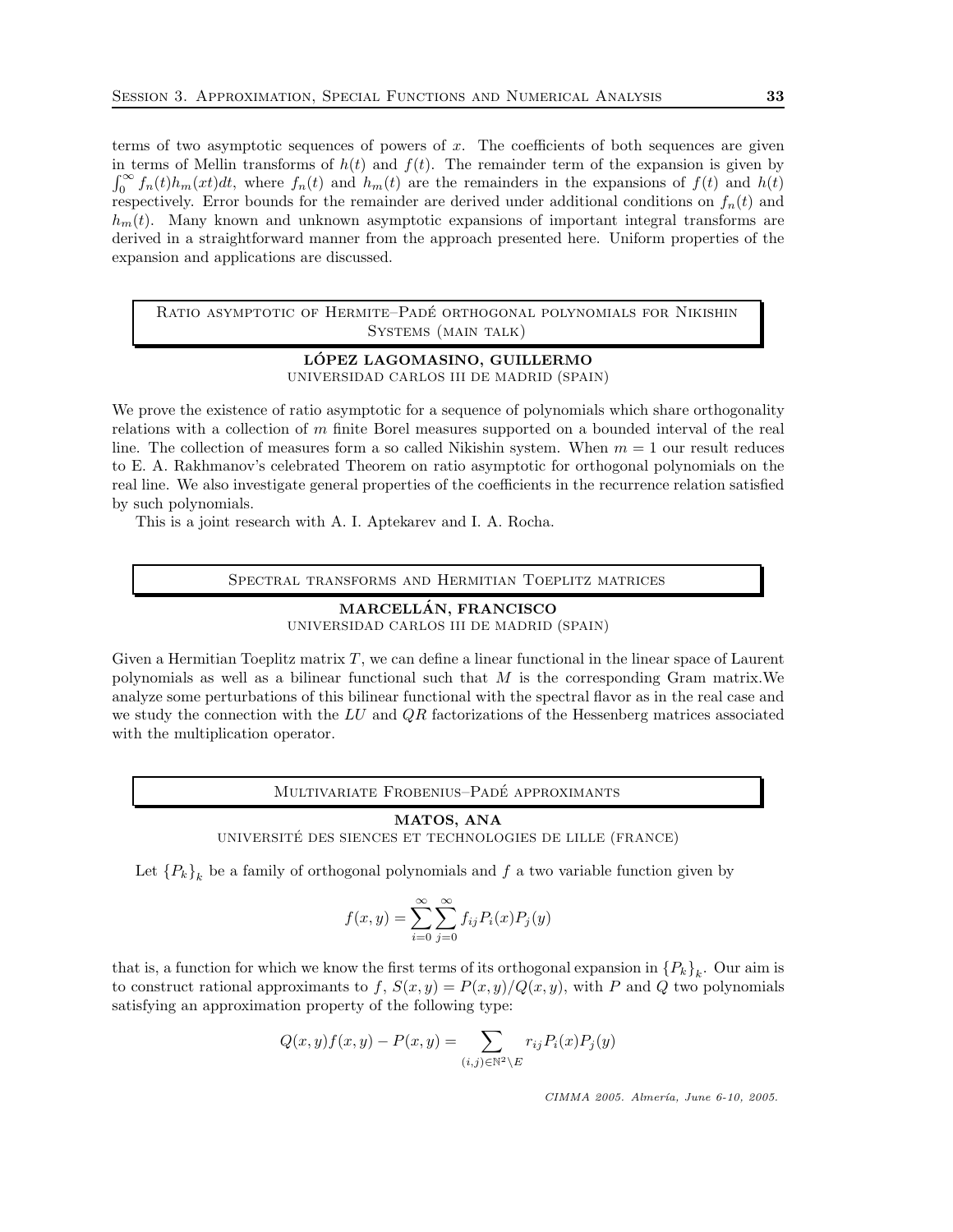where  $E$  is an index set in which the coefficients of the error expansion vanishes. We call them Frobenius–Padé approximants. These ideas generalize the definition of multivariate Padé approximants (for power series) to the case of orthogonal series. The case of a univariate function,  $Pad\acute{e}-Legendre$  approximants, and the case of a vector function, simultaneous Frobenius–Padé approximants, have been studied before; algorithms for the recursive computation of sequences of these have been proposed, acceleration results for some classes of functions have been obtained and the numerical results are quite good.

For the two variable case, after giving the definitions and some elementary properties, we will be interested in the two following problems:

- the computation of the value of a sequence of approximants in a given point  $(x_0, y_0)$ . For this we will develop a recursif algorithm based on the E-algorithm;
- the computation of the numerator and denominator coefficients for a sequence of approximants. We will show that the essential part of the computational effort corresponds to the solution of a linear system which gives the denominator coefficients. We will get for the system matrix a displacement rank structure, which will enable us to develop fast algorithms to solve the problem.

Finally we will consider the particular case of Tchebyshev series and we will give another definition for the Frobenius–Padé (–Tchebyshev) approximants in two variables. In this case, and using the properties of these polynomials (namely their recurrence relation), we will show that the matrix of the system we have to solve to obtain the denominator coefficients has a particular structure - block Toeplitz-plus-Hankel - which enables us to solve it by fast algorithms (in  $\mathcal{O}(m^2(m+1)^2)$ ) operations instead of  $\mathcal{O}(m^6)$  by Gauss elimination method).

Applications to the solution of partial differential equations by spectral methods are under study.

Relative asymptotics for orthogonal matrix polynomials with varying recurrence coefficients

## OULAD YAKHLEF, HOSSAIN UNIVERSIDAD PÚBLICA DE NAVARRA (SPAIN)

We study relative asymptotic for matrix orthonormal polynomials under a perturbation of the related varying matrix of measures by the addition of a Delta matrix measure with positive definite matrix mass. Finally we deduce a relative asymptotic behavior of orthonormal polynomials with unbounded matrix recurrence coefficients.

Classical orthogonal polynomials in several variables

#### PÉREZ, TERESA E.

UNIVERSIDAD DE GRANADA (SPAIN)

Classical orthogonal polynomials in one variable can be defined as the orthogonal polynomials associated to a moment functional u satisfying a Pearson differential equation in the form  $D(\phi u) = \psi u$ (\*) where  $\phi$  and  $\psi$  are polynomials with deg( $\phi$ ) = 2 and deg( $\psi$ ) = 1. In this work, we present old and new results on classical multivariate orthogonal polynomials.

We have introduced *classical orthogonal polynomials* in several variables as the multivariate orthogonal polynomials associated to a moment functional satisfying a partial differential equation analogue to (∗). From this approach, we recover the main results related to this theory, and some characterizations for multivariate classical orthogonal polynomials are given.

This is a joint research with M. Álvarez de Morales, T. E. Pérez and M. A. Piñar.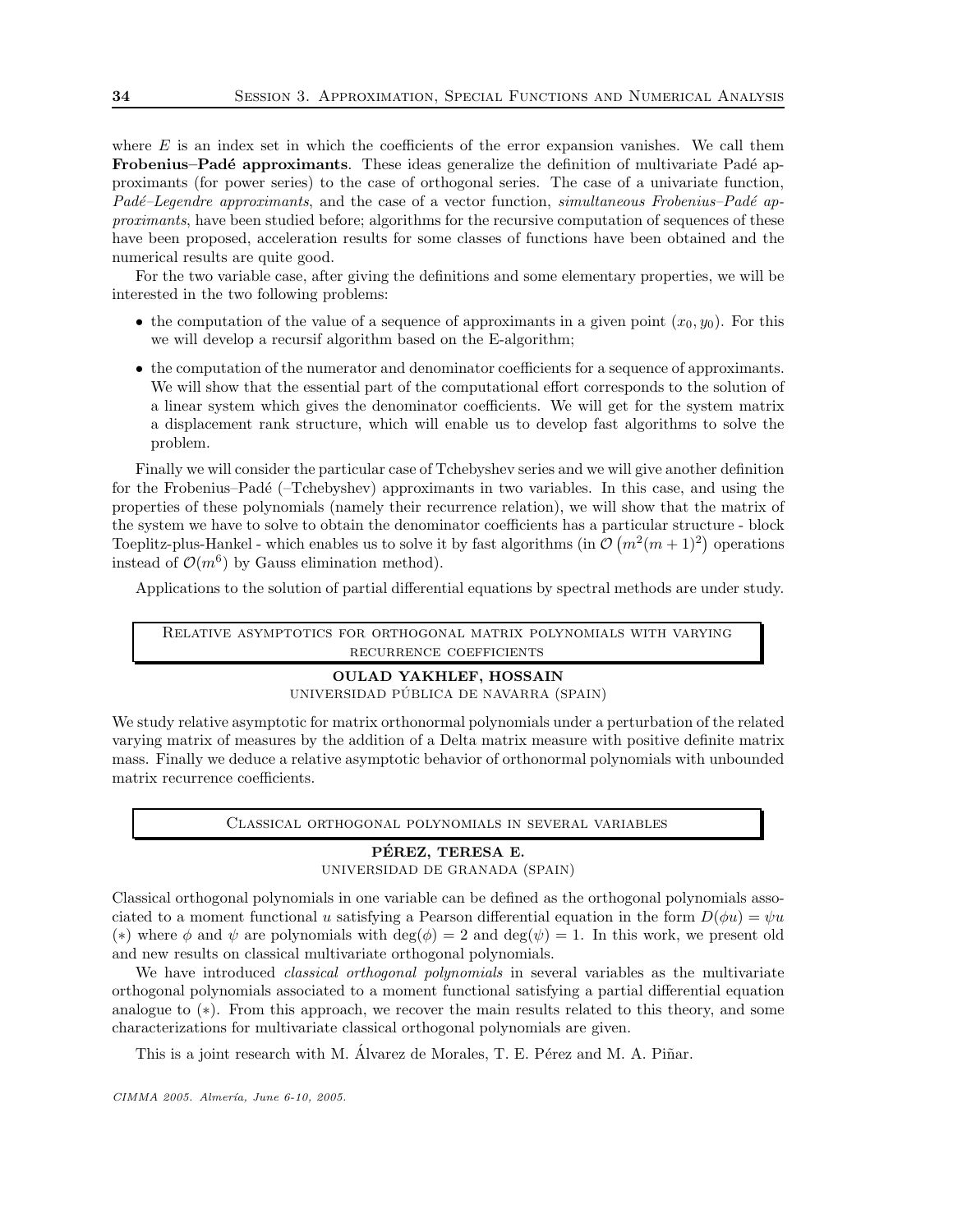Weierstrass' theorem in weighted sobolev spaces

#### PORTILLA, ANA

UNIVERSIDAD CARLOS III DE MADRID (SPAIN)

We characterize the set of functions which can be approximated by smooth functions and by polynomials with the weighted Sobolev norm

$$
||f||_{W^{k,\infty}(w)} := \sum_{j=0}^k ||f^{(j)}||_{L^{\infty}(w_j)},
$$

for a wide range of (even non-bounded) weights  $w_j$ 's. We allow a great deal of independence among the weights  $w_j$ 's.

This a joint research with Ana Portilla, Yamilet Quintana, José M. Rodríguez, Eva Tourís.

Power asymptotic for general Chebyshev polynomials

## RABAH, KHALDI UNIVERSITY BADJI MOKHTAR (ALGERIA)

Let  $\sigma$  be a finite positive Borel measure with an infinite compact support in the complex plane. Let  $P_n$  be the set of polynomials of degree n. For  $p > 0$ , one defines the  $L_p(\sigma)$  general Chebyshev polynomials associated to the measure  $\sigma$  as the monic polynomials  $T_{n,p}(z) = z^n + ...$  that minimize the  $L_p(\sigma)$  norm in the set of monic polynomials of degree n:

$$
\int \left|T_{n,p}(\xi)\right|^p d\sigma(\xi) := \min_{Q \in P_{n-1}} \int \left|\xi^n + Q(\xi)\right|^p d\sigma(\xi) = m_{n,p}(\sigma),
$$

One studies the power asymptotic of general Chebyshev polynomials associated to a measure of the type  $\alpha = \beta + \gamma$ , where  $\beta$  is absolutely continuous measure and  $\gamma$  is a point measure.

APPROXIMATING ROOTS FOR QUADRATIC EQUATIONS WITH PREFIXED R-ORDER OF convergence

> ROMERO ÁLVAREZ, NATALIA UNIVERSIDAD DE LA RIOJA (SPAIN)

In general, we cannot solve  $f(x) = 0$  directly. The solution of these equations is habitually carried out by means of the approximation of its roots applying iterative processes. This is, to build a sequence of approximations  $\{x_n\}$  such that  $\lim_{n\to\infty}x_n=x^*$  and  $f(x^*)=0$ . In this study, two fundamental aspects appear. On the one hand, how to build the sequence  $\{x_n\}$ ; and on the other hand, the speed of convergence of the sequence to a solution  $x^*$  of the equation. In this work, we present a "multiparametric family" of iterative processes of Newton type. In the case of quadratic scalar equations, it has permitted us to establish tailored iterative processes to obtain the desired speed of convergence. The previous study is extended to  $\mathbb C$  and it carries on us to generalize the study of quadratic equations in Banach spaces.

This is a joint research with M. A. Hernández.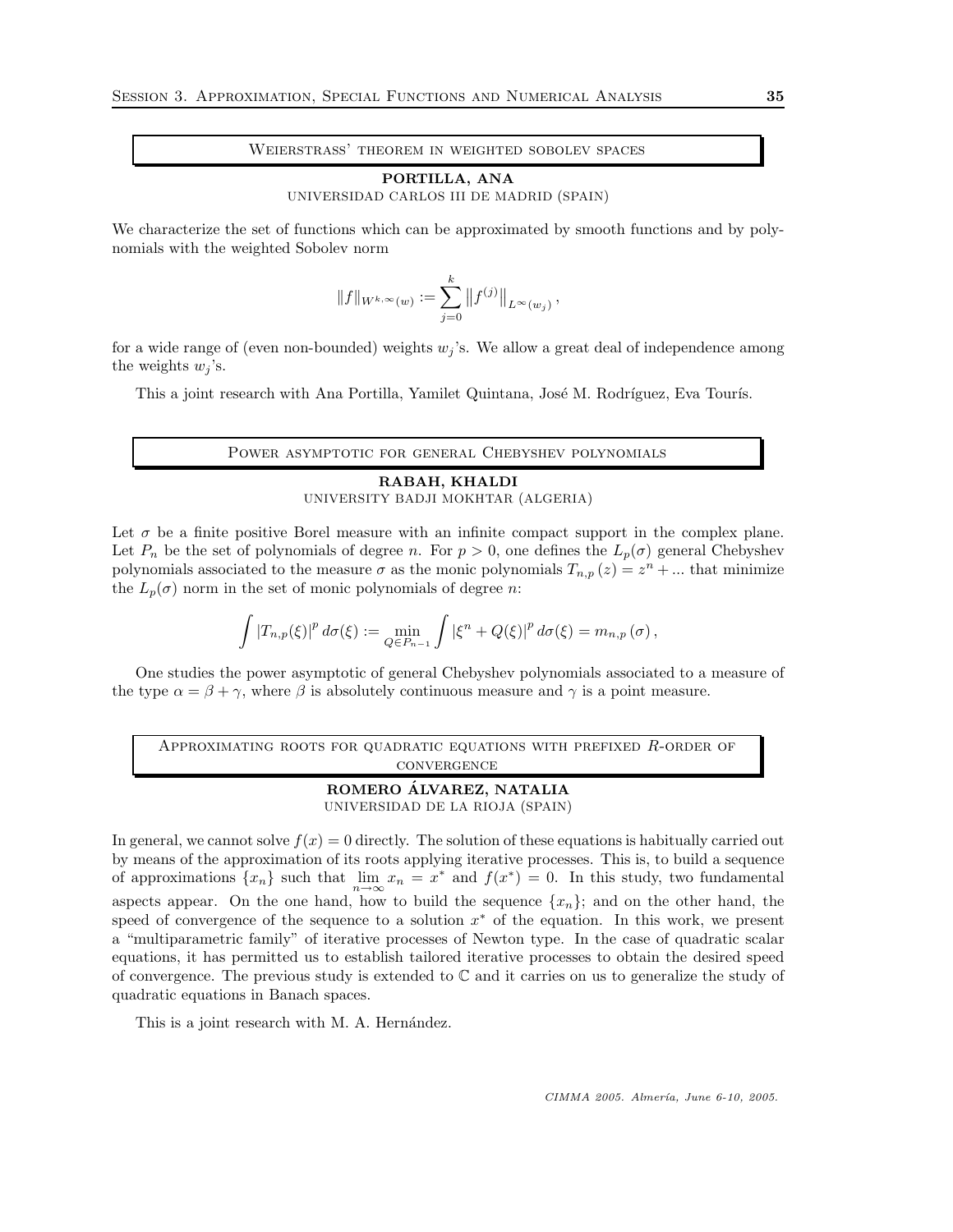Majorization and Toeplitz tools in discretized PDE spectral analysis and preconditioning (main talk)

## SERRA CAPIZZANO, STEFANO

UNIVERSITÀ DELL'INSUBRIA - SEDE DI COMO (ITALY)

In this talk we will focus on the use of majorization tools and Toeplitz for deducing clustering properties of the eigenvalues of (precondizioned) nonsymmetric matrix sequences. In particular, we show some examples of the quoted analysis in the case of (discretized) convection-diffusion equation.

Another connection between orthogonal polynomials and L-orthogonal polynomials

#### SRI RANGA, ALAGACONE UNIVERSIDADE ESTADUAL PAULISTA (BRAZIL)

Given a strong positive measure  $\psi$  on [a, b] the sequence of L-orthogonal polynomials (LOPs)  $\{\mathcal{Q}_n^{\psi}\}\$ are defined by:  $\mathcal{Q}_n^{\psi}$  is a polynomial of degre n and

$$
\int_a^b t^{-n+s} \mathcal{Q}_n^{\psi}(t) d\psi(t) = 0, \quad s = 0, 1, \dots, n-1.
$$

 $\{t^{-\lfloor (n+1)/2\rfloor} \mathcal{Q}_n^{\psi}(t)\}\$ is known as a sequence of orthogonal Laurent polynomials.

The strong positive measure  $\psi$  is said to be of the symmetric class  $S^3[\tau, \beta, b]$  if

$$
\frac{\mathrm{d}\psi(t)}{t^{\tau}} = -\frac{\mathrm{d}\psi(\beta^2/t)}{(\beta^2/t)^{\tau}}, \ t \in (a, b),
$$

where  $0 < \beta < b$ ,  $a = \beta^2/b$  and  $2\tau \in \mathbb{Z}$ . The classification is according to  $\tau$ .

Here we look at a connection between orthogonal polynomials (OPs) associated with positive measures on the real line and LOPs associated with strong measures of the class  $S^3[0, \beta, b]$ . As other contributions, we mention that

- Sri Ranga (Proc. Amer. Math. Soc., 1995) has considered a connection that exists between OPs associated with "symmetric" positive measures on the real line and LOPs associated with strong measures of the class  $S^3[1/2, \beta, b]$ .
- Vinet and Zhedanov (Integral Transforms Spec. Funct., 1999) have considered a connection that exists between OPs associated with "symmetric" positive measures on the real line and Szegő polynomials on the real line. The monic Szegő polynomials on the real line are the monic reciprocal polynomials of the LOPs  $\mathcal{Q}_n^{\psi}$ , defined when the measure  $\psi$  is of the class  $S^3[0,\beta,b]$ .
- As other attempts to connect OPs on the real line with orthogonal Laurent polynomials on the real line, we also mention the work of Hagler, Jones and Thron (Lecture Notes in Pure and Appl. Math., 199, Marcel Dekker, 1998).

However, non of these previous attempts have provided a method to obtain information on the orthogonal Laurent polynomials associated with the special  $S^3[0, \beta, b]$  measure  $\psi$  given by

$$
d\psi(t) = \frac{1}{2\pi} \frac{1 + \beta/t}{\sqrt{(b-t)(t-a)}} dt.
$$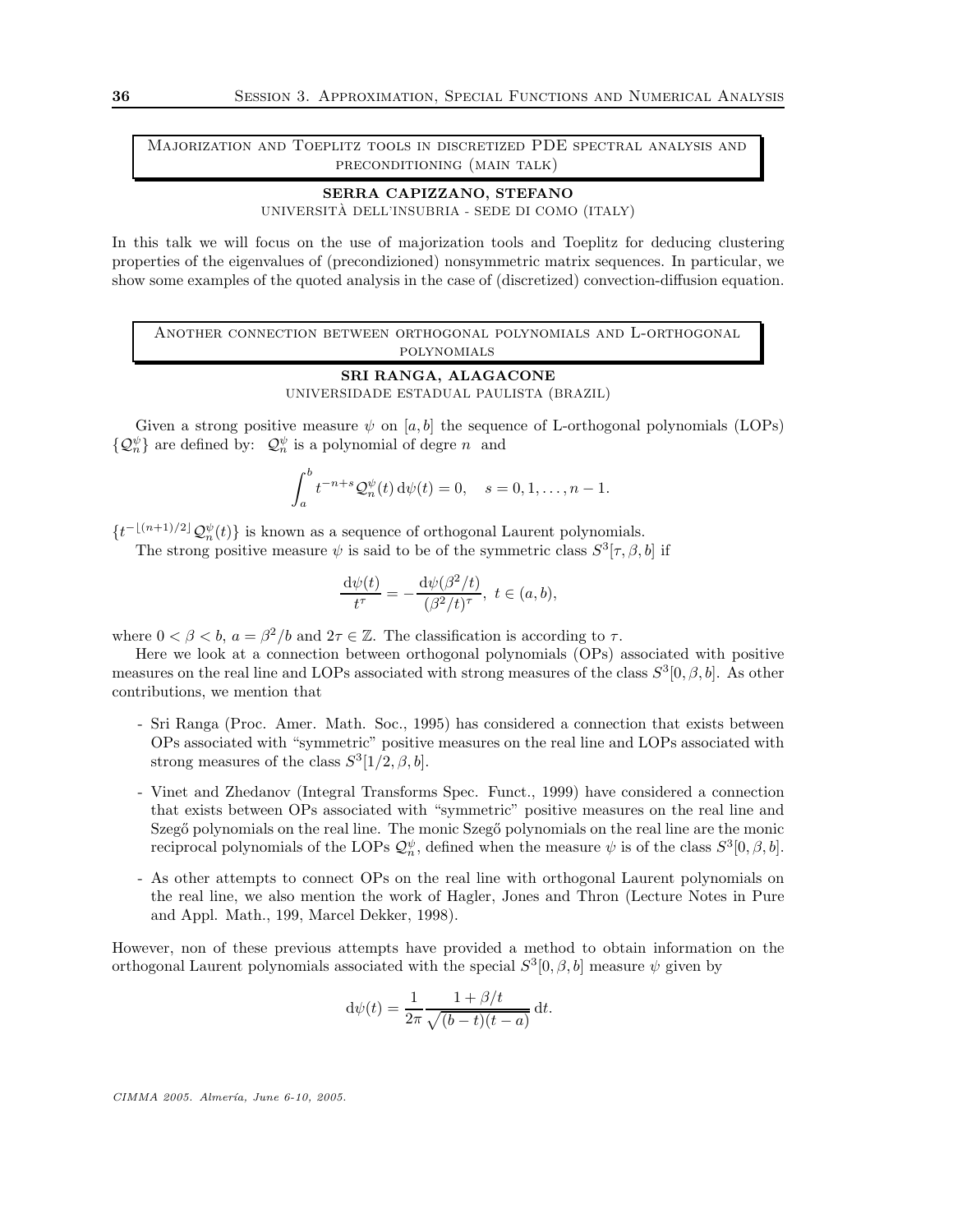Lagrange interpolation for continuous piecewise smooth functions

# TRILLO MOYA, JUAN CARLOS

UNIVERSIDAD POLITÉCNICA DE CARTAGENA (SPAIN)

In engineering applications, data collected from experiments are usually discrete and the physical meanings of the data are not always well known. To estimate the outcomes and, eventually, to have a better understanding of the physical phenomenon, a more analytically controllable function that fits the experimental data is desirable. The process of estimating the outcomes in between sampled data points is called interpolation.

The most usual interpolation formula is obtained considering polynomials. In order to control the error of the estimation the interpolated function is assumed smooth.

In this paper we present a family of interpolatory functions with error bounds for continuous piecewise smooth functions. We apply this study to the classical Lagrange interpolation controlling its error. This is a joint research with S. Amat, S. Busquier, and D. A. Escudero.

> From orthogonal polynomials asymptotics to spectral measures: determinate versus indeterminate moment problems (main talk)

# VALENT, GALLIANO

PARIS 7 AND MATHS DEPARTMENT LUMINY (FRANCE)

In the field of OP theory, the classical Markov theorem shows that for determinate moment problems the spectral measure is under control of the OP asymptotics. The situation seems to be completely different for indeterminate moment problems in which case the spectral measures are to be constructed using Nevanlinna theory. Nevertheless it is interesting to observe that some spectral measures can still be obtained from a Markov-like theorem. The exposition will be illustrated in the determinate case by examples due to Stieltjes and in the indeterminate case by an example brought to light recently.

Shohat–Favard Theorem and orthogonal series

VAN ISEGHEM, JEANNETTE UNIVERSITY OF LILLE FRANCE (FRANCE)

The Shohat Favard theorem establishes the link between three terms recurrence relations and family of orthogonal polynomials. Similarly this link is establish between one special type of recurrence relation (five terms with polynomials coefficients of degree 0, 1 or 2) and the denominators of Frobenius–Pade approximants of a function expanded in an orthogonal series.

Superluminal systems and a bounded extremal problem in Hardy space

# WIELONSKY, FRANCK

UNIVERSITY OF LILLE (FRANCE)

We describe the phenomenon of fast light in optical physics and explain how quantitative upper bounds on this phenomenon can be obtained in the framework of linear systems from the study of an extremal problem in Hardy space.

It is known from previous work of L. Baratchart, J. Leblond, and J. Partington that the unique solution to this extremal problem satisfies an implicit equation involving a specific Toeplitz operator. This equation allows for a practical implementation that leads to an effective computation of the solution.

This is a joint research with B. Macke and B. Segard.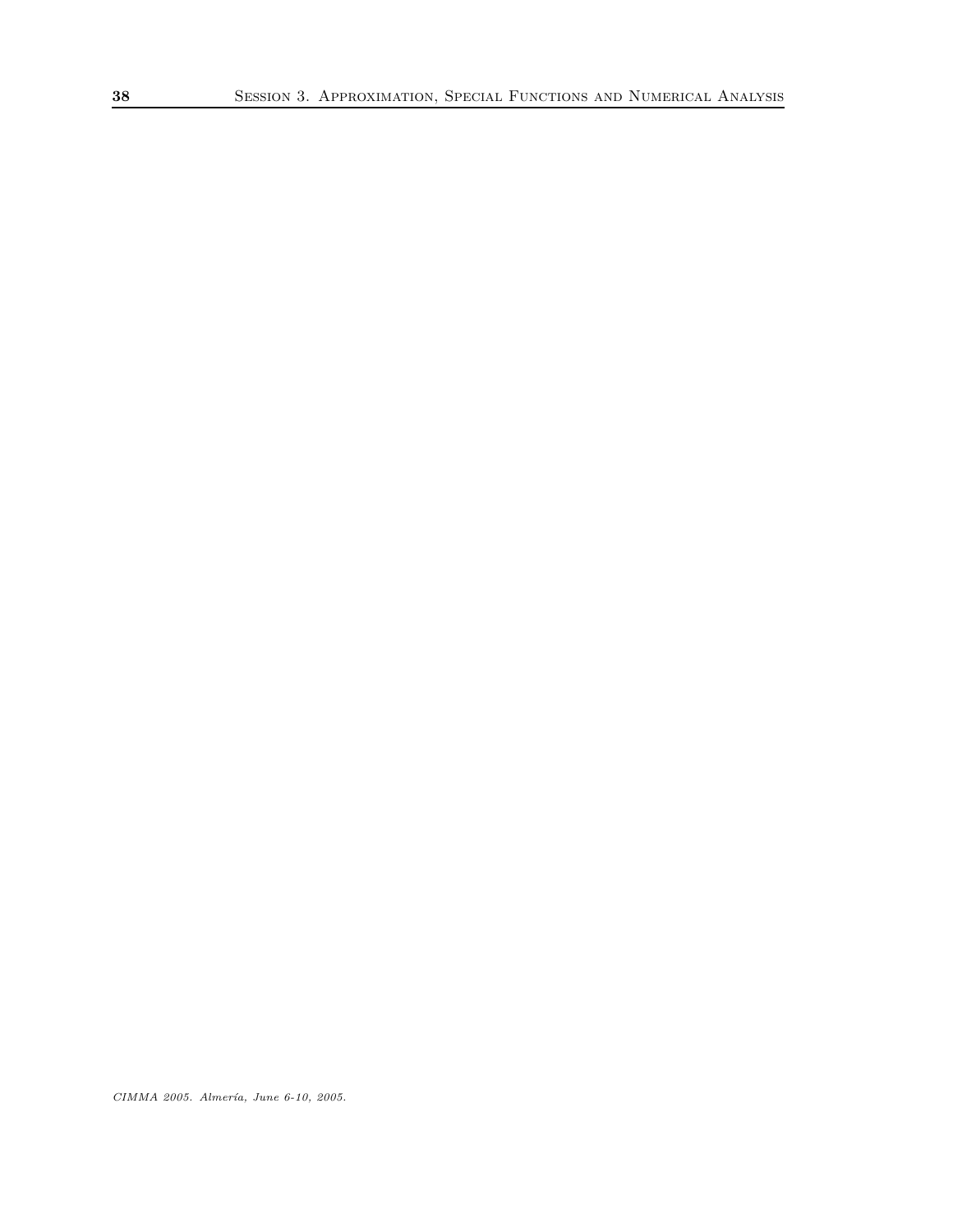# 4. Functional Analysis and its Applications

PROPIEDADES DE ESPACIOS DE BANACH Y CONVERGENCIA ESTADÍSTICA

### AIZPURU TOMÁS, ANTONIO UNIVERSIDAD DE CÁDIZ (SPAIN)

El concepto de convergencia estadística fue introducido por Fast en 1951. En el año 2000 Connor, Ganichev y Kadets obtienen caracterizaciones de propiedades clásicas de los espacios de Banach a través de la convergencia estadística de sucesiones. En esta dirección aquí estudiamos una caracterización de las series débil incondicionalmente de Cauchy por medio de la convergencia estadística. También estudiamos una versión del teorema de Orlicz–Pettis con la convergencia estadística.

Trabajo conjunto con M. Nicasio-Llach y F. J. Pérez-Fernández.

Aplicaciones lineales que preservan el diametro entre espacios de ´ funciones continuas

# AIZPURU TOMÁS, ANTONIO UNIVERSIDAD DE CÁDIZ (SPAIN)

El estudio de las aplicaciones lineales y biyectivas, entre espacios de funciones continuas y escalares, que preservan el diámetro del rango fue iniciado por Gyori, Molnar, González y Uspenskij. En el año 2000 Cabello obtiene un resultado en el que describe este tipo de aplicaciones. En nuestro trabajo presentamos un estudio similar pero en el caso de funciones vectoriales. También presentamos un estudio del caso escalar y no sobrevectivo. Tratamos pues de dar con el diámetro los mismos pasos que se dieron en los teoremas tipo Banach–Stone.

Trabajo conjunto con M. Tamayo.

On the solvability of some differential equations with constant periodic

# AL-MOMANI, RAID QATAR UNIVERSITY (QATAR)

We prove the uniqueness of the solution of some operator differential equations with constant periodic coefficients with the help of Green's function,the operator coefficients are unbounded and their domain and range belongs the Hilbert space.

Boundary value problem for two-dimensional in time parabolic type

# ASSIA, GUEZANE-LAKOUD UNIVERSITY BADJI MOKHTAR (ALGERIA)

The aim of this paper is the study of Goursat boundary value problem generated by a class of parabolic differential operator equations with variable domains.

Let  $D = [0, T_1] \times [0, T_2]$  be a bounded region in  $\mathbb{R}^2$ , H be a Hilbert space and  $\{A(t)\}\$ be a family of unbounded operators in H, such that for all  $t = (t_1, t_2) \in D$ ,  $A(t)$  are self-adjoint positive operators and densely definite. We suppose also that their domains  $D(A(t))$  are dependent on t. We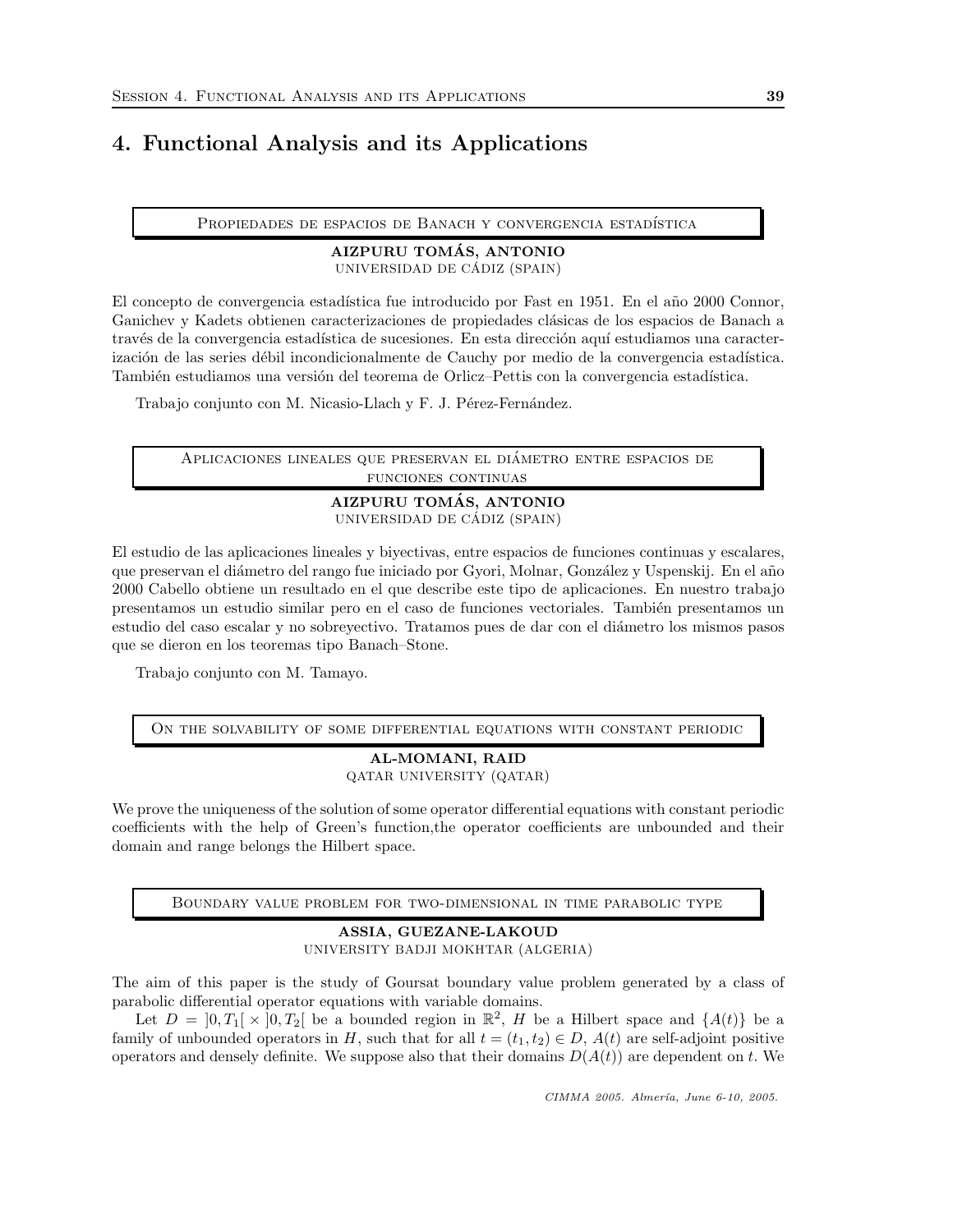search a H-valued function  $u(t)$  which solves the following two-dimensional time Goursat boundary value problem:

(GBVP)
$$
\begin{cases}\n\mathcal{L}u = \frac{\partial u}{\partial t_1} + \frac{\partial u}{\partial t_2} + A(t)u = f(t) \\
l_1u(t_1, t_2) = u(t_1, 0) = \varphi(t_1); l_2u(t_1, t_2) = u(0, t_2) = \psi(t_2).\n\end{cases}
$$

Where f is an H-valued function,  $\varphi$  and  $\psi$  are given in H.

The main result of this work is the solvability of the posed problem. The proofs are obtained via a priori estimates, which follow from the energy inequality method.

> Slices in the unit ball of symmetric projective tensor product of JB<sup>\*</sup>-TRIPLES

#### BECERRA GUERRERO, JULIO ANTONIO

UNIVERSIDAD DE GRANADA (SPAIN)

An abstract of this talk will be handed at the congress.

Holder inequality with respect to bilinear maps

## BLASCO, OSCAR UNIVERSIDAD DE VALENCIA (SPAIN)

Let  $(\Omega, \Sigma, \mu)$  be a finite measure space,  $1 \leq p < \infty$ , X be a Banach space X and  $B: X \times Y \to Z$ be a bounded bilinear map. We say that an  $X$ -valued function  $f$  is  $p$ -integrable with respect to B whenever  $\sup_{\|y\|=1} \int_{\Omega} \|B(f(w), y)\|^p d\mu < \infty$ . We get an analogue to Hölder's inequality in this setting.

This is a joint research with José Calabuig.

An elliptic system modelling two subpopulations competing for ressources in a bounded region

# BOUGUIMA, SIDI MOHAMMED

UNIVERSITY OF TLEMCEN (ALGERIA)

We will consider an elliptic system modelling two aubpopulations living in a bounded region. A positive solution is obtained using the index theory. Some results concerning multiplicities are obtained.

Unitary Jordan Banach algebras

# BURGOS NAVARRO, MAR´IA

UNIVERSIDAD DE ALMER´IA (SPAIN)

In this talk we will focus on the generalization of the theory of unitary normed algebras to the nonassociative setting. Since the set of all unitary elements of a norm-unital normed non-commutative Jordan Algebra need not be multiplicatively closed, we introduce weakly unitary normed noncommutative Jordan algebras, and the related concepts of maximality of the norm. We prove that unitary non-commutative JB\* -algebras are strongly uniquely maximal and that weakly unitary norm-unital closed subalgebras of non- commutative JB\*-algebras are non-commutative JB\* algebras. In the alternative case, we show that every finite-dimensional maximal unitary normed alternative complex algebra is isometrically isomorphic to an alternative C\*-algebra.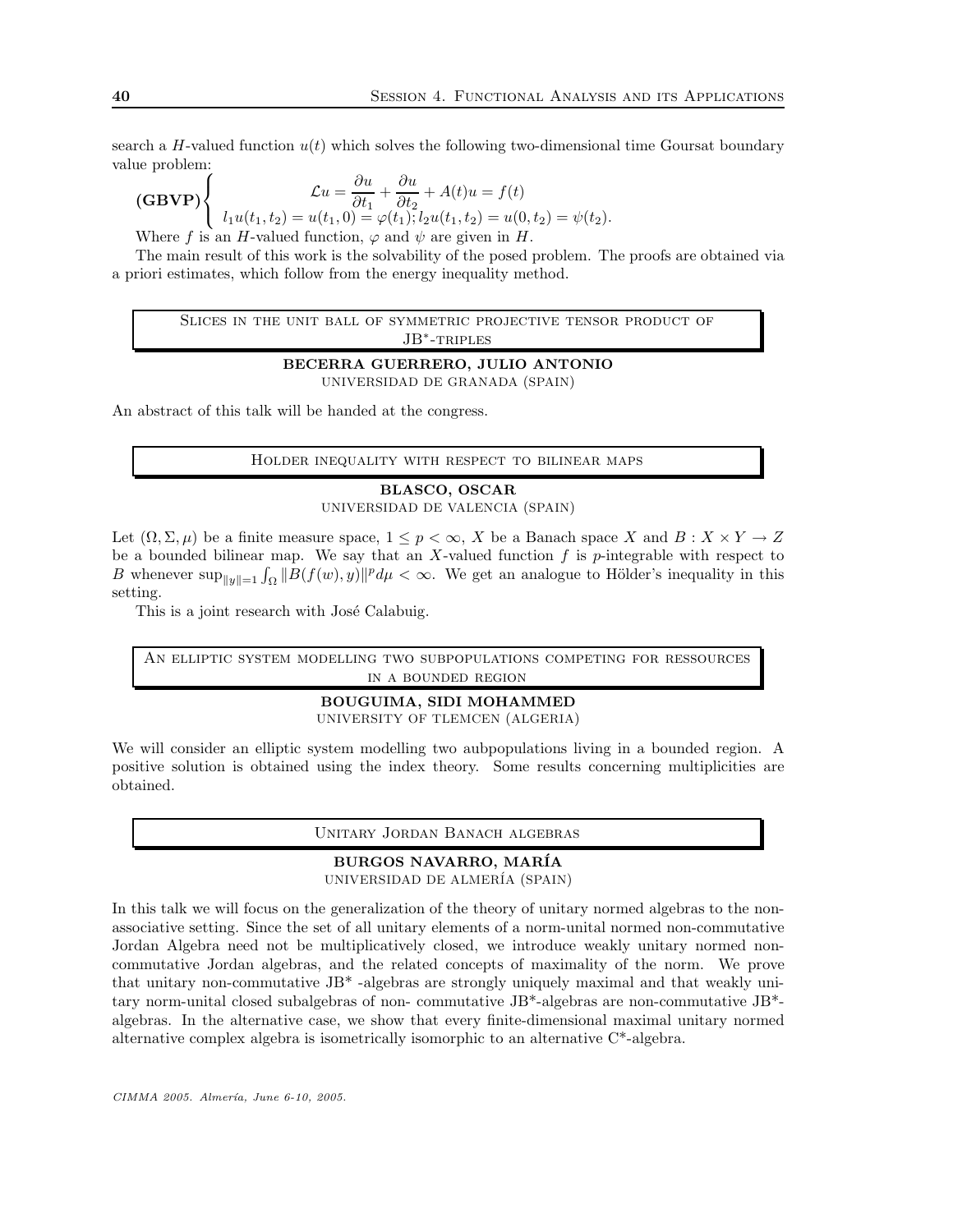## Lyapunov-type inequalities for differential equations

# CAÑADA, ANTONIO

#### UNIVERSIDAD DE GRANADA (SPAIN)

Classical Lyapunov inequality concerns with zeros of real-valued solutions of an equation of the form  $u''(x) + a(x)u(x) = 0$ . In particular, Lyapunov inequality states that if  $a \in L^{\infty}(0, L)$ , then a necessary condition for the boundary value problem

$$
u''(x) + a(x)u(x) = 0, \ x \in (0, L), \ u(0) = u(L) = 0
$$

to have nontrivial solutions is that  $\int^L$ 0  $a^+(x) dx > 4/L$ , where  $a^+(x) = \max\{a(x), 0\}.$ 

An analogous result is true for Neumann boundary conditions. More precisely, if we consider the linear problem

$$
u''(x) + a(x)u(x) = 0, \ x \in (0, L), \ u'(0) = u'(L) = 0 \tag{1}
$$

where  $a \in \Lambda_0$  and  $\Lambda_0$  is defined by

$$
\Lambda_0 = \{ a \in L^{\infty}(0, L) \setminus \{0\} : \int_0^L a(x) \ dx \ge 0, \tag{1} \text{ has nontrivial solutions } \}
$$

then  $\int^L$ 0  $a^+(x)$   $dx > 4/L$  for any function  $a \in \Lambda_0$ . It is not difficult to see that the constant  $4/L$ 

is optimal and that in the case of Neumann boundary conditions, the positivity of  $\int^L$ 0  $a(x)$  dx is necessary in order to obtain this kind of result.

Let us note that Lyapunov inequality is given in terms of  $||a^+||_1$ , the usual norm in the space  $L^1(0,L)$ . In this talk we provide new results on  $L_p$  Lyapunov-type inequalities with  $1 < p \leq +\infty$ . For ordinary differential equations, we show a qualitative and quantitative complete treatment of the problem. In the case of partial differential equations on a bounded and regular domains in  $\mathbb{R}^N$ , it is proved that the relation between the quantities p and  $N/2$  plays a crucial role, showing a deep difference with respect to the ordinary case. In the proof, the best constants are obtained by using a related minimization problem and Lagrange multiplier theorem. Finally, the linear study is combined with Schauder fixed point theorem to provide new conditions about the existence and uniqueness of solutions for resonant nonlinear problems of the form

$$
u''(x) + f(x, u(x)) = 0, \ x \in (0, L), \ u'(0) = u'(L) = 0
$$

when  $f(x, u)/u$  behaves asymptotically as a function  $a(x)$  such that the problem [\(1\)](#page-85-0) has only the trivial solution. The partial differential equation case is also considered.

This is a joint research with J. A. Montero and S. Villegas.

Mixing criteria for semigroups of operators

# CONEJERO, JOSE A. ´ UNIVERSIDAD POLITÉCNICA DE VALENCIA (SPAIN)

Let X be a separable Banach space and let  $\Delta$  be  $R, R^+$  or a sector in the complex plane. Let  ${T_t}_{t\in\Delta}$  be a strongly continuous semigroup of linear and continuous operators  $T_t : X \to X$  for all  $t \in \Delta$ . We say that  $\{T_t\}_{t \in \Delta}$  is a **hypercyclic** semigroup if there is any element in X with dense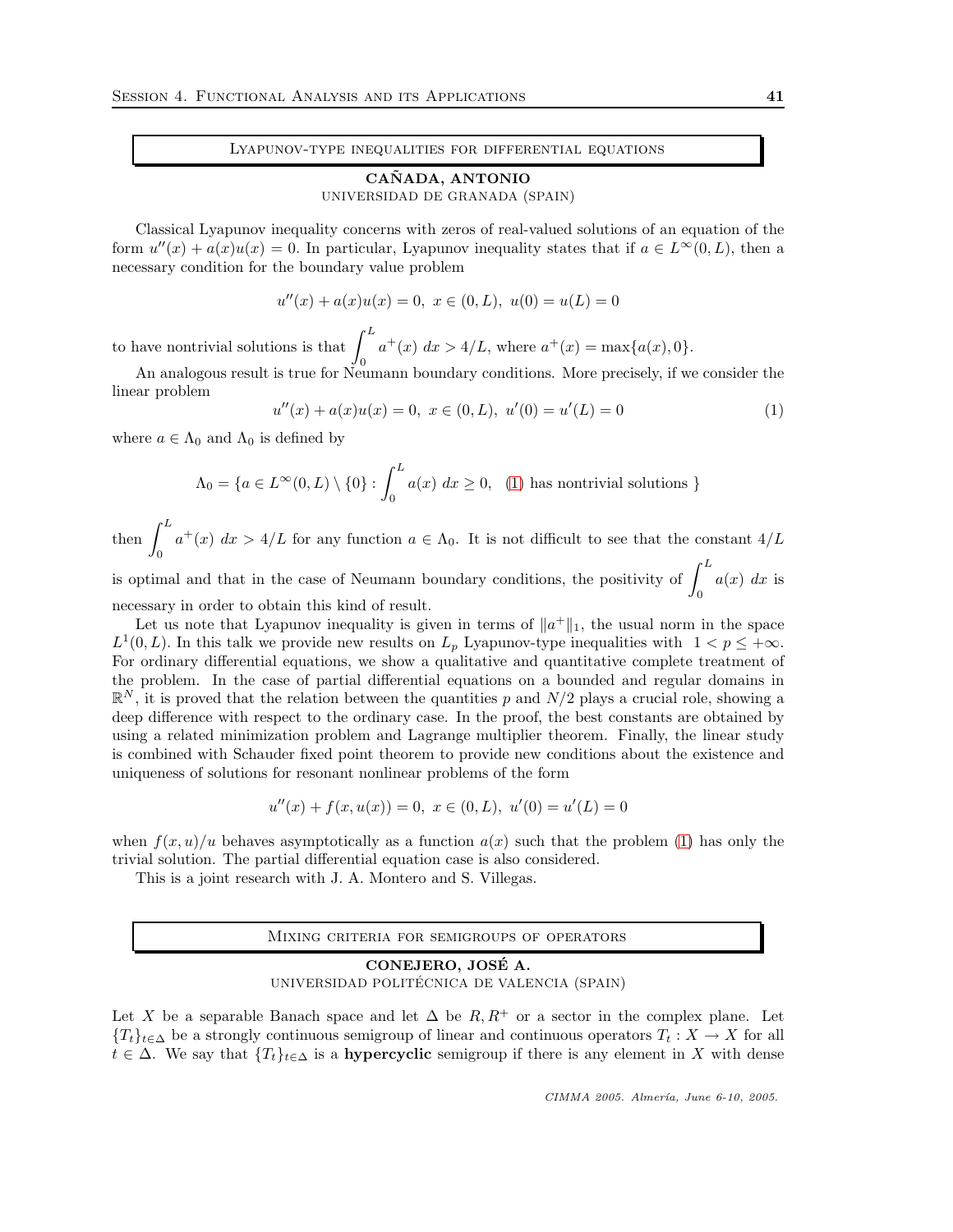orbit by the semigroup. We say that  $\{T_t\}_{t\in\Delta}$  is a **topologically mixing** semigroup if for every pair of non void open sets  $U, V \subset X$  there exists  $r > 0$  such that  $T_t(U) \cap V \neq \emptyset$  for every  $t \in \Delta$  with  $|t| \geq r$ . Every topologically mixing semigroup is hypercyclic, but the converse is false.

We give some criteria which are sufficient for a semigroup to be topologically mixing. We also characterize when these semigroups are topologically mixing in terms of the behavior of their operators. In this setting, we give some counterexamples that complete these results.

This is a joint research with T. Bermúdez, A. Bonilla and A. Peris.

- [1] T. BERMÚDEZ, A. BONILLA, J. A. CONEJERO AND A. PERIS, *Hypercyclic, Topologically* Mixing and Chaotic Semigroups on Banach Spaces, Studia Math. To appear in 2005.
- [2] G. COSTAKIS AND M. SAMABRINO, *Topologically Mixing Hypercyclic Operators*, Proc. Amer. Math. Soc. **132** (2004), no. 2, 385-389.
- [3] W. DESCH, W. SCHAPPACHER AND G. F. WEBB, *Hypercyclic and Chaotic Semigroups of* Linear Operators, Ergod. Th. & Dynam. Systems 17 (1997), 793–819.

Amenable C<sup>∗</sup> -algebras generated by a single Hilbert space operator

# EL HARTI, RACHID

UNIVERSITY HASSAN I (MOROCCO)

A Banach algebra A is said to be amenable if, for each Banach A-bimodule  $\mathcal{X}$ , every bounded derivation  $\mathcal{A} \to \mathcal{X}^*$  is inner, where  $\mathcal{X}^*$  denotes the topological dual of X. A C<sup>\*</sup>-algebra is amenable if and only if it is nuclear. Classification results for nuclear C<sup>∗</sup> -algebras are established by several authors. This talk will focus on the amenability (or the nuclearity) of the C<sup>∗</sup> -algebras generated by a single Hilbert space operator.

A unified treatment of finitely additive integration

## DEL CAMPO ACOSTA, RICARDO UNIVERSIDAD DE ALMER´IA (SPAIN)

During the last two decades it has been developed what it can be called a Finitely Additive Integration Theory, which consist of several extension theories of a positive functional  $I$  on a vector lattice B without any monotone continuity hypothesis on I.

We now introduce the concept of bitermination of an upper integral  $q$  and we will see how this notion may be used to give a unified treatment of all these theories.

GEOMETRIC CHARACTERIZATION OF TRIPOTENTS IN REAL AND COMPLEX JB<sup>\*</sup>-TRIPLES

FERNÁNDEZ POLO, FRANCISCO JOSÉ UNIVERSIDAD DE GRANADA (SPAIN)

We establish a geometric characterization of tripotents in real and complex JB<sup>\*</sup>-triples. As a consequence we obtain an alternative proof of Kaup's Banach-Stone theorem for JB<sup>\*</sup>-triples.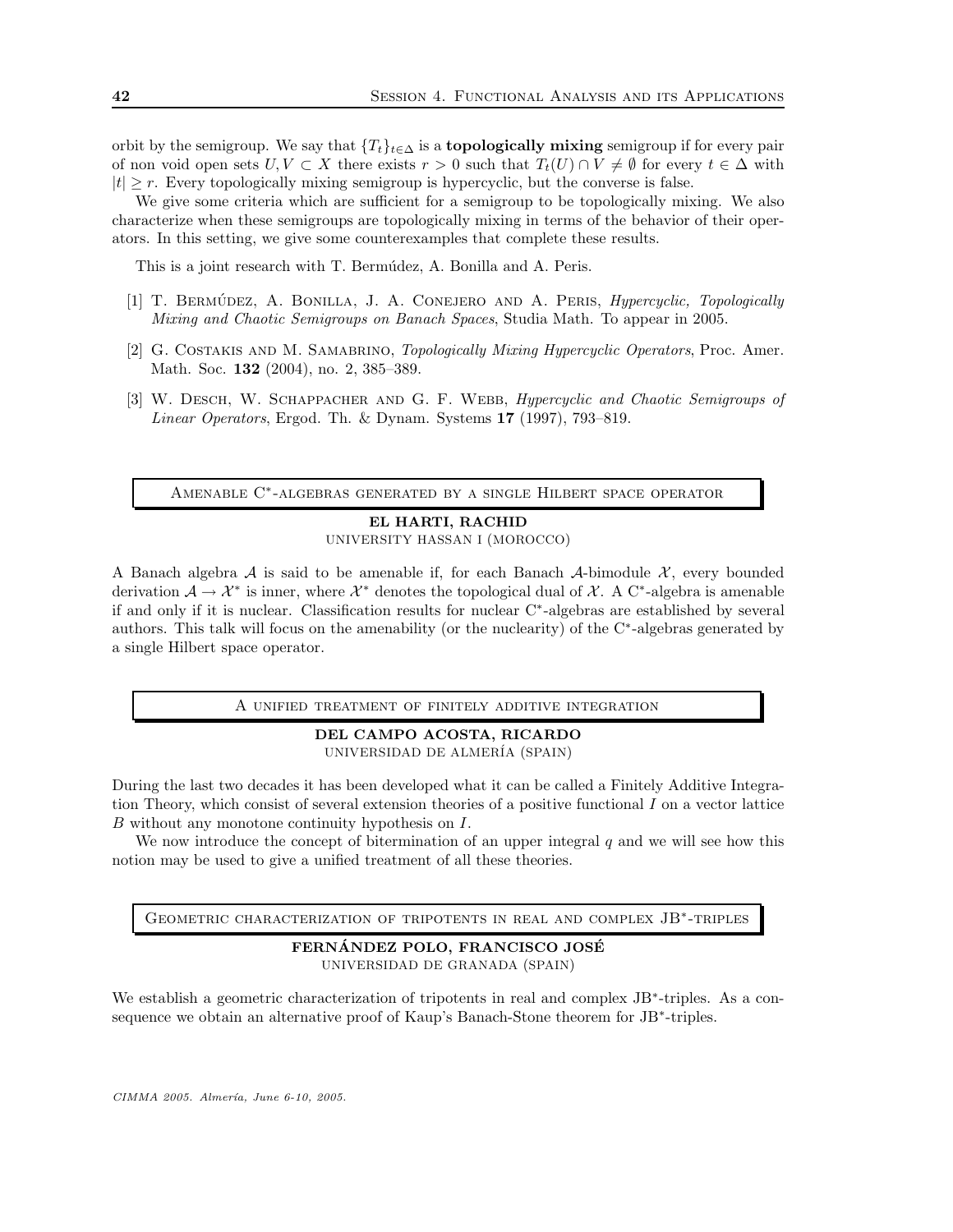### Weak amenability of the second dual of a Banach algebra

# FILALI, MAHMOUD

UNIVERSITY OF OULU (FINLAND)

We present some cases where the weak amenability of the second dual of a Banach algebra A implies that of A.

Linear functions and scalar products

# KRAMER, ALPAR VAJK

POLITECNICO MILANO (ITALY)

The aim of this note is to take a look on a method generating on different linear spaces with help of a linear function and a scalar product. Some applications on concrete linear space are also discussed.

Malliavin calculus of Bismut type without probability

# LEANDRE, REMI

UNIVERSITÉ DE BOURGOGNE (FRANCE)

Malliavin proved Hoermander's theorem by using probabilistic methods. Bismut avoids the functional analysis of Malliavin in order to prove again Hoermander's theorem by using probabilistic methods. We translate Bismut's way of Malliavin Calculus in semi-group theory, by avoiding probabilistic language.

Approximation methods by regular functions (main talk)

# LLAVONA, JOSE G. ´

UNIVERSIDAD COMPLUTENSE DE MADRID (SPAIN)

The purpose of this talk is to expose three methods about approximation by regular functions. The first one is approximation by polynomials. We start with Weierstrass' theorem about polynomial approximation of continuously differentiable functions and show extensions of this theorem for infinite dimensional Banach spaces. Part two deals with approximation by  $C<sup>k</sup>$ -functions. We discuss basic facts about smooth approximation in separable infinite dimensional Banach spaces using the method of smooth partitions of unity. Analytic approximation and approximation for the fine topology of order  $m$  is considered. Finally we present the infimal convolution methods. This method provided us an explicit formula for the approximating functions. Some statements of open problems are given.

Operators similar to partial isometries (main talk)

# MBEKHTA, MOSTAFA

UNIV. DES SCIENCES ET TECH. DE LILLE I (FRANCE)

The Hilbert space bounded linear operator T is said to be regular if its range  $R(T)$  is closed and the kernel  $N(T)$  is included in  $R^{\infty}(T)$ . Here  $R^{\infty}(T)$  is the intersection of the ranges of all iterates of T. We prove that if T is regular, then T is similar to a partial isometry if and only if T is power bounded and there exists a power bounded operator S such that  $TST = T$ . This is a generalization of a similarity criterion due to B. Sz.-Nagy. Counterexamples are given, showing that regularity cannot be avoided.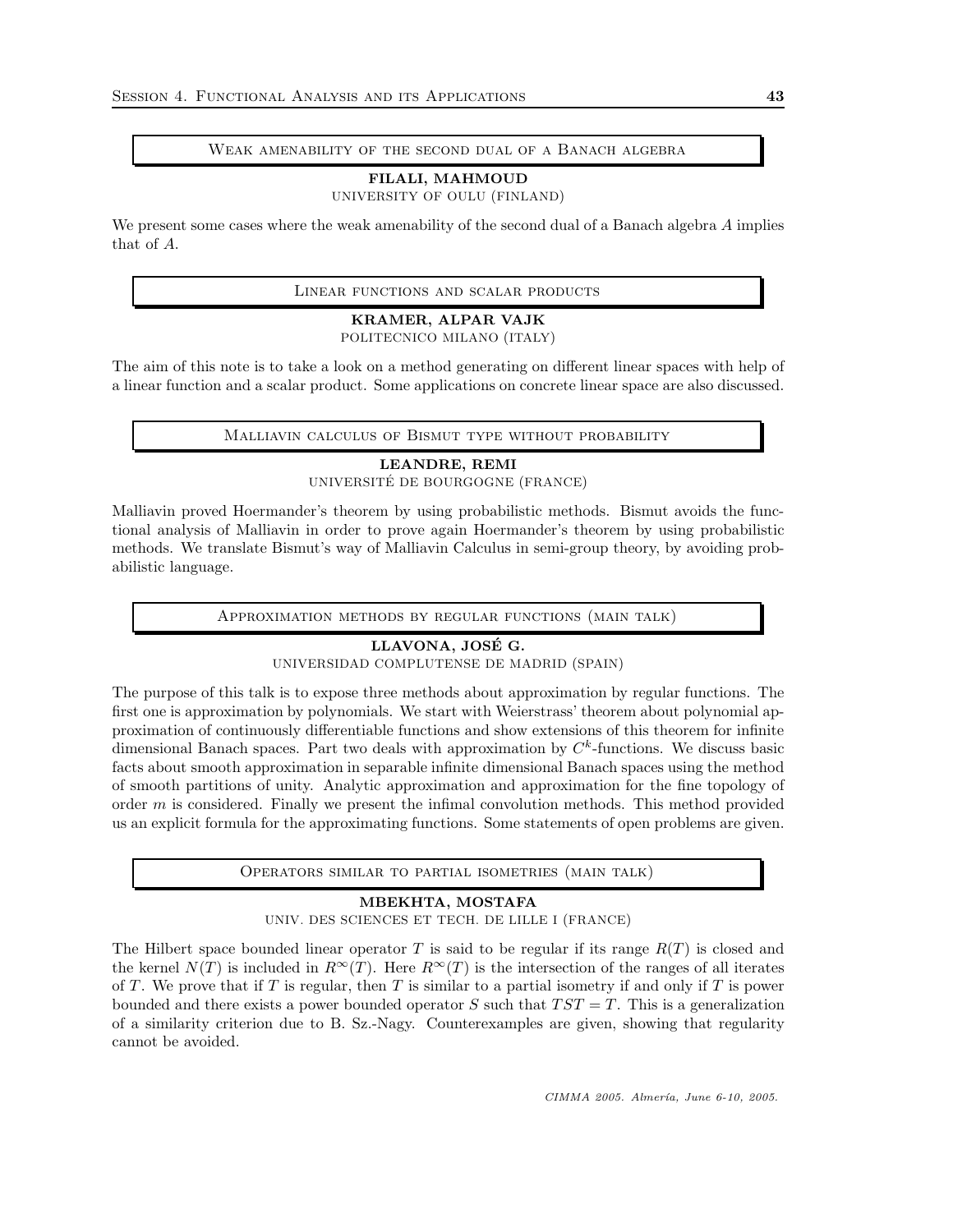#### Abstract difference equations

## MEDINA, RIGOBERTO

UNIVERSIDAD DE LOS LAGOS (CHILE)

We consider a class of semilinear difference equations in a Banach space with time-variant linear parts and nonlinearities satisfying the local Lipschitz conditions. Explicit stability and boundedness conditions are derived. Our approach is based on the generalization of the "freezing" method for ordinary difference equations as well as on the recent estimates for the norm of functions of quasi-Hermitian operators. Applications to infinite dimensional difference systems are also discussed.

THE WIDDER–KISYNSKI THEOREM ON CONVOLUTION ALGEBRAS

## MIANA, PEDRO J. UNIVERSIDAD DE ZARAGOZA (SPAIN)

In this talk, we present main vector-valued versions of Widder's characterization of Laplace transform of bounded functions. The Widder–Kisynski on  $L^1_\omega(\mathbb{R}^+)$  is one of them. We prove analogous results in other convolution algebras.

The alternative Dunford–Pettis and the Kadec–Klee properties on C<sup>∗</sup> -algebras and JB<sup>∗</sup> -triples

# PERALTA, ANTONIO M. UNIVERSIDAD DE GRANADA (SPAIN)

We describe those C<sup>∗</sup> -algebras and JBW<sup>∗</sup> -triples satisfying the alternative Dunford–Pettis and the Kadec–Klee properties.

Embedding theorems for anisotropic Lipschitz spaces

# PÉREZ LÁZARO, FRANCISCO JAVIER UNIVERSIDAD PÚBLICA DE NAVARRA (SPAIN)

Anisotropic Lipschitz spaces are considered. For these spaces we obtain sharp embeddings in Besov and Lorentz spaces. The methods used are based on estimates of iterative rearrangements. We find a unified approach that arises from the estimation of functions defined as minimum of a given system of functions. The case of  $L^1$ -norm also is covered.

UNITARY BANACH ALGEBRAS (MAIN TALK)

#### RODRÍGUEZ-PALACIOS, ÁNGEL UNIVERSIDAD DE GRANADA (SPAIN)

Unitary elements of a norm-unital Banach algebra  $A$  are defined as those invertible elements  $u$  of  $A$ satisfying  $||u|| = ||u^{-1}|| = 1$ . By a unitary Banach algebra we mean a norm-unital Banach algebra A such that the convex hull of the set of its unitary elements is norm-dense in the closed unit ball of A. Examples of unitary Banach algebras are all unital  $C^*$ -algebras and the discrete group algebras  $\ell_1(G)$  for every group G. In this talk we survey unitary Banach algebras since their introduction in Cowie's Ph. D. Thesis [4] (and later independent reconsideration by Hansen and Kadison [5]) to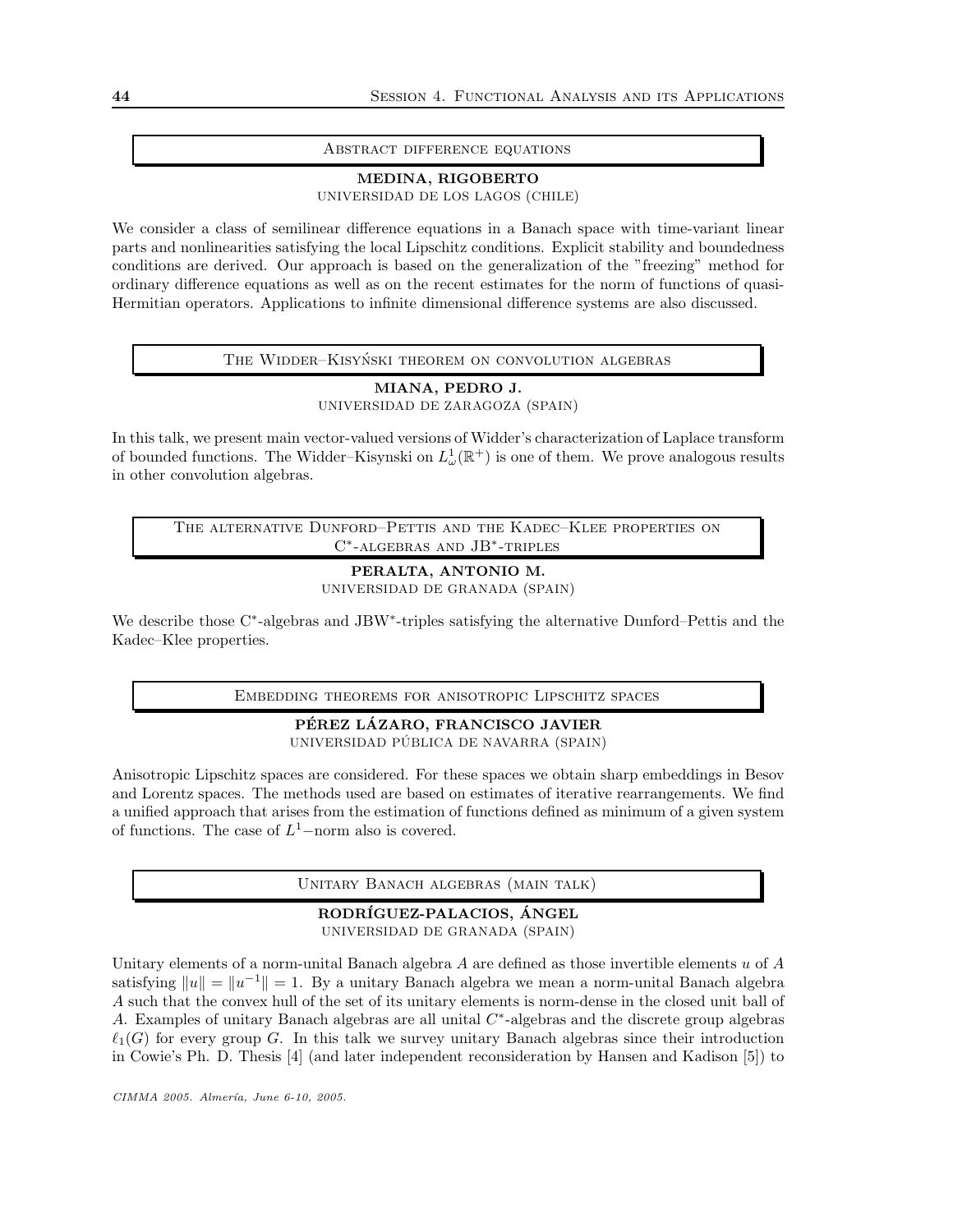the more recent works about them [1,2]. We put special emphasis in the question whether every semisimple unitary Banach algebra has an involution mapping each unitary element to its inverse. Banach spaces X such that the Banach algebra  $(X)$  (of all bounded linear operators on X) is unitary are also considered [1,3].

- [1] J. BECERRA, M. BURGOS, A. KAIDI, AND A. RODRÍGUEZ, Banach algebras with large groups of unitary elements. To appear.
- [2] J. BECERRA, S. COWELL, A. RODRÍGUEZ, AND G. V. WOOD, Unitary Banach algebras. Studia Math. 162 (2004), 25–51.
- [3] J. BECERRA, A. RODRÍGUEZ, AND G. WOOD, Banach spaces whose algebras of operators are unitary: a holomorphic approach. Bull. London Math. Soc. 35 (2003), 218–224.
- [4] E. R. COWIE, Isometries in Banach algebras. Ph. D. Thesis, Swansea 1981.
- [5] M. L. HANSEN AND R. V. KADISON, Banach algebras with unitary norms. Pacific J. Math. 175 (1996), 535–552.

Green's function of the Neumann problem for the hyperbolic axisymmetric heat conduction in a circular plate

> TRUJILLO GUILLEN, MACARENA ´ UNIVERSIDAD POLITÉCNICA DE VALENCIA (SPAIN)

We show the existence and uniqueness of Green's function for the Neumann problem associated to the hyperbolic heat equation in a circular plate. We also present an explicit and rigorous computation of this Green's function.Finally, we use this function to compute the temperature response of a circular plate that it is irradiated by a laser source with a specific spatial and temporal profile. Joint with J. A. López Molina.

The spectrum and the continuity of dense range homomorphisms

VELASCO, M. VICTORIA UNIVERSIDAD DE GRANADA (SPAIN)

We study the role of the spectrum for the automatic continuity of dense range homomorphisms from a complete normed algebra to a strongly semisimple complete normed algebra, in the general non-associative setting. Our approach will consist into carry on the associative technique to its maximum scope, clarifying at the same time what is going on in the associative case.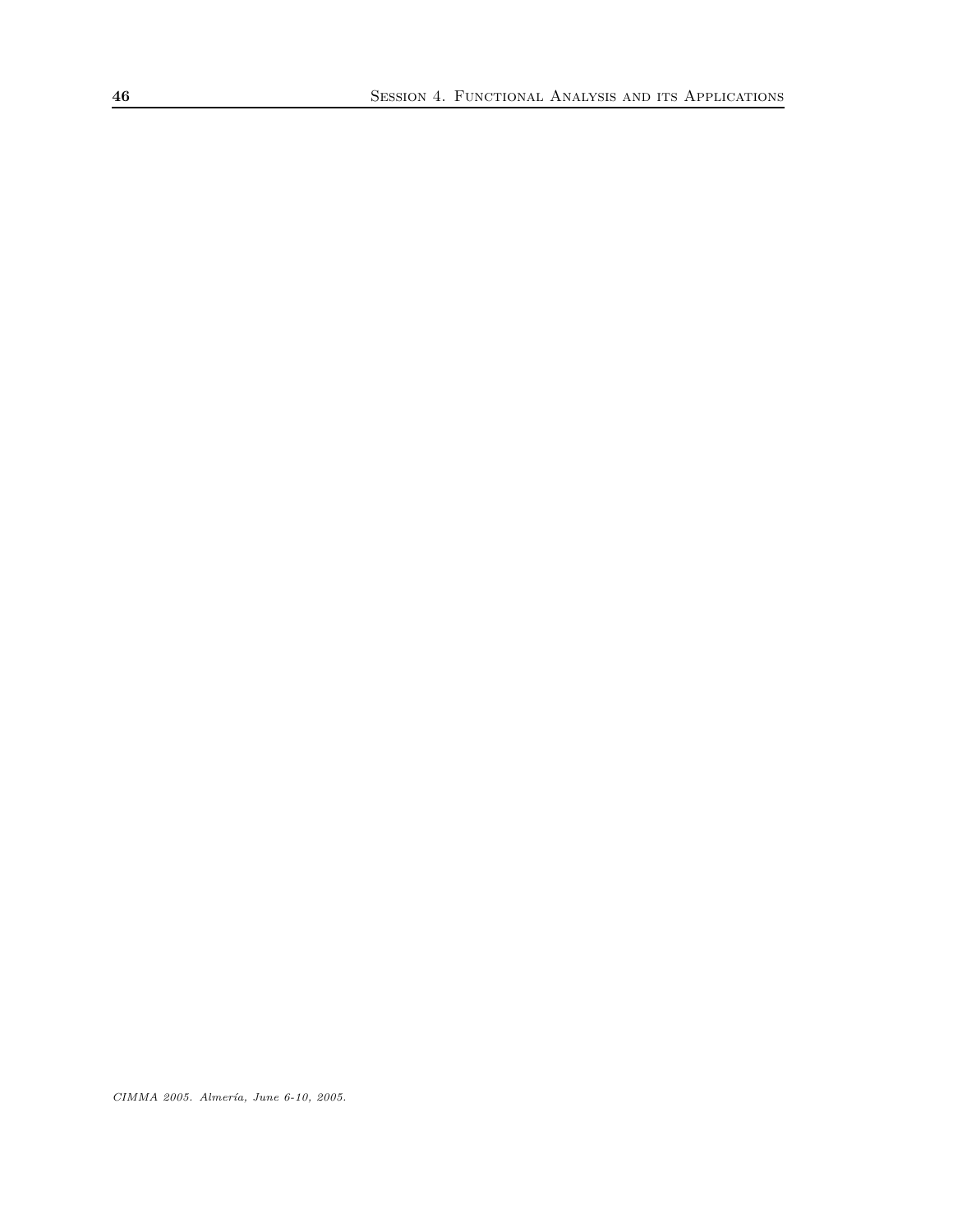# 5. General Topology and its Applications

Dedicated to the 65th birthday of Gino Tironi

The set of omega-limit points in dynamical systems of low dimension

# BALIBREA, FRANCISCO UNIVERSIDAD DE MURCIA (SPAIN)

It is well known that the set of  $\omega$ -limit points on dynamical systems of the type  $(I, f)$  ( $I = [0, 1]$ ,  $f \in C(I, I)$ , denoted by  $\Lambda_f$  is a closed set. Since  $\Lambda_f$  is also an f-invariant-set  $(f(\Lambda_f) = \Lambda_f)$ , we obtain that in the dynamical system we have an invariant set where concentrates almost all the relevant dynamics of the system.

In other one dimensional spaces like  $\mathbb{S}^1$  and *finite graphs* and for general continuous maps, the set  $\Lambda_f$  is also closed.

Nevertheless, in the case of general Peano continua we have examples proving that the property does not hold. The same can be said of general two dimensional dynamical systems in  $I^2$ , even in the case of homeomorphisms on  $\mathbb{R}^2$ .

The aim of the lecture is to give positive results on dendrites (restricting the set of continuous maps) and in two dimensional systems on  $I^2$  and  $\mathbb{S}^2$  of the triangular and antitriangular forms. The idea is to explain also what are the dynamical consequences of not holding the property.

Completion of semi-uniformities

#### BATÍKOVÁ, BARBORA

UNIVERSITY OF ECONOMICS (CZECH REPUBLIC)

For every uniform space there exists a completion in which the original space is dense and onto which every uniformly continuous mapping to a complete uniform space can be extended. The question is whether it holds also for semi-uniformities, which are the same as uniformities without the triangularity inequality.

We take just such semi-uniform spaces that induce a topology and call them t-semi-uniform spaces.

Recall that a filter f in a uniform space  $(X, \mathcal{U})$  is said to be Cauchy if for each  $U \in \mathcal{U}$  there is an  $F \in \mathfrak{f}$  such that  $F \times F \subset U$  which is iff for every  $U \in \mathcal{U}$  there exists  $F \in \mathfrak{f}$  such that for every  $x \in F$ holds  $U[x] \in \mathfrak{f}$  and that is iff for every  $U \in \mathcal{U}$  and every  $F \in \mathfrak{f}$  there exists  $x \in F$  such that  $U[x] \in \mathfrak{f}$ and that is iff for each  $U \in \mathcal{U}$  there is an  $x \in X$  such that  $U[x] \in \mathfrak{f}$ .

In t-semi-uniform spaces these four properties do not coincide. We say that a space is complete if every Cauchy (Cauchy is a suitable property from above) filter converges . A completion is a complete superspace in which the originals space is dense.

The main results of my work are:

Firstly, if we take any of the properties above, the category of all Hausdorff complete semiuniform spaces is epireflective in the category of all Hausdorff semi-uniform spaces but the reflection arrows need not be embeddings, moreover there is no epireflective subcategory of the category of all Hausdorff semi-uniform spaces (and also of the category of all Hausdorff topological spaces) in which all reflection arrows are embeddings.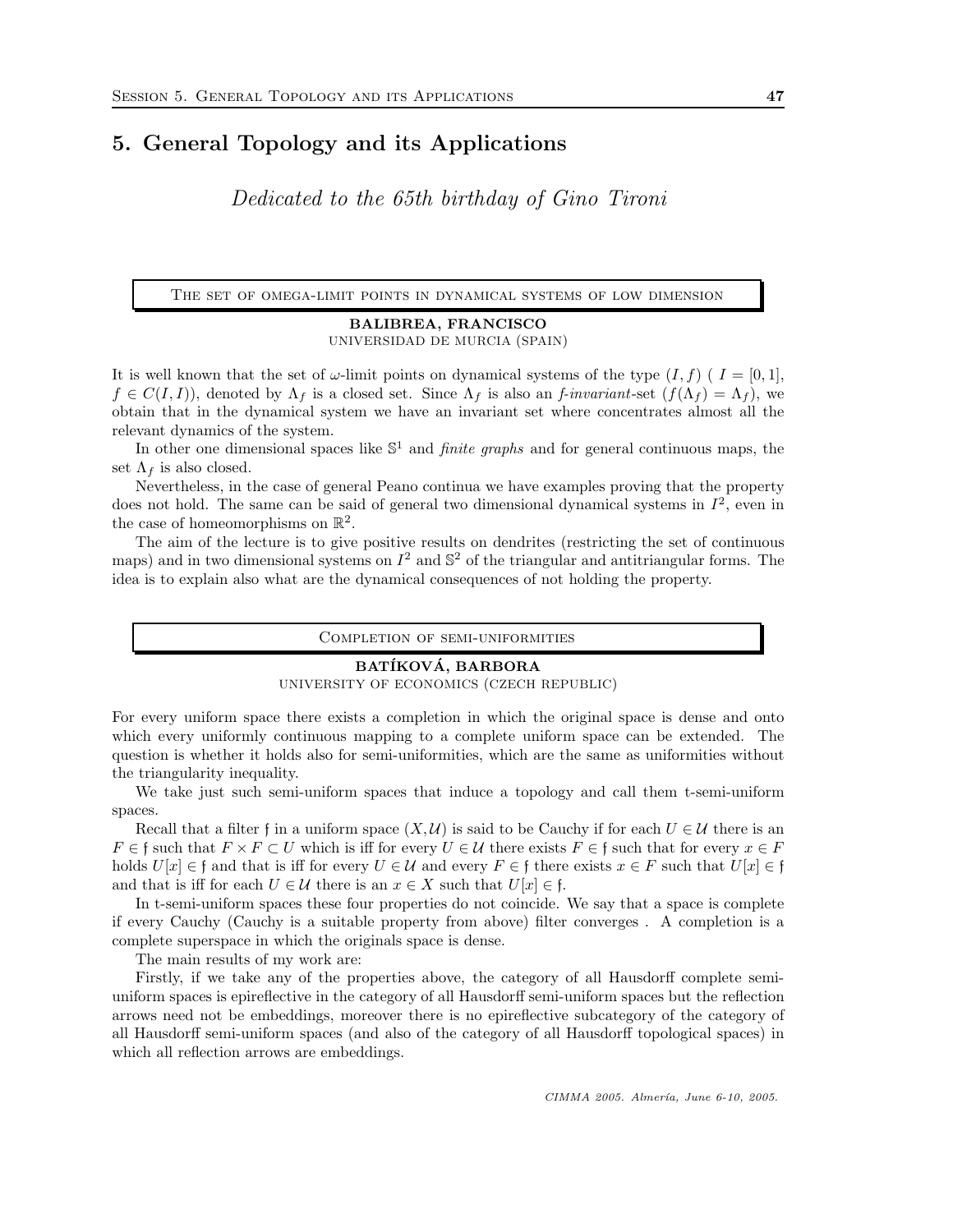Secondly, if we take the second property of the properties above, in the category of  $T_1$  semiuniform spaces the situation is different. For every  $T_1$  semi-uniform space there exists a minimal (one-point) and maximal completions. The maximal one is used to be called a weak reflection and it is a  $T_1$  semi-uniform superspace in which the original space is dense and onto which every uniformly continuous mapping to a complete semi-uniform space can be (not uniquely) extended.

REMARKS ON A THEOREM OF SAPIROVSKII

#### BELLA, ANGELO

### UNIVERSITÀ DI CATANIA (ITALY)

We present a generalization of a theorem of Šapirovskiĭ on the cardinality of a Lindelöf sequential space. We also discuss the possibility to extend this result to pseudoradial spaces.

ON SOME COINCIDENCE POINT THEOREMS

## BENKAFADAR, NASREDDINE UNIVERSITY OF CONSTANTINE (ALGERIA)

The coincidence point theory, which is a particular topic of Nielsen theory, requires two single-valued maps

$$
f,g:X\to Y
$$

defined between closed manifolds of same dimension and seeks to find the existence of solution of the equation  $f'(x) = g'(x)$  for maps  $f', g'$  homotopic to f and g respectively.

Coincidence point theory, has found applications within topology as well as in many other fields of mathematics. For example, in non linear analysis, dynamics, differential and integral equations. In the note, one defines a topological invariant for some classes of morphisms

$$
f, g: X \to E^n
$$

defined from a Hausdorff topological space X to an euclidean vector space  $E<sup>n</sup>$ . For this purpose, one uses the notion of decomposing maps and homological concepts of algebraic topology. For instance, one obtains a coincidence point index which allows to appraise the existence of coincidence points.

The results, can be considered as a natural generalization of the fixed point theorems of Lefschetz, Nielsen, Kakutani, Wallace, Dold, they include also know coincidence point theorems of Eilenberg– Montgomery.

- [1] Y. G. Borisovitch, Topological characteristics and the investigation of solvability for nonlinear problems, Izvestiya VUZ'ov Mathematics (1997), pp. 3–23.
- $[2]$  K. BORSUK AND A. KOSINSKI, On connections between the homology properties of a set and its frontiers, Bull. Acad. Pol. Sc. 4 (1956), pp. 331–333.
- [3] N. M. BENKAFADAR AND M. C. BENKARA-MOSTEFA, A generalized coincidence point index, Applied General Topology 6 (2005), no. 1, pp. 87–100.
- [4] A. DOLD, *Lecture notes in Algebraic topology*, Springer-Verlag, 1972.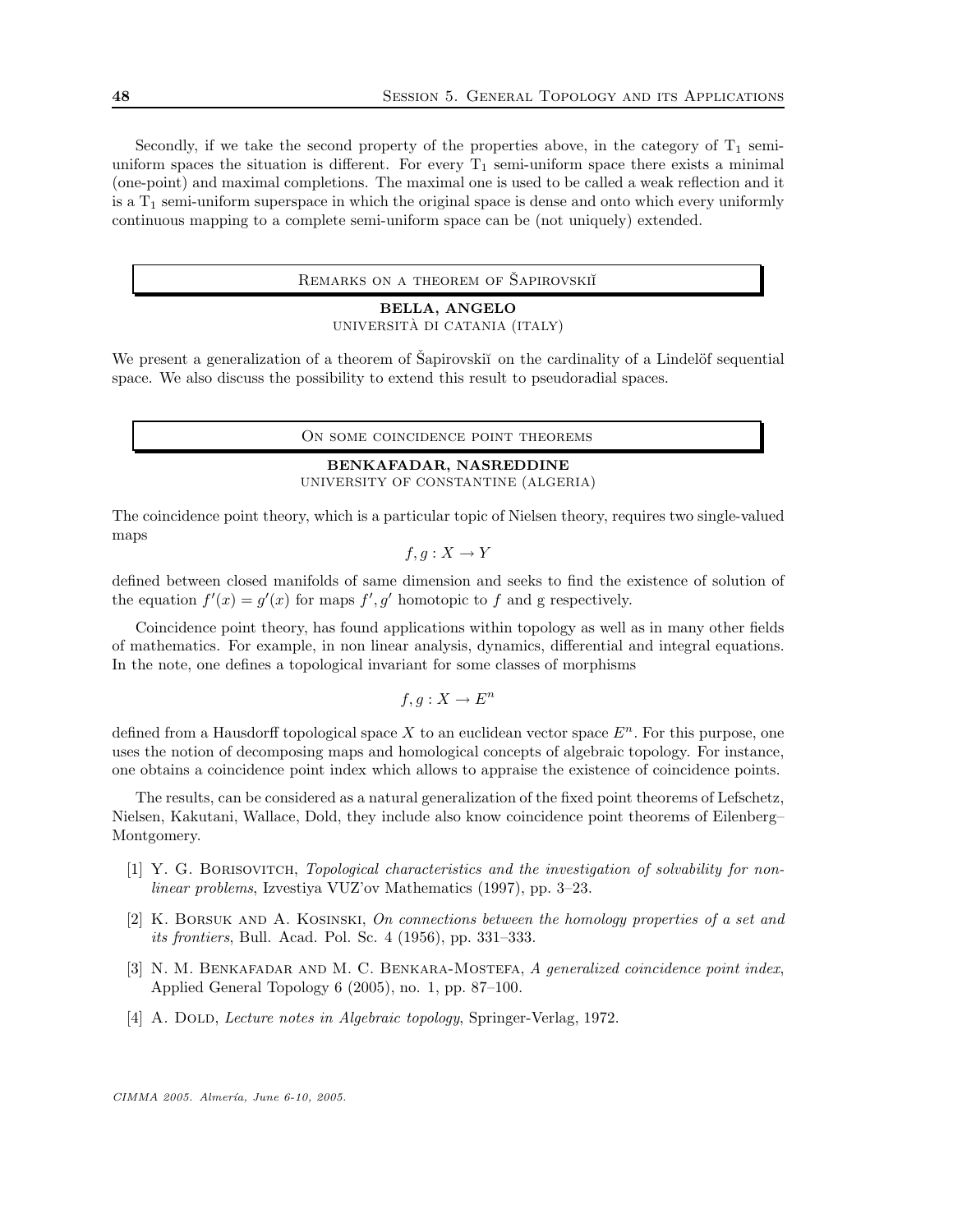On Yi's extension property for totally preordered topological spaces

## CAMPIÓN ARRASTIA, MARÍA JESÚS UNIVERSIDAD PÚBLICA DE NAVARRA (SPAIN)

We show further results concerning the problem of extending total preorders (preferences) from a subset of a topological space to the entire space using the approach introduced by the Korean mathematical economist Gyoseob Yi. Yi considered the problem of extending preferences from closed subsets of a commodity space to the entire space.

It is a plain corollary of the well-known Tietze extension theorem that continuous preferences admit an extension if they are defined on closed subsets of a normal topological space and, in addition, they are representable by continuous utility functions. But even if a topological space is normal, it could happen, however, that there exist continuous preferences that do not admit a utility representation. Obviously, in those cases the problem of extending utility functions becomes different from the problem of extending preferences.

The problem of extension of preferences, and the problem of representability of preferences through continuous utility functions also have a close relationship. However, in the general case, both questions are no longer equivalent. Despite the problem of representability of preferences through continuous utility functions has been solved since long, the general problem of characterizing Yi's extension property for preferences has not been solved. We furnish some partial results related to such question. We introduce some necessary and sufficient conditions for a topological space to have Yi's extension property.

Then we analyze the relationship between Yi's extension property and some properties that involve continuous representability of preferences.

Finally, we analyze the analogous of Yi's extension property for the *semicontinuous* case, proving that semicontinuous extensions always exist, even without asking the subsets considered to be closed (as required in the "continuous" Yi's extension property). This means, in particular, that the original (continuous) Yi's extension property is more restrictive, because not every topological space satisfies the continuous Yi's extension property, but all satisfy its semicontinuous analogue.

#### Order resolutions and lexicographic products

# CASERTA, AGATA SECONDA UNIVERSITÀ DEGLI STUDI DI NAPOLI (ITALY)

Let  $(X, \leq, \tau)$  and  $(Y_x, \leq_x, \tau_x)$  be linearly ordered topological spaces. We can endow the set  $\bigcup_{x \in X} \{x\} \times$  $Y_x$  with two natural topologies: (i) the order resolution, and (ii) the topology induced by the lexicographic sum. We study the relationship between these two topologies.

This is a joint research with Alfio Giarlotta and Stephen Watson.

Uniformly discrete hit-and-miss hypertopology: A missing link in hypertopologies

# DI MAIO, GIUSEPPE SECONDA UNIVERSITÀ DI NAPOLI (ITALY)

Recently it was shown that, the lower Hausdorff metric (uniform) hypertopology, is generated by families of uniformly discrete sets as *hit* sets. This result leads to new hypertopology which is the join of the above topology and the upper Vietoris topology. This uniformly discrete hit-and-miss hypertopology is coarser than the locally finite hypertopology and finer than both Hausdorff metric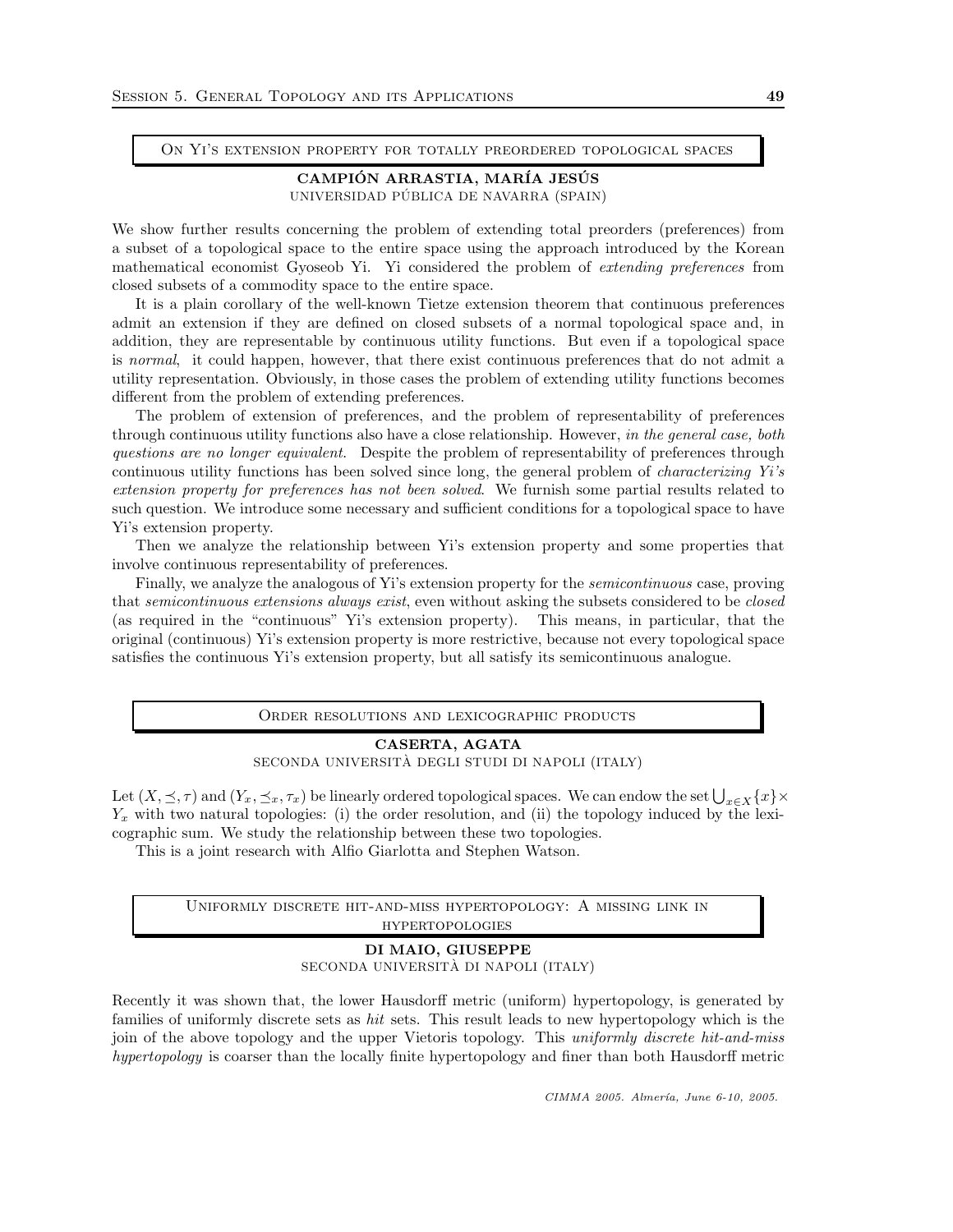(uniform) and Vietoris hypertopologies. We investigate this new hypertopology. Here is a Hasse diagram in which each arrow goes from a finer topology to a coarser one and equality follows uc or tb as indicated. The diagram clearly shows that the new topology provides the missing link.

> uc proximal locally finite ← Locally finite  $\perp$  uc  $\perp$  uc  $\perp$  uc  $Hausdorff metric \leftarrow Uniformly discrete$  $\downarrow$  tb uc  $\qquad \qquad \downarrow$  tb  $Proximal \t\leftarrow \tVietoris$

This is a joint research with S. Naimpally and E. Meccariello.

ON THE DYNAMICS OF A SHARKOVSKIS MAP ON A TRIANGLE

# GARCÍA GUIRAO, JUAN LUIS UNIVERSIDAD POLITÉCNICA DE CARTAGENA (SPAIN)

The aim of this talk is to prove that the map  $F : (u, v) \to (u(4 - u - v), uv)$ , stated by Sharkovski, and defined on the triangle  $\Delta = \{u, v \geq 0 : u + v \leq 4\}$  has no periodic points which are no fixed. To obtain it, we prove that the map  $F$  is *strongly transitive*.

Some problems concerning splitting and admissible topologies

# GEORGIOU, DIMITRIS UNIVERSITY OF PATRAS (GREECE)

We consider the set  $C(Y, Z)$  of all continuous maps of a topological space Y into a topological space Z and put some problems concerning the (greatest) A−splitting and A−admissible topologies on  $C(Y, Z)$ , where A is a class of spaces. About the considering notions see [1].

[1] D. N. GEORGIOU, S. D. ILIADIS AND B. K. PAPADOPOULOS, Topologies on function spaces, Studies in Topology, VII, Zap. Nauchn. Sem. S.-Peterburg Otdel. Mat. Inst. Steklov (POMI), 208 (1992), 82–97 (Russian). English Translation: J. Math. Sci. 81 (1996), No.2, 2506–2514.

This is a joint research with S. D. Iliadis.

#### On some results in fuzzy metric spaces

# GREGORI, VALENTIN UNIVERSIDAD POLITÉCNICA DE VALENCIA (SPAIN)

The problem of constructing a satisfactory theory of fuzzy metric spaces has been investigated by several authors from different points of view. In particular George and Veeramani have introduced and studied a notion of a fuzzy metric space. In this talk we make a little survey and give some new results about this class of fuzzy metric spaces.

This is a joint research with S. Romaguera.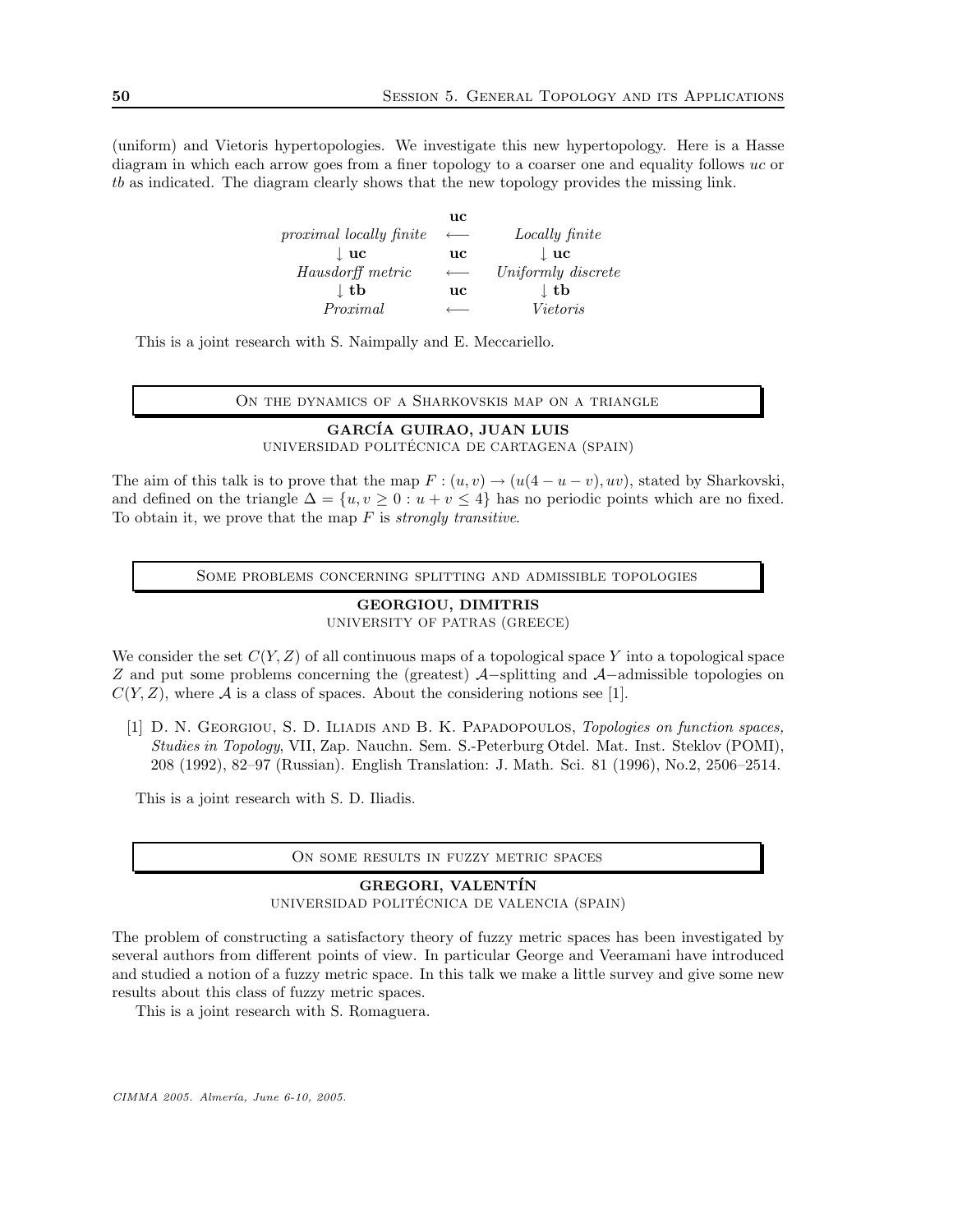HUTTON  $[0,1]$ -QUASI-UNIFORMITIES INDUCED BY FUZZY (QUASI-)METRIC SPACES

#### GUTIÉRREZ GARCÍA, JAVIER

UNIVERSIDAD DEL PA´IS VASCO-EUSKAL HERRIKO UNIBERTSITATEA (SPAIN)

It is well known that given a probabilistic metric space (Menger space) with continuous t-norm T [9] there is a Hausdorff topology associated (see also [8] for a discussion about necessary conditions). This association factorizes through strong uniformities (or  $(\varepsilon, \lambda)$ -uniformities, [9,10]). Similarly, any fuzzy metric space  $(X, M, *)$  in the sense of [1,2] can be endowed with a Hausdorff topology  $\tau_M$ , (in the case of fuzzy quasi-metric spaces [4], a  $T_1$  topology), and again this association factorizes through (quasi-)uniform spaces (see  $[3,4]$ ). In this paper we associate to each fuzzy (quasi-)metric space a Hutton  $[0, 1]$ -quasi-uniformity  $\mathfrak{U}_M$  [6]. This allows us to give a factorization of the previous association via Hutton [0, 1]-quasi-uniformities (using Katsaras' functor). It is also proved that the topology  $\tau_M$  is exactly the image under the Lowen's functor  $\iota$  [7] of the [0,1]-topology induced by  $\mathfrak{U}_M$ . As a consequence, we get a class of Hutton [0, 1]-quasi-uniformities which are probabilistic metrizable in the sense of [5].

This is a joint research with M. A. de Prada Vicente.

- [1] A. GEORGE AND P. VEERAMANI, On some results in fuzzy metric spaces, Fuzzy Sets and Systems, 64 (1994), pp. 395–399.
- [2] A. George and P. Veeramani, Some theorems in fuzzy metric spaces, J. Fuzzy Math., 3 (1995), pp. 933–940.
- [3] V. Gregori and S. Romaguera, Some properties of fuzzy metric spaces, Fuzzy Sets and Systems, 115 (2000), pp. 485–489.
- [4] V. Gregori and S. Romaguera, Fuzzy quasi-metric spaces, Appl. Gen. Topology, 5 (2004), pp. 129–136.
- [5] U. HöHLE, Probabilistic topologies induced by L-fuzzy uniformities, Manuscripta Math., 38 (1982), no. 3, pp. 289–323.
- [6] B. HUTTON, Uniformities on Fuzzy Topological Spaces, J. Math. Anal. Appl., 58 (1977), pp. 559–571.
- [7] R. Lowen, Fuzzy topological spaces and fuzzy compactness, J. Math. Anal. Appl., 56 (1976), pp. 623–633.
- [8] B. MORREL AND J. NAGATA, *Statistical metric spaces as related to topological spaces*, General Topology and its Applications, 9 (1978), pp. 233–237.
- [9] B. Schweizer and A. Sklar, Statistical metric spaces, Pacific J. Math., 10 (1960), pp. 314– 334.
- [10] B. Schweizer and A. Sklar, Probabilistic metric spaces, North-Holland Series in Probability and Applied Mathematics, North-Holland Publishing Co., New York-Amsterdam, 1983.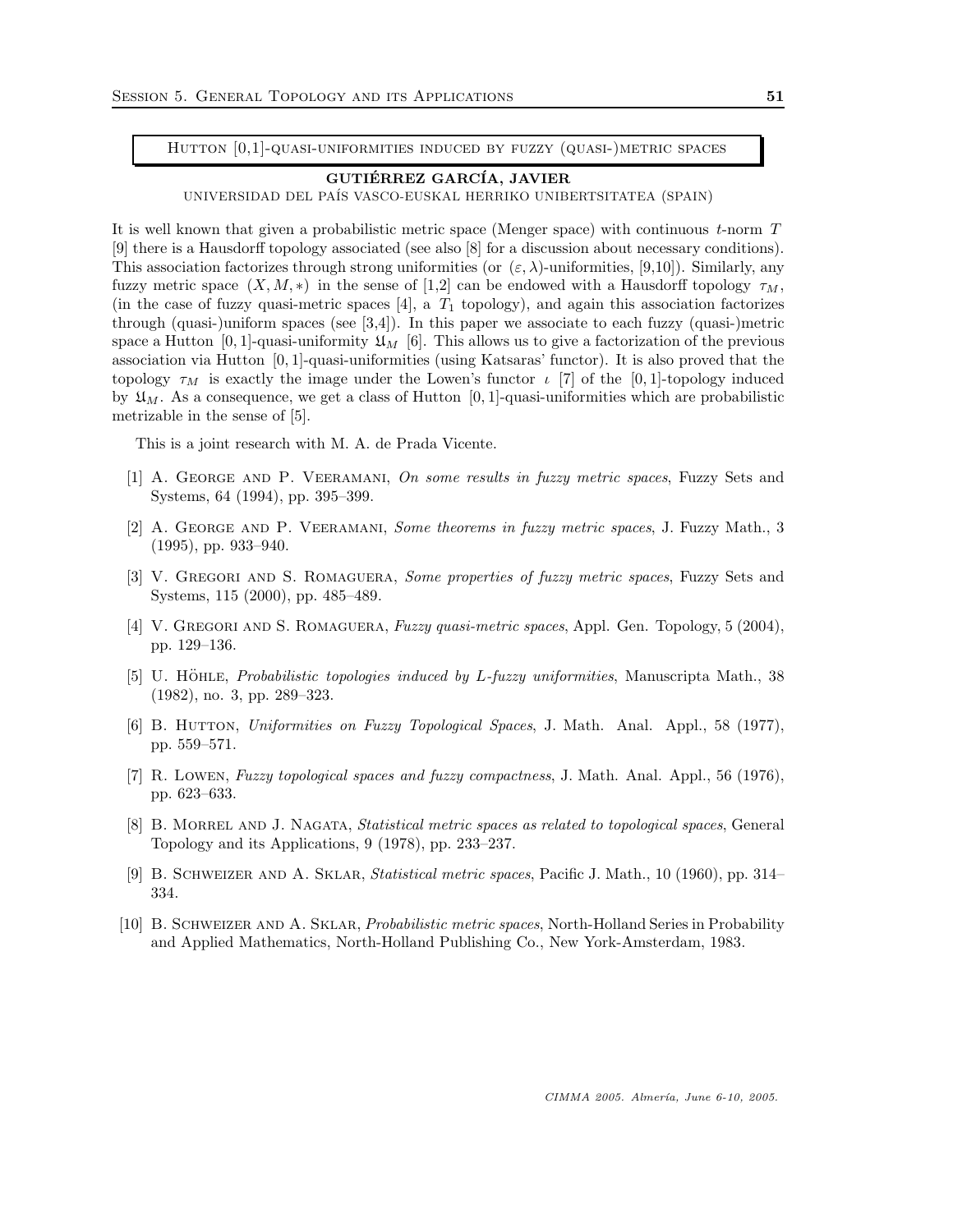#### Separable metric spaces

## HAGHNEJAD AZER, KAZEM MOHGHEGH ARDABLY UNIVERSITY (IRAN)

Separable metric space possesses special properties that some of problem in analysis can be solved in this spaces easily. The questions which appears basically is what properties are needed for metric spaces to be separable. We well answer to this question exactly in this article and even will get a special structure for separable metric spaces that is the same topological and algebraic structure of real numbers.

Representable topologies and locally connected spaces

INDURAIN, ESTEBAN UNIVERSIDAD PÚBLICA DE NAVARRA (SPAIN)

The objective of this note is to investigate the role of locally connected spaces in the theory of numerical representations of totally ordered structures. In the main result of the present paper we shall prove that every locally connected separable topology has the continuous representability property, that is: every continuous complete preorder defined on a locally connected separable topological space always admits a continuous real-valued order-preserving representation. In the last section, some generalizations are analyzed, and it is proved that the main result cannot be extended to the semicontinuous case.

This is a joint research with J. C. Candeal and G. B. Mehta.

The minimum tree for a given zero-entropy period

#### JUHER, DAVID

UNIVERSITAT DE GIRONA (SPAIN)

This work deals with 1-dimensional discrete dynamical systems given by continuous maps defined on trees.

The notion of topological entropy is defined for continuous maps on compact metric spaces and is a quantitative measure of the dynamical complexity of the map. It is an important topological invariant. The entropy of a map f will be denoted by  $h(f)$ , and the set of periods of all the periodic orbits of f will be denoted by  $\text{Per}(f)$ . The number of endpoints of a tree T will be denoted by extra. We answer the following question: given any  $n \in \mathbb{N}$ , which is the minimum size (number of endpoints) of a tree in order that a zero-entropy map f with  $n \in Per(f)$  can be defined on it? Let us denote this number by  $e_n$ . In other words,

 $e_n = \min\{i \in \mathbb{N}: \text{ there is a continuous tree map } f : T \longrightarrow T, e_T = i, h(f) = 0, n \in \text{Per}(f)\}.$ 

We prove that

$$
e_n = s_1 s_2 \cdots s_k - \sum_{i=2}^k s_i s_{i+1} \cdots s_k,
$$

where  $n = s_1 s_2 \cdots s_k$  is the decomposition of n into a product of primes such that  $s_i \leq s_{i+1}$ .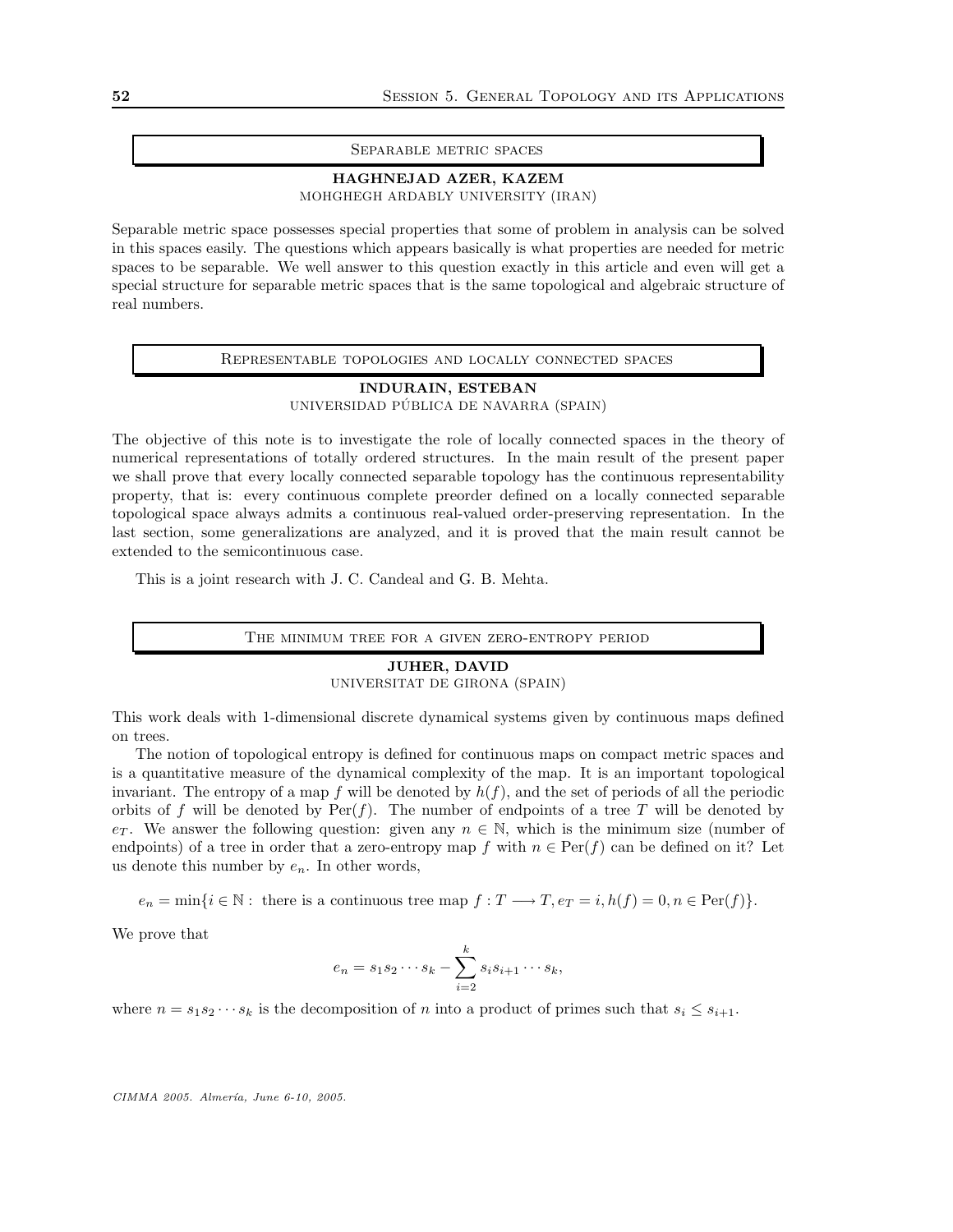#### A variant of Banach fixed point theorem

KHAN, MOHAMMAD SULTAN QABOOS UNIVERSITY (OMAN)

There are several extensions and generalization of Banach Fixed Point Theorem in various spaces for single-valued as well as for multivalued mappings.In this talk, we present a variant of this theorem. Examples are given to support our results. Applications to homotopy invariance of fixed points will be discussed.

Open-multicommutativity of the probability measure functor

## KOZHAN, ROMAN LVIV NATIONAL UNIVERSITY (UKRAINE)

We consider the construction of space of probability measures  $P$ , which is functorial in the category Comp of compact Hausdorff spaces. The functor  $P$  is normal in the sense of E.V. Shchepin (1981). It is well-known that the functor  $P$  is open, i.e. it preserves the class of open surjective maps. This was first proved by Diter and Eifler (1972). Shchepin (1981) discovered tight relations between the properties of openness and bicommutativity. In particular, he proved that every open functor in Comp is bicommutative, that is preserves the class of the bicommutative diagrams in the sense of Kuratowski.

For the functors acting in the category of compact Hausdorff spaces, we introduce the so-called open multicommutativity property, which generalizes both bicommutatovity and openness and show that this property is satisfied by the functor P.

This is a joint research with Michel Zarichnyi.

#### Quasi-coincidence for intuitionistic fuzzy points

LUPIÁÑEZ, FRANCISCO. G. UNIVERSIDAD COMPLUTENSE DE MADRID (SPAIN)

The introduction of intuitionistic fuzzy sets is due to K. T. Atanassov who, also, proposed some problems about this subject. D. Coker defined the intuitionistic fuzzy topological spaces, and, with some co-workers studied these spaces. In this paper, we define and study the notion of quasi-coincidence for intuitionistic fuzzy points and obtain a characterization of continuity for maps between intuitionistic fuzzy topological spaces.

Chaotic multipliers and tensor products

# MARTÍNEZ-GIMÉNEZ, FÉLIX UNIVERSIDAD POLITÉCNICA DE VALENCIA (SPAIN)

Devaney defined a continuous mapping f on a metric space X to be chaotic (D-chaotic) if it is topologically transitive, i.e. for each pair U, V of non-empty open sets there is  $n \in \mathbb{N}$  such that  $f^{n}(U) \cap V \neq \emptyset$ ; the periodic points of f form a dense subset of X; and f possesses the following sensitivity to initial conditions: There is an  $\varepsilon > 0$  such that for all  $\delta > 0$  and  $x \in X$ , there are  $y \in X$ and  $n \in \mathbb{N}$  such that  $d(x, y) < \delta$  but  $d(f^n x, f^n y) > \varepsilon$ . When X is separable, complete and has no isolated points, transitivity is equivalent to the existence of a dense orbit. Following Auslander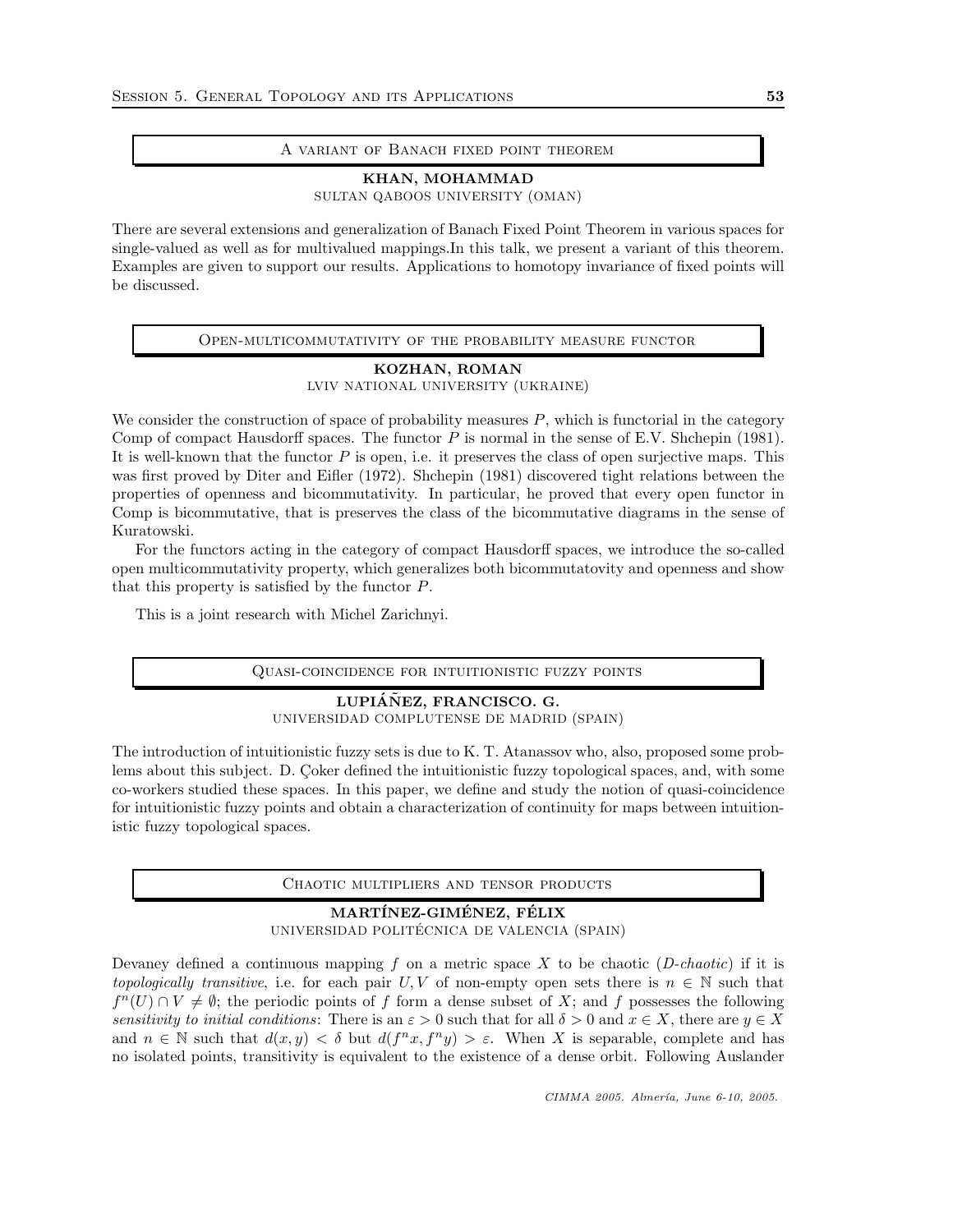and Yorke, we say that  $f$  is chaotic  $(AY\text{-}chaotic)$  if it admits a dense orbit and it has sensitive dependence to initial conditions.

A continuous and linear operator T on a Fréchet (complete and metric) space E is called hypercyclic if the orbit orb $(T, x) := \{x, Tx, T^2x, \ldots\}$  is dense in E for some  $x \in E$ . In this case x is a hypercyclic vector for T . Godefroy and Shapiro showed that hypercyclic operators have sensitive dependence on initial conditions. In other words, for operators on Fréchet spaces, hypercyclicity is equivalent to AY-chaos, and  $T$  is D-chaotic if and only if  $T$  is hypercyclic and its periodic points form a dense subset of  $E$ .

Our purpose is to give a general tool which permits us to obtain (AY- or D-) chaos for operators that can be represented as tensor products of simpler operators. This is the case, e.g., of many operators defined on function spaces of several variables (e.g. translations on the space of entire functions  $\mathcal{H}(\mathbb{C}^{\mathbb{N}})$ , partial differential operators, etc.) that admit a tensorial representation with factors consisting of operators on function spaces of one variable.

We study when the tensor product  $T\widetilde{\otimes}R$  of two operators defined on Fréchet spaces is chaotic. Using this tensor product technics we study chaos of multiplication operators  $L_T(S) := TS$ ,  $R_T(S) :=$ ST defined on certain operator ideals like the nuclear, compact operators, or on the space of all operators. As a consequence we obtain the first examples of D-chaotic multipliers on Banach algebras.

This is a joint work with J. Bonet and A. Peris.

- [1] J. BONET, F. MARTÍNEZ-GIMÉNEZ AND A. PERIS, Universal and chaotic multipliers on operator ideals, J. Math. Anal. Appl.  $297$  (2004), pp. 599–611.
- [2] F. MARTÍNEZ-GIMÉNEZ AND A. PERIS, Universality and chaos for tensor products of operators, J. Approx. Theory 124 (2003), no. 1, pp. 7–24.

#### Hyperspace and function space as duals

# MECCARIELLO, ENRICO UNIVERSITÀ DEL SANNIO (ITALY)

Let  $(X, \mathcal{U}), (Y, \mathcal{V})$  be separated uniform spaces. Let  $\eta$  be the compatible EF-proximity on Y induced by  $\mathcal V$ . We also consider spaces satisfying weaker separation axioms and with weaker proximities. Suppose  $\alpha \subseteq CL(X)$  is a closed or compact network on X. We consider the proximal set open topology, depending on  $\alpha$  and  $\eta$ , on  $C(X, Y)$  and its dual, a hyperspace topology on  $\alpha$ . This duality enables us to get results in function spaces from those in hyperspaces and vice versa.

This is a joint research with G. Di Maio and S. Naimpally.

#### An analogue of the Tietze extension theorem in bitopological spaces

## MOSHOKOA, SEITHUTI UNIVERSITY OF SOUTH AFRICA (SOUTH AFRICA)

Maps that preserves Cauchy sequences in metric spaces have been studied in the literature, see [3] for example. Their advantage over uniformly continuous maps was also illustrated. In this talk we discuss the problem of extending these maps from a convex closed subspace of a quasi-pseudo metric to the whole space. This will be done in the context of bitopological spaces. Analogous results in the setting of metric spaces will also be presented.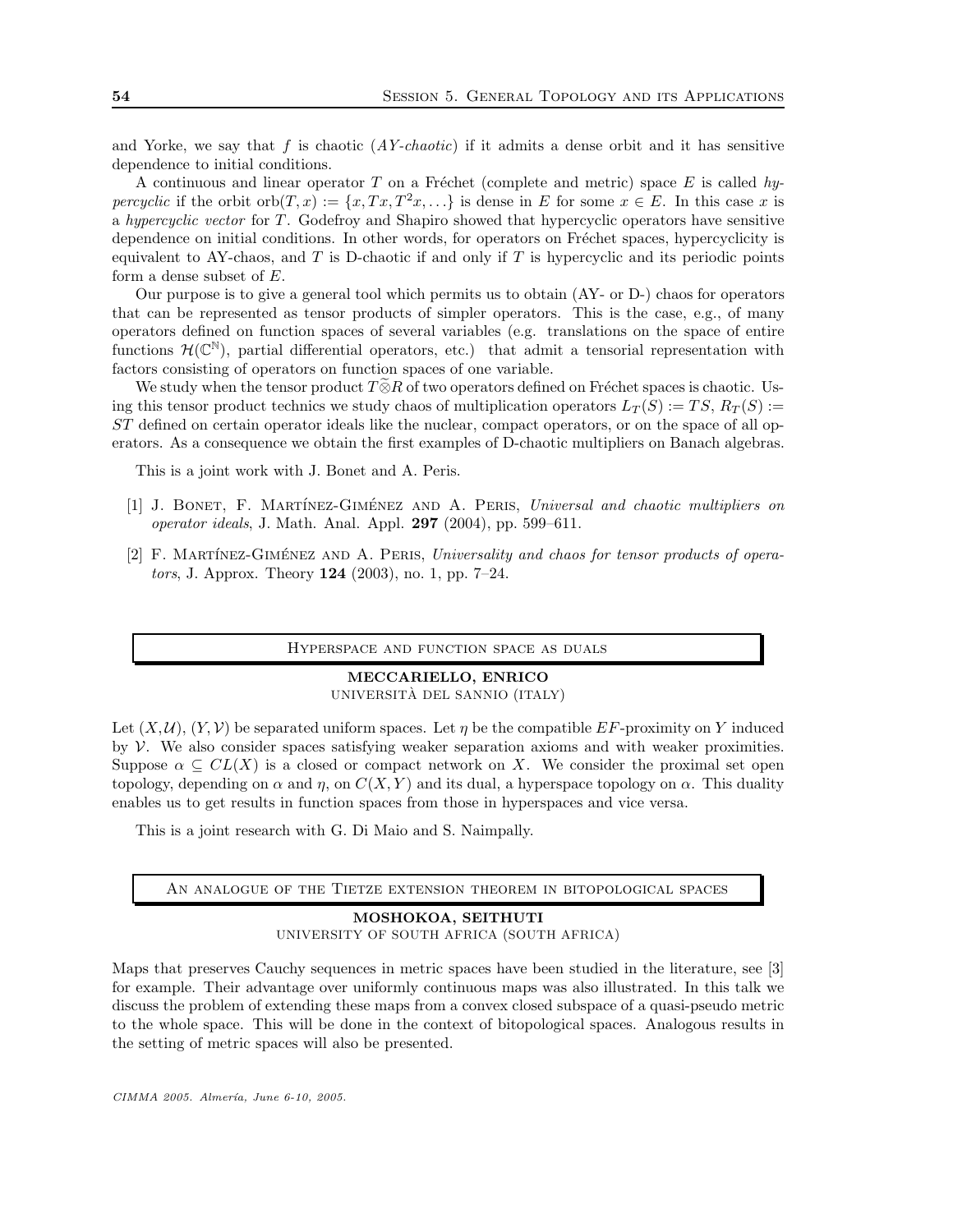- [1] E. Lowen-Colebunders, Function classes of Cauchy continuous maps, Marcel Dekker, Inc. New York and Basel, 1989.
- [2] S. Salbany, Bitopological Spaces, Compactifications and Completions, Math. Monographs University of Cape Town, Vol 1, (1974).
- [3] R. F. Snipes, Functions that preserves Cauchy sequences, Nieuw Arch. Wisk. (1977) (3), 25, no. 3, 409–422.

Duality in function spaces (main talk)

#### NAIMPALLY, SOMASHEKHAR LAKEHEAD UNIVERSITY (CANADA)

We use Bartle's technique to study duality between a topological space and a function space. Normally such a duality forms an essential part of Functional Analysis. Let  $X, Y$  be regular or uniform spaces and F a subfamily of  $C(X, Y)$ . Let F be given some topology such as the topology of pointwise convergence  $\tau_p$ , the compact-open topology  $\tau_k$  or the topology of uniform convergence  $\tau_u$ . We introduce several new topologies such as the *topology of even convergence*  $\tau_e$ , the *closed-cocompact* topology  $\tau_{k'}$ , ( strongly) locally proximal convergence. The evaluation map  $\omega \colon \mathcal{F} \times X \to Y$ , assigns to each  $x \in X$ , a function  $\underline{x} : \mathcal{F} \to Y$  given by  $\underline{x}(f) = \omega(f, x) = f(x)$ . Let  $\underline{X} = \{\underline{x} : x \in X\}$ , have the topology of pointwise convergence. Some sample results:

- (1) F has the topology  $\tau_p$  if and only if for each  $x \in X$ ,  $\underline{x}$  is continuous on F.
- (2) F is equicontinuous if and only if the map  $x \to \underline{x}$  from X to  $\underline{X}$ , with the topology  $\tau_u$ , is continuous (Bourbaki).
- (3) F is evenly continuous if and only if the map  $x \to \underline{x}$  from X to  $\underline{X}$ , with the topology  $\tau_e$ , is continuous.

Dually

- (1<sup>\*</sup>)  $\mathcal F$  has the uniform convergence topology  $\tau_U$  if and only if  $\underline X$  is equicontinuous.
- (2<sup>\*</sup>)  $\mathcal F$  has the topology of even convergence  $\tau_e$  if and only if  $\underline X$  is evenly continuous.
- (3<sup>\*</sup>)  $\mathcal F$  has the compact-open topology  $\tau_k$  if and only if each compact subset of  $\underline X$  is evenly continuous.

We explore the topological groups of self-homeomorphisms of a topological space and shed light on the earlier work of Arens, Dieudonne, Di Concilio. We also study the concepts such as evenly equidistant, functionally equicontinuous, due to Bouziad–Troallic and topologically equicontinuous due to Royden. This is a joint research with G. Di Maio and E. Meccariello.

#### Set-valued discrete chaos

# PERIS, ALFRED

UNIVERSITAT POLITÈCNICA DE VALÈNCIA (SPAIN)

Given a continuous map  $f: X \to X$  on a (Hausdorff) topological space  $(X, d)$ , we characterize topological transitivity for the (set-valued) map  $f:\mathcal{K}(X)\to\mathcal{K}(X)$  induced by f on the space  $\mathcal{K}(X)$ of compact subsets of  $X$ , endowed with the Vietoris topology. More precisely,  $f$  is transitive if and only if f is weakly mixing. Some consequences are also derived for the dynamics on fractals and for (continuous and) linear maps on infinite-dimensional spaces.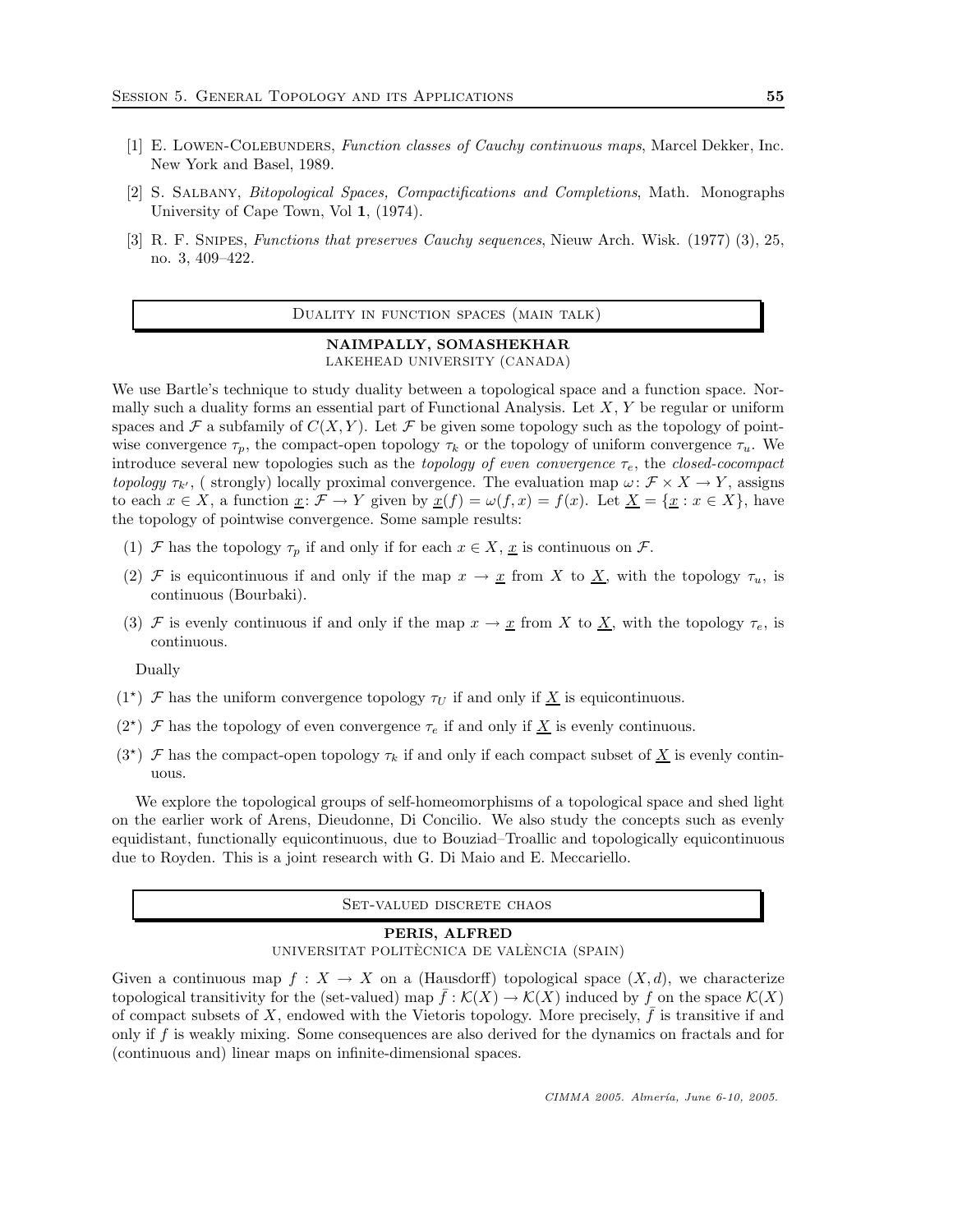New results on semi-Lipschitz functions that are valued in a quasi-normed linear space

#### SÁNCHEZ ÁLVAREZ, JOSÉ MANUEL UNIVERSIDAD POLITÉCNICA DE VALENCIA (SPAIN)

Let  $(X, d)$  be a quasi-metric space and  $(Y, q)$  be a quasi-normed linear space. We show that the normed cone of semi-Lipschitz functions from  $(X, d)$  to  $(Y, q)$  that vanish at a point  $x_0 \in X$  is balanced in the sense of D. Doitchinov. We also prove that it is complete in the sense of Doitchinov whenever  $(Y, q)$  is a biBanach space.

This is a joint research with S. Romaguera and M. Sanchis.

On quiet fuzzy quasi-metric spaces

## SAPENA, ALMANZOR

UNIVERSIDAD POLITÉCNICA DE VALENCIA (SPAIN)

The notion of a quiet quasi-uniform space was introduced by D. Doitchinov in order to construct a satisfactory theory of completion in quasi-uniform and quasi-metric spaces. Furthermore, quietness provides a suitable framework to discuss many interesting properties in the realm of quasi-uniform spaces. In the light of these facts one can expect that an appropriate notion of a quiet fuzzy quasi-metric space provided a useful tool to the development of a consistent theory of asymmetric fuzziness. In this direction, we propose a notion of quietness that permits us to state, among other, the following results:

- (1) A quasi-metric space is quiet if and only if its standard fuzzy quasi-metric space is quiet.
- (2) Each quiet fuzzy quasi-metric space admits a compatible quiet quasi-metric.
- (3) Each totally bounded quiet fuzzy quasi-metric space is a separable (fuzzy) metrizable space.
- (4) Each quiet fuzzy quasi-metric has an (up to quasi-isomorphism) unique quiet bicompletion and an (up to quasi-isomorphism) unique quiet D-completion.

This is a joint research with S. Romaguera and O. Valero.

#### Axial mappings

# SZYSZKOWSKI, MARCIN

GDANSK UNIVERSITY (POLAND)

A mapping  $f: \mathbb{R}^2 \to \mathbb{R}^2$  is called horizontal (vertical) if  $f(x, y) = (g(x, y), y) (f(x, y) = (x, g(x, y)))$ for some  $g: \mathbb{R}^2 \to \mathbb{R}^2$ . It has been known that every permutation of the plane  $\mathbb{R}^2$  is a composition of at most four (4) such axial mappings. Not every continuous permutation of the plane can be even approximated (in the supremum metric) by a finite composition of axial continuous mappings but every continuous permutation can be pointwise approximated by a finite (but not bounded) composition of axial continuous mappings. We discuss what happens if we replace permutation by (not one-to-one) function.

A mapping  $f: R^2 \to R^2$  is called a slide if  $f(x, y) = (x + g(y), y)$  or  $f(x, y) = (x, y + g(x))$  for some  $g: R \to R$ . A slide is a special axial mapping. Again every permutation is a composition of finitely many (this time 209) slides. The situation is different when we try approximate a continuous permutation by continuous slides.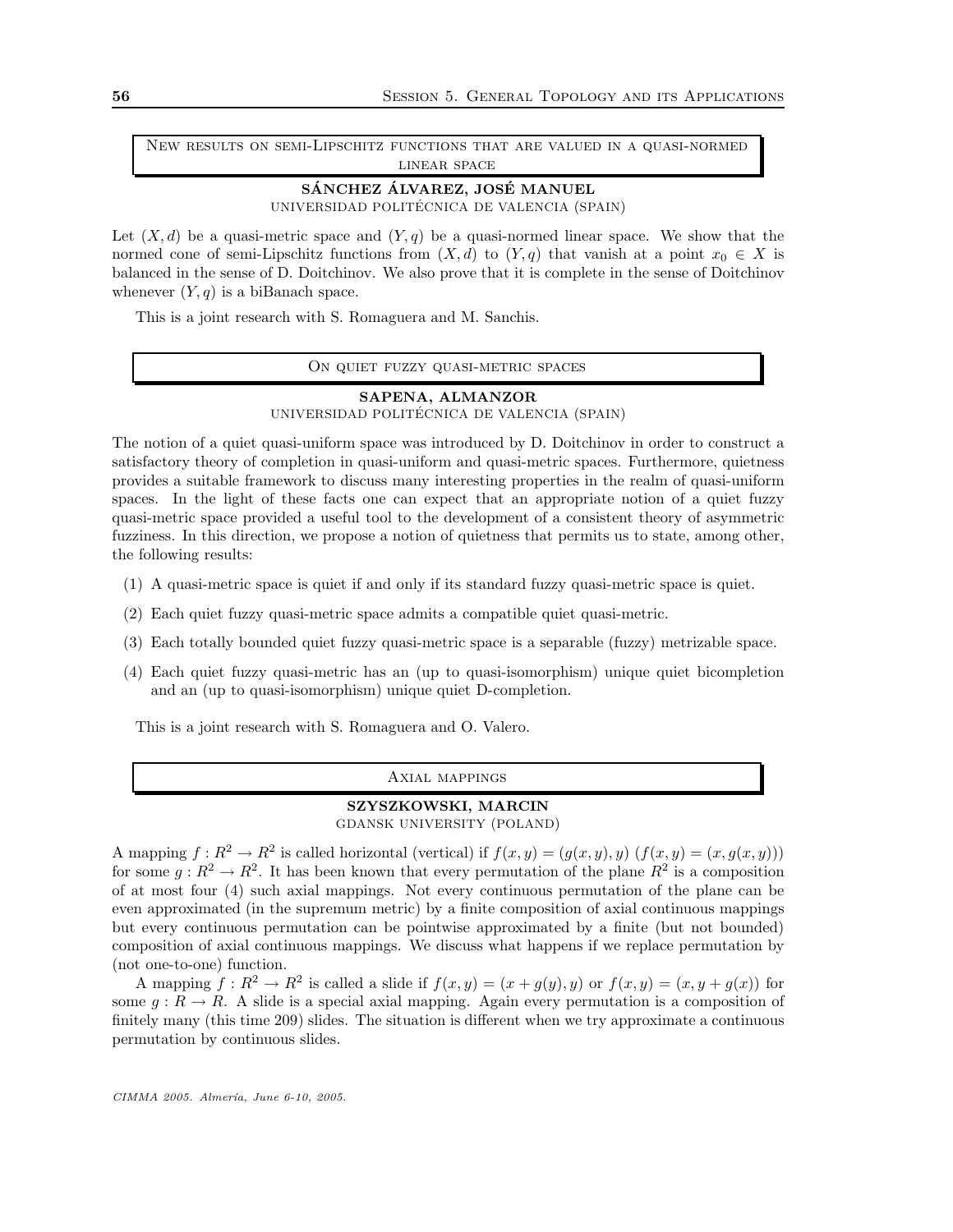The Banach fixed point theorem in fuzzy quasi-metric spaces

#### TIRADO, PEDRO

UNIVERSIDAD POLITÉCNICA DE VALENCIA (SPAIN)

We obtain quasi-metric extensions of the well-known fuzzy version of M. Grabiec [1] of the classical Banach fixed point theorem. In particular, and by using the corresponding generalizations of the notions of B-contraction [3] and G-completeness [1] to fuzzy quasi-metric spaces in the sense of V. Gregori and S. Romaguera [2], we state the following results.

**Theorem 1.** Let  $(X, M, *)$  be a G-bicomplete fuzzy quasi-metric space such that  $\lim_{t\to\infty} M(x, y, t)$  = 1 for all  $x, y \in X$ . Then every B-contraction on X has a unique fixed point.

**Theorem 2.** Let  $(X, M, *)$  be a G-right complete Hausdorff fuzzy quasi-metric space such that  $\lim_{t\to\infty} M(x, y, t) = 1$  for all  $x, y \in X$ . Then every B-contraction on X has a unique fixed point.

These results apply to some fuzzy quasi-metrics on the domains of words that are useful in the study of semantics models of programming languages.

This is a joint research with S. Romaguera and A. Sapena.

- [1] M. GRABIEC, Fixed points in fuzzy metric spaces, Fuzzy Sets and Systems 27 (1988), pp. 385– 389.
- [2] V. Gregori and S. Romaguera, Fuzzy quasi-metric spaces, Appl. Gen. Topology 5 (2004), pp. 129–136.
- [3] V. M. SEHGAL AND A. T. BHARUCHA-REID, Fixed points of contraction mappings on PMspaces, Math. Systems Theory  $6$  (1972), pp. 97–100.

Pseudoradial problems: results and problems (main talk)

#### TIRONI, GINO

UNIVERSITY OF TRIESTE (ITALY)

In this talk a survey is given of principal results (old and new) concerning the class of pseudoradial spaces. Cardinal invariants and their inequalities in this class are considered. The behaviour of pseudoradial spaces under the operations of taking topological products and subspaces are examined. A particular attention is dedicated to the so called "small cardinals" in connection with pseudoradiality. Finally several open problems are presented.

A characterization of generalized monotone normed cones

VALERO, OSCAR UNIVERSIDAD DE LAS ISLAS BALEARES (SPAIN)

Let  $C$  be a convex cone and consider a quasi-norm  $p$  defined on it. We study the structure of the couple  $(C, p)$  as a topological space in the case that the function p is also monotone. We characterize when the topology of a quasi-normed cone can be defined by mean of a monotone norm. We also define and study the dual cone of a monotone normed cone and the monotone quotient of a general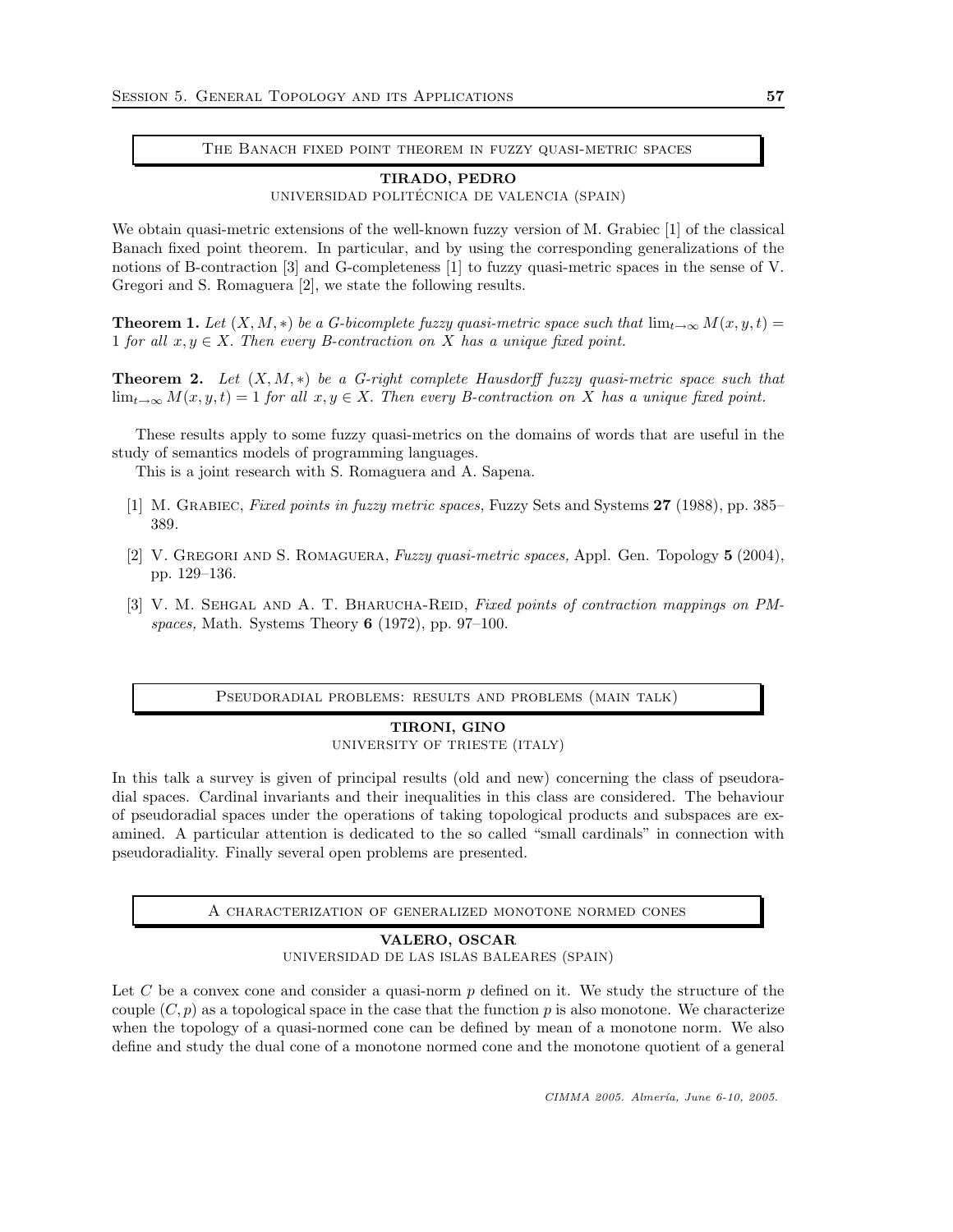cone. We provide a descomposition theorem which allows to write a cone as a direct sum of a monotone subcone that is isomorphic to the monotone quotient and other particular sudcone.

This is a joint research with S. Romaguera and E. A. Sánchez-Pérez.

## VILCHES ALARCÓN, JOSÉ ANTONIO UNIVERSIDAD DE SEVILLA (SPAIN)

Using the notion of discrete Morse function introduced by R. Forman, we shall prove that there is a natural classification of discrete Morse functions defined on infinite simplicial complexes. It can be done by means of the discrete gradient vector field induced by every discrete Morse function. Moreover, we shall try to get another classification by considering the critical elements of a discrete Morse function and we shall find that it is only possible for the one-dimensional case.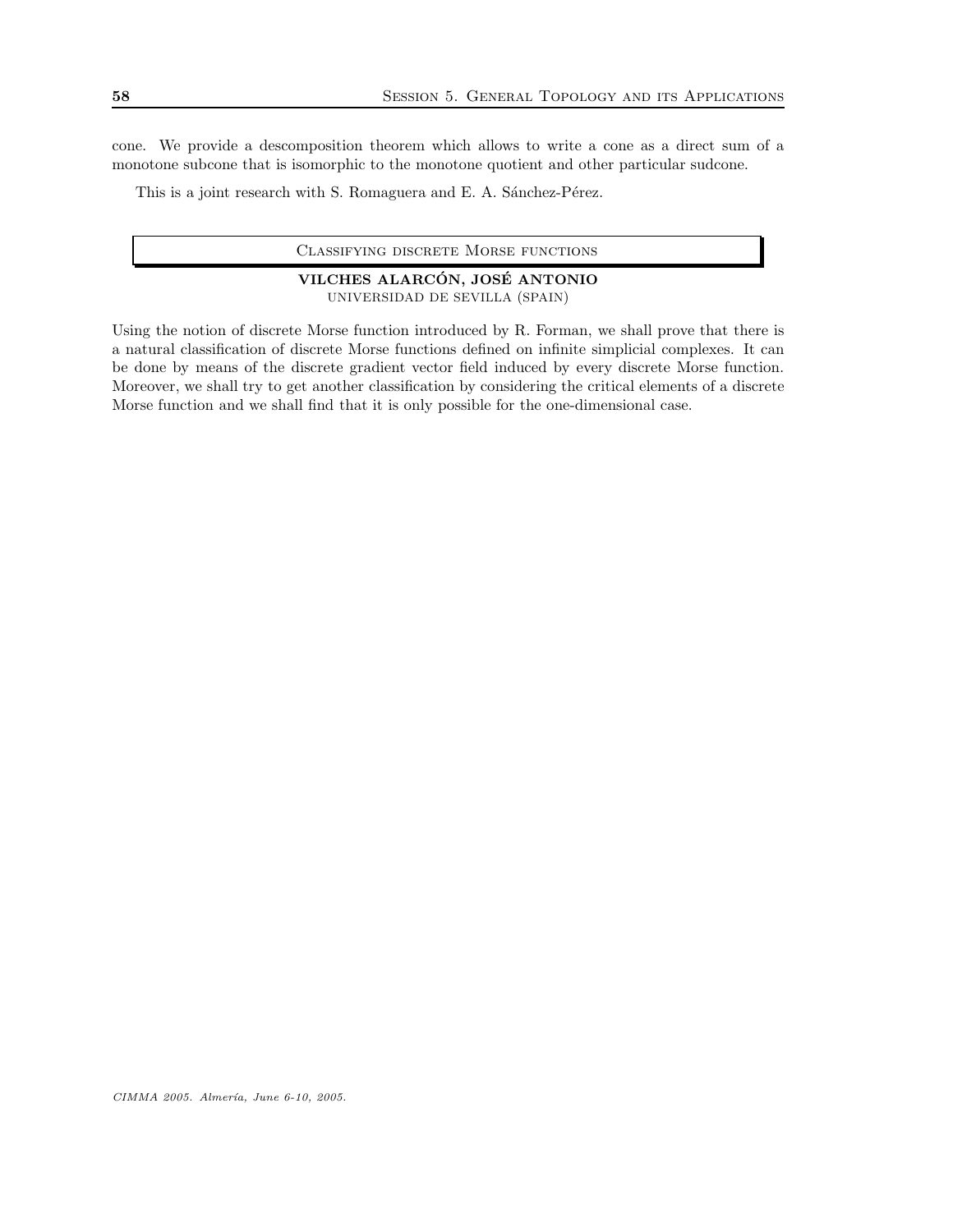# 6. Probabilistic Spaces, Copulae and T-norms. Applications

On some new forms of cycle-transitivity and their relation to commutative copulas

# DE SCHUYMER, BART

UNIVERSITY OF GHENT (BELGIUM)

Recently, we introduced the framework of cycle-transitivity as a general means of representing transitivity conditions on probabilistic relations. In this framework, for probabilistic relations, the concepts of T -transitivity and stochastic transitivity can be cast. The upper bound functions encountered in this framework for product-transitivity and dice-transitivity, conceptually related to the probabilistic sum, lead to natural questions concerning the meaning of similar upper bound functions. These questions are answered and connections to quasi-copulas and copulas are laid bare.

A new class of copulas

# DURANTE, FABRIZIO

UNIVERSITY OF LECCE (ITALY)

In the last few years there has been an increasing interest in the construction of new multivariate families of distribution functions (shortly d.f.'s) and a large choice of these objects has been put at the disposal of researchers for the modelling and the simulation. In this talk, based on a joint work with J. J. Quesada-Molina and C. Sempi, a class of bivariate copulas depending on two univariate functions is presented. Specifically, given two real functions  $\varphi$  and  $\psi$  from [0, 1] into [0, + $\infty$ ], it was studied when the mapping  $C:[0,1]^2\rightarrow[0,1],$  given by

$$
C_{\varphi,\psi}(x,y) := \varphi^{[-1]}(\varphi(\min(x,y)) + \psi(\max(x,y))),\tag{1}
$$

is a copula. This class of copulas is of great interest because it includes the well–known Archimedean and the Cuadras–Augé families of copulas. Several examples and some results about the concordance ordering are provided. The same circle of ideas will also enable us to construct and characterize a new family of quasi–copulas, a generalization of the concept of copula, which has a statistical motivation, for instance, in the study of the best-possible bounds in the set of bivariate d.f.'s.

On some stochastic differential equations and fractional brownian motion

#### EL-NADI, KHAIRIA EL-SAID UNIVERSITY OF ALEXANDRIA (EGYPT)

Let  ${B_t^H, t \in [0,1]}$  be a fractional Brownian motion with Hurst parameter H. In this paper, we proved the existence and uniqueness of strong solution for a stochastic partial differential equation of the following type,

$$
u(x,t) = u_o(x) + B_t^H + \int_0^t \sum_{|q| \le 2m} a_q(x) D^q u(x,s) ds + \int_0^t f(x,t,s,u(x,s)) ds,
$$

where  $D^q = D_1^{q_1} ... D_n^{q_n}$ , and  $D_j = \frac{\partial}{\partial x_j}$  and  $|q| = q_1 + q_2 + ... + q_n$ ,  $q = (q_1, q_2, ..., q_n)$  is an n-dimensional multi-index. It is assumed that the operator  $\frac{\partial}{\partial t} - \sum_{|q|=2m} a_q(x) D^q$  is uniformly parabolic.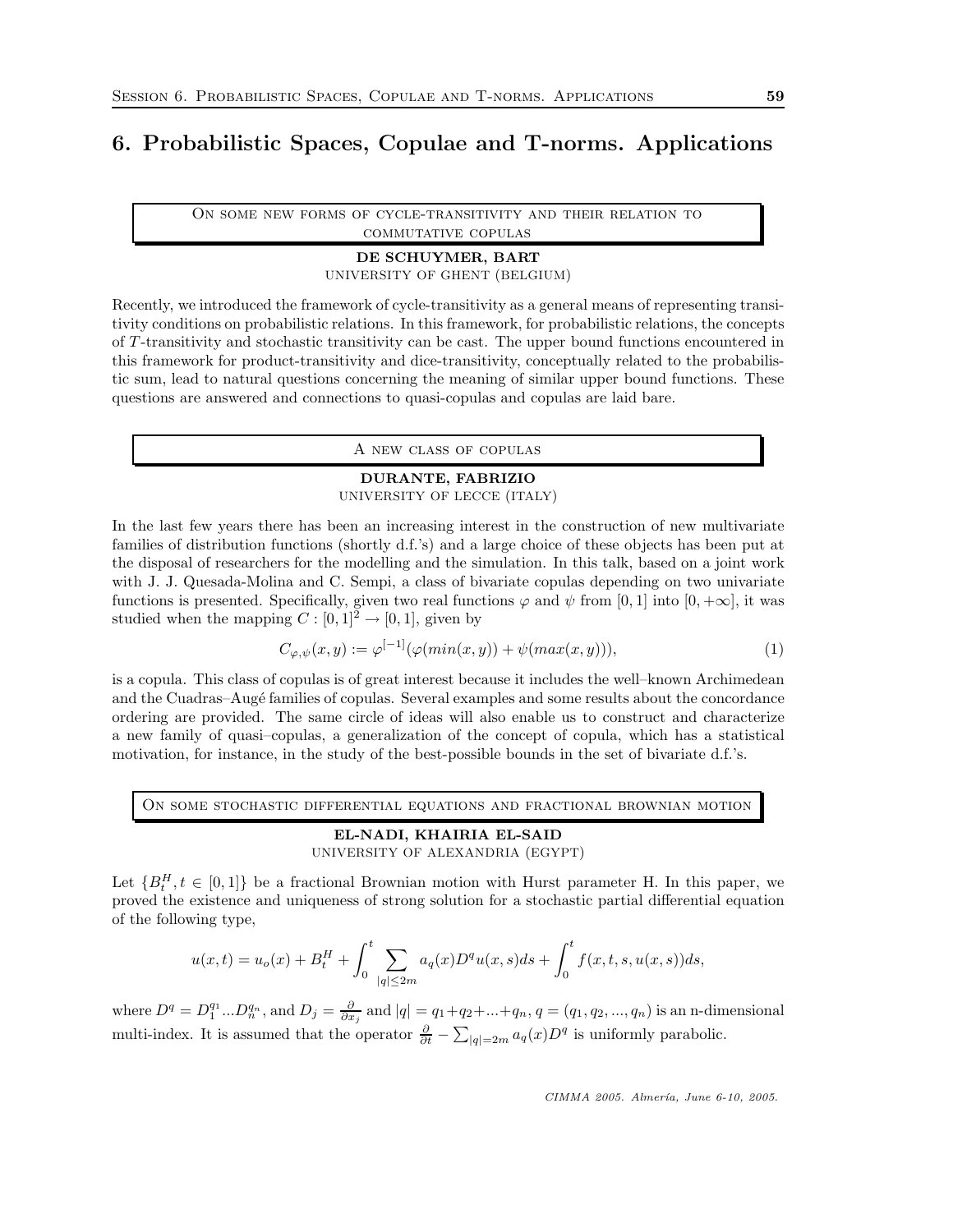#### The origin and development of the theory of copulas (main talk)

## QUESADA MOLINA, JOSE JUAN ´ UNIVERSIDAD DE GRANADA (SPAIN)

The concept of copula was introduced in 1959 by Abe Sklar in the context of probabilistic metric spaces. Since then, and during the last 45 years, the theory of copulas has been developed by a number of authors. Today, it represents a very useful scientific tool in probability and statistics, among other disciplines. More recently, the number of applications in insurance, actuarial science, finance, economy, hydrology, and other sciences, has been growing extensively.

#### Calculating the return periods via copulas

## SALVADORI, GIANFAUSTO UNIVERSITÀ DI LECCE (ITALY)

In this work we provide a general theoretical framework exploiting copulas for studying the return periods of random events; in particular, we consider events depending upon the joint behavior of two non-independent random variables, an approach which can easily be generalized to the multivariate case. We show that using copulas may greatly simplify the calculations, and even yield analytical expressions for the isolines of the return periods, both in the unconditional and in the conditional case. In addition, we show how a probability distribution may be associated with the return period of specific events, and introduce the new definitions of sub-, super-, and critical events, as well as those of primary and secondary return periods. An illustration of the techniques proposed is provided by analyzing some hydrological case studies, where the return period is fundamental during the design phase.

A short and partial history of Probabilistic Normed spaces (main talk)

# SEMPI, CARLO UNIVERSITÀ DI LECCE (ITALY)

This contribution has the, possibly too ambitious, aim to present a survey of the theory of Probabilistic Normed spaces. No result will be proved, so that, for the proofs, the reader is referred to the original sources. The theory of PN spaces has many facets and touches on many branches of mathematics, for instance, geometry, functional analysis, topology, probability, not in all of which the present author is an expert. Moreover, the author has tastes and ideas that may well not be shared by many researchers in the area. This justifies the adjective "partial"that appears in the title. Therefore, it is perhaps better to declare from the start what one may expect from this theory. It is only natural to investigate which "classical" properties of normed spaces are preserved in the new setting. But it is probably more interesting to look for those properties that pertain to the new theory and which have no corresponding analogue in the classical theory. It must also be added that Probabilistic Normed spaces may be approached from different standpoints: they may be studied for their own sake, as a special subject in functional analysis or in topology that is worth investigating simply because it is there, or because it provides a tool to approach open problems or, again, to shed light on topics that one thought had been thoroughly investigated. In this, one thinks immediately of the possible applications in probability and statistics.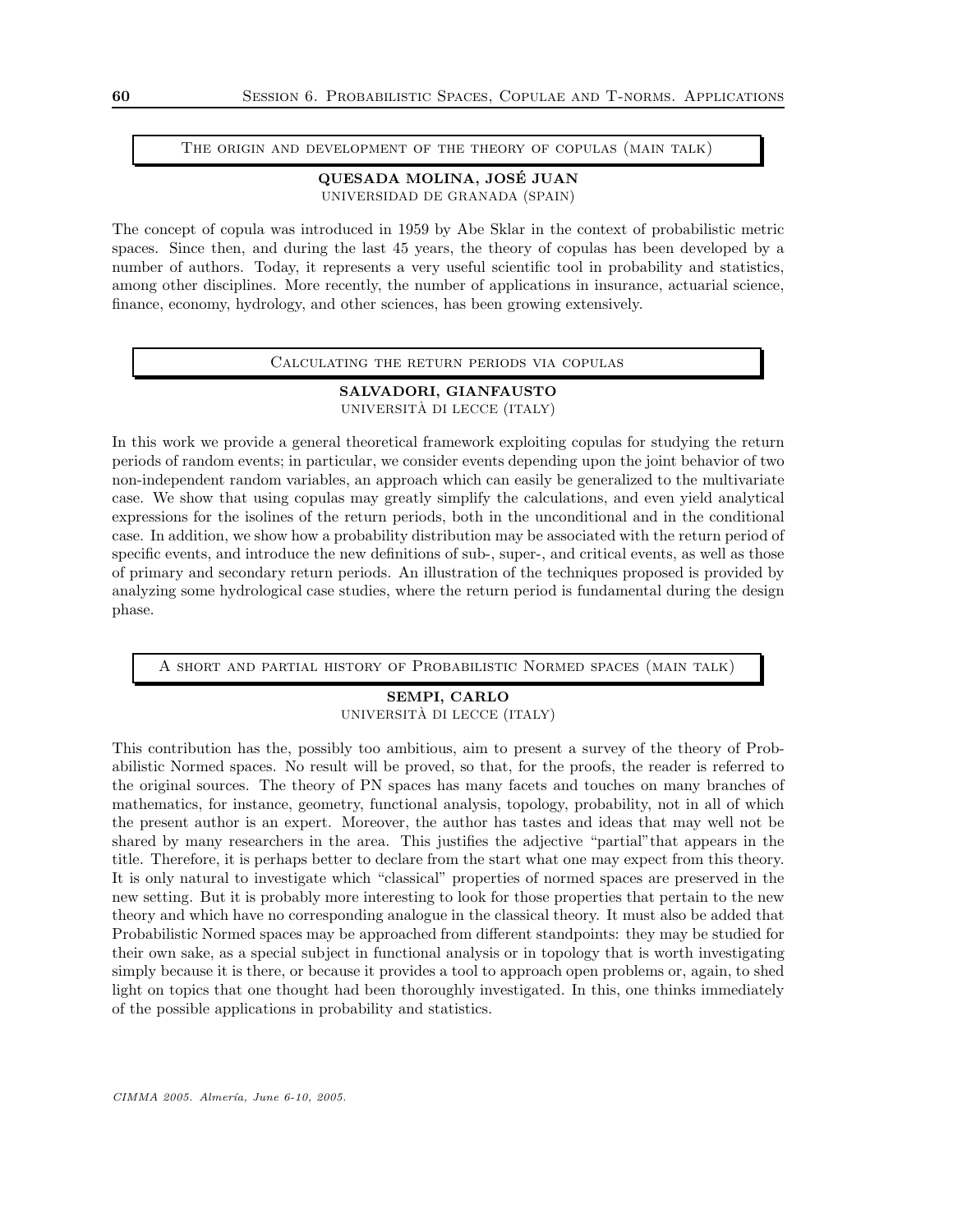#### Properties of multvariate measures of concordance

#### TAYLOR, MICHAEL

UNIVERSITY OF CENTRAL FLORIDA (UNITED STATES)

We explore the consequences of a set of axioms which extend Scarsini's axioms for bivariate measures of concordance to the multivariate case. The multivariate setting is richer and, surprisingly, in some ways more constrained than the bivariate setting. Measures of concordance may be thought of as operating on either random vectors or their associated copulas. We exhibit the following results:

- (1) A method of extending measures of concordance from low to arbitrarily high dimensions.
- (2) A formula expressing the measure of concordance of the random vectors  $(\pm X_1, \dots, \pm X_n)$  in terms of the measures of concordance of the "marginal" random vectors  $(X_{i_1}, \dots, X_{i_k})$ .
- (3) A method of expressing the measure of concordance of an odd-dimensional copula in terms of the measures of concordance of its even-dimensional marginals.
- (4) A family of relations which exist between the measures of concordance of the marginals of a given copula.

New classes of multivariate copulas

# UBEDA FLORES, MANUEL ´

UNIVERSIDAD DE ALMER´IA (SPAIN)

Recently, Rodríguez-Lallena and Ubeda Flores [Statist. Probab. Lett. 66, 2004] introduced a class of bivariate copulas which generalizes some known families such as the Farlie–Gumbel–Morgenstern. We now study multivariate generalizations of this class providing several examples.

A comment on the probabilistic metric spaces

VAEZPOUR, SEYED MANSOUR UNIVERSITY OF YAZD (IRAN)

Throughout this talk we will consider some topological properties of probabilistic metric spaces.

ON LOG-CONCAVITY OF THE MAXIMUM STATISTIC FROM FRIDAY AND PATIL BIVARIATE exponential model

#### VIVO MOLINA, JUANA MAR´IA UNIVERSIDAD DE MURCIA (SPAIN)

In the classical risk theory, it is often used that different type dimensions can be aggregated into a single dimensional statistic, as well as the assumption of properties on log-concavity of this aggregation; the maximum statistic might be used as aggregate statistic. In this paper, we discuss the conditions based on the weights and parameters of the generalized mixtures of a gamma and one or two exponential distributions to be true probability models. Likewise, we analyze the log-concavity properties of these generalized mixtures, extending the papers of Baggs and Nagaraja (1996) and Franco and Vivo (2002) devote to the log-concavity of the generalized mixtures of three or fewer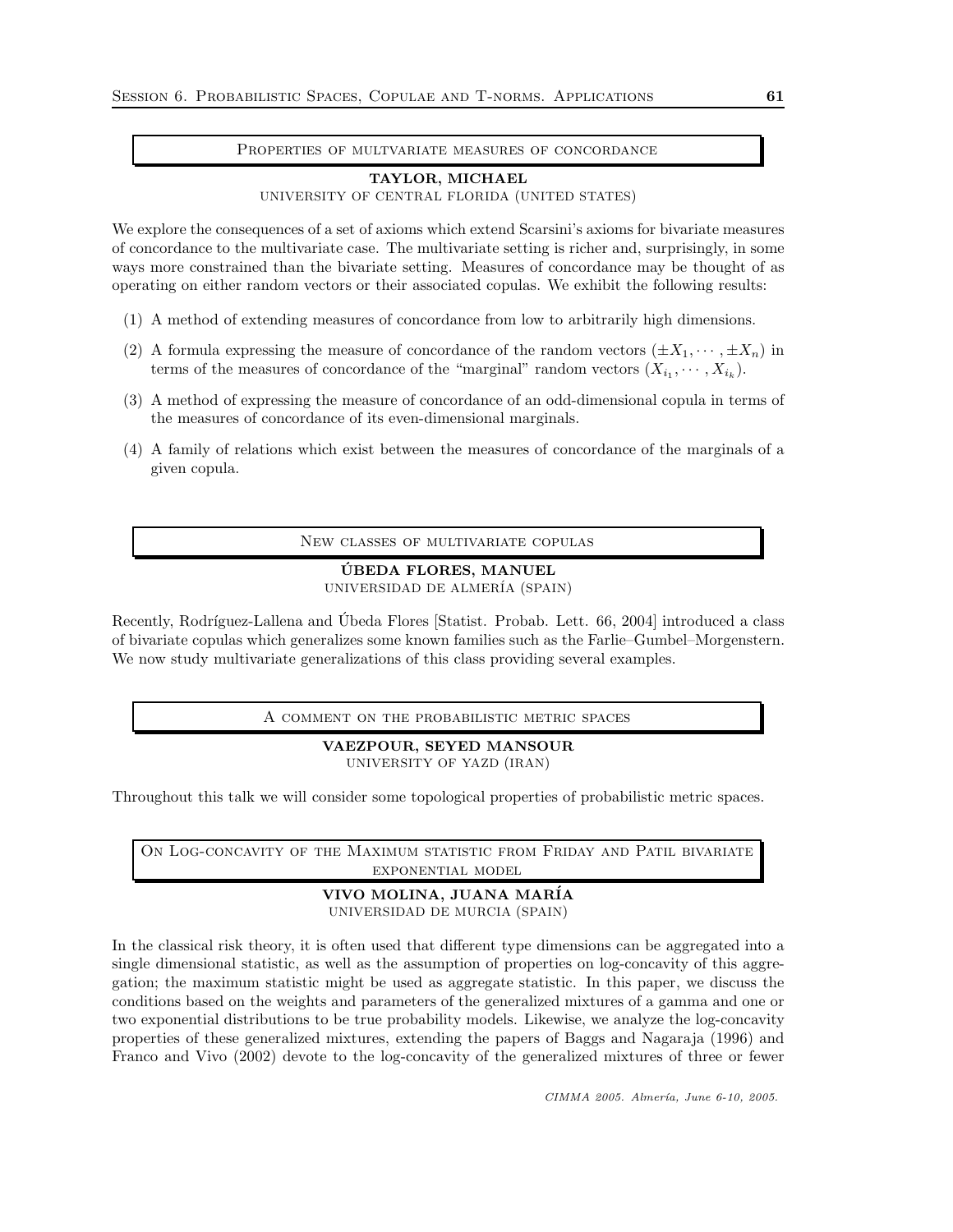exponential distributions, and consequently, we determine the log-concavity properties of the maximum statistic from Friday and Patil bivariate exponential model, which closes one question given in Baggs and Nagaraja (1996) and Franco and Vivo (2002).

This is a joint research with Manuel Franco.

- [1] Baggs, G. E. and Nagaraja, H. N. (1996). Reliability properties of order statistics from bivariate exponential distributions. Commun. Statist. Stochastic Models, 12, 611–631.
- [2] Franco, M. and Vivo, J. M. (2002). Reliability properties of series and parallel systems from bivariate exponential models. Commun. Statist. Theory Methods, 12, 2349–2360.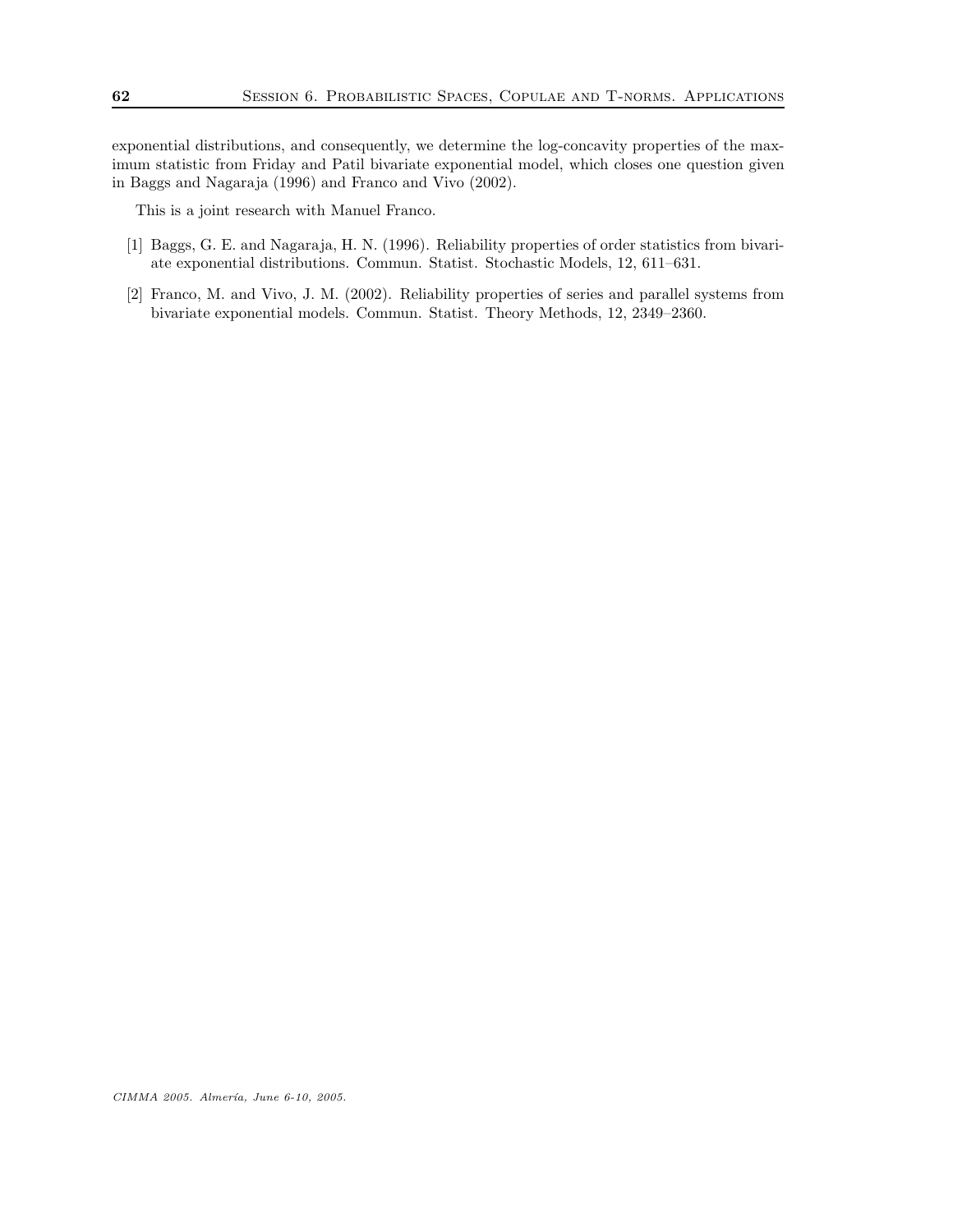# 7. Random Models and Design of Experiments

New ideas for random graphs

# LAURENTIU, MODAN FACULTY OF COMPUTER SCIENCE IN BUCHAREST (ROMANIA)

A new Boolean representing for the 2 classical types of random graphs will be introduced. A list of some properties for this kind of graphs will be quickly proved.

Centrality of individuals and cohesiveness of subgroups in economical networks a game theoretical approach (main talk)

# MANUEL GARCÍA, CONRADO MIGUEL UNIVERSIDAD COMPLUTENSE DE MADRID (SPAIN)

In social and economical networks, two of the major concerns are the identification of individuals that have a high centrality and the identification of cohesive subgroups within the network.

In this conference we give a game theoretical approach to those well-known problems. We will assume that a social or economical network is given by a graph  $(N, \Gamma)$  where  $N = \{1, 2, \ldots\}$  is a finite set of individuals (nodes) and Γ is a collection of (unordered) pairs  $\{i, j\}$  of elements of N (edges) which shows the possible communications. To reflect the interests that motivate the interactions among the actors, we consider an n−personal game in characteristic function form  $(N, \nu)$ , being  $N = \{1, 2, \ldots\}$  the set of graph nodes.

From the graph and the game, the graph-restricted game is obtained. Shapley value in a game is considered as actor's power. Then, the centrality of an individual is defined as the difference between his/her power in the new game and his/her power in the original one. This defined measure satisfies some appealing properties for a centrality measure.

In the same context, cohesiveness of a subgroup of actors (essentially the extent to which their relations are relatively strong, direct an frequent) is defined as the proportion of its value (measured with the Myerson value) that the players in subset retain when the originally deterministic graph became a probabilistic one (in a specific manner). Again, under conditions that are not very restrictive, this cohesiveness measure satisfies some desirable properties.

Scheduling parallel tasks of Linear Algebra on heterogeneous clusters

## MORAIS, CELESTE

#### INSTITUTO POLÍTÉCNICO DE BRAGANÇA (PORTUGAL)

The aim of data and task parallel scheduling for dense linear algebra kernels is to minimize the processing time of an application composed by several linear algebra kernels. The scheduling strategy presented here combines the task parallelism used when scheduling independent tasks and the data parallelism used for linear algebra kernels. This approach is also called as scheduling malleable tasks. A malleable task is one whose execution time is a function of the number of processors allotted to it. This problem has been studied for scheduling independent tasks on homogeneous machines. Here it is proposed a methodology for heterogeneous clusters and it is shown that significant improvements can be achieved with this strategy.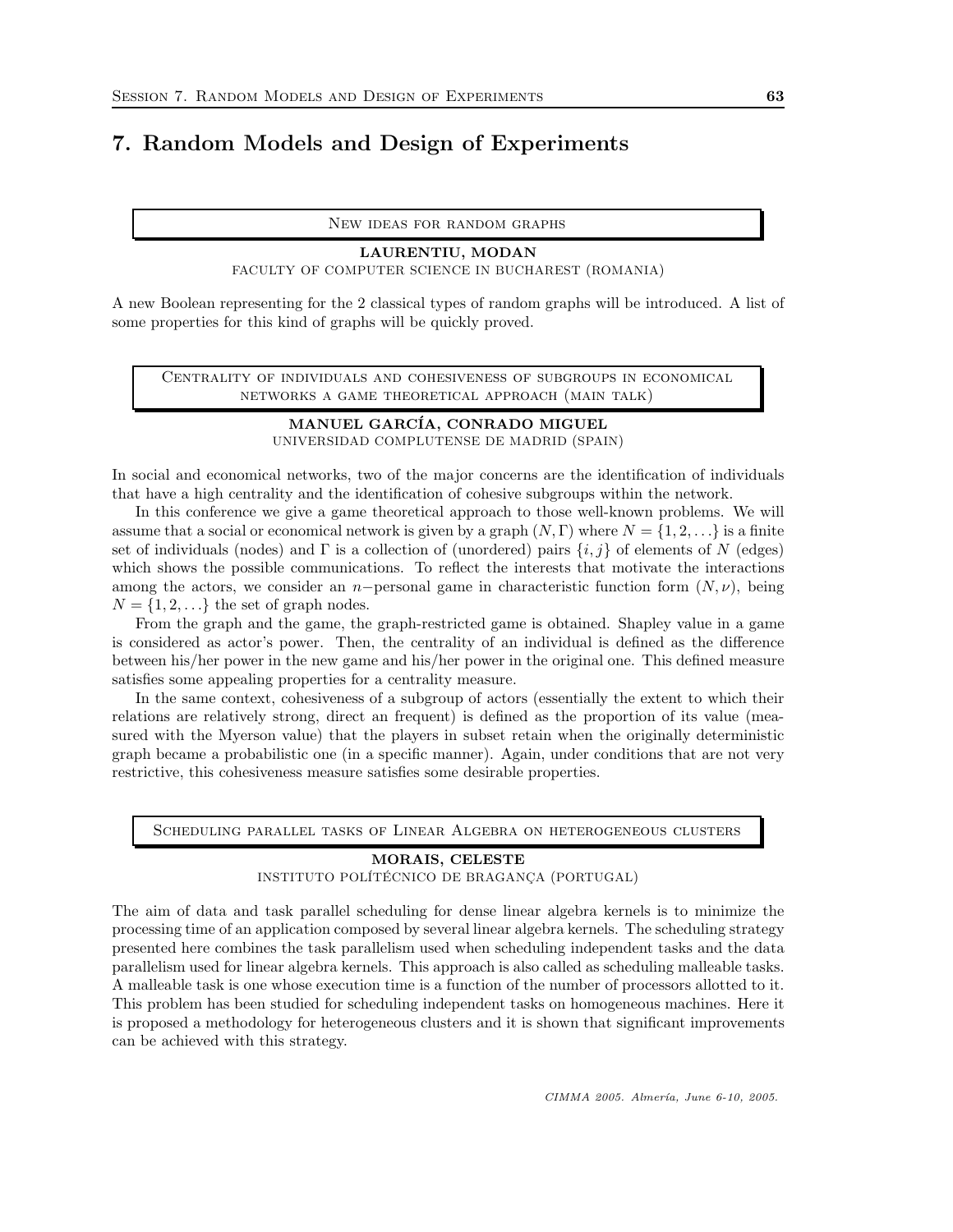The aim of the work herein presented is to improve the performance of heterogeneous clusters in the processing of applications composed by linear algebra kernels. The optimization of the processing time of a given parallel application is achieved by obtaining an optimal scheduling for the tasks that form the algorithm. Static scheduling methods use Directed Acyclic Graphs (DAGs) to describe parallel algorithms, where the tasks to process and the precedence among them are represented by an acyclic graph. A weighted DAG can represent different amounts of data to communicate between tasks or different communication costs. The scheduling consists on the distribution of the DAG nodes among the machine nodes, so that the *makespan* is minimum, this is the total length of the schedule. Finding a scheduling that minimizes the processing time of the parallel algorithm is a NP-complete problem. Therefore, since the optimal scheduling is not feasible to obtain, many researchers have presented heuristic algorithms. These algorithms exploit the task parallel paradigm, this is one task to one processor.

The parallel implementation of dense linear algebra kernels in a distributed memory computer (cluster) consists in rewriting state of the art sequential algorithms in order to extract their intrinsic parallelism, by using the data parallel model. These kernels are highly constrained, having a predefined pattern of computation and communication, limiting the advantages of a DAG representation and the scheduling methods. Another approach more efficient for linear algebra kernels is to apply data parallelism by determining beforehand which data element goes to each processor. Several studies present solutions for homogeneous as well as heterogeneous clusters.

The approach presented in this paper mixes both solutions referred to above, this is, task parallel and data parallel scheduling. The DAG represents an algorithm to be scheduled as a task parallel paradigm where each task can be a dense linear algebra kernel. Each task can be itself scheduled as a data parallel paradigm. The motivation for this approach is to maximize the usage of processor capacity available in a cluster by using the data parallel scheduling which achieves better results for linear algebra kernels. This approach is also called as scheduling malleable tasks, this is scheduling tasks that can be executed on any number of processors with its execution time being a function of the number of processors allotted to it.

This is a joint research with Jorge Barbosa and Pedro Tadeu.

#### A matricial method to obtain a family of discrete stationary processes

RUÍZ MORCILLO, VICTOR M. UNIVERSIDAD COMPLUTENSE DE MADRID (SPAIN)

We describe here a method to obtain discrete stationary processes in discrete time. We define the distribution of the process through an irreducible aperiodic matrix, which we can suppose stochastic. This method allows to obtain stationary and ergodic Markov chains and other stationary and strongmixing, and hence ergodic, processes of different nature.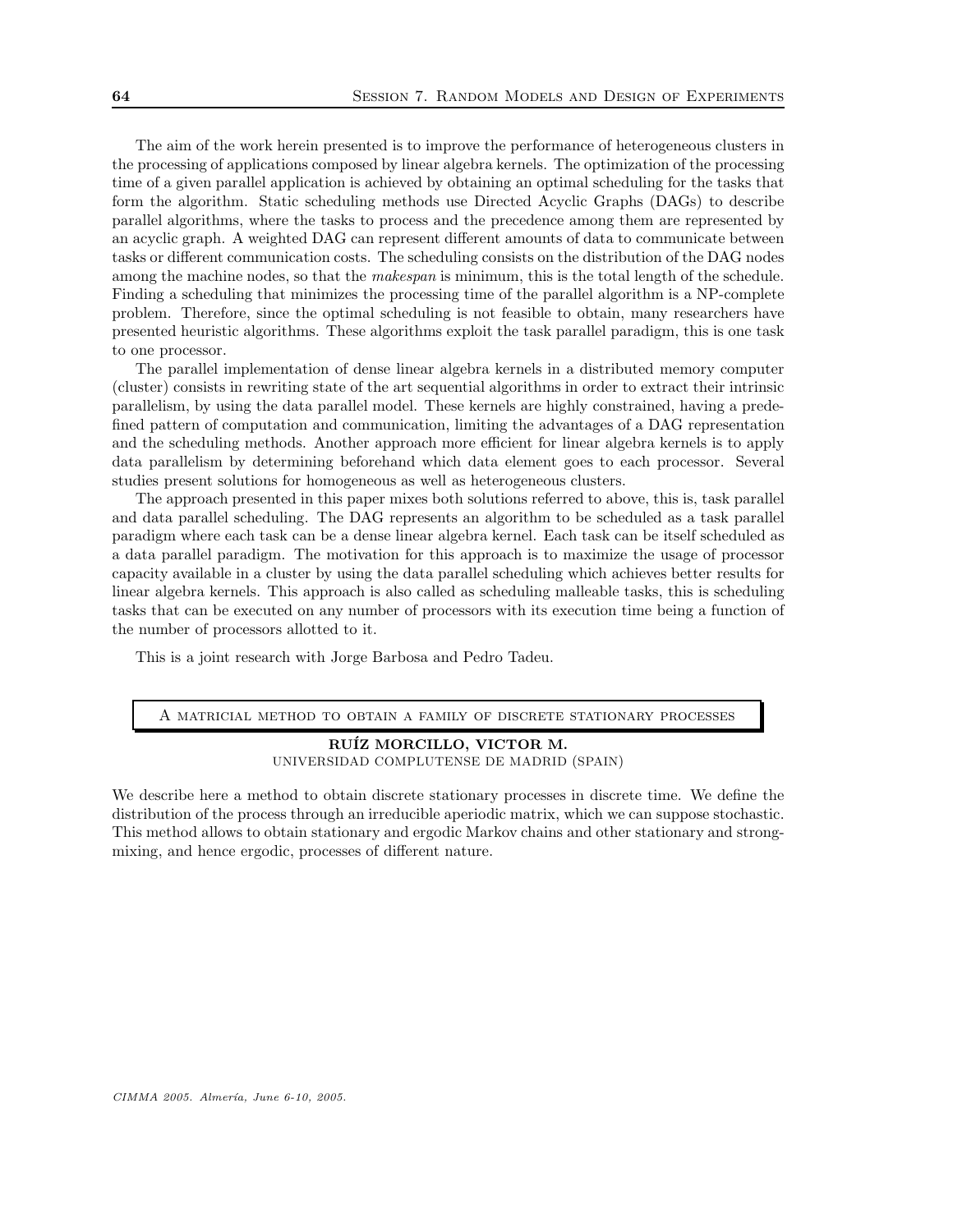# 8. Financial Mathematics and Mathematical Economics

Utility theory in infinite dimensional spaces

# CANDEAL, JUAN C. UNIVERSIDAD DE ZARAGOZA (SPAIN)

We study the problem of the existence of continuous and order preserving functions for preference relations defined on infinite dimensional spaces. Then, the so-called, Continuous (Semicontinuous) Representabilty Property (in short, CRP) for a topology is introduced. Among other results, we prove that the weak topology of a Banach space has CRP. The relevance of these topics in mathematical economics is also discussed.

Ideal point methods for MCDM problems with partial. A financial application

# CONTRERAS RUBIO, IGNACIO

UNIVERSIDAD PABLO DE OLAVIDE (SEVILLA) (SPAIN)

The financial decisions on an organization are usually considered in the context of multicriteria decision making (MCDM) problems. One of the most applied multicriteria techniques, reference point methods, propose to evaluate a set of alternatives on the basis of their relative closeness from a reference or ideal point. Existing reference point methods require the decision maker (DM) to express his/her preferences about the criteria in a complete way. That is, these methods consider that the relative weight of each criterion is known precisely. The goal of this paper is to extend these procedures to the case in which DM only provides incomplete information about his/her preferences. In particular, we consider the cases in which the information in given by means of linear relations of the weighting coefficients. We propose a general procedure to determine a weighting vector that permit us to consider different criteria to measure the separation of each alternative from the ideal point, minimax and minisum criteria are considered, and different distance norms. In cases where minimax criterion are considered, we propose a lexicographical procedure that determines such solution that best represents such criterion.

Valuation method of the two survival functions as a proxy methodology in risk analysis

# FRANCO, MANUEL UNIVERSIDAD DE MURCIA (SPAIN)

In this paper, we have developed an alternative methodology to the well known valuation method of the two distribution functions (VMTDF), this technique is based on the two survival functions which correspond to two probability models of an asset, and we denote by valuation method of the two survival functions (VMTSF). Within this framework, we present the VMTSF to find the market value of an asset, under uncertainty, from its one-dimensional quality index, and its equivalence to the VMTDF. Likewise, using a bidimensional or multidimensional quality index of an asset, we discuss the assessment properties of its market value by the VMTSF, i.e. by means of the two survival functions of the market value and quality index, respectively. Furthermore, we apply both valuation methods in two examples on land pricing, which allows us to compare between the market assessments of both methodologies.

This is a joint research with Rafael Herrerías, Juana María Vivo and José Callejón.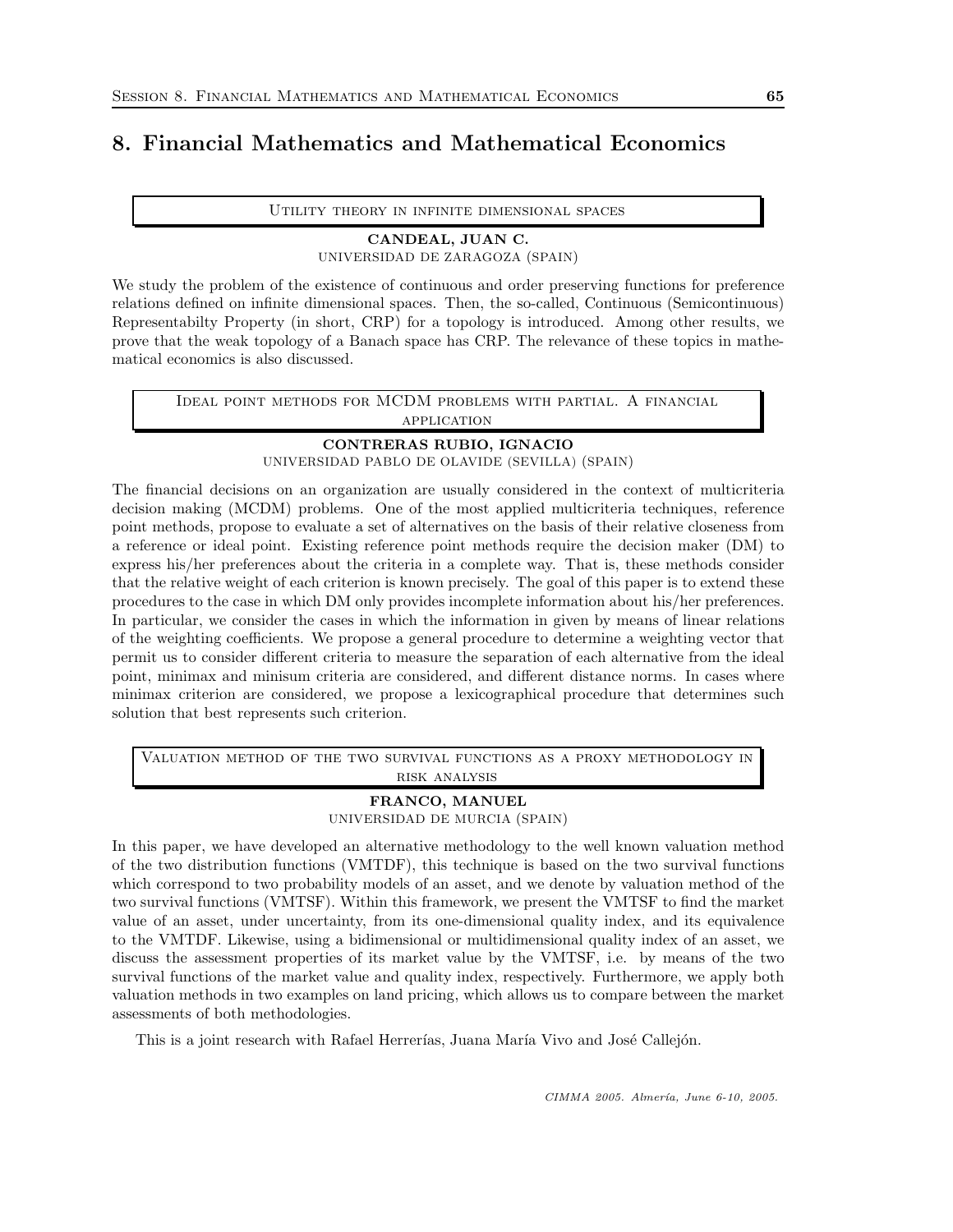#### Lexicographic utility theory

# GIARLOTTA, ALFIO

UNIVERSITÀ DI CATANIA (ITALY)

A linear ordering  $L$  is representable (in the sense of Utility Theory) if it can be order-embedded into the usual ordering of the real numbers. We extend the notion of representability and define an ordinal measure of the lexicographic complexity of  $L$ , the representability number of  $L$ . We study the representability number of several linear orderings, e.g., lexicographic powers of the reals, Aronszajn and Souslin lines, small chains.

Approach to the financial-actuarial formulation of a long-term care insurance

## HERRANZ PEINADO, PATRICIA UNIVERSIDAD PABLO DE OLAVIDE (SPAIN)

In the work that is presented, we approach, from a theoretical point of view, the financial-actuarial formulation of an insurance that, so much at the present time, as in coming years, it will be part of our environment, it is the Long-Term Care Insurance. This means when the elderly people have a functional impossibility of carrying out certain tasks of the daily life considered as basic, to be precise, severe limitations of physical or mental order that require of other people help. Our study is based on the use of the Markov and semi-Markov stochastic processes for the analysis of the situations of risk with multiple states, as it is in the case of the disability. This powerful tool frequently used in the actuarial science, we use it to determine the probabilities of occurrence of the event that it occupies us and the quantification of the risk premiums that they are necessary for their covering.

This is a joint work with Flor María Guerrero Casas and Manuela Segovia González.

Mathematical properties of subadditivity

### MUÑOZ TORRECILLAS, MARÍA JOSÉ UNIVERSIDAD DE ALMER´IA (SPAIN)

Many empirical studies try to find the mathematical function that best fits the individuals' behaviour when discounting future rewards. From a temporal discounting perspective, the interesting issue is the nature of the mathematical relation between delay and value. From the economic and psychological fields, two different approaches have usually been employed to determine this function. Economists have taken a rational approach to the problem and have attempted to derive a formula from theoretical assumptions, often based on normative models of what organisms ought to do. In contrast, psychologists have taken an empirical approach and have attempted to find the formula that best describes what organisms are observed to do. In this paper we study three characteristics of such empirical discount functions (delay and interval effects, and subadditivity) and their mathematical relationships.

This is a joint research with Salvador Cruz Rambaud.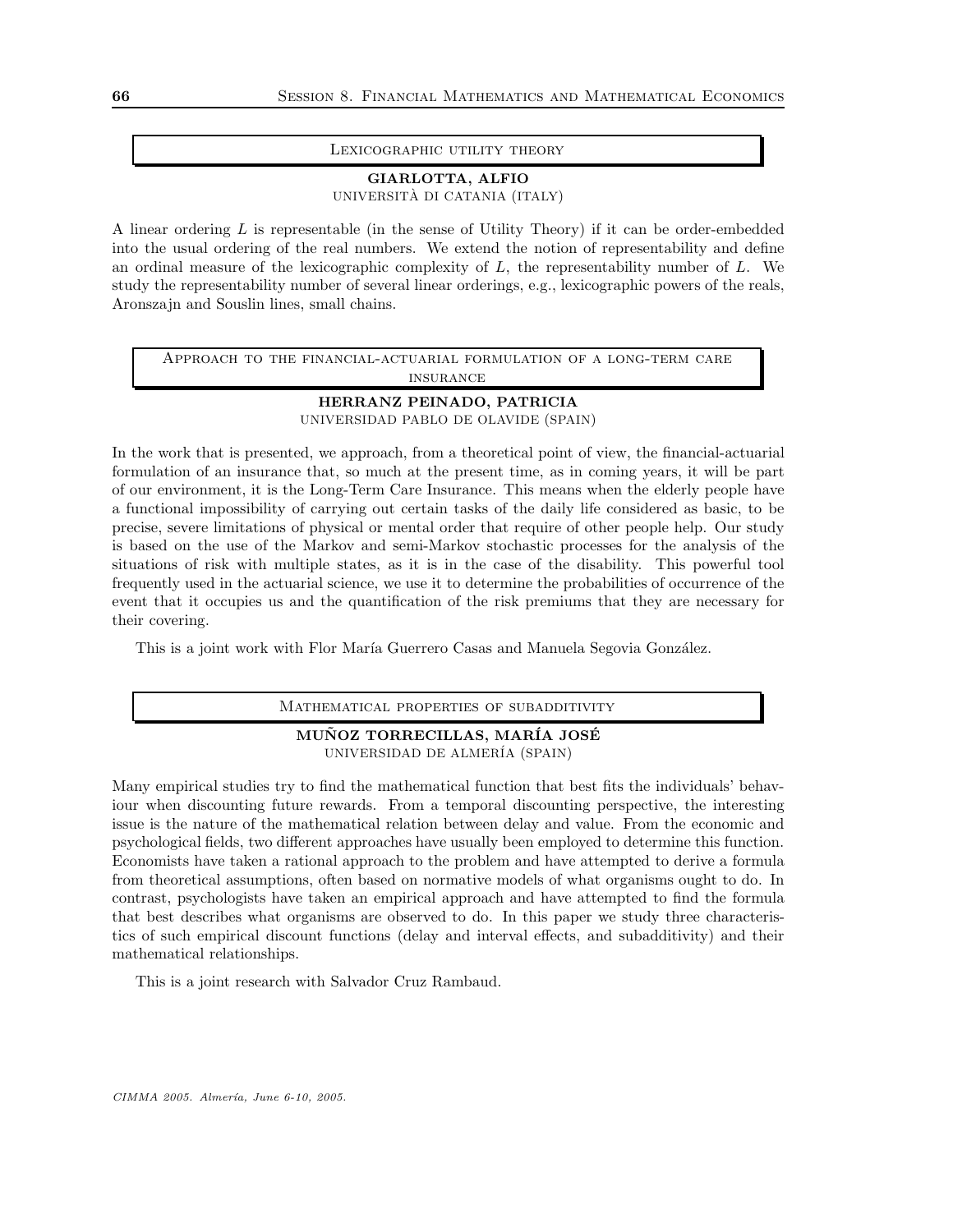Optimality in binary and non-binary settings: Topological **CHARACTERIZATIONS** 

# RODRÍGUEZ ALCANTUD, JOSÉ CARLOS UNIVERSIDAD DE SALAMANCA (SPAIN)

The aim of this talk is twofold. We first provide necessary and sufficient continuity-type conditions for the existence of maximal elements for irreflexive binary relations defined on compact sets. The results answer a question raised by Campbell and Walker [Journal of Economic Theory 50 (1990), 459–464], who established a sufficient continuity condition for interval orders only. Then we achieve the first necessary and sufficient conditions in the literature for the existence of maximal elements in a non-binary choice framework. As an application, a characterization of the existence of maximal elements for acyclic binary relations is deduced as a Corollary, a fact that can be deduced from the aforementioned binary study too. Further characterizations in different settings given by Tian and Zhou [Journal of Mathematical Economics 24 (1995), 281–303] follow as well. Analogous characterization problems in the k-acyclic binary cases are posed and solved too.

This is a joint research with Carlos Rodríguez Palmero.

Functional principal components analysis in the automobile

# SEGOVIA GONZÁLEZ, M. MANUELA UNIVERSIDAD PABLO DE OLAVIDE (SPAIN)

The functional principal component analysis (functional PCA) is an exploratory data analysis tool that generalizes multivariate principal component analysis. In this technique, the interpretations of the results are not always objective. Because of this reason, in this report we show a method that allows us to interpret the results obtained when applying the functional PCA. To do this, we use the correlation functions between the original process and each principal component. We also describe a real application in the automobile sector. In order to help the insurance company to choose their client portfolios, we define different behaviors. Our final empirical aim is to give the company a description of the insured's behavior which can be interesting when they apply a bonus-malus system to the risk premium.

This is a joint research with Flor M. Guerrero Casas and Patricia Herranz Peinado.

Topological interpretation on input-output analysis

# TENORIO VILLALON, ANGEL FRANCISCO ´

UNIVERSIDAD PABLO DE OLAVIDE (SEVILLA) (SPAIN)

In this paper we use some mathematical technics in relation with the Input-Output Analysis. These tools are seldom used for this purpose, and we actually consider some concepts on Graph Theory and develop them to explain and determine three usual concepts of Input-Output Analysis: fundamental products, autonomous sets and indecomposable matrices.

Firstly, we define a directed graph associated with the given economic system (i.e., with the matrix of technological coefficients). Secondly, we consider topological properties of this graph to study the economical concepts previously mentioned. We also show some conditions to determine the fundamental products and the autonomous sets, describing different algorithms to make the calculations easier. Finally, we relate connectivity of digraphs to the decomposability of the matrix of technological coefficients.

This is a joint research with Eugenio M. Fedriani Martel.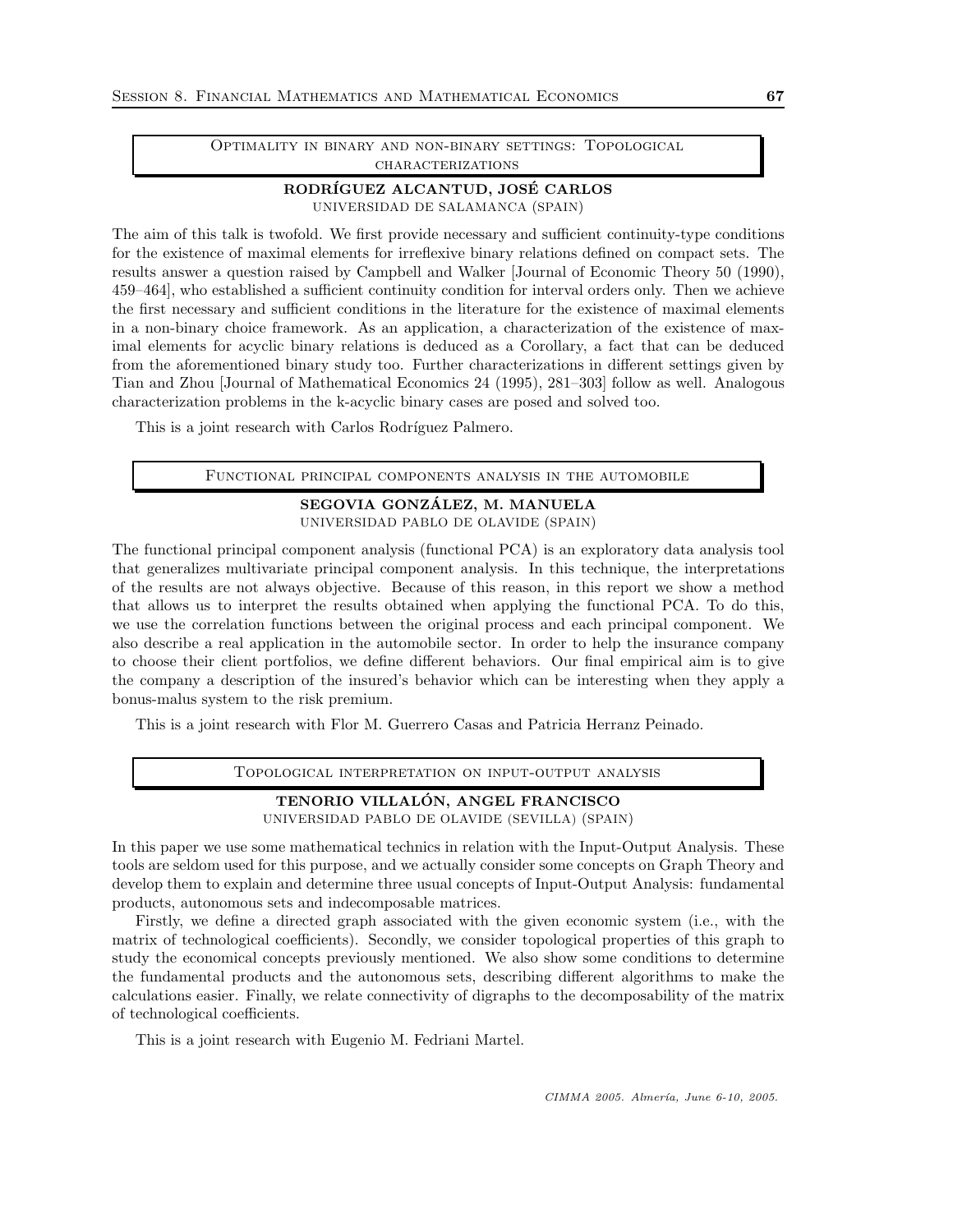#### THE DOUBLE-PARETO UNIFORM DISTRIBUTION (MAIN TALK)

## VAN DORP, JOHAN RENE´ THE GEORGE WASHINGTON UNIVERSITY (UNITED STATES)

In this paper we propose a novel four parameter continuous univariate distribution that can be motivated from at least two perspectives. The first one views the distribution as a generalization of the uniform distribution that allows for uncertainty specification at its bounds gradually represented via two Pareto tails. The second one is that of an asymmetric heavy-tailed peaked distribution with an unbounded domain with the property that the location of the mode is not uniquely determined but rather is described by an uniform range. Properties of the distribution are described and a maximum likelihood estimation (MLE) procedure for the mode location and Pareto tails parameters is presented. The MLE procedure is illustrated by means of an i.i.d. sample of standardized logdifferences of bi-monthly 30-year US mortgage interest rates for the period from 1971-2004. This sample is constructed utilizing the Auto-Regressive Conditional Heteroscedastic (ARCH) time series model devised in 1982 by the Nobel Laureate R.F. Engle. This is a joint research with Amita Singh and Thomas A. Mazzuchi.

Extreme statistics in the valuation methods based on two probability **MODELS** 

## VIVO MOLINA, JUANA MAR´IA UNIVERSIDAD DE MURCIA (SPAIN)

In this paper, the extreme statistics, minimum and maximum, are used in the field of valuation of an asset from a bidimensional quality index. Specifically, we study the application of these statistics to find the market assessments under uncertainty by the following methodologies: valuation method of the two distribution functions (VMTDF) and valuation method of the two suvirval functions (VMTSF). In this context, we analyze the boundary assessment properties, in both VMTDF and VMTSF, of the market value of an asset by means of the minimum and maximum statistics which correspond to the bidimensional quality index of this asset. Furthermore, we discuss the logconcavity properties of these extreme statistics from some common bivariate probability models in the valuation methodologies, which may be usefulness to assign a probability model for the market value.

This is a joint research with Manuel Franco, Rafael Herrerías and José Callejón.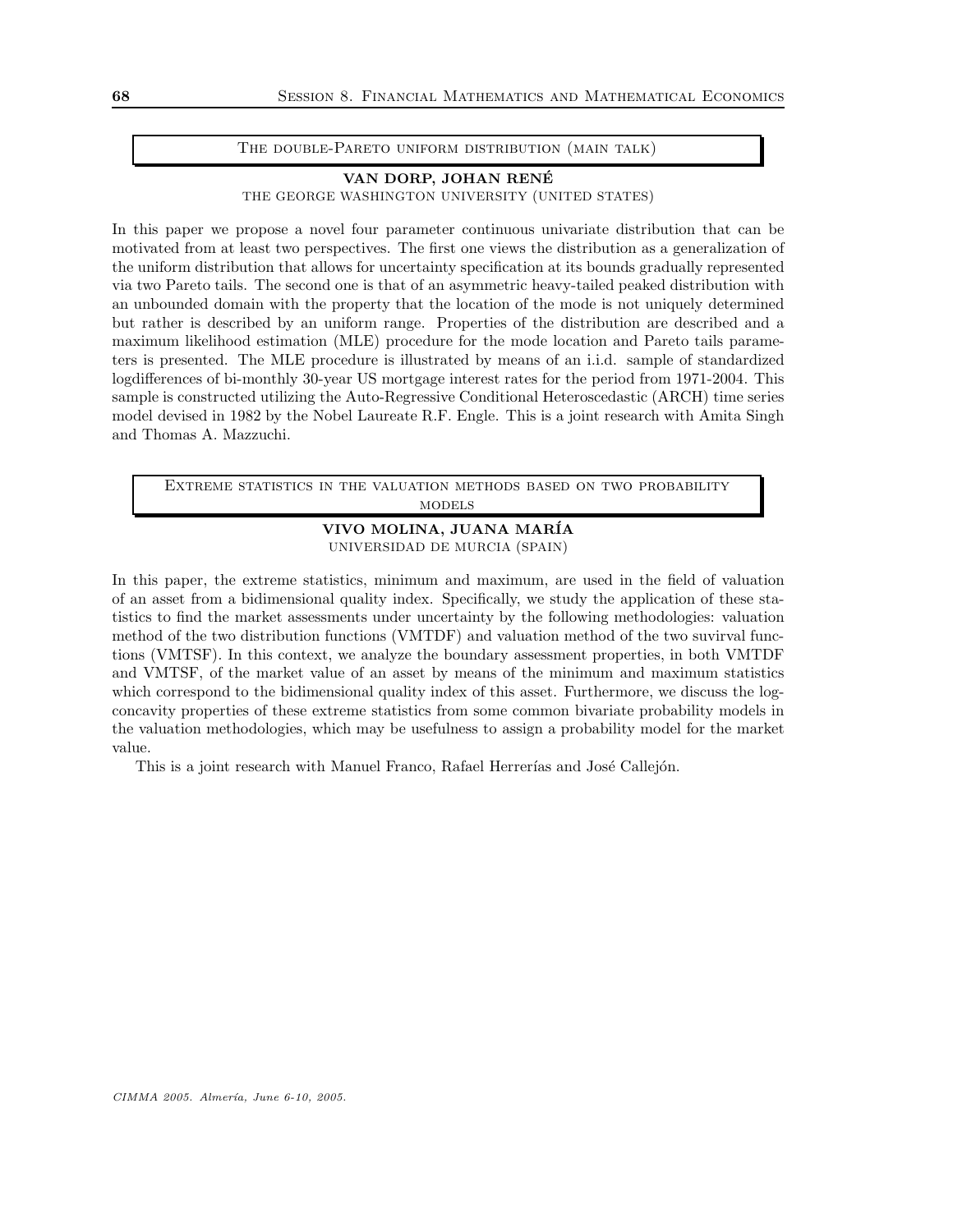# 9. Mathematics Education

STATISTICAL LITERACY: CHALLENGES FOR TEACHING AND RESEARCH

# BATANERO BERNABEU, CARMEN ´ UNIVERSIDAD DE GRANADA (SPAIN)

The ability to understand and critically evaluate statistical results is essential in the information society, yet psychological research has shown that many adults, even those that we can consider to be statistically well trained, tend to make erroneous stochastic judgements in their day to day life. These errors also extend to problems posed in a teaching setting or in professional use of statistics and have been widely documented in relation to concepts such as randomness, compound probability, association in contingency tables, conditional probabilities, Bayes problems and sampling (Kahneman, Slovic, & Tversky, 1982; Sdlemeier, 1999).

In this presentation we first describe statistical literacy as a complex construct that includes basic knowledge of statistics, understanding of the scientific approach to the study of phenomena, and ability to make use of statistical skills to cope with the practical demands of everyday life. At the same time positive attitudes, valuation of the role of statistics in modern society and a critical stance to the use of data in supporting an argument are critical components of statistical literacy (Gal, 2002, in press)

Secondly we will propose the audience some examples of situations such as screening medical tests or reading statistical information in media reports where statistical reasoning should be applied to come to a conclusion. Participants will be given the chance to test their intuitions against the mathematical solutions of the tasks and revise their conclusions in case they are mislead in their first approach.

Even when technology has had a major impact in the practice and teaching of statistics in expanding the range of processes that users of statistics can use to collect, analyse, and interpret data it has not solved all the teaching problems. There is an increasing demand for statistics education, since many people can now apply a method with scarce knowledge of the complex mathematical calculation behind the user-friendly software that it is apparently easy to learn. We conclude that statistical literacy is an area that needs more attention from both mathematics teaching and mathematics education research.

References:

Gal, I. (2002), Adults' Statistical literacy: Meanings, Components, Responsibilities, International Statistical Review, 70 (1), 1-25.

Gal, I. (in press). Towards "probability literacy" for all citizens: building blocks and instructional dilemmas. In G. Jones (Ed.). Exploring probability in schools: Challenges for teaching and learning. Dodrecht: Kluwer.

Kahneman, D., Slovic, P., and Tversky, A. (1982). Judgment under uncertainty: Heuristics and biases. New York: Cambridge University Press.

Sedlmeier, P. (1999). Improving statistical reasoning. Theoretical models and practical implications. Mahwah, NJ: Erlbaum.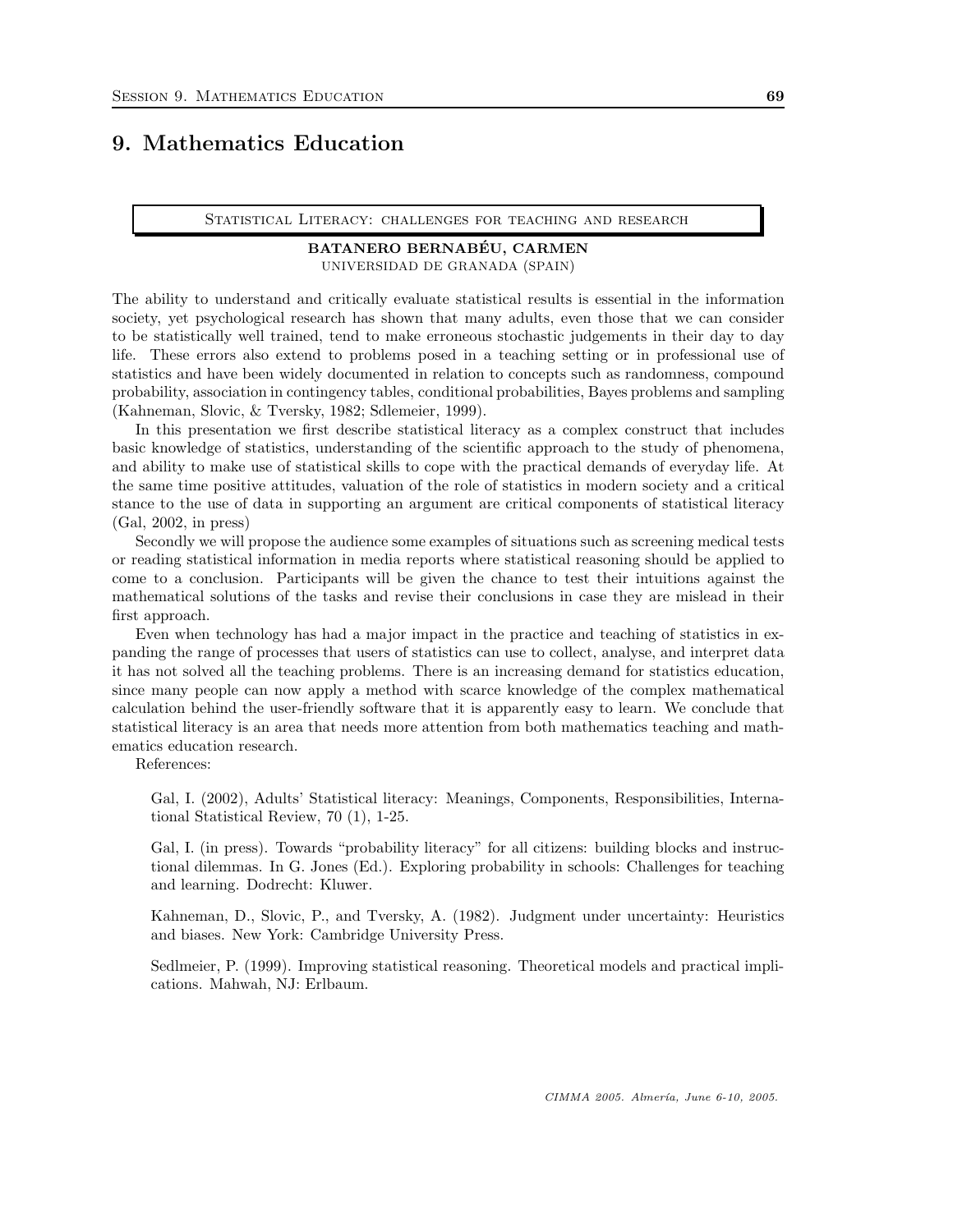## RESOLUCIÓN DE PROBLEMAS DE DIVISIÓN EN EDUCACIÓN INFANTIL. UNA investigacion en curso ´

# BOSCH SALDAÑA, MARÍA ASUNCIÓN UNIVERSIDAD DE ALMER´IA (SPAIN)

Esta comunicación muestra los resultados parciales de un estudio empírico sobre el desarrollo del pensamiento multiplicativo en los primeros niveles. Concretamente, se han realizado entrevistas a niños de 3er curso de 2 ciclo de Educación Infantil (5 años) en las que se han planteado, mediante situaciones manipulables, varios problemas de división tanto de tipo partitivo como de tipo cuotitivo, así como algunas preguntas sobre razonamiento relacional.

En un primer análisis de las respuestas de los niños, hemos apreciado que aparecen fundamentalmente dos tipos de estrategias de resolución de los problemas planteados. Así, al problema en el que se pregunta por el multiplicando aparecen respuestas en las que se aprecian estrategias de conteo, con o sin uso de unidades múltiples, mientras que ante el problema en que la incógnita es el multiplicador, las estrategias que utilizan los niños son principalmente de estimación, tanto en cálculo como en medida. También hemos descubierto que los problemas de tipo partitivo se muestran significativamente más complicados que los de tipo cuotitivo, así como que para grupos de dos o tres objetos, los niños generalmente usan la subitización, mientras que para grupos de 4 o más objetos los niños suelen contar. Asimismo no hemos obtenido ninguna relación directa entre la madurez de conteo (para la medida de la cual se hace una entrevista paralela) y la resolución exitosa de los problemas planteados o las estrategias empleadas al resolver los mismos.

NUEVAS TECNOLOGÍAS EN LA ENSEÑANZA DE LAS MATEMÁTICAS

## CODINA SANCHEZ, ANTONIO ´ UNIVERSIDAD DE ALMER´IA (SPAIN)

Presentaremos el uso del Aula Virtual para la enseñanza y aprendizaje de las matemáticas con profesores en formación, reflexionando acerca de su pontencial y peligro, así como el papel del docente en el desarrollo de entornos de trabajo virtual.

RESOLUCIÓN DE POBLEMAS

## FRÍAS ZORRILLA, ANTONIO UNIVERSIDAD DE ALMER´IA (SPAIN)

An abstract of this talk will be handed at the congress.

AUTOEVALUACIÓN EN MATEMÁTICAS

## GIL CUADRA, FRANCISCO UNIVERSIDAD DE ALMER´IA (SPAIN)

En la actualidad existe cierto consenso internacional sobre la naturaleza del aprendizaje matem´atico: es una construcción personal, se desarrolla en un marco social, adquiere su significado en contextos donde puede usarse y de propósitos para los que es útil. Sustentándose en estos supuestos la evaluación supone: el establecimiento de un contrato didáctico operativo en el aula, juega un papel en la determinación de las competencias de los alumnos y tiene influencia en la instrucción y en los aprendizajes posteriores. Hay estrategias de evaluación que encarnan mejor estos principios, entre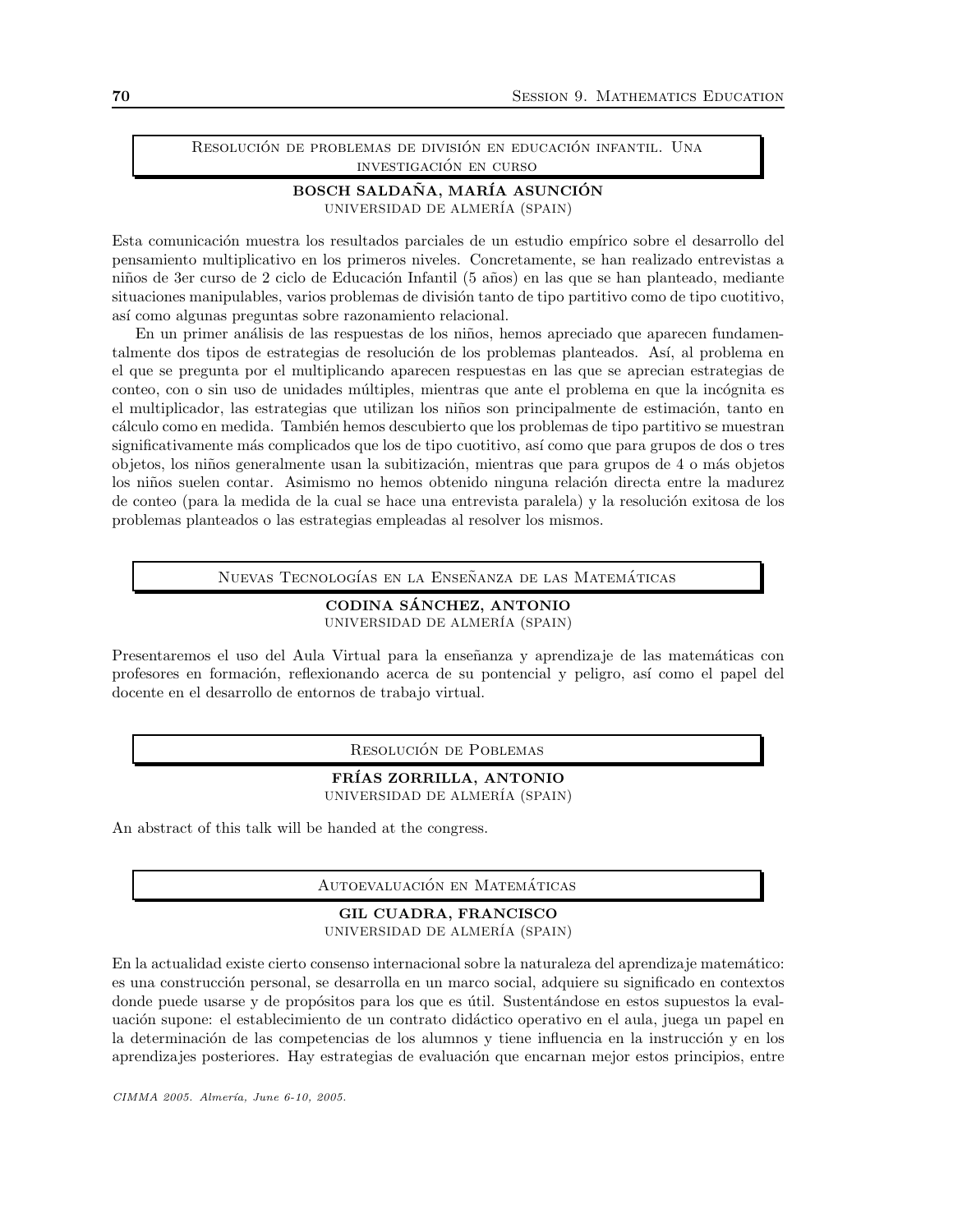las que se incluye la autoevaluación (Clarke, 1996). En este tema hay que distinguir la autoevaluación (establecer citerior de evaluación) de la autocalificación (ponerse una nota). En este trabajo se analizan las ventajas y los inconvenientes de seguir un proceso de autoevaluación en matemáticas. Se discuten aspectos como la interiorización de criterios de juicio, la motivación, su valor formativo, la retroalimentación, la relaciones de "poder" y el stress.También se compara con otras técnicas como la evaluación por compañeros y se extraen consecuencias para la práctica de la autoevaluación en matemáticas.

Importance of mathematics in school

HAMMED ABIODUN, AZEEZ LAGOS STATE COLLEGE OF EDUCATION (GAMBIA)

Mathematic as a core subject in universities and colleges.

PROFESORES DE MATEMÁTICAS DE SECUNDARIA EN FORMACIÓN Y ALGUNAS PREGUNTAS utilizadas en el estudio PISA

## MORENO CARRETERO, MAR´IA FRANCISCA UNIVERSIDAD DE ALMER´IA (SPAIN)

El conocido como informe PISA, Programme for Internacional Student Assessment, es un estudio internacional de evaluación promovido por la OCDE que se realiza cada tres años: 2000, 2003, 2006. Examina las competencias de los alumnos de quince años en Matemáticas principalmente (en el año 2003), y también en Lectura, Ciencias y el área transversal de Solución de problemas. El foco de evaluación del programa se centra en cómo los estudiantes pueden utilizar lo que han aprendido en situaciones usuales de la vida cotidiana y no sólo, ni principalmente, en conocer qué contenidos del curr´ıculo han aprendido. Esto es, se considera el modo en que los sistemas educativos preparan a los estudiantes de 15 años para desempeñar un papel como ciudadanos activos. A primeros de diciembre de 2004 se hizo público el informe Learning for tomorrows world: first results from PISA 2003 y los resultados obtenidos por nuestro país aportaron nuevos argumentos al antiguo debate sobre la situación de nuestro sistema educativo. En el caso concreto de las Matemáticas, PISA incide en la Alfabetización Matemática (Mathematical Literacy), entendida como: la capacidad individual para identificar y entender el papel que las matem´aticas tienen en el mundo, hacer juicios bien fundados y usar e implicarse con las matem´aticas en aquellos momentos en que se presenten necesidades en la vida de cada individuo como ciudadano constructivo, comprometido y reflexivo. Al comenzar el curso 2004/05 se disponía de una reciente publicación del INECSE: Aproximación a un modelo de evaluación: el proyecto PISA 2000, donde se planteaban algunas preguntas utilizadas en PISA 2000, respetando su agrupación original en forma de unidades (11 de lectura, 5 de matemáticas y 2 de ciencias). Para cada pregunta se acompañaban los criterios de corrección, el grado de dificultad y el porcentaje de aciertos obtenido por los alumnos espa˜noles.

Dado que el planteamiento implícito en este informe sobre la alfabetización matemática no tiene necesariamente que corresponderse con el tratamiento de las matemáticas en secundaria, se decidió indagar la reacción de los futuros profesores de matemáticas al enfrentarse a estas tareas. Para ello se diseñó una actividad con los estudiantes que cursaban, en el curso  $2004/05$ , las siguientes asignaturas en la universidad de Almería:

- Didáctica de la Matemática en la Educación Secundaria, optativa de la Licenciatura de Matemáticas, 4.5 créditos, y

- Didáctica de las Matemáticas, módulo teórico del Curso de Aptitud Pedagógica, 30 horas.

En este trabajo se describe el diseño y el desarrollo de la actividad y se resumen los principales resultados encontrados.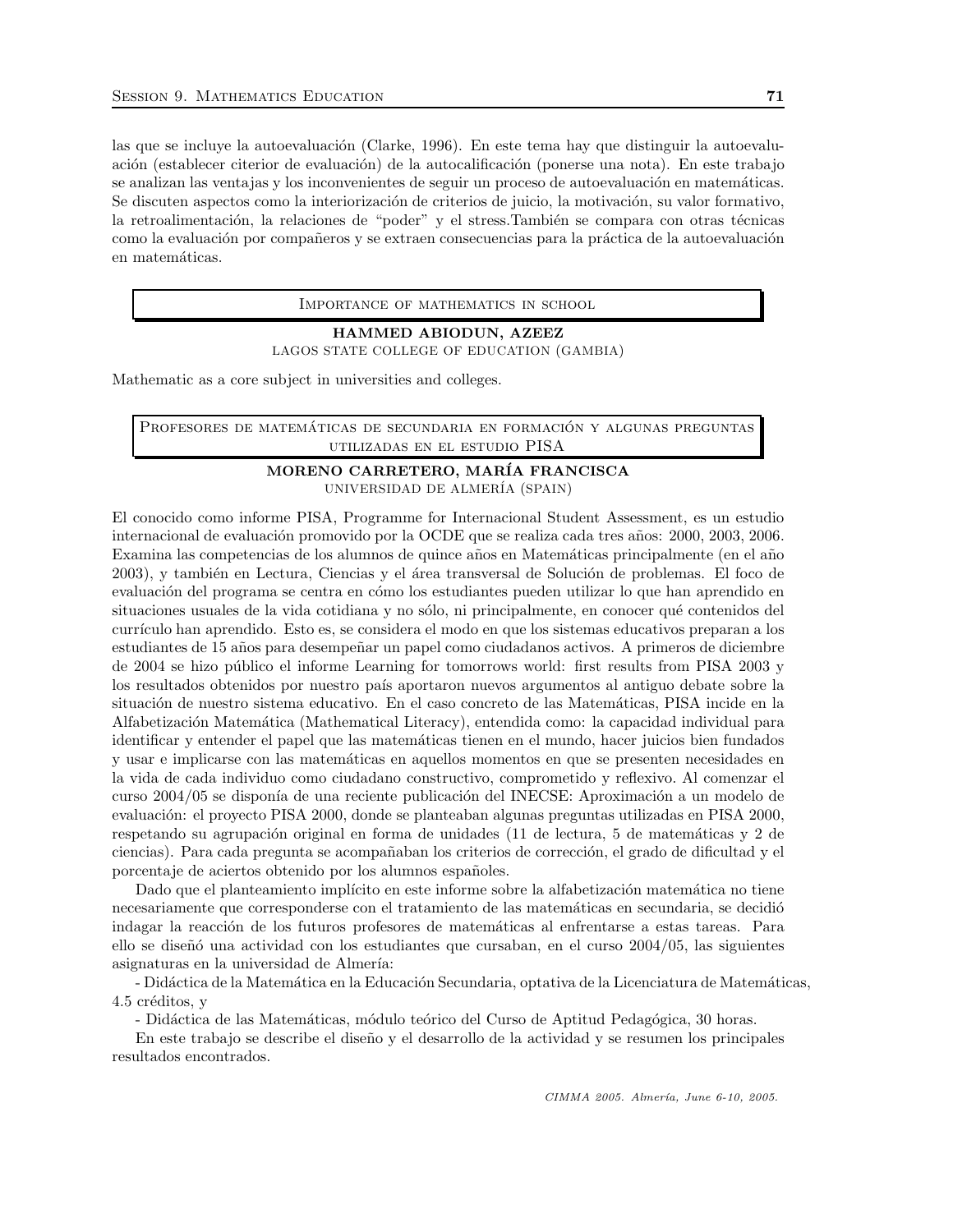NÚMEROS NEGATIVOS EN ESPAÑA DURANTE EL SIGLO XVIII: EVOLUCIÓN DE UN concepto en los libros de texto (main talk)

# RICO ROMERO, LUIS UNIVERSIDAD DE GRANADA (SPAIN)

La evolución de los conceptos matemáticos pone de manifiesto que las matemáticas son parte importante de la cultura. En cada época apreciamos la integración de nuevas ideas, reconocemos nuevos modos de transmisión de conceptos y destacamos la constitución de estructuras complejas racionalmente coherentes, útiles para estudiar y controlar fenómenos físicos y sociales, así como para abordar los problemas que surgen del ambiente intelectual y científico de cada periodo histórico.

La España del siglo XVIII es un periodo de fuertes cambios políticos, que comienza con un cambio de dinastía y concluye con una crisis derivada de la Revolución Francesa y la Guerra de la Independencia. La actividad intelectual en España durante el siglo XVIII experimenta cambios importantes, cambios en las instituciones educativas y en el papel de las universidades. La expulsión de los jesuitas y el desarrollo de grupos profesionales, universitarios y militares en España durante la Ilustración afectan a la actividad y a la enseñanza matemática en España durante el siglo XVIII.

La evolución cultural muestra que los conceptos matemáticos evolucionan de acuerdo con su ´epoca, permite explicar porqu´e se estabilizan durante determinados periodos y c´omo se modifican ante nuevos retos intelectuales, técnicos o teóricos.

Los números negativos son uno de los conceptos que evolucionan en Europa en esta época. La Geometría de Descartes, la Enciclopedia de D'Alambert, tratados de Álgebra de autores como Euler y la obra de Kant, contribuyen a la interpretación de los negativos y a su progresiva formalización durante el siglo XVIII, con influencia contrastada en España. ¿Cómo nos hablan los textos de los números negativos? Las nociones de cantidad y número en los libros de matemáticas españoles del siglo XVIII contribuyen a interpretar distintas nociones de cantidad negativa y de número negativo presentes en los libros de texto de matemáticas. Una selección de autores y su ubicación en la  $época$ , muestra cómo la evolución del concepto de negativo está vinculada con el contexto social, político, intelectual y científico del momento. Nociones aritméticas y algebraicas centrales en esta interpretación son las de cantidad y fenómeno, número natural y representación, cualidad de una cantidad y tipos de números, orden y operación, secuencia, ecuación y estructura.

En este trabajo se presentan los resultados de un estudio realizado sobre un grupo significativo de libros de texto escritos por matemáticos españoles del siglo XVIII, en el contexto de su época, vinculados con las corrientes filosóficas, escuelas matemáticas y movimientos educativos del momento; también mostramos su cercanía con sus tareas profesionales, actividades ciudadanas y compromisos políticos. Un análisis conceptual sobre las principales ideas matemáticas, junto con un análisis de contenido de los textos, muestran la evolución del concepto de número negativo, enmarcado en la evolución intelectual y cultural de este siglo.

La tutoría de trabajos en Didáctica de las Matemáticas y Didáctica de las Ciencias a alumnos universitarios. Una experiencia de innovación sistemática

# ROMERO, ISABEL UNIVERSIDAD DE ALMER´IA (SPAIN)

La formación didáctica del profesorado universitario español de Matemáticas y de Ciencias queda reducida al interés personal por la calidad de su enseñanza y, en la mayoría de los casos, suele ser autodidacta. Son escasas las propuestas de autoformación colectiva en el ámbito universitario. De ahí el interés en presentar la que estamos llevando a cabo, conjuntamente, un equipo de profesores de Did´actica de la Matem´atica y de Did´actica de las Ciencias Experimentales de la Universidad de Almería, en el marco del Proyecto Andaluz de Formación del Profesorado Universitario.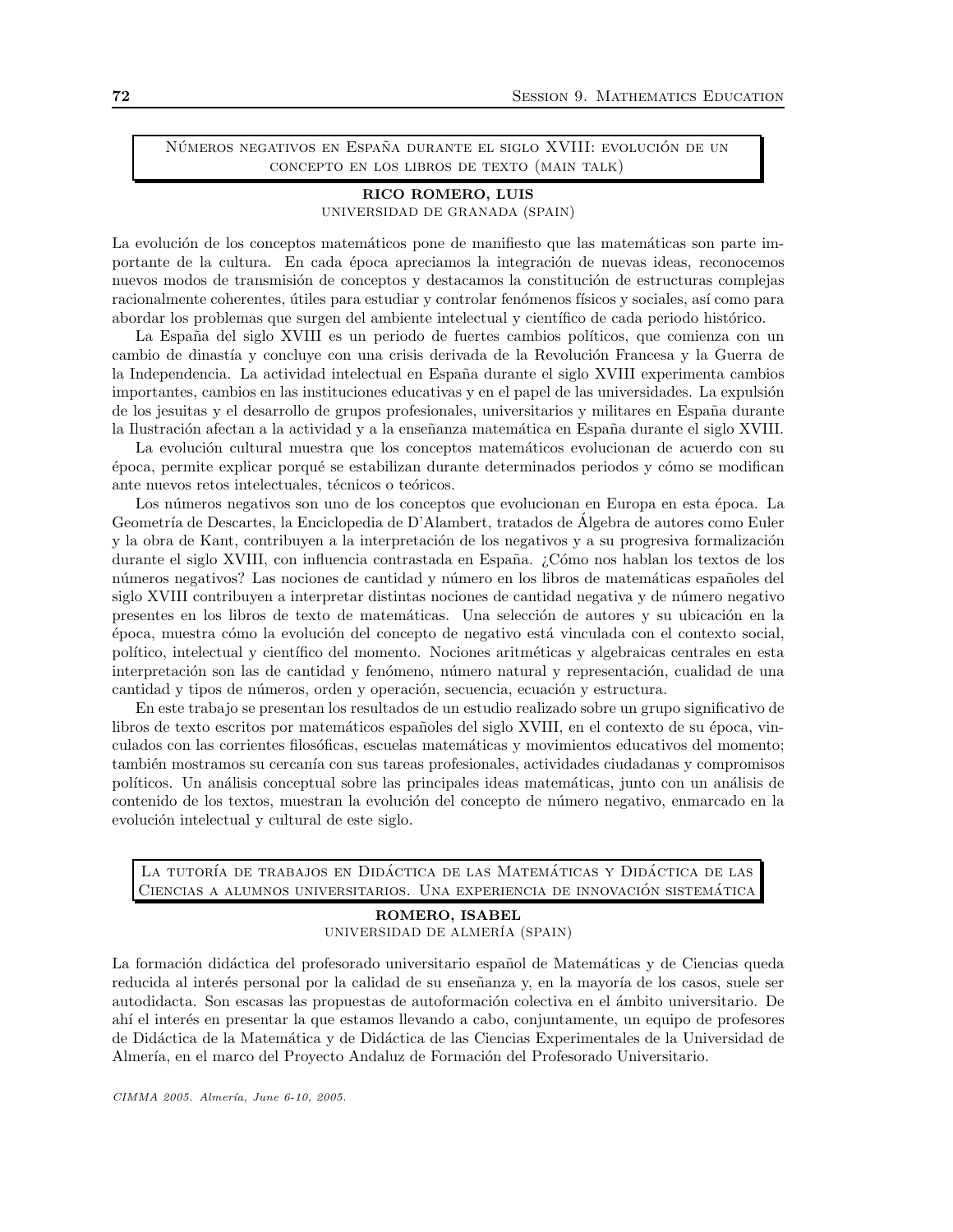El proyecto, que lleva por título "Las tutorías: otra forma de enseñar en la Universidad", responde a varios objetivos de los profesores que lo integran. Por una parte, a al objetivo de fomentar en los alumnos universitarios competencias, como la indagación sistemática, la resolución de problemas profesionales, la conexión de conocimientos interdisciplinares, la ampliación del currículo siguiendo los propios intereses, etc., que con la metodología de enseñanza predominante no tienen ocasión de desarrollarse. Por otra parte, a la finalidad de preparar el terreno a la convergencia con el Espacio Europeo de Educación Superior, en el que el trabajo autónomo de los estudiantes y el papel de guía del profesor se ven potenciados. Y por último, pero no menos importante, al propósito de dotar de contenido al espacio dedicado a la acción tutorial, que hasta ahora viene suponiendo en nuestro sistema universitario alrededor del 43% de nuestra actividad docente, frente al 57% de docencia en clases presenciales.

La actividad que venimos realizando responde a una metodología de innovación sistemática (Petrucci y Campannini, 2002), por cuanto resume el trabajo en equipo interdisciplinar e internivelar, basado en el análisis continuo y periódico, que apunta a evaluar y mejorar los resultados de la tarea docente y a sentir la satisfacción en el proceso de trabajo. La sistematización suele ser una de las características de la investigación; sin embargo, ésta no se convierte en el objetivo primordial del grupo docente, cuya finalidad no es generar conocimiento nuevo en el marco de la comunidad científica, sino discutir y resolver problemas profesionales que se plantean en nuestras aulas.

En la actualidad, el grupo se encuentra en el segundo a˜no de andadura y funciona a base de reuniones periódicas semanales, en las que, colectivamente, hemos delimitado problemáticas e intereses conjuntos, así como modos de proceder. Al final del primer año, perfilamos una Guía general para tutorar trabajos de didáctica de las Matemáticas y Didáctica de las Ciencias a nuestros alumnos. Dicha Guía tenía como propósito servir de marco para estructurar y dar cabida a los diversos tipos de trabajos que estábamos realizando de modo informal y a los que nos proponíamos realizar en el siguiente curso. Este año hemos llevado a cabo nuestras primeras experiencias siguiendo la organización planeada, hemos observado y analizado los resultados y hemos realizado reformulaciones para tener en cuenta en las sucesivas puestas en pr´actica. Dichas experiencias han sido realizadas por pares de profesores del grupo, dos de ellas en asignaturas de Did´actica de las Matem´aticas, en los niveles de Infantil y Primaria, y otra en colaboración por las profesoras de Didáctica de las Matemáticas y de las Ciencias Experimentales para un grupo de maestros de Primaria en formación.

La Guía y las experiencias mencionadas, junto con una valoración de la experiencia de autoformación e implicaciones para el futuro serán compartidas en la presentación oral.

Cobo, P.; Comellas, J.; Giménez, J.; Serra, J. y Sol, M. (2001). "Proyectos en la ESO. Una actividad rica". UNO, 27, pp. 21–36.

Martínez Rodríguez, J.B. (Coord.) (2003). Proyecto Andaluz para la Formación del Profesorado Universitario. Guías I, II y III. Córdoba: UCUA.

Petruzzi, D. y Campannini, O. (2002). La innovación sistemática. Documento inédito del Taller de Enseñanza de la Físisca. Universidad Nacional de la Plata.

Polygons, matrices and inverses. Could be connected?

#### TADEU, PEDRO INSTITUTO POLITÉCNICO DE BRAGANÇA (PORTUGAL)

Thought times teaching and learning Geometry as been considerate a difficult job, many teachers and students share that difficult. Starting from this point we begin an investigation that intent to desmitify that idea, it is easy to be involved by the sense of experimentation, innovation and creation. Using new technologies, such a computer and more concrete the program MatLab we construct a new kind of polygons, namely circulant descending and ascending polygons. This concept of polygon appears thanks to the close connection of Geometry and Linear Algebra.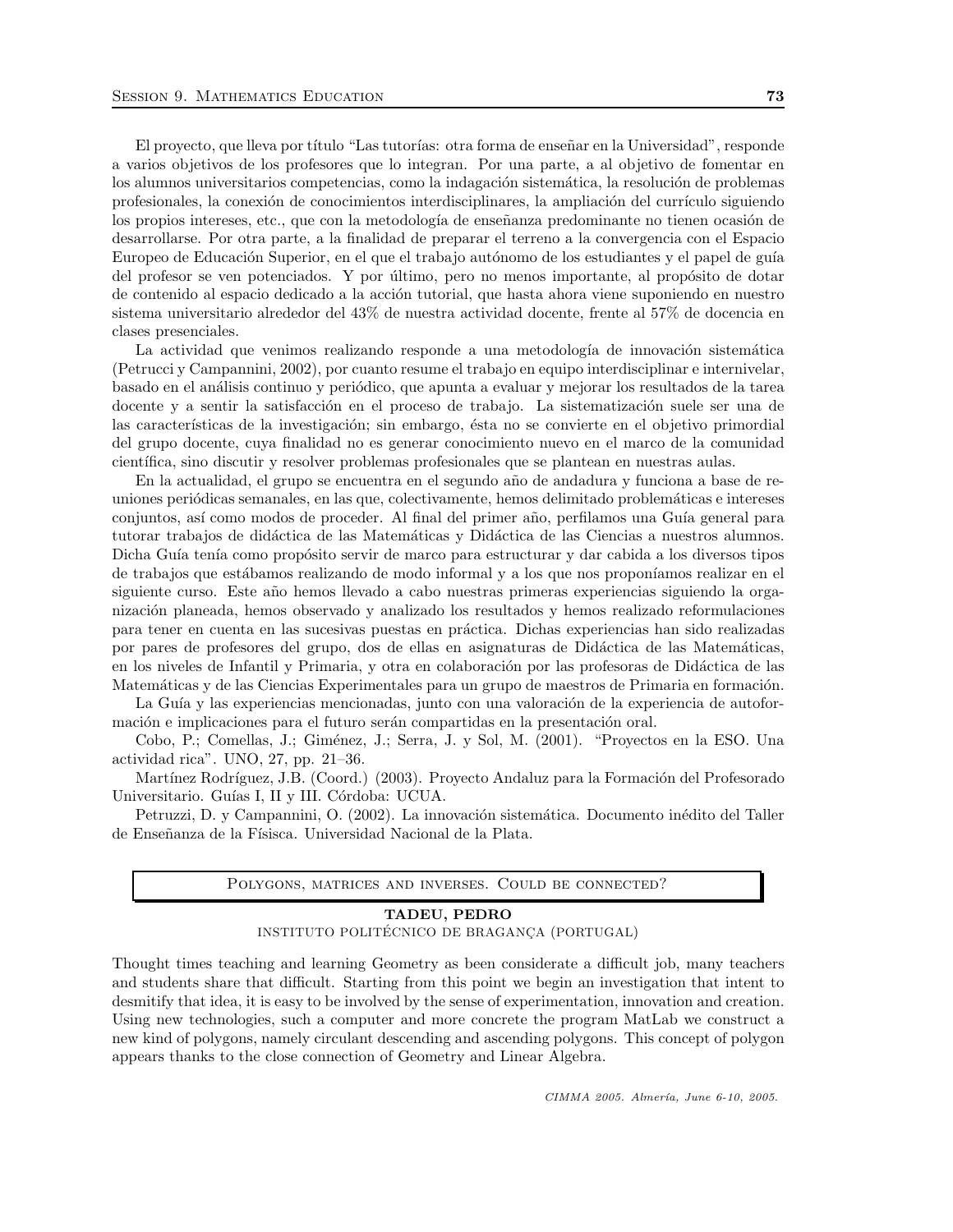Starting from a regular polygon with  $n$  vertices and a determinate circulant matrix, we find the circulant descending polygons, in other way using the same polygon and the pseudo-inverse of a circulant matrix we find the ascending circulant polygons.

There are relations linking this polygons, areas and perimeters, between the circulant ascending and descending polygons. As curiosity we construct some interesting figures such the known Sierpinski fractal and the original Circulant Carpets.

Geometry is firmly connected to the study of space and shapes, this study could be conducted with the help of a computer, using programs such Cabri-Geometre, MatLab or Mathematica. This programs gives the necessary experimentations to involve the student in the discovery of relations, in the test of conjectures and more important it creates a critic mind. We think that investigations of this type are very important to development the realization of experiences in the classroom and/or in Maths labs.

The work presented here, were the strategies have a significant role, show a new approach to the teaching and learning of Geometry, we previlegy the test of hypothesis, conjectures are made from the usage of programs and the ideas are discussed by the feedback offer from the computer, until stable properties appears.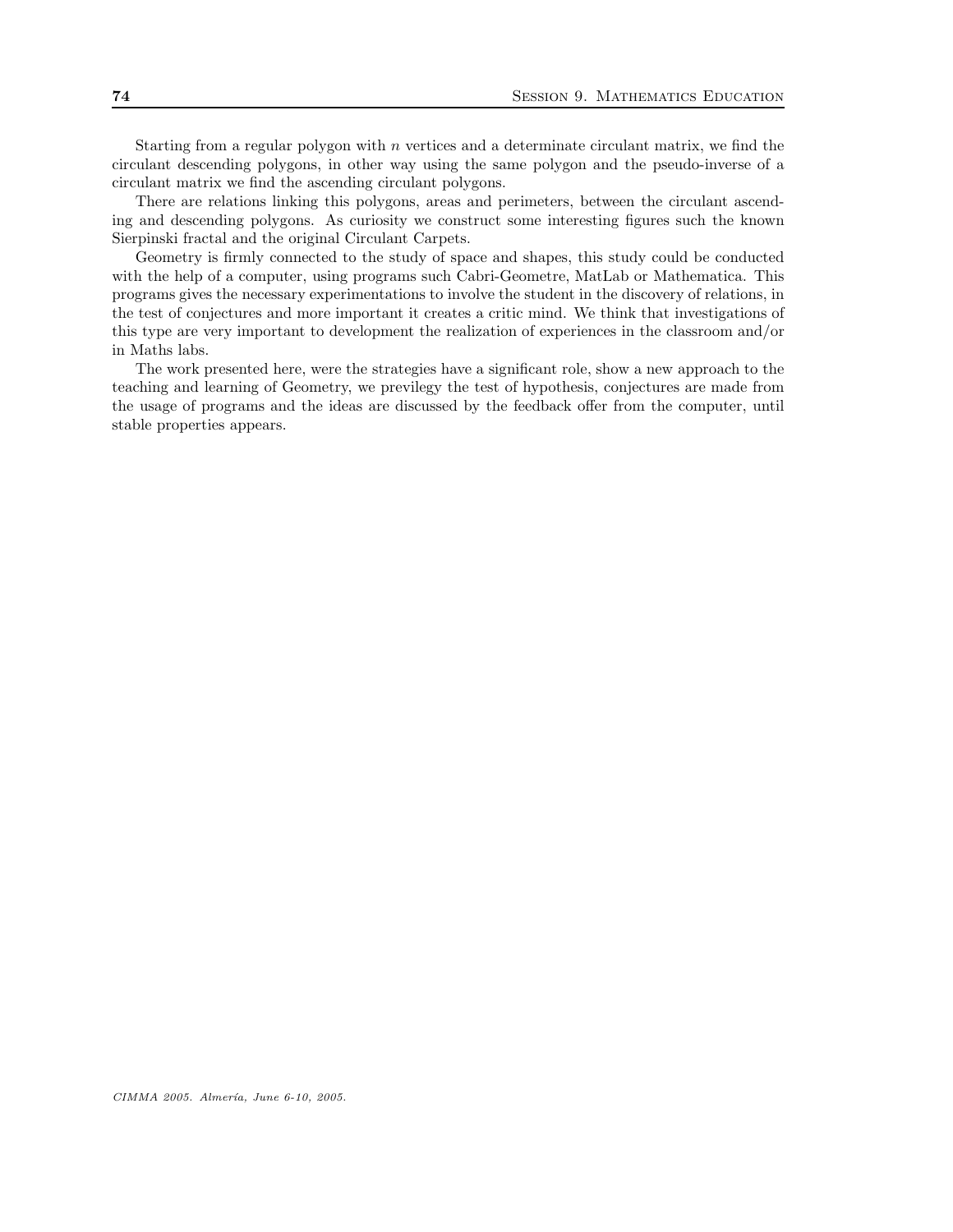# Posters

1. Algebras and their Representations

Maximal left quotient rings for graded associative structures

# ARANDA PINO, GONZALO

UNIVERSIDAD DE MÁLAGA (SPAIN)

The notion of left quotient ring, introduced by Utumi in 1956, is a widely present notion in the mathematical literature. Several authors have studied graded rings and modules of quotients from a categorical point of view and considering unital rings. In this work we develop a theory in the nonunital case and construct the graded maximal left quotient algebra of every right faithful algebra as the direct limit of graded homomorphisms of left A-modules from graded dense left ideals of A into an arbitrary graded left quotient algebra B of A. In the case of a superalgebra, and with some extra hypotheses, we prove that there exists an algebra isomorphism between the neutral component of the maximal graded algebra of quotients and the maximal algebra of quotients of the neutral element of the algebra. These results can be applied to the context of associative pairs and triple systems.

1. Algebras and their Representations

6−dimensional 2−filiform Leibniz algebras

#### CAMACHO, LUISA M. UNIVERSIDAD DE SEVILLA (SPAIN)

The knowledge of the naturally graded algebras for a family of no associative algebras is important because it contributes to obtain relevant information about the structure of the family, about its irreducibles components and about some cohomologic problems. It is well known the classification of naturally graded p-filiform Lie algebras [6], [5], [3]. The Leibniz algebras appear as generalizations of the Lie algebras, so it is waited that the naturally graded algebras will play an important role in the study of the Leibniz algebras. Considering that it only exists one single algebra 0-filiform [1] the study only has sense if  $p \geq 1$ . The case 1-filiform was studied in [2]. The case  $p = 2$ , that is, the naturally graded 2-filiform Leibniz algebras, has been studied too ([4]) obtaining that in each dimension there exist two Leibniz non Lie algebras, non splits and non isomorphic. Now, by using software *Mathematica*, we apply the obtained results for naturally graded 2-filiform Leibniz algebras to classify the 2-filiform Leibniz algebras of dimension 6.

This is a joint research with J. R. Gómez, A. J. González and B. Omirov

[1] Sh. A. Ayupov, B. A. Omirov, On a Description of Irreducible Component in the set of nilpotent Leibniz Algebras containing the Algebra of maximal nilindex, and classification of graded filiform Leibniz algebras, Computer Algebra in Scientific Computing CASC (2000), Springer, pp. 21–34.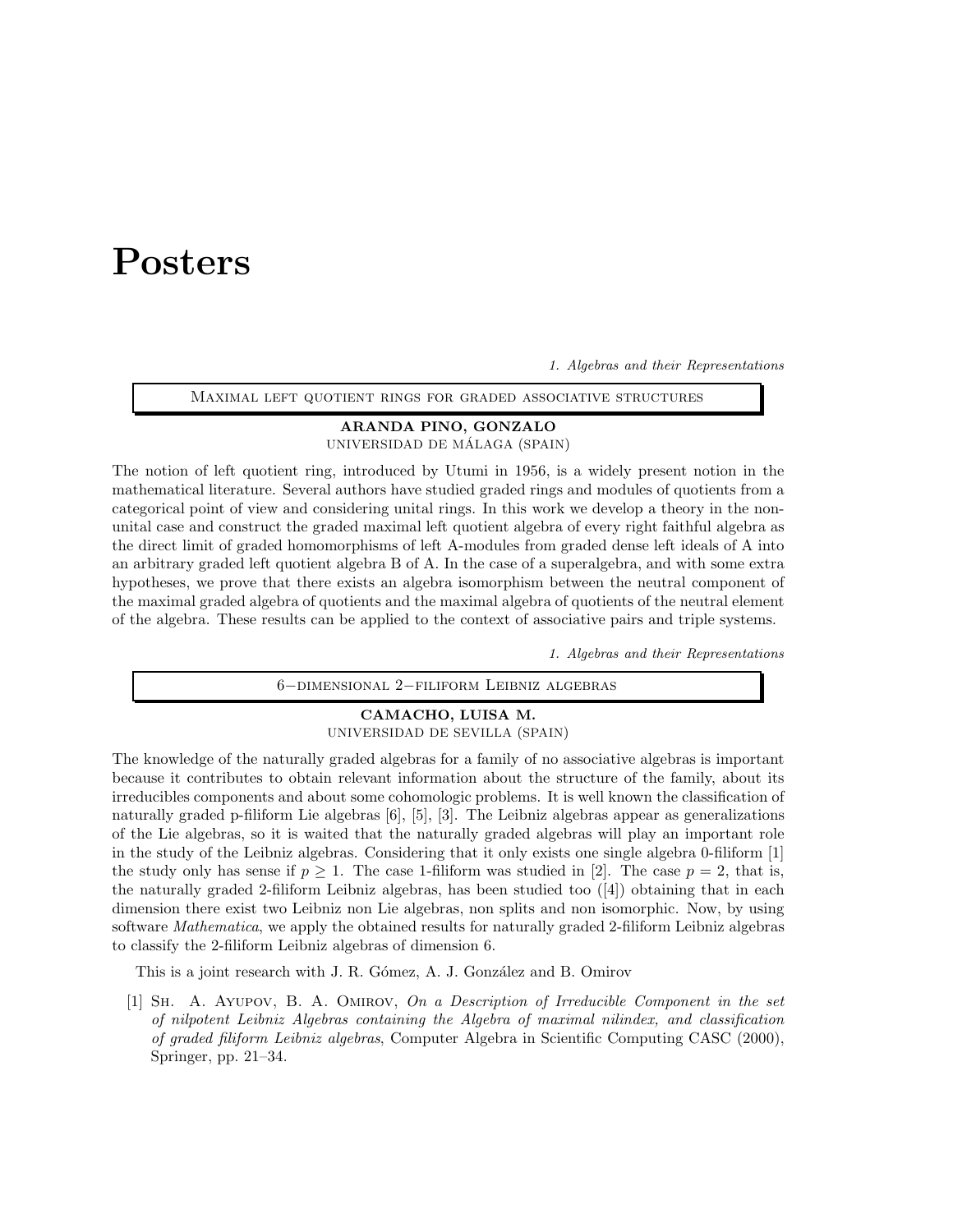- [2] SH. A. AYUPOV, B. A. OMIROV, On Leibniz algebras Algebra and operators theory, Proceeding of the colloquium in Tashkent 1997 (1998). Kluwer Academic Publishers, pp. 1–13.
- [3] J. M. Cabezas, E. Pastor, Naturally graded p−filiform Lie algebras in arbitrary finite dimension, Journal of Lie Theory, 15 (2005), pp. 379–391.
- [4] L. M. CAMACHO, J. R. GÓMEZ, A. J. GONZÁLEZ, B. OMIROV, *Naturally graded* 2−*filiform* Leibniz algebras and its applications. Sumitted to CASC 2005.
- [5] J. R. GÓMEZ, A. JIMÉNEZ-MERCHÁN, Naturally Graded Quasi-Filiform Lie Algebras, Journal of Algebra, 256 (2002), pp. 211–228.
- $[6]$  M. VERGNE, Cohomologie des algèbres de Lie nilpotentes. Application'a l'étude de la varieté des algèbres de Lie nilpotentes, Bull. Soc. Math. France, 98 (1970), pp. 81-116.

1. Algebras and their Representations

MODELS OF  $E_8$ 

#### DRAPER FONTANALS, CRISTINA UNIVERSIDAD DE MÁLAGA (SPAIN)

If h is a reductive maximal rank subalgebra of a simple Lie algebra  $L$ , the decomposition of  $L$ as a sum of  $h$ -irreducible modules provides a grading of  $L$  over an abelian group in such a way that the nonzero components of the grading,  $L_q$ , are irreducible submodules. Moreover, the set of homomorphisms  $Hom(L_q \otimes L_h, L_{q+h})$  is generated by the projection of the bracket in L; so that we can recover the bracket in L from the homomorphisms between the components.

We apply the above to give models of the exceptional Lie algebra  $E_8$  based on its semisimple subalgebras of rank 8.

In particular we give expressions of the homomorphisms between the tensor products of the  $D_n$ -modules of the spin and natural types, and among the basic modules for  $A_n$ .

1. Algebras and their Representations

Lie algebras with d.c.c. on principal inners ideals

#### GÓMEZ LOZANO, MIGUEL ÁNGEL UNIVERSIDAD DE MÁLAGA (SPAIN)

In this work we give a definition of socle for nondegenerate Lie algebras which is only based on minimal inner ideals. The socle turns out to be an ideal of the whole algebra, and it is sum of simple components. All the minimal inner ideals contained in a simple component are conjugated under elementary automorphisms, which allows us to associate a division Jordan algebra to any of the simple component containing abelian minimal inner ideals. All Classical Lie algebras coincide with their socles, while relevant examples of infinite dimensional simple Lie algebras with socle can be found within the class of finitary Lie algebras. The notion of socle is compatible with the associative and Jordan definitions of socle, and satisfies the descending chain condition on principal inner ideals. Furthermore, we give a structure theory for nondegenerate Lie algebras containing abelian minimal inner ideals, and show that a simple Lie algebra over an algebraically closed field of characteristic zero is finitary if and only if it is nondegenerate and contains nonzero reduced elements; i.e., contains one-dimensional inner ideals.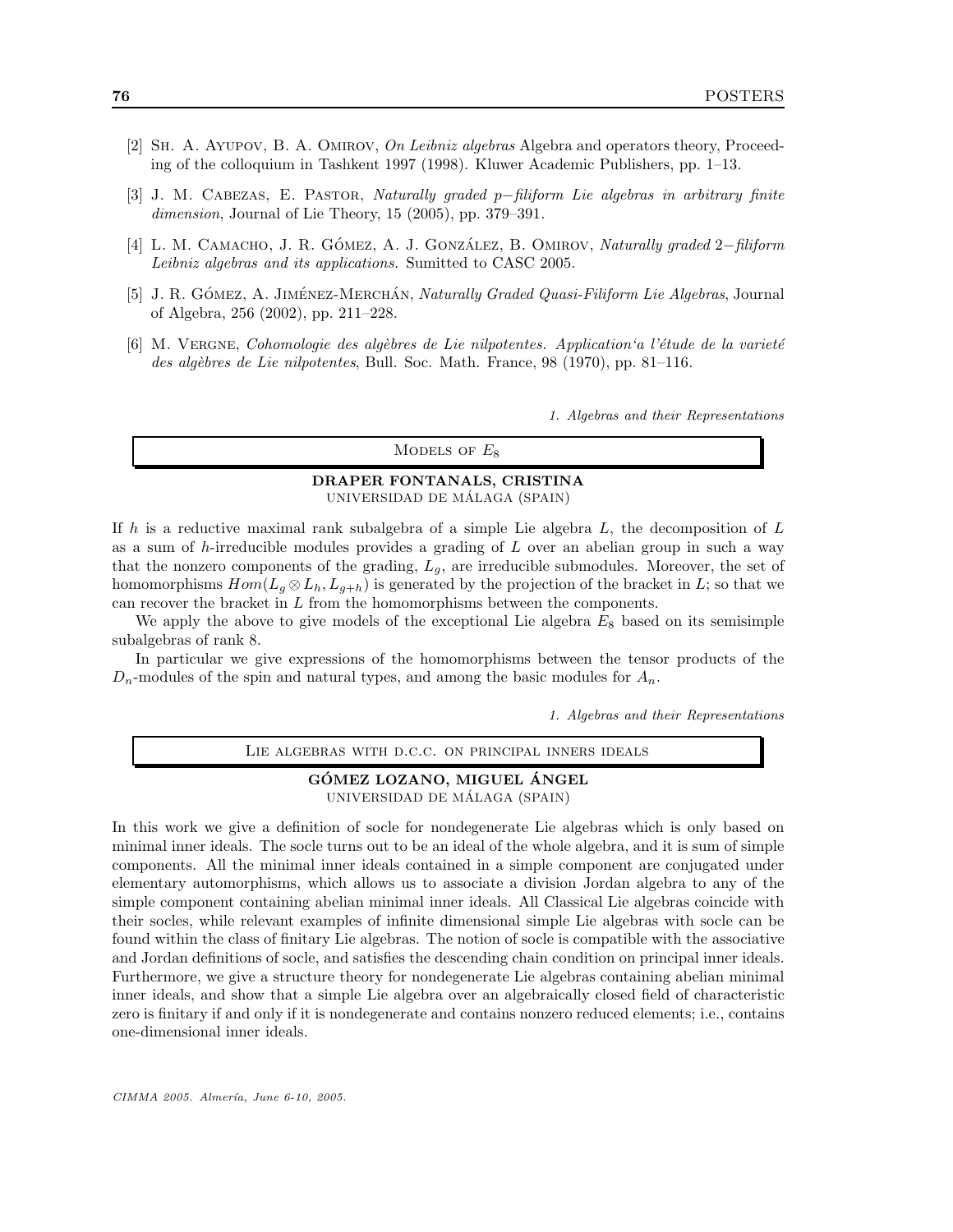1. Algebras and their Representations

An application of natural graduation of Leibniz algebra

### GONZÁLEZ REGANA, ALFONSO J.

UNIVERSIDAD DE EXTREMADURA (SPAIN)

An abstract of this poster will be handed at the congress.

1. Algebras and their Representations

| LIE GROUPS ASSOCIATED WITH SOLVABLE LIE ALGEBRAS OF DIMENSION $\leq$ 3 |  |
|------------------------------------------------------------------------|--|
|------------------------------------------------------------------------|--|

#### MORALES LÓPEZ, MARÍA DOLORES

UNIVERSIDAD DE SEVILLA (SPAIN)

In this talk we will start from a result stating that every solvable Lie group can be represented as a matrix Lie group formed by square upper-triangular matrices with exponential elements in their main diagonal. However, that result does not specify which is the minimum order of the matrix involved. This is the aim of this talk: to find among the matrix representations of a solvable Lie group that which is of the minimum order. We will deal with simply connected solvable Lie groups of dimensions two and three.

For it, we merely will not compute the minimum matrix order for each simply connected solvable Lie group, but we will search and compute a matrix representation for each of these simply connected Lie groups by using matrices as the previously described.

This is a joint research with J. C. Benjumea, M. D. Morales, J. Núñez and A. F. Tenorio.

1. Algebras and their Representations

#### Maximal abelian dimensions of nilpotent Lie algebras

# TENORIO VILLALON, ANGEL FRANCISCO ´

UNIVERSIDAD PABLO DE OLAVIDE (SEVILLA) (SPAIN)

In this paper we study abelian Lie algebras considered as Lie subalgebras of the Lie algebra g associated with a certain simply connected Lie group  $G$ . Indeed, we wish to know how many nonisomorphic abelian Lie algebras can be obtained as Lie subalgebras of the Lie algebra g. Since there only exists one non-isomorphic abelian Lie algebra for each dimension, we can reduce the above mentioned problem to compute the greatest possible dimension of an abelian Lie subalgebra of the Lie algebra g.

We deal with the Lie groups  $G_n$  (with  $n \in \mathbb{N}$ ) formed by square upper-triangular matrices of order n and whose elements in the main diagonal are "1". These groups are used in Representation Theory, since every nilpotent simply connected Lie group can be represented as a Lie subgroup of some Lie group  $G_n$ . Hence, every nilpotent Lie algebra can be represented as a Lie subalgebra of some Lie algebra  $\mathfrak{g}_n$  associated with  $G_n$ .

In this way, the main goal of this paper is to compute the value of the dimension previously commented for every  $\mathfrak{g}_n$  and to determine the maximal abelian dimension in such a Lie algebra. For the maximal abelian dimension of a Lie algebra we mean the greatest dimension of an abelian Lie subalgebra which is contained in this Lie algebra.

We also show in the paper an algorithm which allows us to obtain an abelian Lie algebra whose dimension is precisely the one that we think it is the maximal abelian dimension in the Lie algebra  $\mathfrak{g}_n$ . This algorithm depends on the parity of the order n of  $\mathfrak{g}_n$ .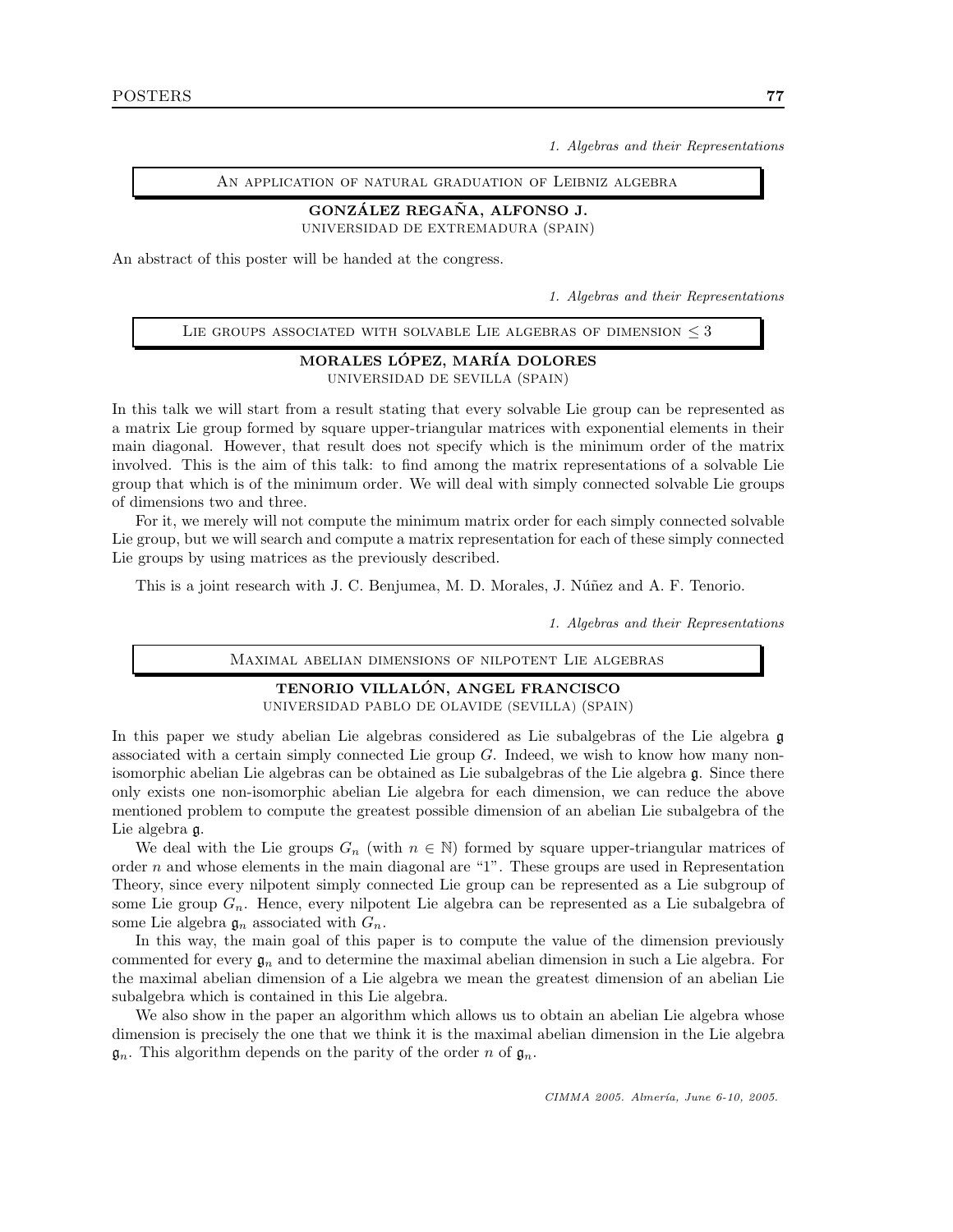Besides, we briefly give the scheme used to prove the impossibility of finding an abelian Lie subalgebra whose dimension is one unit greater than the indicated in the mentioned algorithm. Such a proof requires the previous introduction of the concept of main fields of the abelian Lie subalgebra.

This is a joint research with J. C. Benjumea, F. J. Echarte and J. Núñez.

2. Geometry and Topology

ON SEMIFIELDS

#### BANI ATA, MASSHHOUR UNIVERSITY OF MUTAH (JORDAN)

The aim of this work is to construct examples of semifields admitting free automorphism groups of the form  $\mathbb{Z}_2 \times \mathbb{Z}_2$ .

2. Geometry and Topology

the Witten genus and quasimodular forms

#### GALVEZ, IMMA ´

LONDON METROPOLITAN UNIVERSITY (UNITED KINGDOM)

We are going to consider the Witten genus as originally defined in the 80's. We observe that each of its coefficients makes sense whenever it is computed for a Spin manifold. We consider its image in the ring of quasimodular forms as defined by Zagier. This is a very interesting differential ring and has many good properties. The values of the genus have been studied in other works, and moreover we have recently found some more nice combinatorics associated to it. Questions about the relation between this invariant and other invariants taking values in the ring of quasimodular forms will be raised.

Along the lines of Landweber, Ravenel and Stong, a generalized cohomology theory associated to this genus can be constructed using some localization. Of course, this is to be closely related to complex oriented modified versions of topological modular forms spectra. The "theorem of the cube" holds as well for this genus. Cooperations are obtained as integral divided congruences, and their generating series satisfies differential equations, in particular a very simple PDE in terms of the modular parameter. Adams and Hecke operations make sense, and there is more room for "Ramanujan" operators than in elliptic cohomology...

2. Geometry and Topology

| A NEW CHARACTERIZATION OF GROMOV HYPERBOLICITY |  |
|------------------------------------------------|--|
|                                                |  |

#### TOURIS, EVA UNIVERSIDAD CARLOS III DE MADRID (SPAIN)

We try to find conditions which guarantee whether or not a metric space is hyperbolic in the Gromov sense. We are going to show two different ways to approach the problem of Gromov hyperbolicity. On the one hand, we obtain global information about Gromov hyperbolicity of a metric space from local information. And, on the other hand, we thought the following question: Is there any privileged kind of triangle in which it is sufficient to check Rips condition? The answer is yes. In fact, in the context of Riemann surfaces, we have got a new characterization for Gromov hyperbolicity.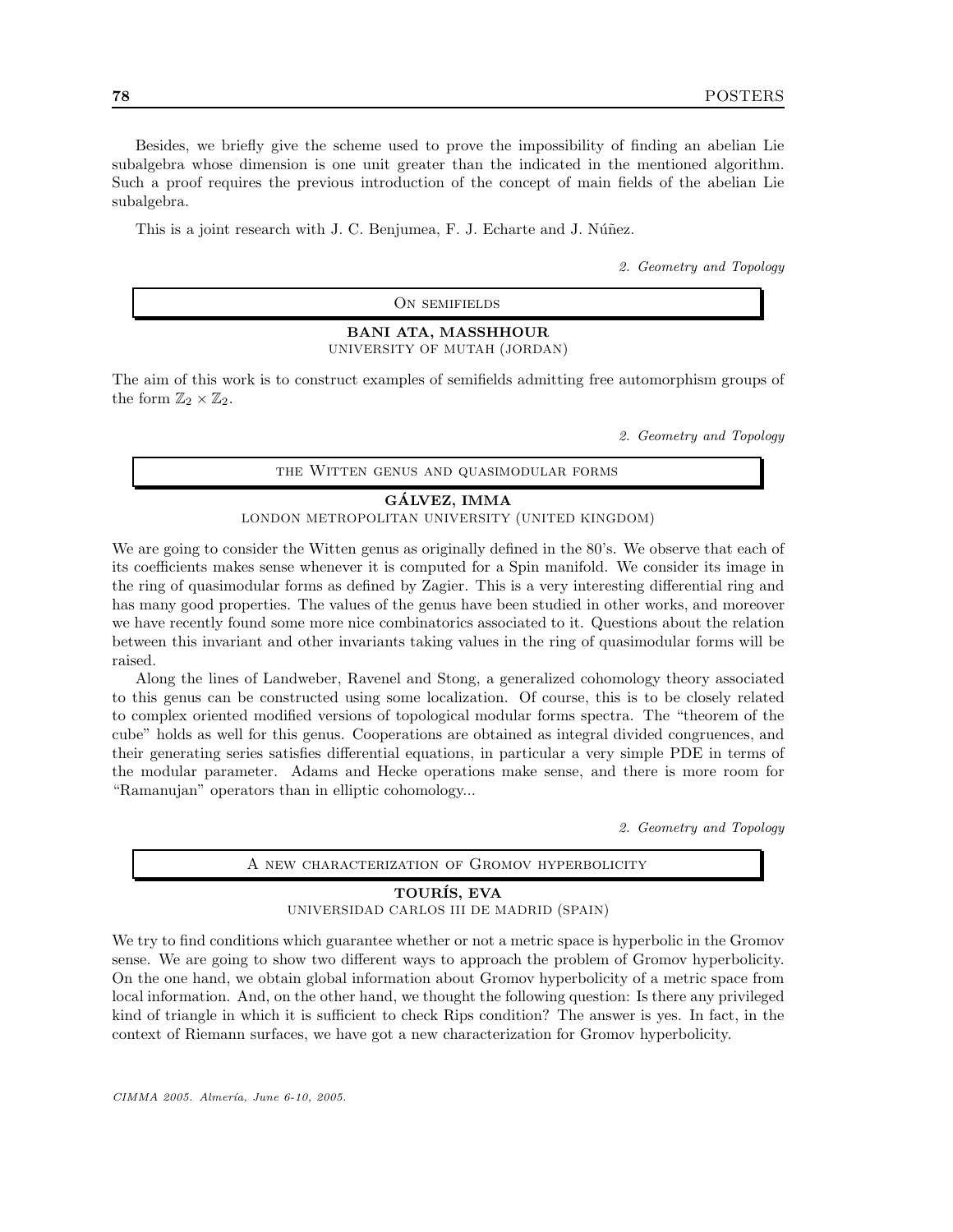Ajuste de cocientes de mortalidad

#### ABAD MONTES, FRANCISCO UNIVERSIDAD GRANADA, SPAIN

### HUETE MORALES, MAR´IA DOLORES

UNIVERSIDAD DE GRANADA, SPAIN

#### VARGAS JIMENEZ, MARAVILLAS ´

UNIVERSIDAD GRANADA, SPAIN

El trabajo pretende analizar el modelo usualmente utilizado para el ajuste de cocientes o probabilidades de muerte en tablas de mortalidad(funciones con un gran número de parámetros) con otros modelos m´as recientes con menos par´ametros, incluyendo adem´as el tiempo como factor que permita analizar la evolución temporal de dichos parámetros.

3. Approximation, Special Functions and Numerical Analysis

APROXIMATIVE CONSTRUCTION OF PRIMITIVES OF  $L^2(R)$  in  $L^2(R)$ 

## AGUD-ALBESA, LUCÍA UNIVERSIDAD POLITÉCNICA DE VALENCIA (SPAIN)

Let  $f \in L^2(\mathbb{R})$ , we are going to build a new differentiation operator and a new special family for associating suitable primitives for any function of  $L^2$ . Also, we show one construction of functions of  $L^2$  whose derivatives approach an arbitrary function of integrable square. We will call  $\epsilon$ -primitives to functions with this property. This construction will provide us a density result too.

3. Approximation, Special Functions and Numerical Analysis

Weighted Sobolev Spaces on curves

#### ÁLVAREZ GONZÁLEZ, VENANCIO UNIVERSIDAD DE MALAGA (SPAIN)

In this paper we present a definition of weighted Sobolev spaces on curves and find general conditions under which the spaces are complete for non-closed compact curves. We also prove the density of the polynomials in these spaces and, finally, we find conditions under which the multiplication operator is bounded in the space of polynomials.

3. Approximation, Special Functions and Numerical Analysis

Application of the discrete wavelet transform for the diagnosis of rotor bar breakages in induction machine

#### ANTONINO DAVIU, JOSE ALFONSO ´

UNIVERSIDAD POLITÉCNICA DE VALENCIA (SPAIN)

An application of the wavelet multiresolution analysis is used for the diagnosis of rotor bar failures in electrical machines. More precisely, we develop numerical methods based on the approximation signal, at certain level, of the startup stator current, with respect to a Daubechies wavelet family. Our main purpose with this method is to discriminate between healthy and faulty machines and, in the second case, to quantify the degree of the fault's severity.

This is a joint research with Martín Riera Guasp, Alfredo Peris Manguillot and Félix Martínez Giménez.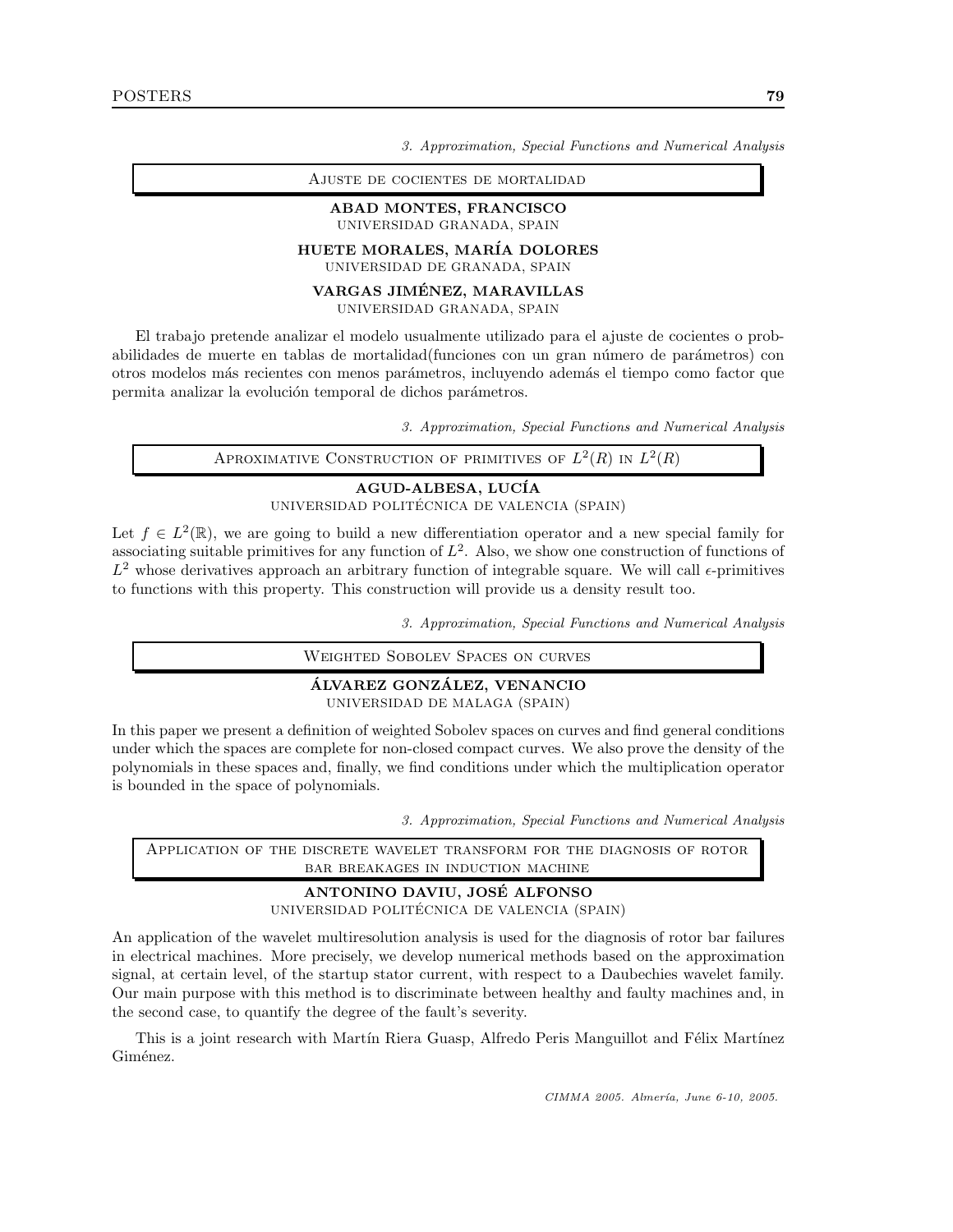Rational approximation and orthogonal polynomials

#### BELLO HERNÁNDEZ, MANUEL

UNIVERSIDAD DE LA RIOJA (SPAIN)

We show a density theorem for rational functions in the  $H<sup>p</sup>$  space for a rectifiable Jordan curve. A particular attention is given to rational functions whose denominators are orthogonal polynomials.

3. Approximation, Special Functions and Numerical Analysis

Zero asymptotics of orthogonal polynomials and the Lauricella FUNCTION  $F_D^{(5)}$ D

#### MARTÍNEZ GONZÁLEZ, PEDRO UNIVERSIDAD DE ALMER´IA (SPAIN)

ZARZO ALTAREJOS, ALEJANDRO

UNIVERSIDAD POLITÉCNICA DE MADRID (SPAIN)

The asymptotic contracted measure of zeros of a large class of orthogonal polynomials  $\{Pn(x)\}_{n=1}^{\infty}$ is explicitly given in the form of a Lauricella function  $F_D^{(5)}$ . The polynomials  $P_n$  are defined by means of a three-term recurrence relation whose coefficients may be unbounded but vary regularly and have a different behavior for even and odd indices. Several previous findings of a number of authors are found as particular cases. Subclasses of systems of orthogonal polynomials having their contracted measure of zeros of regular, uniform, Wigner, Weyl, Karamata and hypergeometric types are explicitly identified. Some illustrative examples are given.

3. Approximation, Special Functions and Numerical Analysis

Optimization codes for designing optical fibers. Deterministic and Monte Carlo procedures

> MONREAL MENGUAL, LLÚCIA UNIVERSIDAD POLITÉCNICA DE VALENCIA (SPAIN)

The search of an optical fibre of optimal characteristics is interesting to improve the transmission and to diminish losses and we handle and design optimization codes for this purpose. The necessity of developing such optimization algorithms is due to the complexity of the kind of the optimizing fibres: the photonic crystal fibres -that constitute the last optical fibre generation and it is supposed that they will render a high technological impact in the next years. This design requires, in first place, the definition of the required properties and, secondly, the development of an automatic numerical procedure to select the parameters that determine the ideal fibre. Our group is facing this objective using both deterministic and heuristic (Monte Carlo) procedures. We define and study a set of algorithms, stressing the analysis of CPU time of the codes.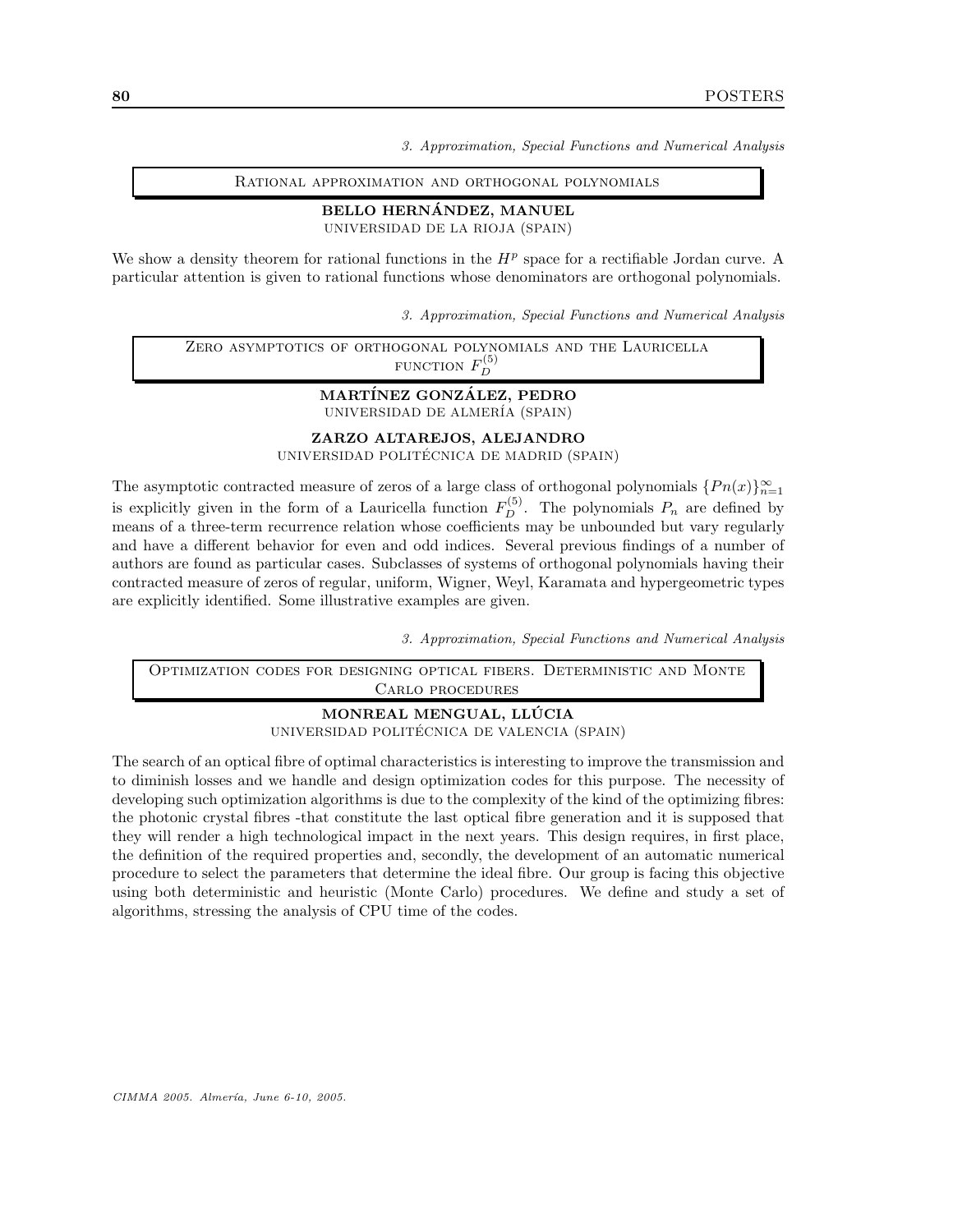Iterative diffusion image denoising controlled by Shannon–Wiener entropy approximations

#### RODENAS ESCRIBA, FRANCISCO

UNIVERSIDAD POLITECNICA DE VALENCIA (SPAIN)

Different methods based on the use of nonlinear diffusion equations have been proposed for image restoration from noisy images (see [1] and references therein). We report here our work on the use of a particular nonlinear diffusive filter that gives account of the distance between the original and the restored image. We evaluate the possibility of using the Shannon–Wiener differential entropy of the image to develop an automatic stopping criterion for the image restoration process.

The diffusion equation employed must be spatially and temporally discretized to be applied to the digital images. We select an standard spatial discretization and for the time discretization we use an additive operator splitting (AOS) scheme [2,1], which has some advantages from the computational point of view.

The model for noisy images is: let f be the observed image and let us assume that  $f = \tilde{f} + n$ , being f a noise-free image n a noise signal  $(n \sim N(0, \sigma))$ . The initial point of the diffusion process is the observed image  $f = u(0)$  and the iterative filtering produces a family of images  $u(t)$   $(t = 0, 1, 2...).$ An ideal diffusion filter which works optimally for a denoising task would first eliminate the noise before significantly affecting the signal. One should choose the stopping time  $T$  such that the restored image is as near to the free-noise image as possible, this means that the euclidean distance  $||u(T) - f||$  is as small as possible.

In this work we propose a method to select the stopping time based on the Shannon-Wiener differential entropy of the difference  $(f - u(t))$ . Let us consider the series  $(f - u(t))$ ,  $(t = 0, 1, 2...)$ , each term is a estimation of the 'noise' signal, then it is reasonable that the stopping time maximizes the gaussianity of the  $(f - u(t))$ . Using the entropy as the measure of the gaussianity, the stopping time can be chosen as the time that maximizes the entropy of the 'noise'  $(f - u(t))$ .

Computationally, the entropy is easily estimated by using the approximations of the Shannon-Wiener entropy function introduced by Hyvärinen in the context of independent component analysis [3].

The proposed method has been evaluated in experiments. The results show that entropy criterion is a valid and robust method to estimate the stopping time in the diffusion process and the performance of the denoising method is very satisfactory.

This is a joint research with F. Rodenas, P. Mayo, D. Ginestar and G. Verd´u.

- [1] J. Weickert, Pattern Recognition, no. 34 (2001), pp. 1813–1824.
- [2] J. Weickert, B. M. ter Haar Romeny, M. A. Viergever, IEEE Transactions on Image Processing, no. 7 (1998), pp. 398–410.
- [3] A. Hyvärinen, Advances in Neural Information Processing Systems, no. 10 (1998), pp. 273– 279.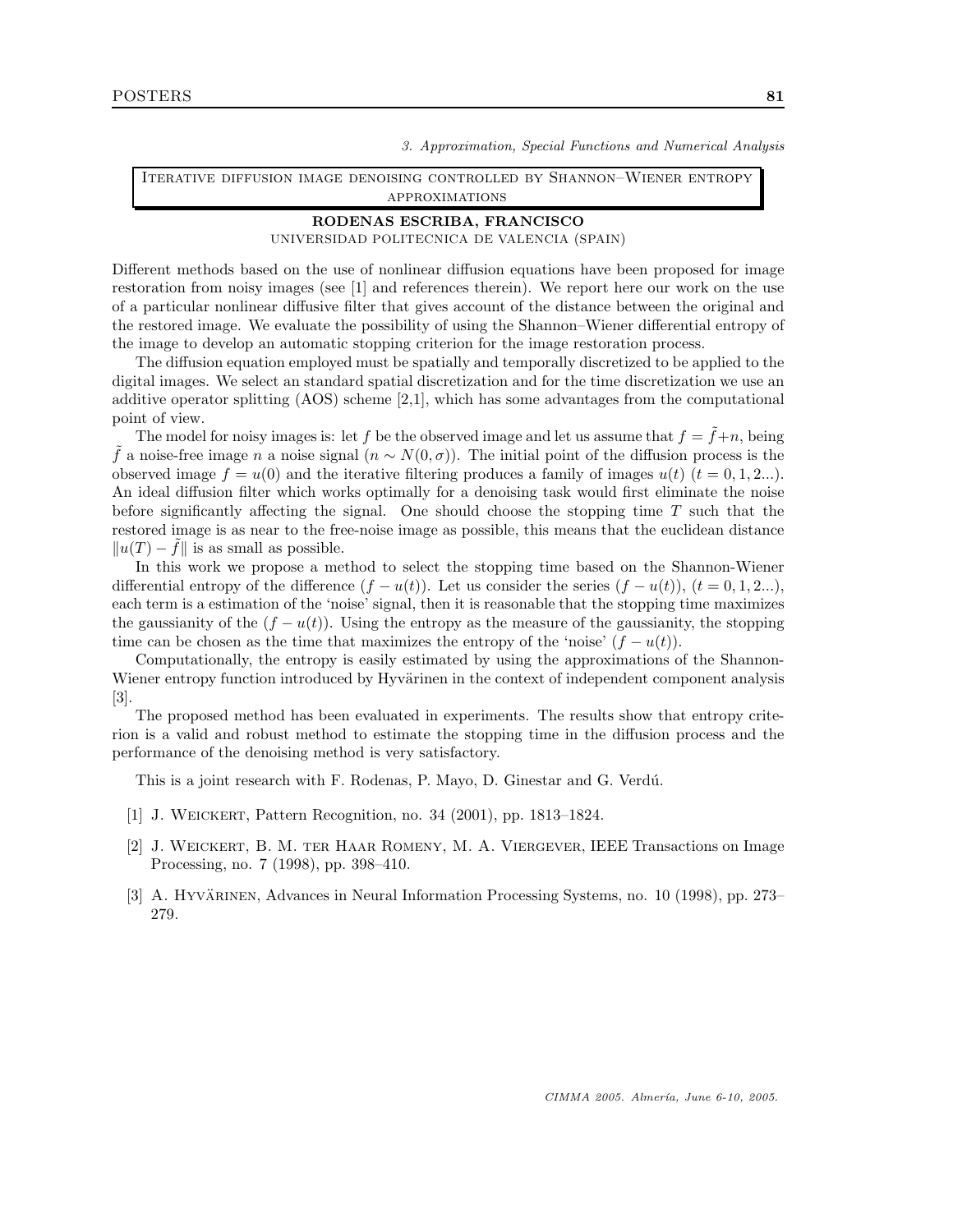Weierstrass' theorem with weights

## RODRÍGUEZ, JOSÉ MANUEL

UNIVERSIDAD CARLOS III DE MADRID (SPAIN)

We characterize the set of functions which can be approximated by continuous functions in the  $L^{\infty}$ norm with respect to every weight. This allows to characterize the set of functions which can be approximated by polynomials for any weight with compact support.

4. Functional Analysis and its Applications

Estimates for solutions of some classes of second order differential equations

> ARTAMONOV, NIKITA MOSCOW (RUSSIAN FEDERATION)

The second order differential equation

 $u''(t) + (B + iD)u'(t) + (T + iS)u(t) = 0$ 

in Hilbert space is considered. Under some conditions on (in general case unbounded) operators  $T$ , S, B and D the correct solvability of Cauchy problem on semiaxes in "energy" space is proved and nonimproved estimates for solutions are obtained.

4. Functional Analysis and its Applications

ON LOCALLY CONVEX  $H^*$ -TRIPLE SYSTEMS

#### CALDERÓN MARTÍN, ANTONIO J. UNIVERSIDAD DE CÁDIZ (SPAIN)

We introduce and study locally convex  $H^*$ -triple systems as the natural ternary extension of locally convex  $H^*$ -algebras and classical  $H^*$ -triple systems. The classes of locally convex  $H^*$ -algebras and classical  $H^*$ -triple systems are both extensions of classical (Ambrose)  $H^*$ -algebras.

5. General Topology and its Applications

Exponentiable monomorphism in the category of DCPO

#### CAGLIARI, FRANCESCA BOLOGNA UNIVERSITY (ITALY)

A poset  $D$  is said to be a directed complete poset, or  $dcpo$ , if every directed subset of  $D$  has a supremum. A map  $f: D \to D'$  is continuous if it preserves suprema of directed subset.

The category DCPO, so obtained has power objets, that is the poset of the continuous maps between  $D$  and  $D'$  is again a *dcpo*. This means that the category **DCPO** is cartesian closed.

In other words, for any object D in DCPO the endofunctor  $-\times D$  : DCPO  $\rightarrow$  DCPO has a right adjoint  $:-^D$ .

Unfortunately  $\mathbf{DCPO}/B$  fails to be local cartesian closed. In fact, when we consider the sliced category  $\text{DCPO}/B$ , whose object are the continuous maps with codomain B, we find that the endofunctor  $-\times f : DCPO/B \to DCPO/B$  not always has a right adjoint.

We characterize those object  $f: D \to B$  in  $\mathbf{DCPO}/B$  which are monomorphism and such that the endofunctor  $-\times f : \mathbf{DCPO}/B \to \mathbf{DCPO}/B$  has a right adjoint.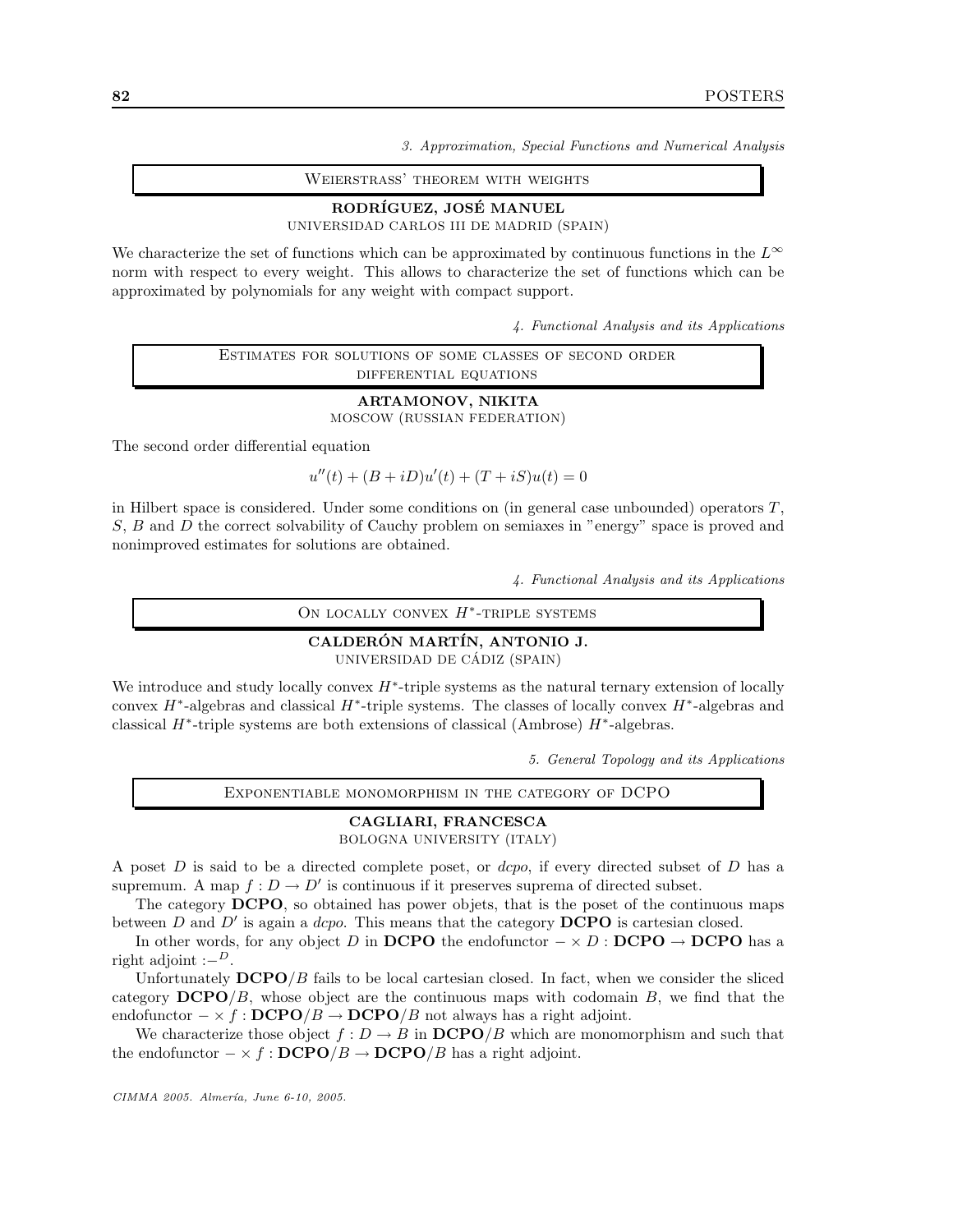5. General Topology and its Applications

Characterizations of closed sets in product spaces

#### GEORGIOU, DIMITRIS

UNIVERSITY OF PATRAS (GREECE)

In this paper, we characterize different types of closed sets in product spaces by utilizing the notion of upper limit.

This is a joint research with S. Jafari and T. Noiri.

6. Probabilistic Spaces, Copulae and T-norms. Applications

Further results on generalized r-orderings

ORTEGA PASTOR, EVA MAR´IA UNIVERSIDAD MIGUEL HERNÁNDEZ (SPAIN)

Several concepts of generalized orderings and generalized ageing classes have been considered in literature from the r-equilibrium distribution of a renewal process. Applications are developed in reliability, economics or actuarial sciences. In this communication we provide new results about comparisons of excess lifetimes at different times of a renewal process in the sense of some generalized orderings when the underlying distribution belongs to some generalized ageing class. A discussion as well as some interpretations are derived from the results.

This is a joint research with Félix Belzunce, Asok. K. Nanda and José M. Ruiz.

7. Random Models and Design of Experiments

DISEÑO DE INVESTIGACIÓN EN UN ESTUDIO SOBRE LOS JUEGOS MEDITERRÁNEOS EN LA provincia de Almería

> ARTÉS RODRÍGUEZ, EVA MARÍA UNIVERSIDAD DE ALMER´IA (SPAIN)

Con la finalidad de servir como retroalimentación para el Comité Organizador de los Juegos Mediterráneos Almería 2005, se viene realizando una investigación que tuvo su inicio en el año 2002, y que se ha ido replicando durante los años 2003, 2004 y 2005. Para ello, ha sido elaborado un cuestionario entre un grupo de investigadores formado por expertos (psicólogos, estadísticos, gestores deportivos, licenciados y doctores en Educación Física), todos ellos pertenecientes al Comité Organizador de los JJMM Almería 2005 (COJMA) y/o a la Universidad de Almería (UAL), en el marco de un convenio firmado entre dichas Instituciones. De este modo, el estudio longitudinal puede analizar cómo percibe el ciudadano la evolución, incidencia y repercusión de los cambios en las infraestructuras de la provincia, así como la imagen externa del COJMA. Existen dos objetivos generales en esta investigación. El primero es analizar la percepción que los ciudadanos de la provincia de Almería tienen sobre el Proyecto de preparación de los Juegos Mediterráneos del año 2005: conocimientos, intereses, actitudes, comportamientos y expectativas de dicha población, con respecto a la preparación del evento. El segundo gran objetivo general es conocer los hábitos de práctica físico-deportiva de los ciudadanos almerienses. En este sentido, el propósito ha sido conocer si la organización de un gran evento deportivo puede favorecer un impulso de la práctica del deporte para todos. El objetivo de la presente investigación determina que la información recogida mediante la encuesta se centre en cuatro poblaciones objetivo: la primera ha sido Almería capital y Huércal de Almería, la segunda está formada por las Subsedes de los JJMM 2005 (El Ejido, Roquetas de Mar, Cuevas del Almanzora,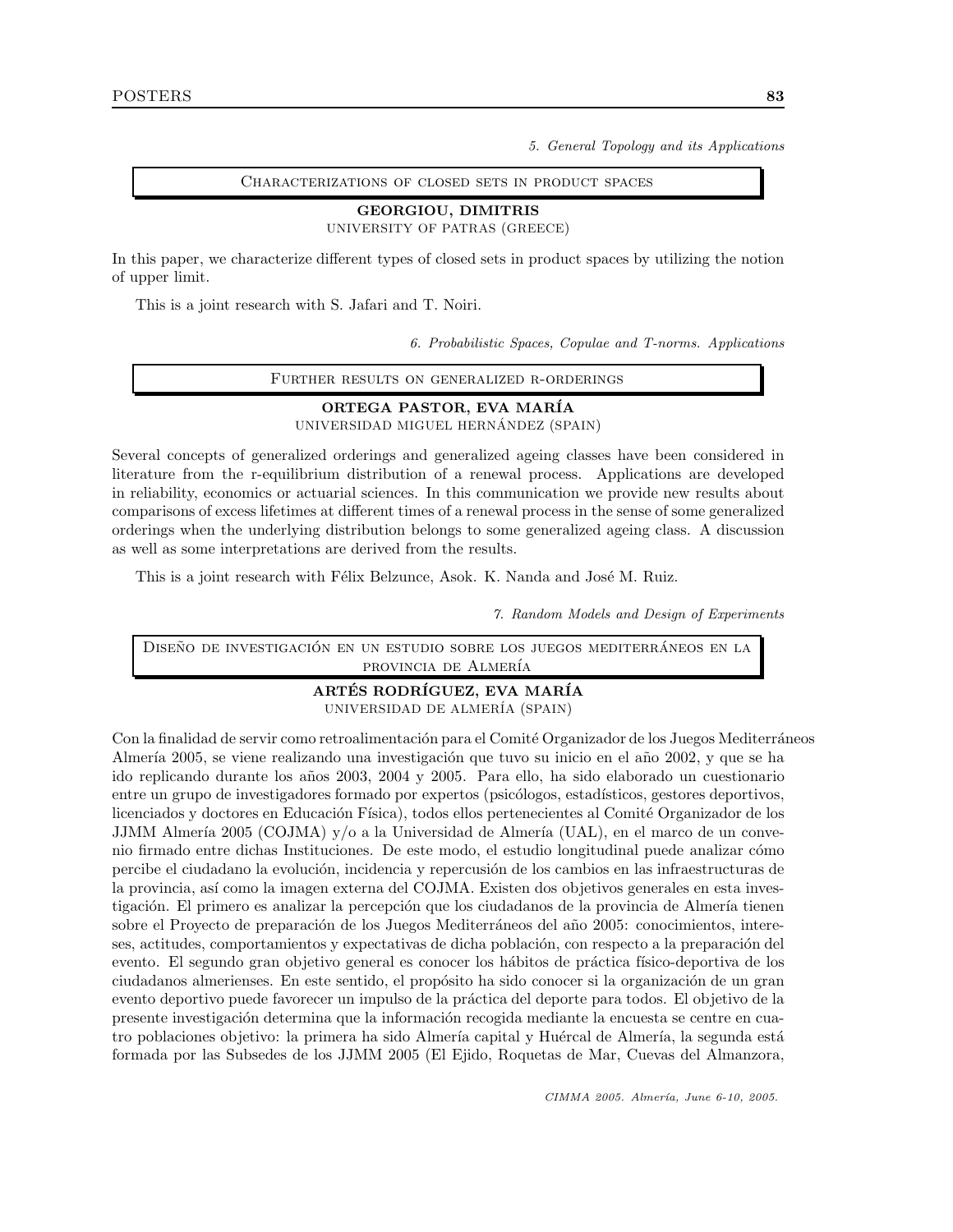Gádor y Vícar), la tercera considera el resto de los pueblos de la Provincia de Almería, y finalmente toda la Provincia de Almería (suma de las tres anteriores). El diseño de muestreo que se ha aplicado en la investigación ha sido estratificado por distrito censal, edad y sexo (con afijación proporcional), y, en segunda etapa, por rutas aleatorias. Ha sido similar en cada una de las tres poblaciones objetivo principales (Almería y Huércal de Almería, Resto de Subsedes de los JJMM Almería 2005 y Resto de la Provincia de Almería), aunque con ligeras modificaciones que comentaremos con detalle en nuestro artículo. La muestra para toda la Provincia de Almería se obtuvo a partir de las tres submuestras anteriores. En cuanto al tamaño de las muestras seleccionadas, en cada estudio ha estado en torno a 1100 sujetos, con un nivel de confianza del 95% y un error de muestreo aproximado de ±3%. El trabajo de campo ha sido llevado a cabo por un conjunto de encuestadores que previamente hemos formado por un seminario específico, y han empleado el método de la entrevista personal para la recogida de la información. Para la fase de tratamiento estadístico de los datos, y depuración de los mismos se ha utilizado el paquete informático SPSS/PC (V. 12). Finalmente, todo el conjunto de conclusiones obtenidas en el informe, e hipótesis comprobadas, están basadas en un profundo análisis estadístico de los datos, donde se han aplicado desde técnicas descriptivas y exploratorias, hasta técnicas inferenciales y correlacionales, como el análisis de correspondencias, que nos permiten extrapolar las relaciones observadas entre variables y otros resultados obtenidos, a toda la provincia de Almería.

7. Random Models and Design of Experiments

#### Wavelet-Vaguelette Spatio-Temporal Estimation

FERNANDEZ-PASCUAL, ROSAURA UNIVERSITY OF JAEN (SPAIN)

The least-squares linear estimation problem is considered for a class of spatiotemporal processes affected by additive fractal noise. Conditions under which the integral equations involved have a stable inversion are studied. A solution is then derived based on infinite spatio-temporal waveletbased orthogonal expansions, given in terms of dual Riesz bases obtained from the factorization of the space-time covariance operator. Truncation at specific resolution levels of these orthogonal expansions allow us to obtain the least-squares linear estimate at every location and at any time of interest, for temporal prediction and spatial extrapolation problems.

This is a joint research with M. D. Ruiz-Medina and J. M. Angulo.

7. Random Models and Design of Experiments

# Spatiotemporal Models for Generation of Anisotropic Long-Range **DEPENDENCE** FRÍAS BUSTAMANTE, MARÍA DEL PILAR

UNIVERSIDAD DE JAEN´ (SPAIN)

Statistical analysis of spatiotemporal models is of great interest in many areas of application, such as environmental sciences, economics and others. In the past few years, several efforts have been made for the definition of valid spatiotemporal models. A common assumption is the separability of the covariance function, but in real applications spatiotemporal processes are not usually separable. Then an important extension in this context is to consider processes with nonseparable covariance (see, for example, Christakos, 2000).

On the other hand, in several applied fields data often display long-range dependence in space and/or time. Furthermore, the strong dependence can be different in time and in each spatial direction. Hence, new families of parametric models must be introduced in order to represent such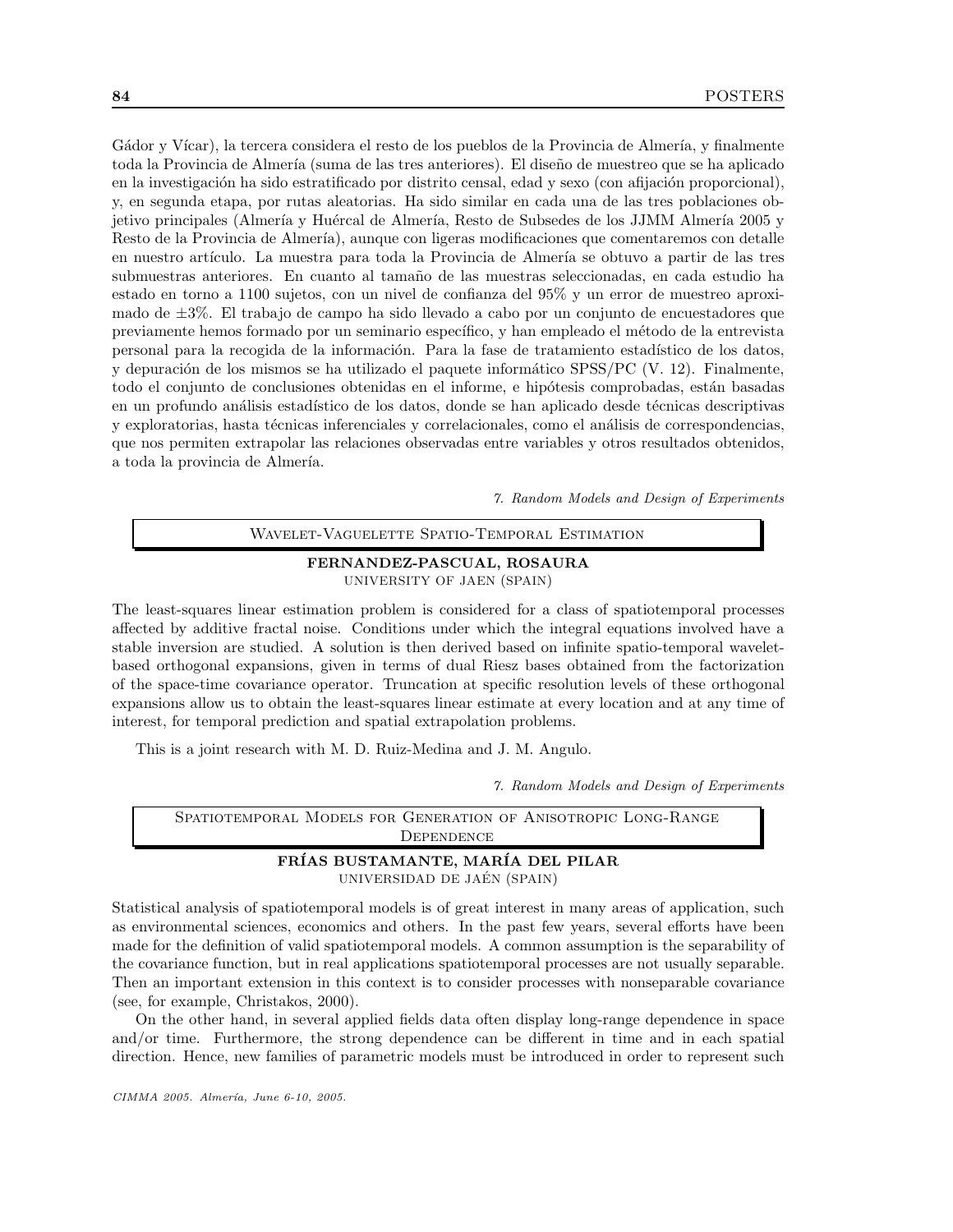anisotropic behaviors, as extension of isotropic case (see, for example, Anh, Angulo and Ruiz-Medina, 1999, Kelbert, Leonenko and Ruiz-Medina, 2005).

In this work, we introduce a generation procedure of anisotropic long-range dependence for spatiotemporal processes. Self-similarity of the linear filter involved in the generation is controlled through moment conditions assumed on the test functions considered. Such a framework allows the implementation of parameter estimation methods, based on the integrated periodogram, variogram, and wavelet transform. In particular, for the implementation of the periodogram method, a kernelbased second-order generalized approximation is studied. In the spectral domain, a window sequence is constructed, in terms of a resolution of unity, with supports defining a decreasing-ring sequence around the zero frequency. A simulation study is carried out to illustrate the methodology proposed. Final comments and concluding remarks on possible extensions are also given.

This is a joint research with M. D. Ruiz-Medina, J. M. Angulo and F. J. Alonso.

- [1] V.V. Anh, J.M. Angulo, and M.D. Ruiz-Medina, Possible long-range dependence in fractional random fields, J. Stat. Plan. Infer., 80(1999), pp. 95-100.
- [2] G. CHRISTAKOS, *Modern Spatiotemporal Geostatistics*, Oxford University Press, 2000.
- [3] M. KELBERT, N. LEONENKO AND M.D. RUIZ-MEDINA, Fractional random fields associated with stochastic fractional heat equation, Adv. Appl. Prob., 37(2005), pp. 108-133.

7. Random Models and Design of Experiments

Generalized estimation of the variance under successive sampling

#### GARCÍA LUENGO, AMELIA VICTORIA UNIVERSIDAD DE ALMER´IA (SPAIN)

Different aspects of estimation of change in surveys have been examined including the change in the sampling structure of population as well as the change in the parameters under study. In such surveys, one may be interest in any of the following aspects.

- 1. The population parameters for the most recent period.
- 2. Change taking place in the population parameters.
- 3. The population parameters for the entire period under consideration.

Many times it may be of interest to estimate linear function of variances of several occasions. The estimation of variance for the current occasion, change over occasion, average over all occasions can be shown as particular case of estimation of linear function of the average of occasions. For two occasions let us consider a weighted function of variances of two occasions as  $A\sigma_x^2 + B\sigma_y^2$  where  $\sigma_x^2 =$ Variance of previous occasion;  $\sigma_y^2$  = Variance of current occasion; A y B are weights. The particular cases of the proposed generalized estimation are:

- If  $A = 0, B = -1$  then above expression reduces to  $\sigma_y^2$  i.e. variance of the current occasion.
- If  $A = 1, B = -1$  the above expression reduces to the change of variances over two occasions.
- If  $A = B = 1/2$  then it reduces to the average of variances over two occasions.

It is, therefore, of interest to develope an appropriate estimation procedure in such situations. The usefulness of the results are illustrated with the help of numerical illustration.

This is a joint research with I. Oña Casado.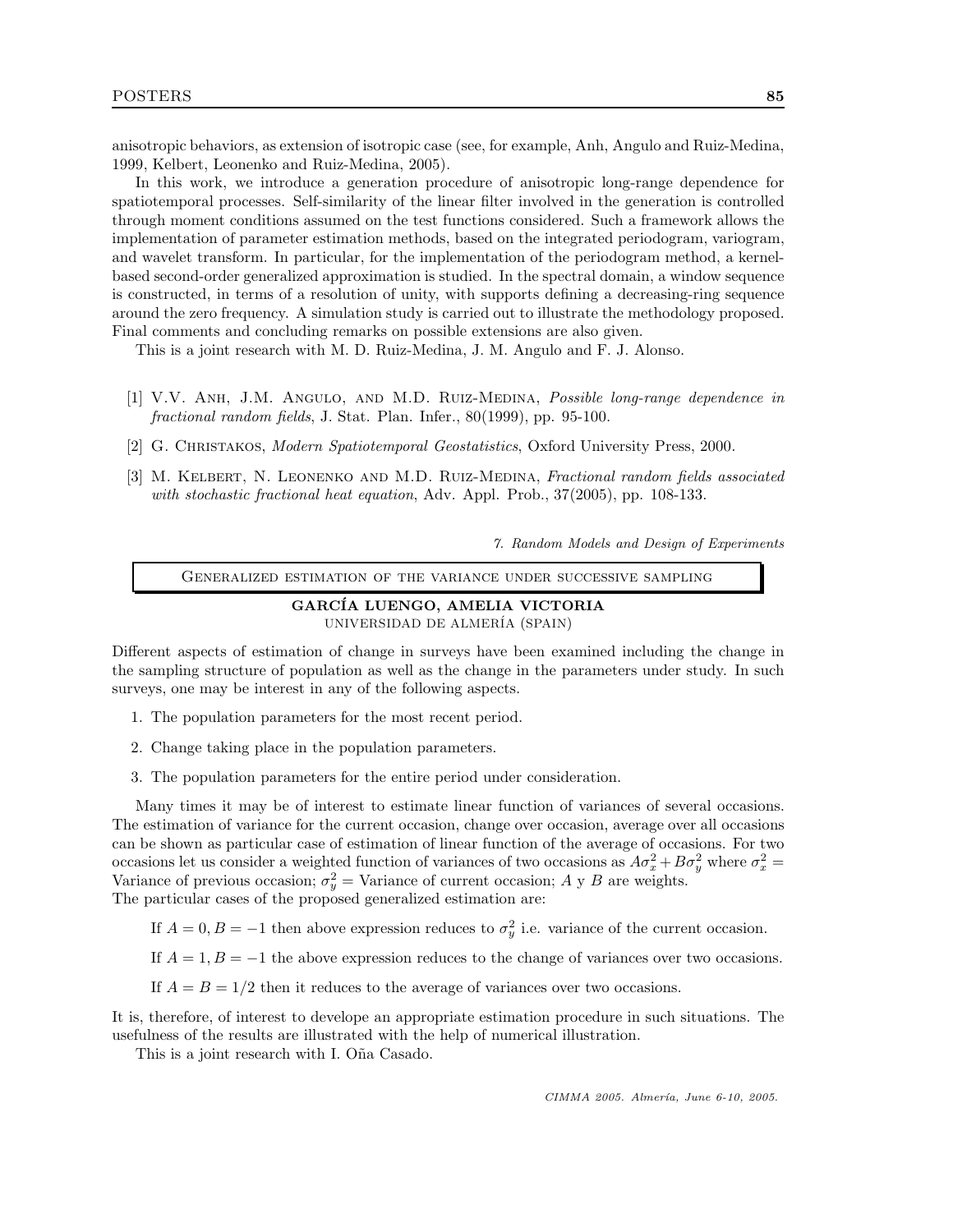7. Random Models and Design of Experiments

Calibration approach to estimate the distribution function

#### MARTÍNEZ PUERTAS, SERGIO

UNIVERSIDAD DE ALMER´IA (SPAIN)

In sample surveys, supplementary population information is often used at the estimation stage to increase the precision of estimators of a population mean or total. The use of auxiliary information for estimating a finite population mean has been extensively studied, but relatively less effort has been devoted to the development of efficient methods for estimating the distribution function.

In the presence of auxiliary information, there exist several procedures to obtain more efficient estimators for the population means and totals, (in particular, customary ratio and regression estimators). Many of these techniques, when applied directly to the estimation of a distribution function, will produce unsatisfactory results. For instance, the ratio and regression type estimators for the distribution function suffer from several drawbacks, the obvious one being that they may not be a distribution function and can take values outside [0, 1].

In this work we propose an estimator for the finite population distribution function using the calibration technique proposed by Deville and Särndal, 1992. This estimator is a genuine distribution function and possesses a number of attractive features which are studied.

For this, we consider a finite population  $U = \{1, \ldots, k, \ldots, N\}$ , consisting of N different elements. Let  $s = \{1, \ldots, n\}$  be the set of n units included in a sample, selected according to a specified sampling design with inclusion probabilities  $\pi_k$  and  $\pi_{kl}$  assumed to be strictly positive. Let  $y_k$  be the value of the study variable  $y$ , for the kth population element, with which also is associated and auxiliary vector value  $\mathbf{x}_k = (x_{k1}, x_{k2}, \dots, x_{kJ})'$ . The values  $\mathbf{x}_1, \mathbf{x}_2, \dots, \mathbf{x}_N$  are known for the entire population but  $y_k$  is known only if the kth unit is selected in the sample s.

The finite population distribution function of the study variable  $y$ , is given by

$$
F_y(t) = \frac{1}{N} \sum_{k \in U} \Delta(t - y_k)
$$

with

$$
\Delta(t - y_k) = \begin{cases} 0 & \text{if } t < y_k \\ 1 & \text{if } t \ge y_k \end{cases}
$$

The distribution function  $F_y(t)$  can be estimated by the Horvitz-Thompson estimator, defined by

$$
\widehat{F}_{YH}(t) = \frac{1}{N} \sum_{k \in s} d_k \Delta(t - y_k)
$$

with  $d_k = 1/\pi_k$ , the basic design weights.

The estimator  $\widehat{F}_{YH}(t)$  is unbiased, but in general, is not a distribution function and does not use the auxiliary information provided by the vector x. We shall modify the estimator  $\hat{F}_{YH}(t)$  to obtain new estimators of  $F<sub>y</sub>(t)$ , replacing the basic design weights  $d<sub>k</sub>$  by new weights  $\omega<sub>k</sub>$ . This new set of weights is constructed with the calibration techniques proposed by Deville and Särndal 1992.

We consider a new calibration estimator by first defining a new variable  $g_k = \hat{\beta}' \mathbf{x}_k$  for  $k =$  $1, 2, ...N$ , where

$$
\widehat{\beta} = \left(\sum_{k \in s} d_k q_k \mathbf{x}_k \mathbf{x}_k'\right)^{-1} \cdot \sum_{k \in s} d_k q_k \mathbf{x}_k y_k \tag{1}
$$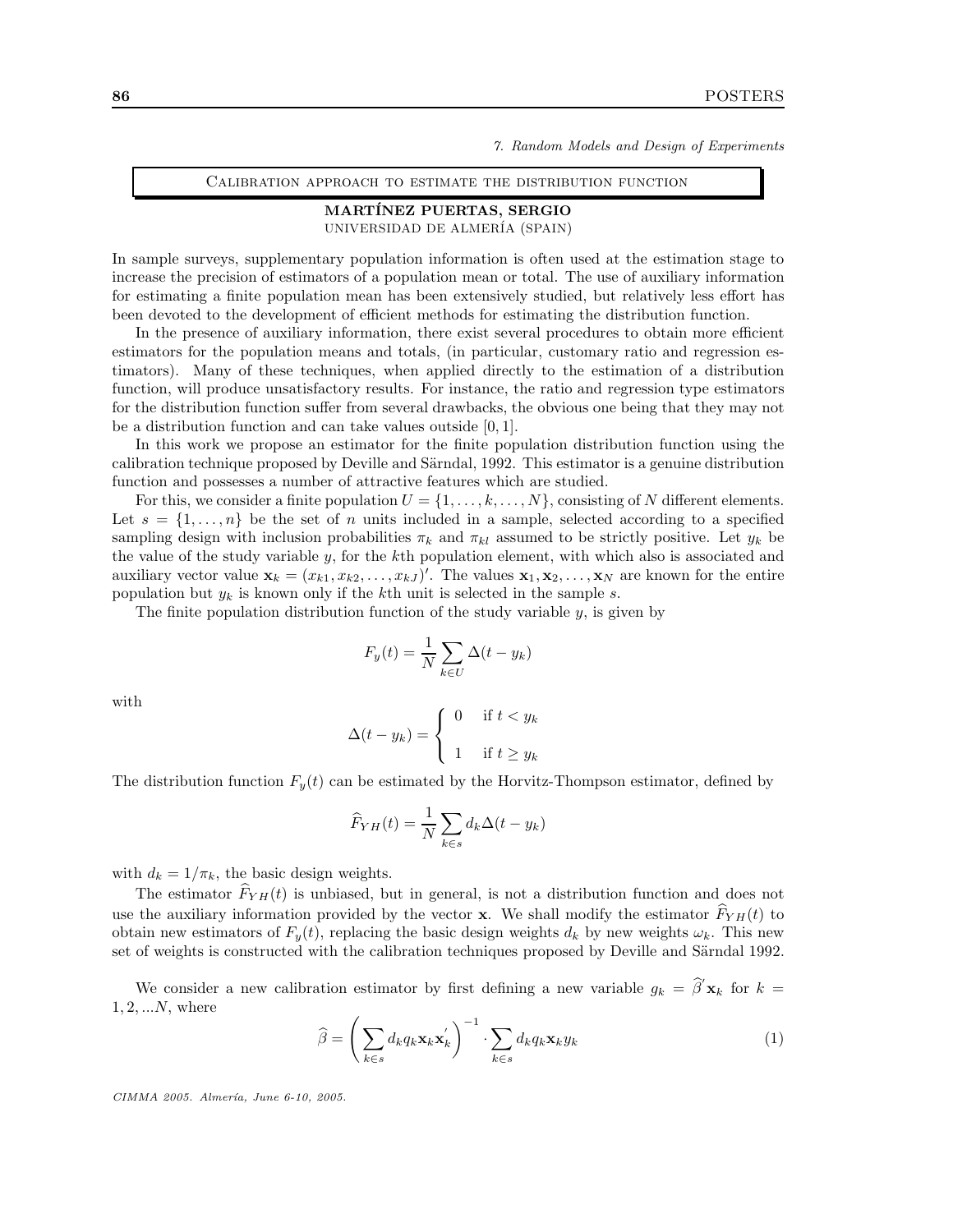is a weighted estimator of the multiple regression coefficient  $\beta$  between y and **x**. We then define the calibration estimator

$$
\widehat{F}_{yc}(t) = \frac{1}{N} \sum_{k \in s} \omega_k \Delta(t - y_k)
$$

where the new weights  $\omega_k$  are modified from  $d_k = 1/\pi_k$  minimizing the chi-square distance measure

$$
\Phi_s = \sum_{k \in s} \frac{(\omega_k - d_k)^2}{d_k q_k} \tag{2}
$$

with  $q_k$  known positive constants unrelated to  $d_k$ , subject to the calibration equations

$$
\frac{1}{N} \sum_{k \in s} \omega_k \Delta(t_k - g_k) = F_g(t_k) \quad k = 1, 2, \dots, n
$$
\n(3)

where the points  $t_k$ ;  $k = 1, 2, ..., n$ , are the sample values of the variable g, that is:  $t_k =$  $g_k$  for  $k = 1, 2, \ldots, n$ . Thus, with the new weights  $w_k$  we pretend to obtain a calibrated estimator that: (a) Be a distribution function. (b) Be a asymptotic unbiased estimator. (c) Give perfect estimates for the distribution function of the auxiliary variable g, evaluated at the points  $t_k$ ;  $k = 1, 2, \ldots, n$ .

Once determined the calibration estimator the following aim of the work is to study the properties that this new estimator presents. Finally, comparisons are made with existing estimators in a simulation study using a natural population.

This is a joint research with M. Rueda, S. Martínez, H. Martínez, and A. Arcos.

7. Random Models and Design of Experiments

El proceso de difusi

## NAFIDI, AHMED

UNIVERSIDAD DE GRANADA (SPAIN)

En este trabajo se estudia el proceso estocástico de difusión homogéneo Brennan-Schwartz, que es una generalización del proceso de difusión lognormal homogéneo y que es considerado en la teoría estocástica de Finanzas como Modelo de Short-term interest rate y de Option prices. Se obtienen en el presente trabajo, a partir de la ecuación de Ito del proceso, las funciones tendencia (condicionada y no condicionada) y se establece una metodología para estimar los parámetros de la tendencia en el base al método de Máxima verosimilitud con muestreo continuo. Se obtiene también una aproximación numérica, por la metodología de Chesney–Elliot, para el coeficiente de difusión (Volatilidad). Mediante el algoritmo de Taylor, se simulan trayectorias del proceso y finalmente se aplica a un ejemplo con datos reales.

7. Random Models and Design of Experiments

ESTIMACIÓN DE LA MEDIANA POBLACIONAL UTILIZANDO INFORMACIÓN AUXILIAR

#### ONA CASADO, INMACULADA UNIVERSIDAD DE ALMER´IA (SPAIN)

En este trabajo, bajo un diseño de muestreo en dos ocasiones, estimamos la mediana poblacional mediante un estimador combinado compuesto por dos dos estimadores independientes de la mediana: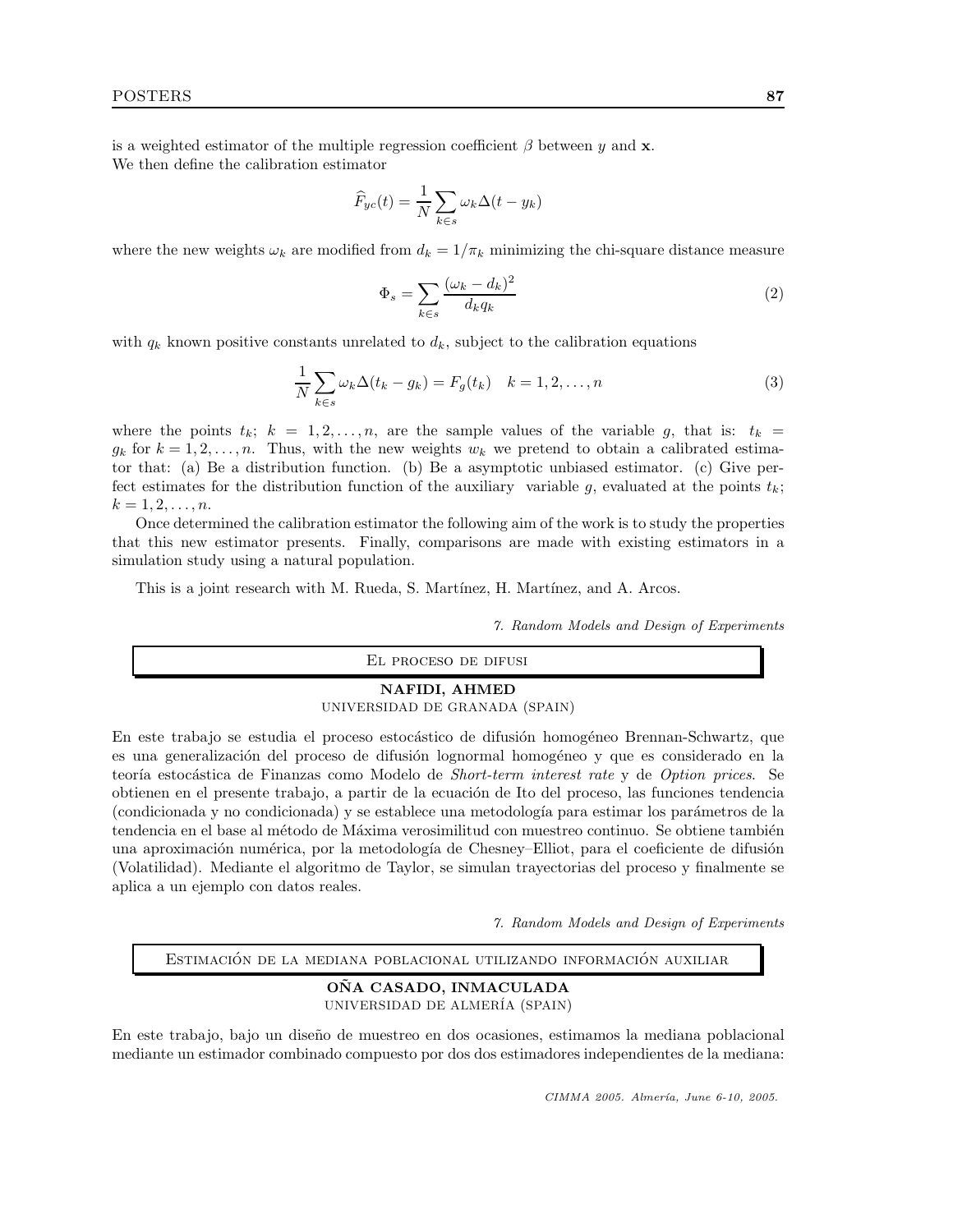un estimador de regresión de doble muestreo para la parte apareada de la muestra y un estimador simple de la mediana para la parte no apareada. Determinando los valores que minimizan la varianza de dicho estimador, obtenemos el estimador de la mediana, junto con la expresión de su varianza y la fracción óptima que debe aparearse. Se obtiene la curva que da la ganancia en precisión del estimador propuesto sobre el estimador simple que no utiliza la información sobre la primera ocasión.

This is a joint research with A. V. García Luengo and E. M. Artés Rodríguez.

7. Random Models and Design of Experiments

Confidence intervals for the median based on Edgeworth expansion

#### ROMÁN MONTOYA, YOLANDA UNIVERSIDAD DE GRANADA (SPAIN)

A parameter of practical interest is the median of a finite population. The estimation of median in the presence of auxiliary information has received considerable attention recently is sample surveys.

Kuk and Mak (1989) suggested two methods for estimating the finite population median,  $M_y$ , when the median of an auxiliary variable x,  $M_x$ , is available. Rao et al (1990) obtained ratio and difference estimator and Rueda et al. (2003) obtained an alternative difference estimator for the median in this context. When the population showing a linear relationship between  $x$  and  $y$ , these indirect estimators perform considerably better than the usual estimator only based on the values of y-variable.

This paper considers median estimation by confidence intervals. To construct confidence intervals it is necessary to estimate their variances. The usual method to obtain confidence intervals for the parameters in finite populations is to proof the asymptotic normality of a estimator,  $\hat{M}_y$  and then use an variance estimation,  $\hat{V}(\hat{M}_y)$ . This estimation provides the standard interval,

$$
\left[\hat{M}_y-z_{\alpha/2}\hat{V}(\hat{M}_y),\hat{M}_y+z_{\alpha/2}\hat{V}(\hat{M}_y)\right].
$$

This type of intervals have two problems:

- 1. They use that the asymptotic distribution of estimators are normal which could be inappropriate in many practical situations and also when the considered sample sizes are small.
- 2. In some occasions it's not possible to obtain a direct estimation of the variances.

The second problem can be resolved by resampling techniques like bootstrapping, jackknifing and pseudosampling (or half replication). Bootstrap methodology (Efron, 1987) gives an important tool to construct confidence intervals parameters without assuming normality suppositions. This technique has a high computational cost, and for quantiles it is not proved that gets an important improve for length of confidence intervals respect standard intervals based on normal distributions.

Another alternative that it's presented to construct confidence intervals is jackknife technique. Jackknife techniques are the resampling method more used actually in practice and they provide an important tool to determine estimators of the variances for quantiles. Roman et al (2005) shows that the jackknife intervals for the quantiles (in finite population sampling) have bigger length than standard interval, but he coverage of jackknife interval based on the simple estimator of median (which only use the y values) has smaller converage (it doesn't happen with indirect estimators). This coverage problem for jackknife intervals based on the simple estimator of median, was studied by Kovar, Rao and Wu. (1998), and it's due to the use of normal approximation.

In this work we propose alternative confidence intervals for the population medians which are not based on normal approximations, under simple random sampling. First we determine a bound for the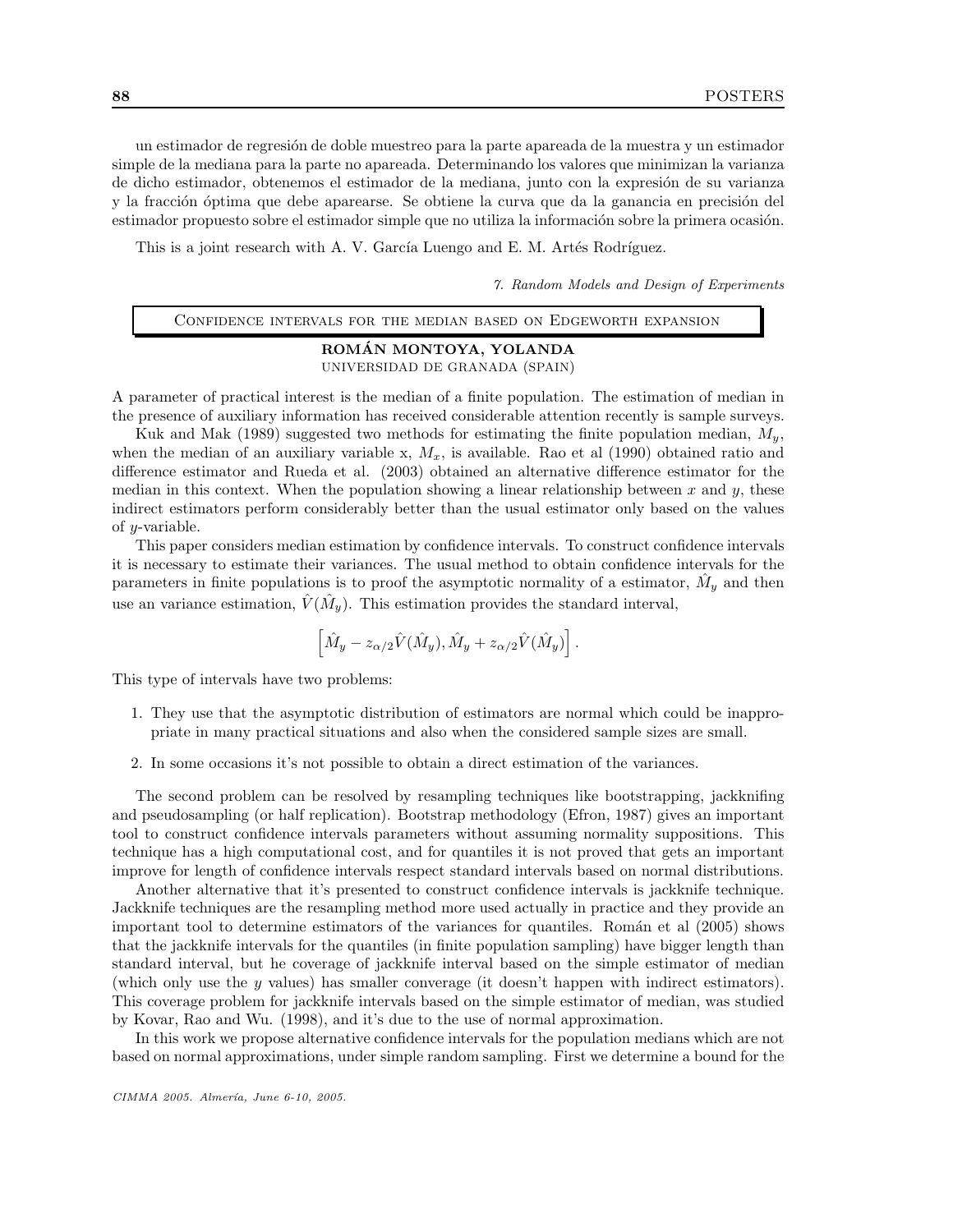difference between the studentized (direct and indirect) estimators of median and their empirical Edgeworth expansion, and latter we use the distribution function of these empirical Edgeworth expansion to obtain the correspondent confidence intervals for the median.

This is a joint research with M. Rueda, S. González, A. Arcos, S. Martínez, J. F. Muñoz.

7. Random Models and Design of Experiments

Kernel methods in Bayesian networks

#### RUMÍ RODRÍGUEZ, RAFAEL

UNIVERSIDAD DE ALMER´IA (SPAIN)

The main problem of hybrid Bayesian networks is the estimation of the (conditional) density functions needed to specify the numerical representation of the network. This paper deals with the use of kernel density estimation as a way to learn these density functions from data. Kernel density estimation methods may be impossible to use in the inference process due to the computational effort required, so we approximate it using Mixture of Truncated Exponential densities. Some experiments are conducted in order to show the benefits of kernel density estimation.

7. Random Models and Design of Experiments

Filtering over time of Spatial Functional Data from POP Analysis

#### SALMERÓN, ROMÁN

UNIVERSIDAD DE GRANADA (SPAIN)

The problem of diagonalization of autoregressive time series models with spatial functional parameters is studied. The models considered are able to represent the evolution of spatial functional data with time-uncorrelated space-colored measurement errors. Diagonalization of the functional parameters is achieved from POP analysis. The results are applied to solve the filtering problem for the class of space-time statistical models formulated. Simulated numerical examples are given for illustration.

This is a joint research with M. D. Ruiz-Medina and J. M. Angulo.

8. Financial Mathematics and Mathematical Economics

On a class of inverse problems in stochastic optimal control with applications to economics

# JOSA FOMBELLIDA, RICARDO

UNIVERSIDAD DE VALLADOLID (SPAIN)

This main concern of the paper is to address the following question: Is it possible to identify an interesting class of stochastic control problems such that the optimal control law is also optimal for the deterministic problem? We can affirmatively answer this question by introducing a new approach to the study of stochastic control problems, which is based in the introduction of a system of PDEs that directly characterize the optimal control. This is an interesting aim, that the classic approach of the Hamilton-Jacobi-Bellman equation can not solve. The results are applied to some classical models appearing in Economics, but the range of application is broader.

8. Financial Mathematics and Mathematical Economics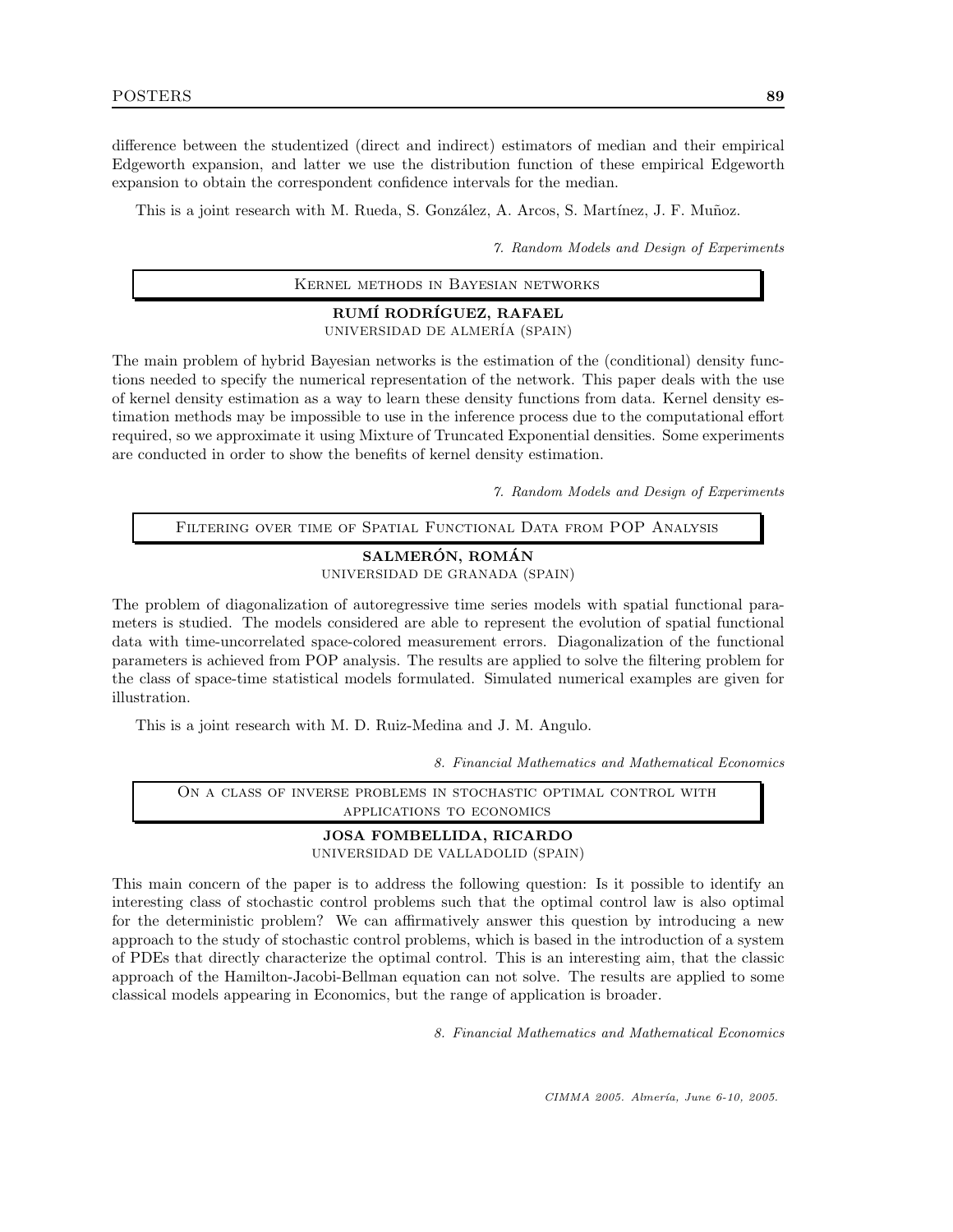#### Two methods for proportional social choice

#### RAMÍREZ GONZÁLEZ, VICTORIANO UNIVERSIDAD DE GRANADA (SPAIN)

We show a frequent behavior of the electors in front of the pluripersonal elections corresponding to the Spanish Senate, the Ecuadorian Congress and the 'Juntas de centro' and 'Claustro' of the Spanish Universities. This behavior repeats in many other social choice political process or in others in which the electors have ease to organize themselves and to cast an strategic vote.

As a consequence, we introduce the concept of proportionality in the social choice, and we show two proportional social choice methods. The first one is a Borda-type method. The second one is new. It is an iterative method that choose the winner alternatives one by one by pairwise comparisons following an agenda, and with weights that achieve proportionality.

We make a comparative study of both methods and we analize their properties, like the proportionality in pluripersonal elections and other properties when the method is applied to unipersonal elections.

This is a joint research with Antonio Palomares and María Luisa Márquez.

9. Mathematics Education

Mathematics in the study of Economics

GARCÍA PINEDA, PILAR UNIVERSIDAD COMPLUTENSE DE MADRID (SPAIN)

NÚÑEZ DEL PRADO, JOSÉ ANTONIO

UNIVERSIDAD COMPLUTENSE DE MADRID (SPAIN)

The aim of this paper is to make a study of the use of Mathematics in different subjects as tools for others subjects in Economics and Business Administration.

Methodology employed: Rasch, based on the techniques of statistics which allows, firstly, to build an objective measure known as Rasch measure, of the importance of the different topics studied in Mathematics subjects in the Colleges of Economics and Business Administration; and secondly, to find out based on this measure the use of the different Mathematics topics in the rest of the subjects found in the syllabus programmes of Economics and Business Administration degrees.

9. Mathematics Education

Teaching Statistics on web: a didactic experience from the Project "Aula VIRTUAL" IN UNIVERSITY MIGUEL HERNÁNDEZ

## ORTEGA PASTOR, EVA MAR´IA

UNIVERSIDAD MIGUEL HERNÁNDEZ (SPAIN)

Obtaining a credit system as like ECTS and comparable criteria and methodology are some of the main goals considered by the European Higher Education Area. These aspects are changing the traditional methods in our lecture lessons. The requirement of advanced skilled professionals has led many people to study via web. In this setting, a teaching system via Internet is required to provide students quite autonomy in learning on web, but it also should be an interactive system. In this communication we analyze some features about teaching Statistics in Social Sciences that have to be considered in order to describe the contents and the methodology of the related subjects. We describe a proposal for teaching Statistics in Social Sciences following this methodological focus and we present a didactic experience in the framework of the Project "Aula Virtual" in University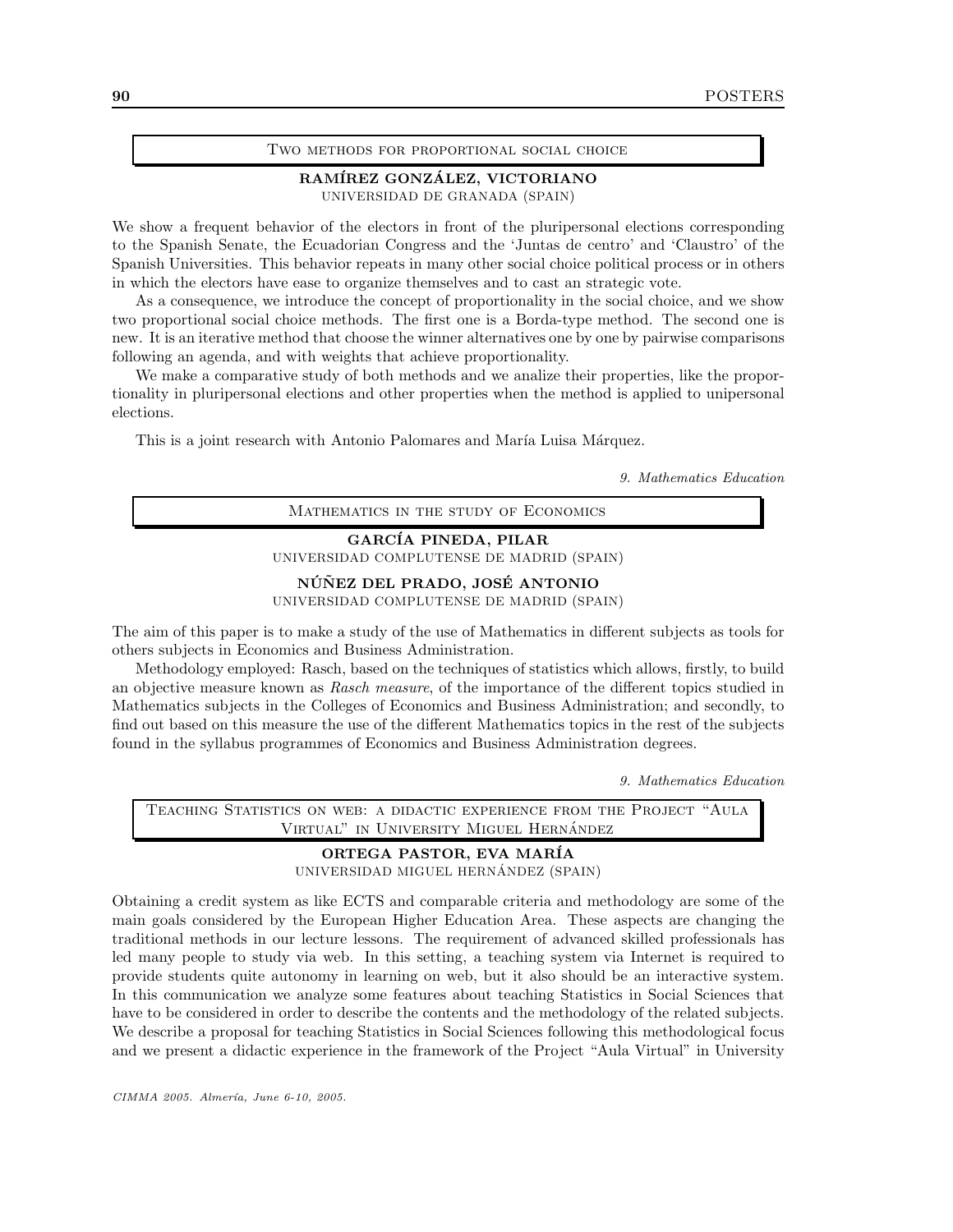Miguel Hernández for the subject "Methods for Social Research" in Political Sciences degree. The three main tools of the methodological system are e-Tutorials, "Notebook of Learning" and "Units of Learning" on web. An exhaustive description of the structure of "Units of Learning" is provided as well as their objectives. An example of a particular lesson is discussed by means of this methodology. Finally, we comment the advantages of our didactic experience.

This is a joint research with Javier Reig and José L. Ruiz.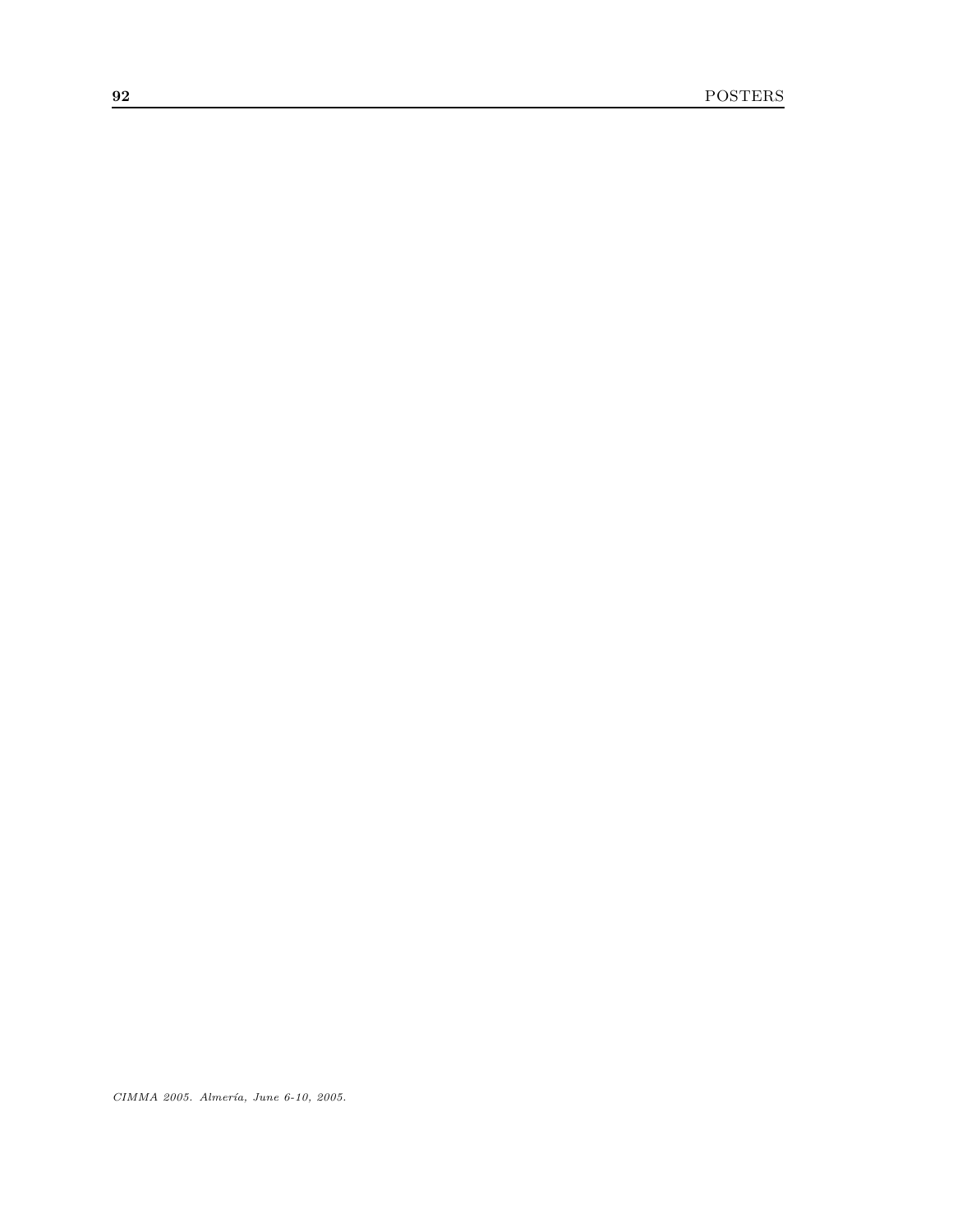# List of Participants

ABAD MONTES, FRANCISCO (GRANADA, SPAIN); fabad@ugr.es ABDELLATIF, ROCHDI (CASABLANCA, MOROCCO); abdellatifroc@hotmail.com AGUD-ALBESA, LUCÍA (ALICANTE, SPAIN); lagudal@mat.upv.es AHCENE, DJOUDI (ANNABA, ALGERIA); adjoudi@yahoo.com AHMADZADEH-RAJI, MEHRDAD (KERMANSHAH, IRAN); mraji@razi.ac.ir, m.raji@ex.ac.uk AHMED, EL FDIL (RABAT, MOROCCO); ieea20042000@yaho.fr AHMED OLALEKAN, OBANLA (LAGOS, NIGERIA); obanlaahmola@yahoo.ca AINOUZ, ABDELHAMID (ALGIERS, ALGERIA); aainouz@usthb.dz  $AIZPURU$  TOMÁS, ANTONIO (CÁDIZ, SPAIN); antonio.aizpuru@uca.es AKILA, YECHOUI (ANNABA, ALGERIA); a yechoui@yahoo.fr ALAIDI, MONTHER (IVANOVO, BELARUS); monther013@hotmail.com ALFARO, MANUEL (ZARAGOZA, SPAIN); alfaro@unizar.es ALFARO GARCÍA, MARÍA PILAR (ZARAGOZA, SPAIN); palfaro@unizar.es ALIMOHAMMADY, MOHSEN (BABOLSAR, IRAN); amohsen@umz.ac.ir AL-MOMANI, RAID (DOHA, QATAR); raid@yu.edu.jo ÁLVAREZ DE MORALES, MARÍA (GRANADA, SPAIN); alvarezd@ugr.es ÁLVAREZ GONZÁLEZ, VENANCIO (MÁLAGA, SPAIN); nancho@anamat.cie.uma.es ÁLVAREZ ROCHA, IGNACIO (MADRID, SPAIN); igalvar@euitt.upm.es AMEL, BERHAIL (AIN BEIDA, ALGERIA); berhail amel@yahoo.fr AMO ARTERO, ENRIQUE DE (ALMERÍA, SPAIN); edeamo@ual.es ANGULO IBÁÑEZ, JOSÉ MIGUEL (GRANADA, SPAIN); jmangulo@goliat.ugr.es ANTONINO DAVIU, JOSÉ ALFONSO (VALENCIA, SPAIN); joanda@die.upv.es ARA, PERE (BARCELONA, SPAIN); para@mat.uab.es ARANDA PINO, GONZALO (MÁLAGA, SPAIN); gonzalo@agt.cie.uma.es ARENAS, FRANCISCO G. (ALMERÍA, SPAIN); farenas@ual.es ARTAMONOV, NIKITA (MOSCOW, RUSSIAN FEDERATION); nikita.artamonov@rambler.ru ARTÉS RODRÍGUEZ, EVA MARÍA (ALMERÍA, SPAIN); eartes@ual.es ASADOLLAHI DEHAGHI, JAVAD (SHAHRE-KORD, IRAN); asadollahi@ipm.ir ASSIA, GUEZANE-LAKOUD (ANNABA, ALGERIA); a guezane@yahoo.fr AZIZI, ABDULRASOOL (SHIRAZ, IRAN); a azizi@yahoo.com BALIBREA, FRANCISCO (MURCIA, SPAIN); balibrea@um.es BANI ATA, MASSHHOUR (MUTAH, JORDAN); mashhour ibrahim@yahoo.com BARBULESCU, ALINA (CONSTANTA, ROMANIA); abarbulescu@univ-ovidius.ro BARRY, MAMADOU (DAKAR, SENEGAL); mamadou.barry@ucad.sn BATANERO BERNABÉU, CARMEN (GRANADA, SPAIN); batanero@ugr.es BATÍKOVÁ, BARBORA (PRAGUE, CZECH REPUBLIC); babatikova@yahoo.com BAUER, INGRID (BAYREUTH, GERMANY); Ingrid.Bauer@uni-bayreuth.de BAZZONI, SILVANA (PADOVA, ITALY); bazzoni@math.unipd.it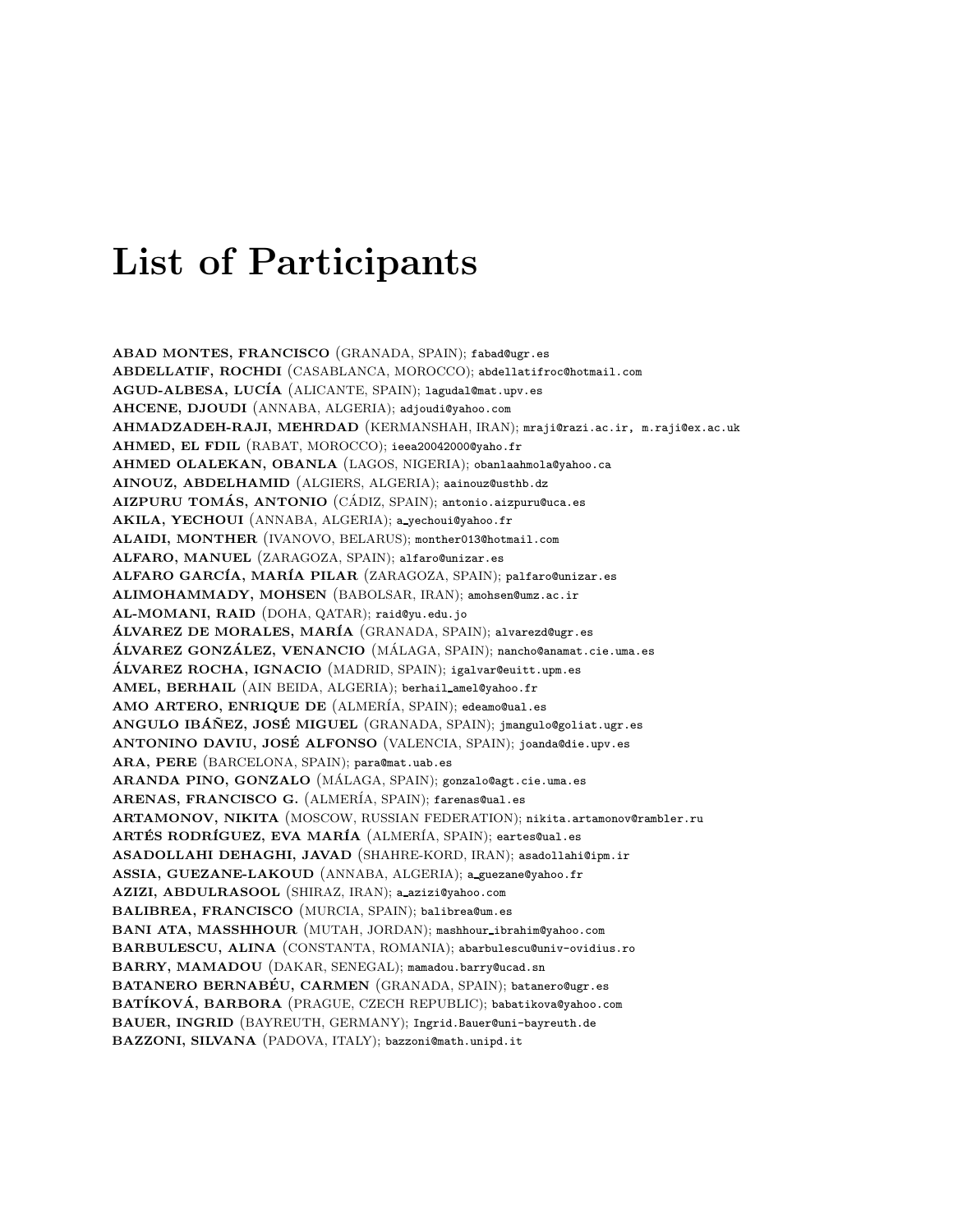BECERRA GUERRERO, JULIO ANTONIO (GRANADA, SPAIN); juliobg@ugr.es BECKERMANN, BERNHARD (VILLENEUVE D'ASCQ, FRANCE); bbecker@math.univ-lille1.fr BELHAJ, ADIL (OTTAWA, CANADA); abelh633@mathstat.uottawa.ca BELLA, ANGELO (CATANIA, ITALY); bella@dmi.unict.it BELLO HERNÁNDEZ, MANUEL (LOGROÑO, SPAIN); mbello@dmc.unirioja.es BELMESNAOUI, AQZZOUZ (KENITRA, MOROCCO); baqzzouz@hotmail.com BENHISSI, ALI (MONASTIR, TUNISIA); ali benhissi@yahoo.fr BENKAFADAR, NASREDDINE (EL KHROUB, ALGERIA); benkafadar@caramail.com BENKART, GEORGIA (MADISON, UNITED STATES); benkart@math.wisc.edu BENZINE, RACHID (ANNABA, ALGERIA); Rabenzine@yahoo.fr BICAN, LADISLAV (PRAHA, CZECH REPUBLIC); bican@karlin.mff.cuni.cz BLASCO, OSCAR (BURJASSOT, SPAIN); oblasco@uv.es BOSCH SALDAÑA, MARÍA ASUNCIÓN (ALMERÍA, SPAIN); mabosch@ual.es BOUGUIMA, SIDI MOHAMMED (TLEMCEN, ALGERIA); bouguima@yahoo.fr BOUIAROV, VLADIMIR (MOSCÚ, RUSSIAN FEDERATION); buyarov@yahoo.com BRANQUINHO, AMÍLCAR (COIMBRA, PORTUGAL); ajplb@mat.uc.pt BRUSTENGA, MIQUEL (BARCELONA, SPAIN); mbrusten@mat.uab.es BURGOS NAVARRO, MARÍA (ALMERÍA, SPAIN); mburgos@ual.es CAENEPEEL, STEFAAN (BRUSSELS, BELGIUM); scaenepe@vub.ac.be CAGLIARI, FRANCESCA (BOLOGNA, ITALY); cagliari@dm.unibo.it CALABUIG, JOSE´ (VALENCIA, SPAIN); jmcalabu@mat.upv.es CALDERÓN MARTÍN, ANTONIO J. (CÁDIZ, SPAIN); ajesus.calderon@uca.es CALVO JURADO, CARMEN (CÁCERES, SPAIN); ccalvo@unex.es CAMACHO, LUISA M. (SEVILLA, SPAIN); lcamacho@us.es CAMMAROTO, FILIPPO (MESSINA, ITALY); camfil@unime.it CAMPIÓN ARRASTIA, MARÍA JESÚS (PAMPLONA, SPAIN); mjesus.campion@unavarra.es CANDEAL, JUAN C. (ZARAGOZA, SPAIN); candeal@unizar.es CANTERO, MARÍA JOSÉ (ZARAGOZA, SPAIN); mjcante@unizar.es CAÑADA, ANTONIO (GRANADA, SPAIN); acanada@ugr.es CÁRDENAS-MORALES, DANIEL (JAÉN, SPAIN); cardenas@ujaen.es CARMONA TAPIA, JOSÉ (ALMERÍA, SPAIN); jcarmona@ual.es CASACUBERTA, CARLES (BARCELONA, SPAIN); carles.casacuberta@ub.edu CASERTA, AGATA (MARCIANISE, ITALY); agata.caserta@tin.it CASTAÑO IGLESIAS, FLORENCIO (ALMERÍA, SPAIN); fci@ual.es CASTRO SMIRNOVA, MIRTA MAR´IA (SEVILLA, SPAIN); mirta@us.es CATANESE, FABRIZIO (BAYREUTH, GERMANY); Fabrizio.Catanese@uni-bayreuth.de CHARITOS, CHARALAMPOS (ATHENS, GREECE); bakis@aua.gr CHOULLI, HANAN (FES, MOROCCO); hchoulli@hotmail.com CODINA SÁNCHEZ, ANTONIO (ALMERÍA, SPAIN); acodina@ual.es CONEJERO, JOSÉ A. (VALENCIA, SPAIN); aconejero@mat.upv.es CONTRERAS RUBIO, IGNACIO (SEVILLA, SPAIN); iconrub@upo.es CORTÉS IZURDIAGA, MANUEL (ALMERÍA, SPAIN); mizurdia@ual.es COSTA, CECILIA (PORTO, PORTUGAL); mcosta@utad.pt COUSELO HERNÁNDEZ, ELENA (OVIEDO, SPAIN); couselo@orion.ciencias.uniovi.es CRIVEI, SEPTIMIU (CLUJ-NAPOCA, ROMANIA); crivei@math.ubbcluj.ro CRUZ RAMBAUD, SALVADOR (ALMER´IA, SPAIN); scruz@ual.es CUADRA, JUAN (ALMER´IA, SPAIN); jcdiaz@ual.es CUENCA MIRA, JOSÉ ANTONIO (MÁLAGA, SPAIN); cuenra@agt.cie.uma.es DE MARCO, GIUSEPPE (PADOVA, ITALY); gdemarco@math.unipd.it DE OÑA ESTEBAN, FRANCISCO (ALMERÍA, SPAIN); oesteban@ual.es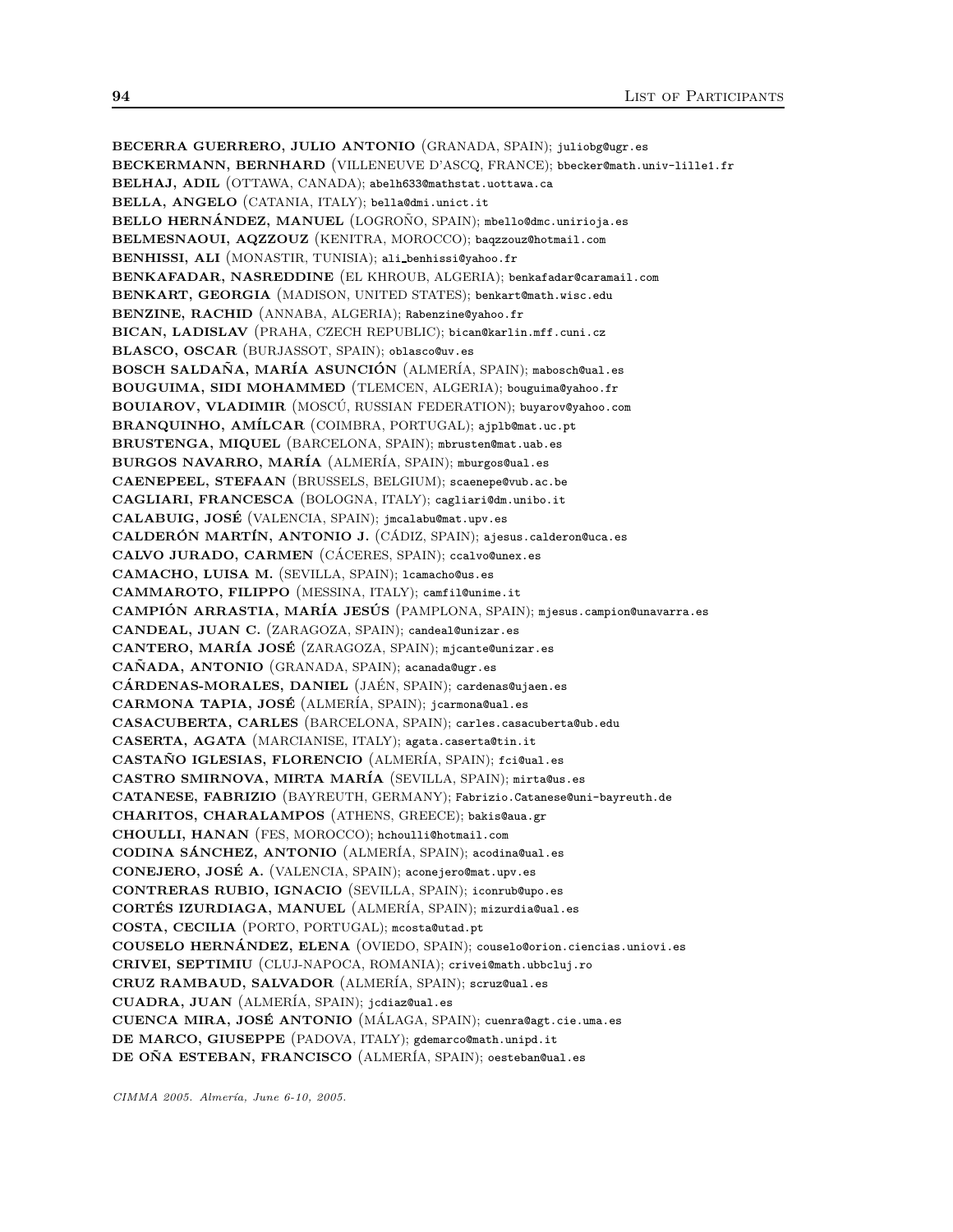DE SCHUYMER, BART (GENT, BELGIUM); Bart.DeSchuymer@UGent.be DEL CAMPO ACOSTA, RICARDO (ALMER´IA, SPAIN); rcampo@ual.es DI MAIO, GIUSEPPE (CASERTA, ITALY); giuseppe.dimaio@unina2.it DÍAZ, ANTONIO (MÁLAGA, SPAIN); adiaz@agt.cie.uma.es DRAPER FONTANALS, CRISTINA (MÁLAGA, SPAIN); cdf@uma.es DURÁN, ANTONIO JOSÉ (SEVILLA, SPAIN); duran@us.es DURANTE, FABRIZIO (LECCE, ITALY); fabrizio.durante@unile.it EDDAHBI, MHAMED (MARRAKECH, MOROCCO); eddahbi@fstg-marrakech.ac.ma EL HARTI, RACHID (SETTAT, MOROCCO); relharti@hotmail.com EL HASSAN, EL KINANI (ERRACHIDIA, MOROCCO); hassankinani@math.net EL KAOUTIT, LAIACHI (GRANADA, SPAIN); kaoutit@ugr.es ELDUQUE, ALBERTO (ZARAGOZA, SPAIN); elduque@unizar.es EL-NADI, KHAIRIA EL-SAID (ALEXANDRIA, EGYPT); khairia el said@hotmail.com ENOCHS, EDGAR E. (LEXINGTON, UNITED STATES); enochs@ms.uky.edu ESCORIZA LÓPEZ, JOSÉ (ALMERÍA, SPAIN); jescoriz@ual.es ESCRIBANO, CARMEN (MADRID, SPAIN); cescribano@fi.upm.es ESSANNOUNI, HASSANE (RABAT, MOROCCO); esanouni@fsr.ac.ma ESTRADA DOM´INGUEZ, SERGIO (CEUTA, SPAIN); sestrada@ugr.es EUGENY IVANOVICH, SMIRNOV (YAROSLAVL, ROMANIA); smirn@gw.yspu.yar.ru EZQUERRO FERNÁNDEZ, JOSÉ A. (LOGROÑO, SPAIN); jezquer@dmc.unirioja.es FATEH, ELAGGOUNE (ANNABA, ALGERIA); aggounefateh@yahoo.fr FATTAHI, ABDOLMAJID (KERMANSHAH, IRAN); majidzr@razi.ac.ir FELISATTI, MARCELLO (LEICESTER, UNITED KINGDOM); mf46@mcs.le.ac.uk FEMIC, BOJANA (ALMERÍA, SPAIN); BFEMIC@UAL.ES FERNÁNDEZ, LIDIA (GRANADA, SPAIN); lidiafr@ugr.es FERNÁNDEZ POLO, FRANCISCO JOSÉ (GRANADA, SPAIN); pacopolo@ugr.es FERNANDEZ-PASCUAL, ROSAURA (GRANADA, SPAIN); rpascual@ujaen.es FERREIRA, CHELO (ZARAGOZA, SPAIN); cferrei@unizar.es FILALI, MAHMOUD (OULU, FINLAND); mfilali@cc.oulu.fi FLORES DÍAZ, RAMÓN JESÚS (BARCELONA, SPAIN); ramonj@mat.uab.es FOULQUIE MORENO, ANA (AVEIRO, PORTUGAL); foulquie@mat.ua.pt FRANCESCA, MANTESE (VERONA, ITALY); mantese@sci.univr.it FRANCO, MANUEL (MURCIA, SPAIN); mfranco@um.es FREDIANI, PAOLA (PAVIA, ITALY); paola.frediani@unipv.it FRÍAS BUSTAMANTE, MARÍA DEL PILAR (JAÉN, SPAIN); mpfrias@ujaen.es FRÍAS ZORRILLA, ANTONIO (ALMERÍA, SPAIN); afrias@ual.es GÁLVEZ, IMMA (LONDON, UNITED KINGDOM); i.galvezicarrillo@londonmet.ac.uk GARCÍA GUIRAO, JUAN LUIS (CARTAGENA, SPAIN); juan.garcia@upct.es GARCÍA HERNÁNDEZ, JOSEFA MARÍA (GRANADA, SPAIN); jgarciah@ugr.es GARCÍA LUENGO, AMELIA VICTORIA (ALMERÍA, SPAIN); amgarcia@ual.es GARCÍA PÉREZ, JOSÉ (ALMERÍA, SPAIN); jgarcia@ual.es GARCÍA PINEDA, PILAR (MADRID, SPAIN); mpigarci@ccee.ucm.es GARCÍA ROZAS, JUAN RAMÓN (ALMERÍA, SPAIN); jrgrozas@ual.es GARCÍA RUBIRA, JOSÉ MARÍA (ALMERÍA, SPAIN); jrubira@gmail.com GARCÍA-PRADA, OSCAR (MADRID, SPAIN); oscar.garcia-prada@uam.es GARCÍA-SÁNCHEZ, PEDRO A. (GRANADA, SPAIN); pedro@ugr.es GARRANCHO, PEDRO (JAÉN, SPAIN); pgarranch@supercable.es GEORGIOU, DIMITRIS (PATRAS, GREECE); georgiou@math.upatras.gr GHADIRIHERATI, MANSOUR (YAZD, IRAN); mghadiri@yazduni.ac.ir GHOMRASNI, RAOUF (BERLIN, GERMANY); ghomrasni@math.tu-berlin.de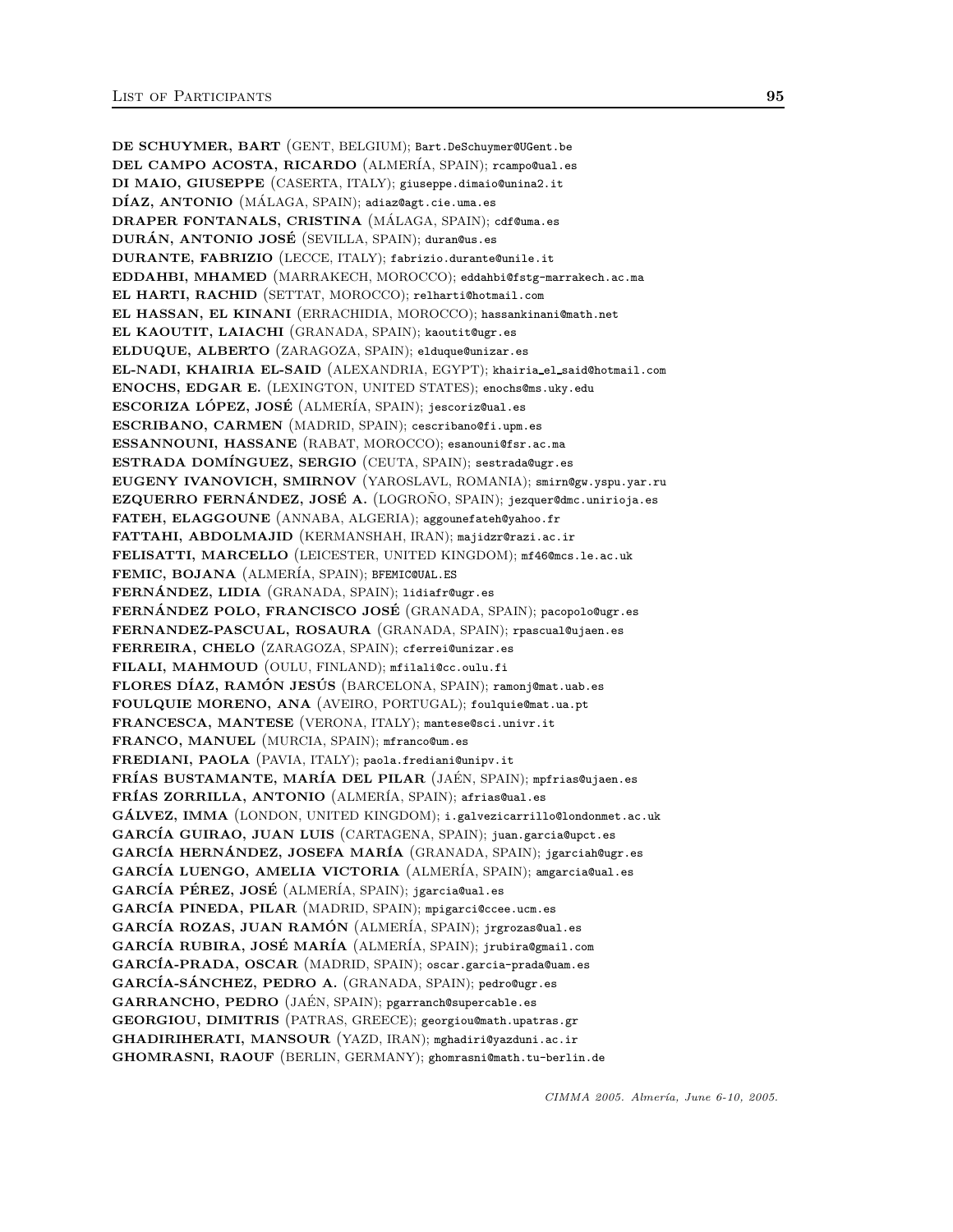GIARLOTTA, ALFIO (CATANIA, ITALY); giarlott@math.uiuc.edu GIL CUADRA, FRANCISCO (ALMERÍA, SPAIN); fgil@ual.es GIRALDO, ANTONIO (madrid, SPAIN); agiraldo@fi.upm.es GOLINSKIY, LEONID (KHARKIV, UKRAINE); golinskii@ilt.kharkov.ua GÓMEZ LOZANO, MIGUEL ÁNGEL (MÁLAGA, SPAIN); magomez@agt.cie.uma.es GONZÁLEZ REGAÑA, ALFONSO J. (BADAJOZ, SPAIN); agonzale@unex.es GONZÁLEZ RODRÍGUEZ, RAMÓN (VIGO, SPAIN); rgon@dma.uvigo.es GONZALO, RAQUEL (MADRID, SPAIN); rngonzalo@fi.upm.es GREENLEES, JOHN (SHEFFIELD, UNITED KINGDOM); j.greenlees@sheffield.ac.uk GREGORI, VALENTÍN (VALENCIA, SPAIN); vgregori@mat.upv.es GRUBER, GÜNTHER (MÜNCHEN, GERMANY); grbrg@gmx.net GRUNBAUM, F. ALBERTO (BERKELEY, UNITED STATES); grunbaum@math.berkeley.edu GUIL ASENSIO, PEDRO ANTONIO (MURCIA, SPAIN); paguil@um.es GUTIÉRREZ GARCÍA, JAVIER (BILBAO, SPAIN); mtpgugaj@lg.ehu.es HAGHNEJAD AZER, KAZEM (ARDABIL, IRAN); hagnazhad@yahoo.com HAMMED ABIODUN, AZEEZ (BANJUL, GAMBIA); abbymarx2000@yahoo.com HASHEMI, EBRAHIM (SHAHROOD, IRAN); eb hashemi@shahrood.ac.ir HAWETE, HATTAB (GHANNOUCHE, TUNISIA); thwtwtt@yahoo.fr HERNÁNDEZ HEREDERO, RAFAEL (MADRID, SPAIN); rafahh@euitt.upm.es HERRANZ PEINADO, PATRICIA (SEVILLA, SPAIN); pherpei@upo.es HUETE MORALES, MAR´IA DOLORES (GRANADA, SPAIN); mdhuete@ugr.es HUNTON, JOHN (LEICESTER, UNITED KINGDOM); J.Hunton@mcs.le.ac.uk INDURAIN, ESTEBAN (PAMPLONA, SPAIN); steiner@unavarra.es IRANMANESH, A. (TEHRAN, IRAN); iranmana@modares.ac.ir JANSSEN, KRIS (BRUSSELS, BELGIUM); krjansse@vub.ac.be JARA, PASCUAL (GRANADA, SPAIN); pjara@ugr.es JARDINE, RICK (LONDON, CANADA); jardine@uwo.ca JENDA, OVERTOUN (AUBURN, UNITED STATES); jendaov@auburn.edu JIMÉNEZ VARGAS, ANTONIO (ALMERÍA, SPAIN); ajimenez@ual.es JOSA FOMBELLIDA, RICARDO (VALLADOLID, SPAIN); ricar@eio.uva.es JUHER, DAVID (GIRONA, SPAIN); david.juher@udg.es KAIDI, EL AMIN (ALMERÍA, SPAIN); elamin@ual.es KHAIREDDINE, FERNANE (GUELMA, ALGERIA); kfernane@yahoo.fr KHALED, BOUKERRIOUA (ANNABA, ALGERIA); khaledv2004@yahoo.fr KHAN, MOHAMMAD (MUSCAT, OMAN); mohammad@squ.edu.om KIRIK, EKATERINA (KRASNOYARSK, RUSSIAN FEDERATION); kirik@icm.krasn.ru KOZHAN, ROMAN (LVIV, UKRAINE); geysa@mail.lviv.ua KRAMER, ALPAR VAJK (MILANO, ITALY); vajk@personal.ro L HOUSSAIN, EL FADIL (FES, MOROCCO); lhouelfadil@hotmail.com LAFUERZA GUILLÉN, BERNARDO (ALMERÍA, SPAIN); blafuerz@ual.es LAKHDAR, CHITER (SETIF, ALGERIA); chiterl@univ-setif.dz LAURENTIU, MODAN (BUCHAREST, ROMANIA); modanl@inforec.ase.ro LEANDRE, REMI (DIJON, FRANCE); Remi.leandre@u-bourgogne.fr LIDOUH, ABDELUAAB (OUJDA, MOROCCO); lidouh@sciences.univ-oujda.ac.ma LLAVONA, JOSÉ G. (MADRID, SPAIN); JL\_Llavona@mat.ucm.es L'MOUFADAL, BEN YAKOUB (TÉTOUAN, MOROCCO); benyakoub@hotmail.com LOPATIN, ARTEM (OMSK, RUSSIAN FEDERATION); artem lopatin@yahoo.com LÓPEZ, JOSÉ L. (PAMPLONA, SPAIN); jl.lopez@unavarra.es LÓPEZ ARTÉS, PEDRO (ALMERÍA, SPAIN); plopez@ual.es LÓPEZ LAGOMASINO, GUILLERMO (MADRID, SPAIN); lago@math.uc3m.es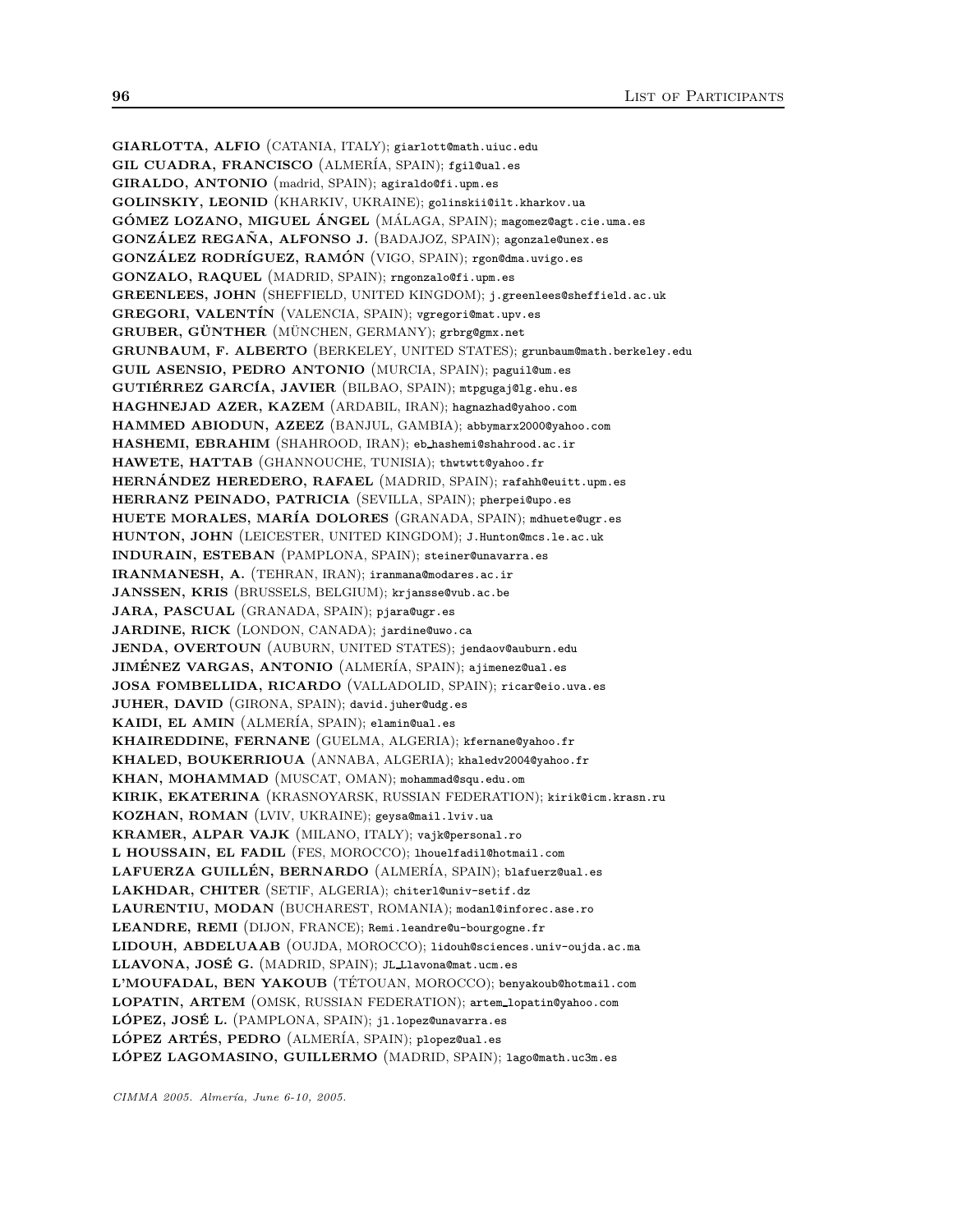LÓPEZ PEÑA, JOSÉ JAVIER (GRANADA, SPAIN); jlopez@ugr.es LÓPEZ RAMOS, JUAN ANTONIO (ALMERÍA, SPAIN); jlopez@ual.es LÓPEZ-PERMOUTH, SERGIO (ATHENS, UNITED STATES); slopez@math.ohio.edu LUPIÁÑEZ, FRANCISCO. G. (MADRID, SPAIN); FG Lupianez@mat.ucm.es MAKHLOUF, ABDENACER (MULHOUSE, FRANCE); N.Makhlouf@uha.fr MANUEL GARCÍA, CONRADO MIGUEL (MADRID, SPAIN); conrado@estad.ucm.es MANUILOV, VLADIMIR (MOSCOW, RUSSIAN FEDERATION); manuilov@mech.math.msu.su MARCELLÁN, FRANCISCO (MADRID, SPAIN); pacomarc@ing.uc3m.es MARRERO, OSVALDO (VILLANOVA, UNITED STATES); Osvaldo.Marrero@villanova.edu MARTÍNEZ LÓPEZ, CONSUELO (OVIEDO, SPAIN); chelo@pinon.ccu.uniovi.es MARTÍNEZ FINKELSHTEIN, ANDREI (ALMERÍA, SPAIN); andrei@ual.es MARTÍNEZ GONZÁLEZ, PEDRO (ALMERÍA, SPAIN); pmartine@ual.es MARTÍNEZ MORENO, JUAN (GRANADA, SPAIN); jmmoreno@ugr.es MARTÍNEZ PUERTAS, SERGIO (ALMERÍA, SPAIN); spuertas@ual.es MARTÍNEZ-GIMÉNEZ, FÉLIX (VALENCIA, SPAIN); fmarting@mat.upv.es MATOS, ANA (VILLENEUVE D'ASCQ CEDEX, FRANCE); matos@math.univ-lille1.fr MAZAHERI, HAMID (YAZD, IRAN); hmazaheri@yazduni.ac.ir MBEKHTA, MOSTAFA (VILLENEUVE D'ASCQ, FRANCE); Mostafa.Mbekhta@math.univ-lille1.fr MECCARIELLO, ENRICO (BENEVENTO, ITALY); meccariello@unisannio.it MEDINA, RIGOBERTO (OSORNO, CHILE); rmedina@ulagos.cl MELERO SALVADOR, DAVID JAVIER (ALMER´IA, SPAIN); djmeleros@hotmail.com MENA, JUAN F. (GRANADA, SPAIN); jfmena@ugr.es MERINO, LUIS (GRANADA, SPAIN); lmerino@ugr.es MIANA, PEDRO J. (ZARAGOZA, SPAIN); pjmiana@unizar.es MILLIONSCHIKOV, DMITRI (MOSCOW, RUSSIAN FEDERATION); million@mech.math.msu.su MOHAMED SGHIR, EL YAAQUOUBI (TETOUAN, MOROCCO); mohameds@fst.ac.ma MOHAMMADIAN, ALI (TEHRAN, IRAN); ali m@mehr.sharif.edu MONREAL MENGUAL, LLÚCIA (VALENCIA, SPAIN); lmonreal@mat.upv.es MONTANER LAVEDÁN, JESÚS MARÍA (ZARAGOZA, SPAIN); montaner@unizar.es MORAIS, CELESTE (BRAGANÇA, PORTUGAL); celmorais@ipb.pt MORAL, LEANDRO (ZARAGOZA, SPAIN); LMORAL@POSTA.UNIZAR.ES MORALES CAMPOY, ANTONIO (ALMER´IA, SPAIN); amorales@ual.es MORALES LÓPEZ, MARÍA DOLORES (CÓRDOBA, SPAIN); lolamlo@hotmail.com MORENO CARRETERO, MARÍA FRANCISCA (ALMERÍA, SPAIN); mfmoreno@ual.es MORENO GALINDO, ANTONIO (GRANADA, SPAIN); agalindo@ugr.es MORENO-BALCÁZAR, JUAN JOSÉ (ALMERÍA, SPAIN); balcazar@ual.es MOSHOKOA, SEITHUTI (PRETORIA, SOUTH AFRICA); moshosp@unisa.ac.za MOSTAFA EL-BORAI, MAHMOUD M. (ALEXANDRIA, EGYPT); m.m.elborai@yahoo.com MULLER, CHRISTOPHE (ALICANTE, SPAIN); cmuller@merlin.fae.ua.es MUNDET, IGNASI (BARCELONA, SPAIN); ignasi.mundet@ub.edu MUNOZ TORRECILLAS, MARÍA JOSÉ (ALMERÍA, SPAIN); mjmtorre@ual.es MURO, FERNANDO (BONN, GERMANY); muro@mipm-bonn.de, muro@mpim-bonn.mpg.de NAFIDI, AHMED (GRANADA, SPAIN); nafidiah@ugr.es NAGHIPOUR, REZA (TABRIZ, IRAN); naghipour@tabrizu.ac.ir NAIMPALLY, SOMASHEKHAR (TORONTO, CANADA); somnaimpally@yahoo.ca NAVARRO GARULO, GABRIEL (GRANADA, SPAIN); gnavarro@ugr.es NAVARRO PASCUAL, JUAN CARLOS (ALMER´IA, SPAIN); jcnav@ual.es NAVARRO PASCUAL, MIGUEL ÁNGEL (ALMERÍA, SPAIN); manav@ual.es NEEMAN, AMNON (CANBERRA, AUSTRALIA); amnon.neeman@anu.edu.au NEUMANN, FRANK (LEICESTER, UNITED KINGDOM); fn8@mcs.le.ac.uk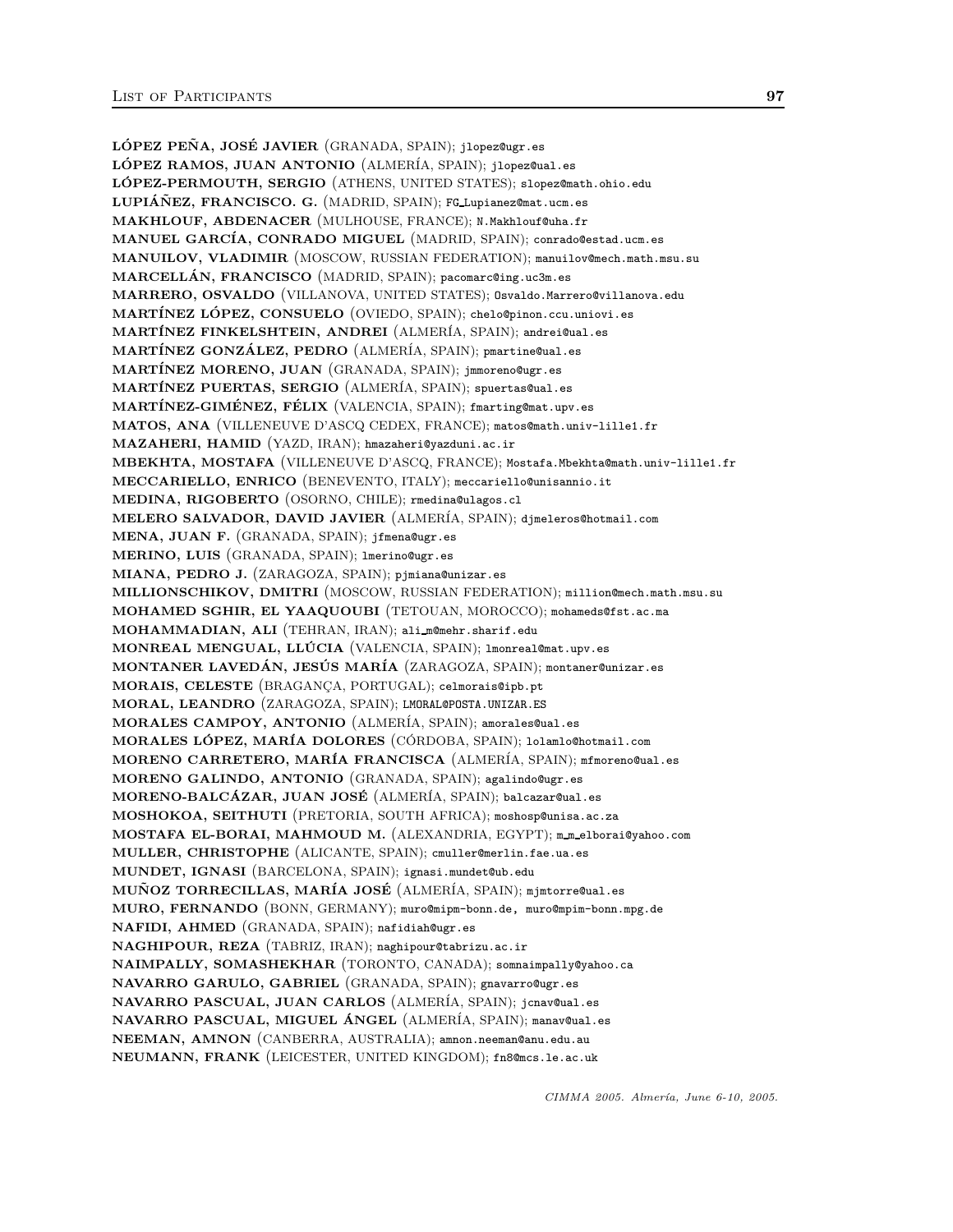NEZAKATI, AHMAD (SHAHROOD, IRAN); nezakati@shahrood.ac.ir NÚÑEZ DEL PRADO, JOSÉ ANTONIO (MADRID, SPAIN); janunez48@hotmail.com OBERSNEL, FRANCO (TRIESTE, ITALY); obersnel@units.it OMONIYI, HENRY ELVIS (JUDAMIX LTD, NIGERIA); henryelvis@usa.com OÑA CASADO, INMACULADA (ALMERÍA, SPAIN); iocasado@ual.es ORTEGA ESPARZA, EDUARD (BARCELONA, SPAIN); eortega@mat.uab.es ORTEGA PASTOR, EVA MAR´IA (ALICANTE, SPAIN); evamaria@umh.es OULAD YAKHLEF, HOSSAIN (PAMPLONA, SPAIN); houlad@unavarra.es OYONARTE, LUIS (ALMER´IA, SPAIN); oyonarte@ual.es PENACCHIO, OLIVIER (BARCELONA, SPAIN); openacchio@crm.es PEÑA, ANA (ZARAGOZA, SPAIN); anap@unizar.es PERALTA, ANTONIO M. (GRANADA, SPAIN); aperalta@ugr.es PERALTA LÓPEZ, JUSTO (ALMERÍA, SPAIN); jperalta@ual.es PÉREZ, TERESA E. (GRANADA, SPAIN); tperez@ugr.es PÉREZ LÁZARO, FRANCISCO JAVIER (LOGRONO, SPAIN); francisco.perez@unavarra.es PERIS, ALFRED (VALENCIA, SPAIN); aperis@mat.upv.es PESETSKAYA, TATIANA (MINSK, BELARUS); tanya pesetskaya@yahoo.com PIGNATELLI, ROBERTO (POVO (TN), ITALY); pignatel@science.unitn.it POPOVICI, DAN EMANUEL (TIMISOARA, ROMANIA); popovici@math.uvt.ro POPOVICI, ADRIANA (TIMISOARA, ROMANIA); dianap@math.uvt.ro PORTILLA, ANA (MADRID, SPAIN); apferrei@math.uc3m.es QUARTERONI, ALFIO (LAUSANNE, SWITZERLAND); alfio.quarteroni@epfl.ch QUESADA MOLINA, JOSÉ JUAN (GRANADA, SPAIN); jquesada@ugr.es RABAH, KHALDI (ANNABA, ALGERIA); rkhadi@yahoo.fr RAKHNIN, ANDRIY (KHARKIV, UKRAINE); rakhnin@univer.kharkov.ua RAMBLA BARRENO, FERNANDO (PUERTO REAL, SPAIN); fernando.rambla@uca.es RAMÍREZ ÁLVAREZ, MARIBEL (ALMERÍA, SPAIN); mramirez@ual.es RAMÍREZ GONZÁLEZ, VICTORIANO (GRANADA, SPAIN); vramirez@ugr.es REZOLA, M LUISA (ZARAGOZA, SPAIN); rezola@unizar.es RICO ROMERO, LUIS (GRANADA, SPAIN); lrico@ugr.es RODENAS ESCRIBA, FRANCISCO (VALENCIA, SPAIN); frodenas@mat.upv.es RODRÍGUEZ, JOSÉ L. (ALMERÍA, SPAIN); jlrodri@ual.es RODRÍGUEZ, JOSÉ MANUEL (MADRID, SPAIN); jomaro@math.uc3m.es RODRÍGUEZ ALCANTUD, JOSÉ CARLOS (SALAMANCA, SPAIN); jcr@usal.es RODRÍGUEZ LALLENA, JOSÉ ANTONIO (ALMERÍA, SPAIN), jarodri@mat.ual.es RODRÍGUEZ-LÓPEZ, JESÚS (ALICANTE, SPAIN); jrlopez@mat.upv.es RODRÍGUEZ-PALACIOS, ÁNGEL (GRANADA, SPAIN); apalacio@ugr.es RODRÍGUEZ-PALMERO, CARLOS (VALLADOLID, SPAIN); cpalmero@eco.uva.es ROMAGUERA, SALVADOR (VALENCIA, SPAIN); sromague@mat.upv.es ROMÁN MONTOYA, YOLANDA (GRANADA, SPAIN); yroman@ugr.es ROMERO, ISABEL (ALMER´IA, SPAIN); imromero@ual.es ROMERO ÁLVAREZ, NATALIA (LOGROÑO, SPAIN); natalia.romero@dmc.unirioja.es RUÍZ MORCILLO, VICTOR M. (MADRID, SPAIN); vruiz@estad.ucm.es RUIZ-MEDINA, MARÍA DOLORES (GRANADA, SPAIN); mruiz@ugr.es RUMÍ RODRÍGUEZ, RAFAEL (ALMERÍA, SPAIN); rrumi@ual.es SALARIAN, SHOKROLLAH (ISFAHAN, IRAN); salarian@ipm.ir SALMERÓN, ROMÁN (GRANADA, SPAIN); romansg@ugr.es SALVADORI, GIANFAUSTO (LECCE, ITALY); gianfausto.salvadori@unile.it SÁNCHEZ ÁLVAREZ, JOSÉ MANUEL (VALENCIA, SPAIN); jossnclv@doctor.upv.es SÁNCHEZ CAMPOS, ESPERANZA (MÁLAGA, SPAIN); esperanz@agt.cie.uma.es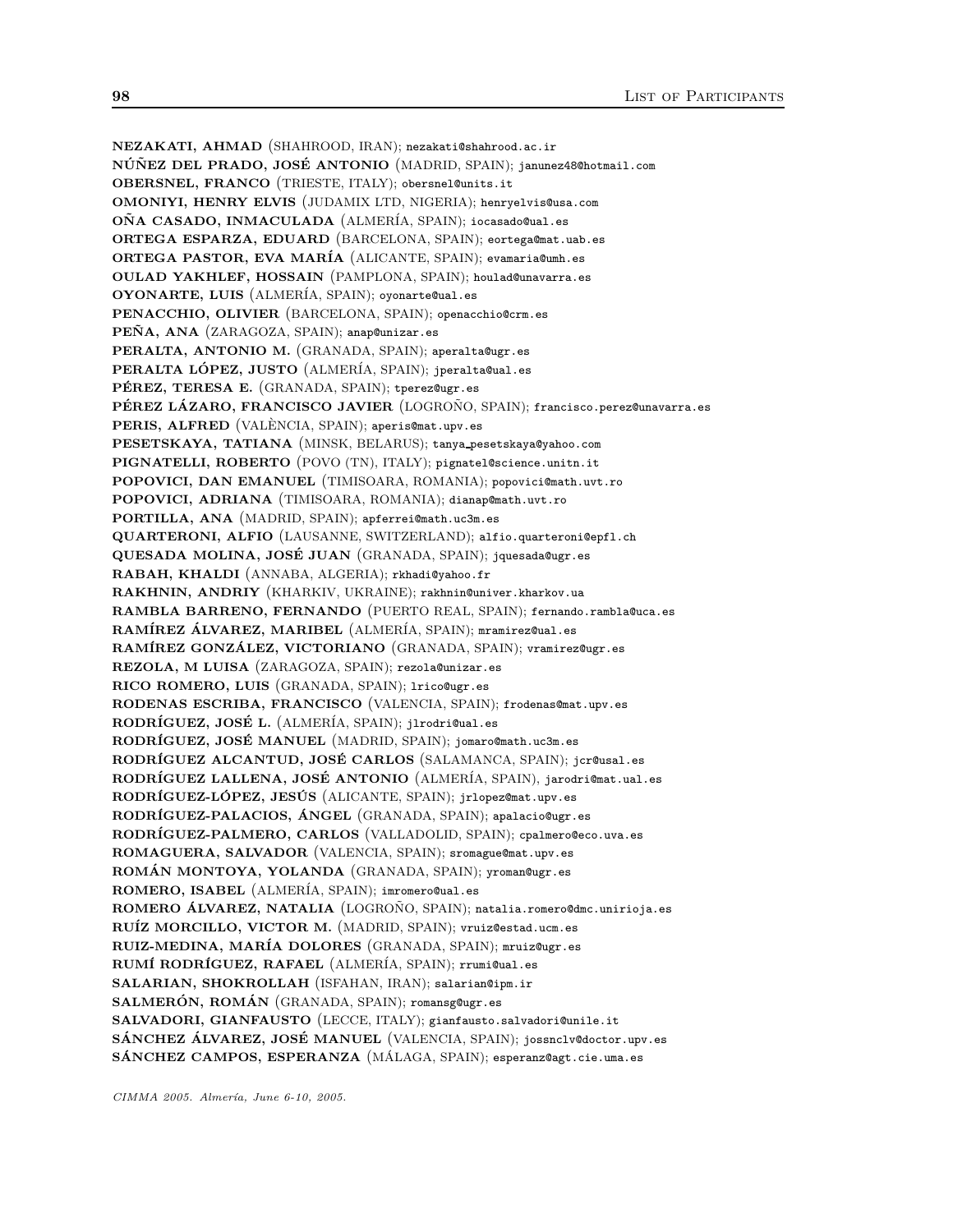SÁNCHEZ GRANERO, MIGUEL ANGEL (ALMERÍA, SPAIN); misanche@ual.es SÁNCHEZ LARA, JOAQUIN F. (ALMERÍA, SPAIN); jlara@ual.es SÁNCHEZ ORTEGA, JUANA (MÁLAGA, SPAIN); jsanchez@agt.cie.uma.es SÁNCHEZ-DEHESA, JESÚS (GRANADA, SPAIN); dehesa@ugr.es SÁNCHEZ-LIROLA ORTEGA, MARÍA GRACIA (ALMERÍA, SPAIN); mgsanche@ual.es SANCHIS, MANUEL (CASTELLO, SPAIN); sanchis@mat.uji.es SANGHARE, MAMADOU (DAKAR, SENEGAL); mamsanghare@hotmail.com SANTISTEBAN MARTÍNEZ, JOAQUÍN (ALMERÍA, SPAIN); jsmartin@ual.es SANTOS, EVANGELINA (GRANADA, SPAIN); esantos@ugr.es SAPENA, ALMANZOR (GRAO DE GANDÍA, SPAIN); alsapie@mat.upv.es SASTRE, M. ASUNCIÓN<sup>(MADRID, SPAIN); masastre@fi.upm.es</sup> SCHÖPF, VERONIKA (MÜNCHEN, GERMANY); v.schoepf@gmx.net SEGOVIA GONZÁLEZ, M. MANUELA (SEVILLA, SPAIN); mmseggon@upo.es SEMPERE MONTERO, LOURDES (ALMERÍA, SPAIN); LSEMPEREQUAL.ES SEMPI, CARLO (LECCE, ITALY); carlo.sempi@unile.it SERRA CAPIZZANO, STEFANO (COMO, ITALY); stefano.serrac@uninsubria.it SHCHIGOLEV, VLADIMIR (ULYANOVSK, RUSSIAN FEDERATION); vkshch@vens.ru SHCHUKIN, MIKHAIL (MINSK, BELARUS); MS@TUT.BY SHEVCHENKO, GEORGIY (KYIV, UKRAINE); zhora@univ.kiev.ua SHTEPIN, VADIM (DONETSK, UKRAINE); shtepina@stels.net SHTEPINA, TATYANA (DONETSK, UKRAINE); shtepina@stels.net SILES, MERCEDES (MÁLAGA, SPAIN); mercedes@agt.cie.uma.es SMAIL, KELAIAIA (EL-HADJAR, ALGERIA); kelaiaiasmail@yahoo.fr SMALL, LANCE (SAN DIEGO, UNITED STATES); lwsmall@ucsd.edu SMITH, PATRICK (GLASGOW, UNITED KINGDOM); p.smith@maths.gla.ac.uk SMREKAR, JAKA (BARCELONA, SPAIN); smrekar@ub.edu SRI RANGA, ALAGACONE (SÃO JOSÉ DO RIO PRETO, BRAZIL); ranga@ibilce.unesp.br SZYSZKOWSKI, MARCIN (GDANSK, POLAND); fox@math.univ.gda.pl TADEU, PEDRO (BRAGANÇA, PORTUGAL); ptadeu@ipb.pt TAYLOR, MICHAEL (WINTER PARK, UNITED STATES); mtaylor@pegasus.cc.ucf.edu TELLECHEA, EDUARDO (HERMOSILLO, MEXICO); etellech@gauss.mat.uson.mx TENORIO VILLALÓN, ANGEL FRANCISCO (SEVILLA, SPAIN); aftenvil@upo.es TENORIO VILLALÓN, ANGEL FRANCISCO (SEVILLA, SPAIN); aftenvil@upo.es TIRADO, PEDRO (VALENCIA, SPAIN); pedtipe@cam.upv.es TIRONI, GINO (TRIESTE, ITALY); tironi@units.it TOMI REBECCA, OLUSEYI (IBADAN, NIGERIA); rebtomy@yahoo.com TONKS, ANDREW (LONDON, UNITED KINGDOM); a.tonks@londonmet.ac.uk TONOLO, ALBERTO (PADOVA, ITALY); tonolo@math.unipd.it TORRANO, EMILIO (MADRID, SPAIN); emilio@fi.upm.es TORRECILLAS, BLAS (ALMER´IA, SPAIN); btorreci@ual.es TOURÍS, EVA (MADRID, SPAIN); etouris@math.uc3m.es TRILLO MOYA, JUAN CARLOS (CARTAGENA, SPAIN); jc.trillo@upct.es TRUJILLO GUILLÉN, MACARENA (VALENCIA, SPAIN); matrugui@doctor.upv.es ÚBEDA FLORES, MANUEL (ALMERÍA, SPAIN); mubeda@ual.es UGLANOV, ALEXEY (SAINT-PETERSBURG, RUSSIAN FEDERATION); uglanov@uniyar.ac.ru VAEZPOUR, SEYED MANSOUR (YAZD, IRAN); vaez@yazduni.ac.ir VALENT, GALLIANO (MARSEILLE, FRANCE); gvalent@lumimath.univ-mrs.fr VALERO, OSCAR (PALMA DE MALLORCA, SPAIN); o.valero@uib.es VAN DORP, JOHAN RENÉ (WASHINGTON, UNITED STATES); dorpjr@gwu.edu VAN ISEGHEM, JEANNETTE (VILLENEUVE D ASCQ, FRANCE); jvaniseg@math.univ-lille1.fr